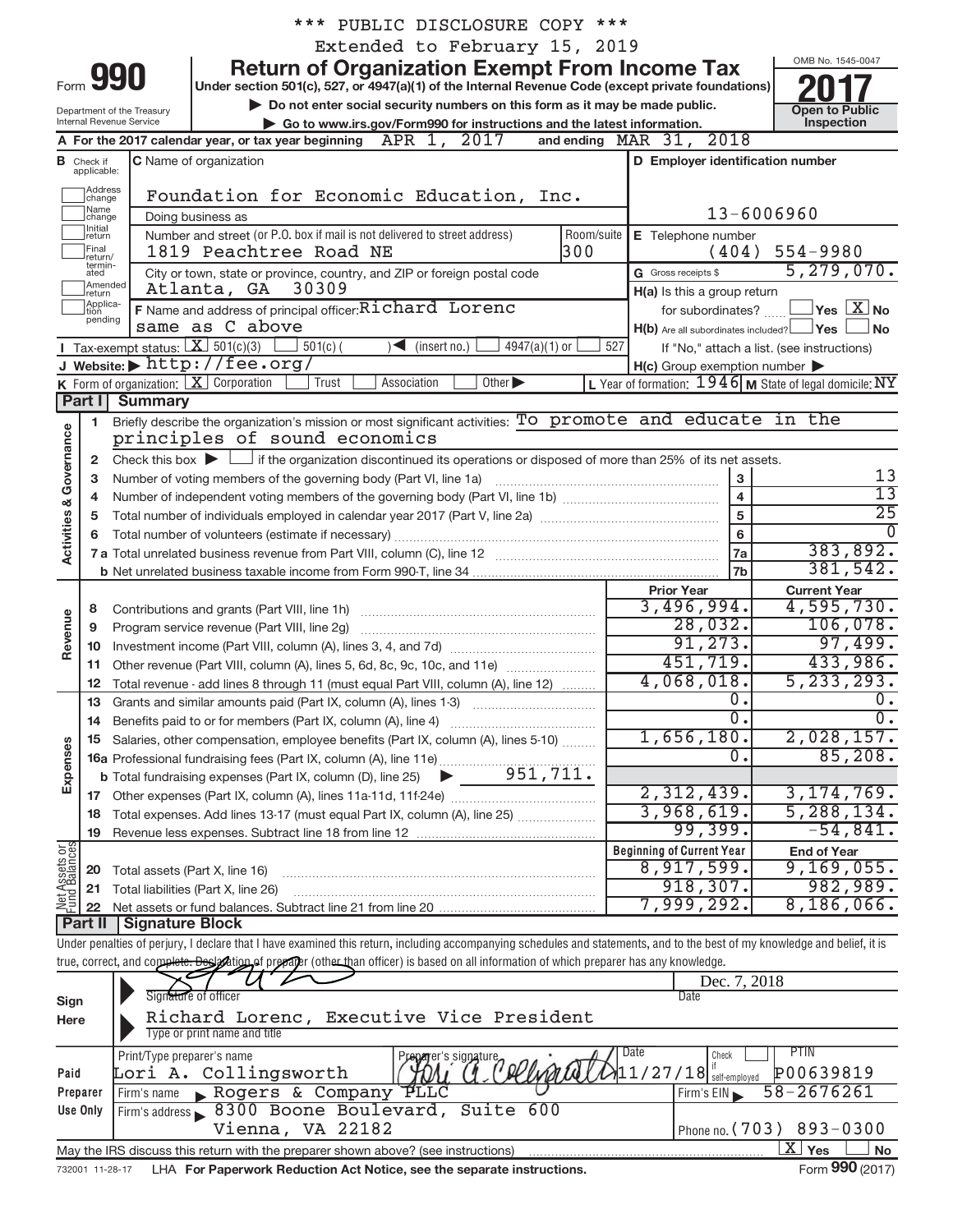| <b>Statement of Program Service Accomplishments</b><br>Part III<br>Briefly describe the organization's mission:<br>1<br>The organization's mission is to educate students about the personal<br>and social value of free-market economics, entrepreneurship,<br>individual freedoms, self-responsibility, and high moral character in<br>a free society.<br>Did the organization undertake any significant program services during the year which were not listed on the<br>$\mathbf{2}$<br>$\sqrt{\mathsf{Yes}\ \mathbf{X}}$ No<br>prior Form 990 or 990-EZ?<br>If "Yes," describe these new services on Schedule O.<br>$\overline{\ }$ Yes $\overline{\ \ X}$ No<br>Did the organization cease conducting, or make significant changes in how it conducts, any program services?<br>3<br>If "Yes," describe these changes on Schedule O.<br>Describe the organization's program service accomplishments for each of its three largest program services, as measured by expenses.<br>4<br>Section 501(c)(3) and 501(c)(4) organizations are required to report the amount of grants and allocations to others, the total expenses, and<br>revenue, if any, for each program service reported.<br>106,078.<br>$2,028,376$ $\cdot$ including grants of \$<br>) (Expenses \$<br>) (Revenue \$<br>4a (Code:<br>Seminars and Lectures - Promoting entrepreneurship,<br>self-responsibility, and a general understanding of economics and sound<br>public policy.<br>300, 603. including grants of \$<br>38, 183.<br>4b<br>(Expenses \$<br>) (Revenue \$<br>(Code:<br>Books and Publications - The dissemination of the results of research<br>and study in the field of economics and the related branches<br>of the<br>social sciences.<br>$1,673,286$ . including grants of \$<br>4с<br>(Code:<br>(Expenses \$<br>) (Revenue \$<br>Website Outreach - Promoting the study of free-market economics and the<br>philosophy of self-responsibility.<br>Other program services (Describe in Schedule O.)<br>4d<br>(Expenses \$<br>(Revenue \$<br>including grants of \$<br>4,002,265.<br>Total program service expenses<br>4е<br>Form 990 (2017) | 13-6006960<br>Foundation for Economic Education, Inc.<br>Page 2<br>Form 990 (2017) |
|--------------------------------------------------------------------------------------------------------------------------------------------------------------------------------------------------------------------------------------------------------------------------------------------------------------------------------------------------------------------------------------------------------------------------------------------------------------------------------------------------------------------------------------------------------------------------------------------------------------------------------------------------------------------------------------------------------------------------------------------------------------------------------------------------------------------------------------------------------------------------------------------------------------------------------------------------------------------------------------------------------------------------------------------------------------------------------------------------------------------------------------------------------------------------------------------------------------------------------------------------------------------------------------------------------------------------------------------------------------------------------------------------------------------------------------------------------------------------------------------------------------------------------------------------------------------------------------------------------------------------------------------------------------------------------------------------------------------------------------------------------------------------------------------------------------------------------------------------------------------------------------------------------------------------------------------------------------------------------------------------------------------------------------------------------------------------------------------------------------------------------------------|------------------------------------------------------------------------------------|
|                                                                                                                                                                                                                                                                                                                                                                                                                                                                                                                                                                                                                                                                                                                                                                                                                                                                                                                                                                                                                                                                                                                                                                                                                                                                                                                                                                                                                                                                                                                                                                                                                                                                                                                                                                                                                                                                                                                                                                                                                                                                                                                                            |                                                                                    |
|                                                                                                                                                                                                                                                                                                                                                                                                                                                                                                                                                                                                                                                                                                                                                                                                                                                                                                                                                                                                                                                                                                                                                                                                                                                                                                                                                                                                                                                                                                                                                                                                                                                                                                                                                                                                                                                                                                                                                                                                                                                                                                                                            |                                                                                    |
|                                                                                                                                                                                                                                                                                                                                                                                                                                                                                                                                                                                                                                                                                                                                                                                                                                                                                                                                                                                                                                                                                                                                                                                                                                                                                                                                                                                                                                                                                                                                                                                                                                                                                                                                                                                                                                                                                                                                                                                                                                                                                                                                            |                                                                                    |
|                                                                                                                                                                                                                                                                                                                                                                                                                                                                                                                                                                                                                                                                                                                                                                                                                                                                                                                                                                                                                                                                                                                                                                                                                                                                                                                                                                                                                                                                                                                                                                                                                                                                                                                                                                                                                                                                                                                                                                                                                                                                                                                                            |                                                                                    |
|                                                                                                                                                                                                                                                                                                                                                                                                                                                                                                                                                                                                                                                                                                                                                                                                                                                                                                                                                                                                                                                                                                                                                                                                                                                                                                                                                                                                                                                                                                                                                                                                                                                                                                                                                                                                                                                                                                                                                                                                                                                                                                                                            |                                                                                    |
|                                                                                                                                                                                                                                                                                                                                                                                                                                                                                                                                                                                                                                                                                                                                                                                                                                                                                                                                                                                                                                                                                                                                                                                                                                                                                                                                                                                                                                                                                                                                                                                                                                                                                                                                                                                                                                                                                                                                                                                                                                                                                                                                            |                                                                                    |
|                                                                                                                                                                                                                                                                                                                                                                                                                                                                                                                                                                                                                                                                                                                                                                                                                                                                                                                                                                                                                                                                                                                                                                                                                                                                                                                                                                                                                                                                                                                                                                                                                                                                                                                                                                                                                                                                                                                                                                                                                                                                                                                                            |                                                                                    |
|                                                                                                                                                                                                                                                                                                                                                                                                                                                                                                                                                                                                                                                                                                                                                                                                                                                                                                                                                                                                                                                                                                                                                                                                                                                                                                                                                                                                                                                                                                                                                                                                                                                                                                                                                                                                                                                                                                                                                                                                                                                                                                                                            |                                                                                    |
|                                                                                                                                                                                                                                                                                                                                                                                                                                                                                                                                                                                                                                                                                                                                                                                                                                                                                                                                                                                                                                                                                                                                                                                                                                                                                                                                                                                                                                                                                                                                                                                                                                                                                                                                                                                                                                                                                                                                                                                                                                                                                                                                            |                                                                                    |
|                                                                                                                                                                                                                                                                                                                                                                                                                                                                                                                                                                                                                                                                                                                                                                                                                                                                                                                                                                                                                                                                                                                                                                                                                                                                                                                                                                                                                                                                                                                                                                                                                                                                                                                                                                                                                                                                                                                                                                                                                                                                                                                                            |                                                                                    |
|                                                                                                                                                                                                                                                                                                                                                                                                                                                                                                                                                                                                                                                                                                                                                                                                                                                                                                                                                                                                                                                                                                                                                                                                                                                                                                                                                                                                                                                                                                                                                                                                                                                                                                                                                                                                                                                                                                                                                                                                                                                                                                                                            |                                                                                    |
|                                                                                                                                                                                                                                                                                                                                                                                                                                                                                                                                                                                                                                                                                                                                                                                                                                                                                                                                                                                                                                                                                                                                                                                                                                                                                                                                                                                                                                                                                                                                                                                                                                                                                                                                                                                                                                                                                                                                                                                                                                                                                                                                            |                                                                                    |
|                                                                                                                                                                                                                                                                                                                                                                                                                                                                                                                                                                                                                                                                                                                                                                                                                                                                                                                                                                                                                                                                                                                                                                                                                                                                                                                                                                                                                                                                                                                                                                                                                                                                                                                                                                                                                                                                                                                                                                                                                                                                                                                                            |                                                                                    |
|                                                                                                                                                                                                                                                                                                                                                                                                                                                                                                                                                                                                                                                                                                                                                                                                                                                                                                                                                                                                                                                                                                                                                                                                                                                                                                                                                                                                                                                                                                                                                                                                                                                                                                                                                                                                                                                                                                                                                                                                                                                                                                                                            |                                                                                    |
|                                                                                                                                                                                                                                                                                                                                                                                                                                                                                                                                                                                                                                                                                                                                                                                                                                                                                                                                                                                                                                                                                                                                                                                                                                                                                                                                                                                                                                                                                                                                                                                                                                                                                                                                                                                                                                                                                                                                                                                                                                                                                                                                            |                                                                                    |
|                                                                                                                                                                                                                                                                                                                                                                                                                                                                                                                                                                                                                                                                                                                                                                                                                                                                                                                                                                                                                                                                                                                                                                                                                                                                                                                                                                                                                                                                                                                                                                                                                                                                                                                                                                                                                                                                                                                                                                                                                                                                                                                                            |                                                                                    |
|                                                                                                                                                                                                                                                                                                                                                                                                                                                                                                                                                                                                                                                                                                                                                                                                                                                                                                                                                                                                                                                                                                                                                                                                                                                                                                                                                                                                                                                                                                                                                                                                                                                                                                                                                                                                                                                                                                                                                                                                                                                                                                                                            |                                                                                    |
|                                                                                                                                                                                                                                                                                                                                                                                                                                                                                                                                                                                                                                                                                                                                                                                                                                                                                                                                                                                                                                                                                                                                                                                                                                                                                                                                                                                                                                                                                                                                                                                                                                                                                                                                                                                                                                                                                                                                                                                                                                                                                                                                            |                                                                                    |
|                                                                                                                                                                                                                                                                                                                                                                                                                                                                                                                                                                                                                                                                                                                                                                                                                                                                                                                                                                                                                                                                                                                                                                                                                                                                                                                                                                                                                                                                                                                                                                                                                                                                                                                                                                                                                                                                                                                                                                                                                                                                                                                                            |                                                                                    |
|                                                                                                                                                                                                                                                                                                                                                                                                                                                                                                                                                                                                                                                                                                                                                                                                                                                                                                                                                                                                                                                                                                                                                                                                                                                                                                                                                                                                                                                                                                                                                                                                                                                                                                                                                                                                                                                                                                                                                                                                                                                                                                                                            |                                                                                    |
|                                                                                                                                                                                                                                                                                                                                                                                                                                                                                                                                                                                                                                                                                                                                                                                                                                                                                                                                                                                                                                                                                                                                                                                                                                                                                                                                                                                                                                                                                                                                                                                                                                                                                                                                                                                                                                                                                                                                                                                                                                                                                                                                            |                                                                                    |
|                                                                                                                                                                                                                                                                                                                                                                                                                                                                                                                                                                                                                                                                                                                                                                                                                                                                                                                                                                                                                                                                                                                                                                                                                                                                                                                                                                                                                                                                                                                                                                                                                                                                                                                                                                                                                                                                                                                                                                                                                                                                                                                                            |                                                                                    |
|                                                                                                                                                                                                                                                                                                                                                                                                                                                                                                                                                                                                                                                                                                                                                                                                                                                                                                                                                                                                                                                                                                                                                                                                                                                                                                                                                                                                                                                                                                                                                                                                                                                                                                                                                                                                                                                                                                                                                                                                                                                                                                                                            |                                                                                    |
|                                                                                                                                                                                                                                                                                                                                                                                                                                                                                                                                                                                                                                                                                                                                                                                                                                                                                                                                                                                                                                                                                                                                                                                                                                                                                                                                                                                                                                                                                                                                                                                                                                                                                                                                                                                                                                                                                                                                                                                                                                                                                                                                            |                                                                                    |
|                                                                                                                                                                                                                                                                                                                                                                                                                                                                                                                                                                                                                                                                                                                                                                                                                                                                                                                                                                                                                                                                                                                                                                                                                                                                                                                                                                                                                                                                                                                                                                                                                                                                                                                                                                                                                                                                                                                                                                                                                                                                                                                                            |                                                                                    |
|                                                                                                                                                                                                                                                                                                                                                                                                                                                                                                                                                                                                                                                                                                                                                                                                                                                                                                                                                                                                                                                                                                                                                                                                                                                                                                                                                                                                                                                                                                                                                                                                                                                                                                                                                                                                                                                                                                                                                                                                                                                                                                                                            |                                                                                    |
|                                                                                                                                                                                                                                                                                                                                                                                                                                                                                                                                                                                                                                                                                                                                                                                                                                                                                                                                                                                                                                                                                                                                                                                                                                                                                                                                                                                                                                                                                                                                                                                                                                                                                                                                                                                                                                                                                                                                                                                                                                                                                                                                            |                                                                                    |
|                                                                                                                                                                                                                                                                                                                                                                                                                                                                                                                                                                                                                                                                                                                                                                                                                                                                                                                                                                                                                                                                                                                                                                                                                                                                                                                                                                                                                                                                                                                                                                                                                                                                                                                                                                                                                                                                                                                                                                                                                                                                                                                                            |                                                                                    |
|                                                                                                                                                                                                                                                                                                                                                                                                                                                                                                                                                                                                                                                                                                                                                                                                                                                                                                                                                                                                                                                                                                                                                                                                                                                                                                                                                                                                                                                                                                                                                                                                                                                                                                                                                                                                                                                                                                                                                                                                                                                                                                                                            |                                                                                    |
|                                                                                                                                                                                                                                                                                                                                                                                                                                                                                                                                                                                                                                                                                                                                                                                                                                                                                                                                                                                                                                                                                                                                                                                                                                                                                                                                                                                                                                                                                                                                                                                                                                                                                                                                                                                                                                                                                                                                                                                                                                                                                                                                            |                                                                                    |
|                                                                                                                                                                                                                                                                                                                                                                                                                                                                                                                                                                                                                                                                                                                                                                                                                                                                                                                                                                                                                                                                                                                                                                                                                                                                                                                                                                                                                                                                                                                                                                                                                                                                                                                                                                                                                                                                                                                                                                                                                                                                                                                                            |                                                                                    |
|                                                                                                                                                                                                                                                                                                                                                                                                                                                                                                                                                                                                                                                                                                                                                                                                                                                                                                                                                                                                                                                                                                                                                                                                                                                                                                                                                                                                                                                                                                                                                                                                                                                                                                                                                                                                                                                                                                                                                                                                                                                                                                                                            |                                                                                    |
|                                                                                                                                                                                                                                                                                                                                                                                                                                                                                                                                                                                                                                                                                                                                                                                                                                                                                                                                                                                                                                                                                                                                                                                                                                                                                                                                                                                                                                                                                                                                                                                                                                                                                                                                                                                                                                                                                                                                                                                                                                                                                                                                            |                                                                                    |
|                                                                                                                                                                                                                                                                                                                                                                                                                                                                                                                                                                                                                                                                                                                                                                                                                                                                                                                                                                                                                                                                                                                                                                                                                                                                                                                                                                                                                                                                                                                                                                                                                                                                                                                                                                                                                                                                                                                                                                                                                                                                                                                                            |                                                                                    |
|                                                                                                                                                                                                                                                                                                                                                                                                                                                                                                                                                                                                                                                                                                                                                                                                                                                                                                                                                                                                                                                                                                                                                                                                                                                                                                                                                                                                                                                                                                                                                                                                                                                                                                                                                                                                                                                                                                                                                                                                                                                                                                                                            |                                                                                    |
|                                                                                                                                                                                                                                                                                                                                                                                                                                                                                                                                                                                                                                                                                                                                                                                                                                                                                                                                                                                                                                                                                                                                                                                                                                                                                                                                                                                                                                                                                                                                                                                                                                                                                                                                                                                                                                                                                                                                                                                                                                                                                                                                            |                                                                                    |
|                                                                                                                                                                                                                                                                                                                                                                                                                                                                                                                                                                                                                                                                                                                                                                                                                                                                                                                                                                                                                                                                                                                                                                                                                                                                                                                                                                                                                                                                                                                                                                                                                                                                                                                                                                                                                                                                                                                                                                                                                                                                                                                                            |                                                                                    |
|                                                                                                                                                                                                                                                                                                                                                                                                                                                                                                                                                                                                                                                                                                                                                                                                                                                                                                                                                                                                                                                                                                                                                                                                                                                                                                                                                                                                                                                                                                                                                                                                                                                                                                                                                                                                                                                                                                                                                                                                                                                                                                                                            |                                                                                    |
|                                                                                                                                                                                                                                                                                                                                                                                                                                                                                                                                                                                                                                                                                                                                                                                                                                                                                                                                                                                                                                                                                                                                                                                                                                                                                                                                                                                                                                                                                                                                                                                                                                                                                                                                                                                                                                                                                                                                                                                                                                                                                                                                            |                                                                                    |
|                                                                                                                                                                                                                                                                                                                                                                                                                                                                                                                                                                                                                                                                                                                                                                                                                                                                                                                                                                                                                                                                                                                                                                                                                                                                                                                                                                                                                                                                                                                                                                                                                                                                                                                                                                                                                                                                                                                                                                                                                                                                                                                                            |                                                                                    |
|                                                                                                                                                                                                                                                                                                                                                                                                                                                                                                                                                                                                                                                                                                                                                                                                                                                                                                                                                                                                                                                                                                                                                                                                                                                                                                                                                                                                                                                                                                                                                                                                                                                                                                                                                                                                                                                                                                                                                                                                                                                                                                                                            |                                                                                    |
|                                                                                                                                                                                                                                                                                                                                                                                                                                                                                                                                                                                                                                                                                                                                                                                                                                                                                                                                                                                                                                                                                                                                                                                                                                                                                                                                                                                                                                                                                                                                                                                                                                                                                                                                                                                                                                                                                                                                                                                                                                                                                                                                            |                                                                                    |
|                                                                                                                                                                                                                                                                                                                                                                                                                                                                                                                                                                                                                                                                                                                                                                                                                                                                                                                                                                                                                                                                                                                                                                                                                                                                                                                                                                                                                                                                                                                                                                                                                                                                                                                                                                                                                                                                                                                                                                                                                                                                                                                                            |                                                                                    |
|                                                                                                                                                                                                                                                                                                                                                                                                                                                                                                                                                                                                                                                                                                                                                                                                                                                                                                                                                                                                                                                                                                                                                                                                                                                                                                                                                                                                                                                                                                                                                                                                                                                                                                                                                                                                                                                                                                                                                                                                                                                                                                                                            |                                                                                    |
|                                                                                                                                                                                                                                                                                                                                                                                                                                                                                                                                                                                                                                                                                                                                                                                                                                                                                                                                                                                                                                                                                                                                                                                                                                                                                                                                                                                                                                                                                                                                                                                                                                                                                                                                                                                                                                                                                                                                                                                                                                                                                                                                            |                                                                                    |
|                                                                                                                                                                                                                                                                                                                                                                                                                                                                                                                                                                                                                                                                                                                                                                                                                                                                                                                                                                                                                                                                                                                                                                                                                                                                                                                                                                                                                                                                                                                                                                                                                                                                                                                                                                                                                                                                                                                                                                                                                                                                                                                                            |                                                                                    |
|                                                                                                                                                                                                                                                                                                                                                                                                                                                                                                                                                                                                                                                                                                                                                                                                                                                                                                                                                                                                                                                                                                                                                                                                                                                                                                                                                                                                                                                                                                                                                                                                                                                                                                                                                                                                                                                                                                                                                                                                                                                                                                                                            |                                                                                    |
|                                                                                                                                                                                                                                                                                                                                                                                                                                                                                                                                                                                                                                                                                                                                                                                                                                                                                                                                                                                                                                                                                                                                                                                                                                                                                                                                                                                                                                                                                                                                                                                                                                                                                                                                                                                                                                                                                                                                                                                                                                                                                                                                            |                                                                                    |
|                                                                                                                                                                                                                                                                                                                                                                                                                                                                                                                                                                                                                                                                                                                                                                                                                                                                                                                                                                                                                                                                                                                                                                                                                                                                                                                                                                                                                                                                                                                                                                                                                                                                                                                                                                                                                                                                                                                                                                                                                                                                                                                                            |                                                                                    |
|                                                                                                                                                                                                                                                                                                                                                                                                                                                                                                                                                                                                                                                                                                                                                                                                                                                                                                                                                                                                                                                                                                                                                                                                                                                                                                                                                                                                                                                                                                                                                                                                                                                                                                                                                                                                                                                                                                                                                                                                                                                                                                                                            |                                                                                    |
|                                                                                                                                                                                                                                                                                                                                                                                                                                                                                                                                                                                                                                                                                                                                                                                                                                                                                                                                                                                                                                                                                                                                                                                                                                                                                                                                                                                                                                                                                                                                                                                                                                                                                                                                                                                                                                                                                                                                                                                                                                                                                                                                            |                                                                                    |
|                                                                                                                                                                                                                                                                                                                                                                                                                                                                                                                                                                                                                                                                                                                                                                                                                                                                                                                                                                                                                                                                                                                                                                                                                                                                                                                                                                                                                                                                                                                                                                                                                                                                                                                                                                                                                                                                                                                                                                                                                                                                                                                                            |                                                                                    |
|                                                                                                                                                                                                                                                                                                                                                                                                                                                                                                                                                                                                                                                                                                                                                                                                                                                                                                                                                                                                                                                                                                                                                                                                                                                                                                                                                                                                                                                                                                                                                                                                                                                                                                                                                                                                                                                                                                                                                                                                                                                                                                                                            |                                                                                    |
|                                                                                                                                                                                                                                                                                                                                                                                                                                                                                                                                                                                                                                                                                                                                                                                                                                                                                                                                                                                                                                                                                                                                                                                                                                                                                                                                                                                                                                                                                                                                                                                                                                                                                                                                                                                                                                                                                                                                                                                                                                                                                                                                            |                                                                                    |
|                                                                                                                                                                                                                                                                                                                                                                                                                                                                                                                                                                                                                                                                                                                                                                                                                                                                                                                                                                                                                                                                                                                                                                                                                                                                                                                                                                                                                                                                                                                                                                                                                                                                                                                                                                                                                                                                                                                                                                                                                                                                                                                                            |                                                                                    |
|                                                                                                                                                                                                                                                                                                                                                                                                                                                                                                                                                                                                                                                                                                                                                                                                                                                                                                                                                                                                                                                                                                                                                                                                                                                                                                                                                                                                                                                                                                                                                                                                                                                                                                                                                                                                                                                                                                                                                                                                                                                                                                                                            |                                                                                    |
|                                                                                                                                                                                                                                                                                                                                                                                                                                                                                                                                                                                                                                                                                                                                                                                                                                                                                                                                                                                                                                                                                                                                                                                                                                                                                                                                                                                                                                                                                                                                                                                                                                                                                                                                                                                                                                                                                                                                                                                                                                                                                                                                            |                                                                                    |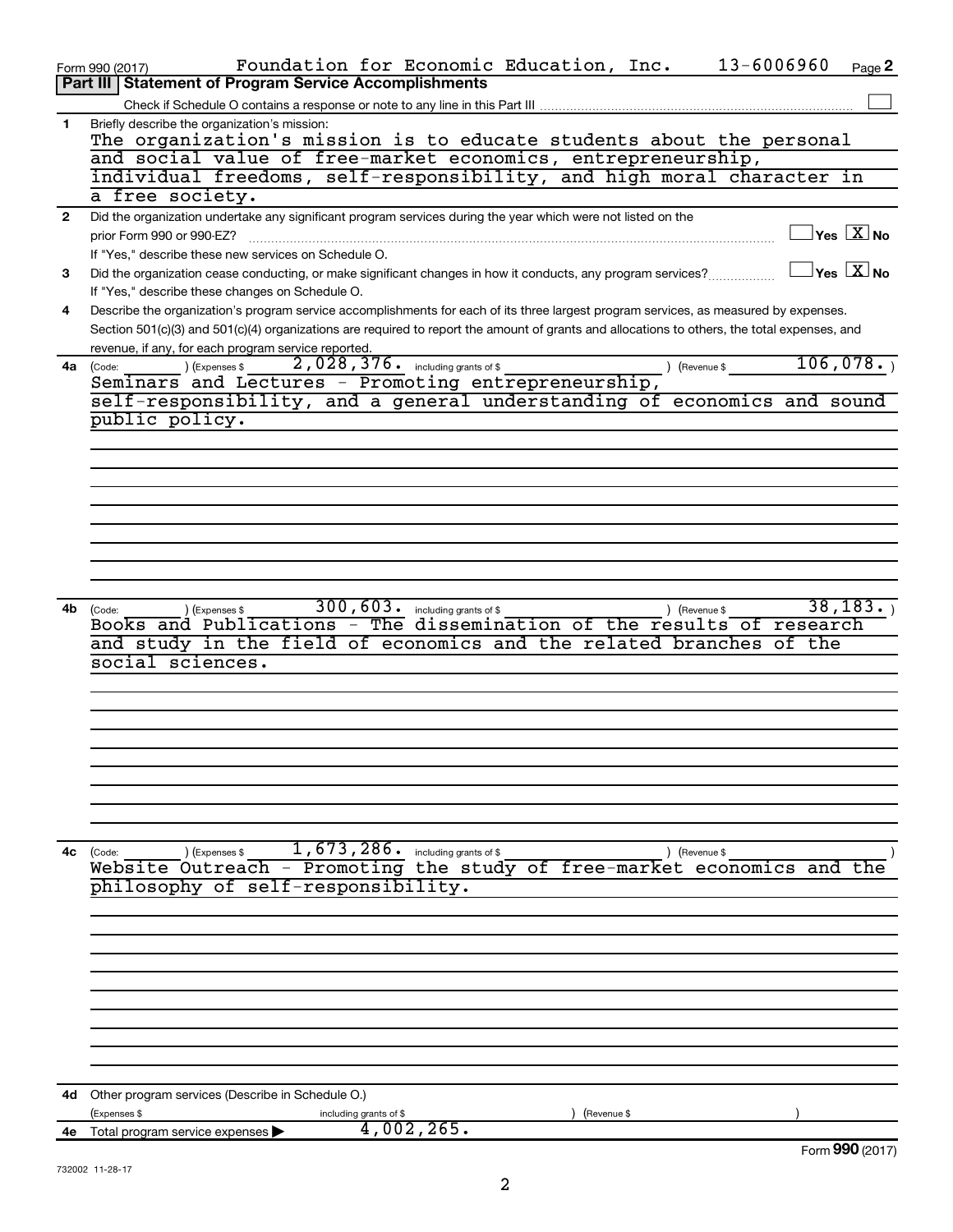|  | Form 990 (2017) |
|--|-----------------|

|     |                                                                                                                                                                                                                                                                                                                                                                     |                | Yes                   | No                           |
|-----|---------------------------------------------------------------------------------------------------------------------------------------------------------------------------------------------------------------------------------------------------------------------------------------------------------------------------------------------------------------------|----------------|-----------------------|------------------------------|
| 1.  | Is the organization described in section 501(c)(3) or $4947(a)(1)$ (other than a private foundation)?                                                                                                                                                                                                                                                               |                |                       |                              |
|     |                                                                                                                                                                                                                                                                                                                                                                     | 1              | x                     |                              |
| 2   | Is the organization required to complete Schedule B, Schedule of Contributors? [111] [12] the organization required to complete Schedule B, Schedule of Contributors?                                                                                                                                                                                               | $\mathbf{2}$   | $\overline{\text{x}}$ |                              |
| 3   | Did the organization engage in direct or indirect political campaign activities on behalf of or in opposition to candidates for                                                                                                                                                                                                                                     | 3              |                       | x                            |
| 4   | Section 501(c)(3) organizations. Did the organization engage in lobbying activities, or have a section 501(h) election in effect                                                                                                                                                                                                                                    |                |                       |                              |
|     |                                                                                                                                                                                                                                                                                                                                                                     | 4              |                       | х                            |
| 5   | Is the organization a section 501(c)(4), 501(c)(5), or 501(c)(6) organization that receives membership dues, assessments, or                                                                                                                                                                                                                                        |                |                       |                              |
|     |                                                                                                                                                                                                                                                                                                                                                                     | 5              |                       | x                            |
| 6   | Did the organization maintain any donor advised funds or any similar funds or accounts for which donors have the right to                                                                                                                                                                                                                                           |                |                       |                              |
|     | provide advice on the distribution or investment of amounts in such funds or accounts? If "Yes," complete Schedule D, Part I                                                                                                                                                                                                                                        | 6              |                       | x                            |
| 7   | Did the organization receive or hold a conservation easement, including easements to preserve open space,                                                                                                                                                                                                                                                           |                |                       |                              |
|     |                                                                                                                                                                                                                                                                                                                                                                     | $\overline{7}$ |                       | x                            |
| 8   | Did the organization maintain collections of works of art, historical treasures, or other similar assets? If "Yes," complete<br>Schedule D, Part III <b>Martin Communication</b> Contract of the Contract of the Contract of Contract of Contract of Contract of Contract of Contract of Contract of Contract of Contract of Contract of Contract of Contract of Co | 8              |                       | x                            |
| 9   | Did the organization report an amount in Part X, line 21, for escrow or custodial account liability, serve as a custodian for                                                                                                                                                                                                                                       |                |                       |                              |
|     | amounts not listed in Part X; or provide credit counseling, debt management, credit repair, or debt negotiation services?                                                                                                                                                                                                                                           |                |                       |                              |
|     | If "Yes," complete Schedule D, Part IV                                                                                                                                                                                                                                                                                                                              | 9              | х                     |                              |
| 10  | Did the organization, directly or through a related organization, hold assets in temporarily restricted endowments, permanent                                                                                                                                                                                                                                       |                | x                     |                              |
|     |                                                                                                                                                                                                                                                                                                                                                                     | 10             |                       |                              |
| 11  | If the organization's answer to any of the following questions is "Yes," then complete Schedule D, Parts VI, VII, VIII, IX, or X                                                                                                                                                                                                                                    |                |                       |                              |
|     | as applicable.<br>a Did the organization report an amount for land, buildings, and equipment in Part X, line 10? If "Yes," complete Schedule D,                                                                                                                                                                                                                     |                |                       |                              |
|     | Part VI                                                                                                                                                                                                                                                                                                                                                             | 11a            | X                     |                              |
|     | <b>b</b> Did the organization report an amount for investments - other securities in Part X, line 12 that is 5% or more of its total                                                                                                                                                                                                                                |                |                       |                              |
|     |                                                                                                                                                                                                                                                                                                                                                                     | 11b            | х                     |                              |
|     | c Did the organization report an amount for investments - program related in Part X, line 13 that is 5% or more of its total                                                                                                                                                                                                                                        |                |                       |                              |
|     |                                                                                                                                                                                                                                                                                                                                                                     | 11c            |                       | x                            |
|     | d Did the organization report an amount for other assets in Part X, line 15 that is 5% or more of its total assets reported in                                                                                                                                                                                                                                      |                |                       |                              |
|     |                                                                                                                                                                                                                                                                                                                                                                     | 11d            | x                     |                              |
|     |                                                                                                                                                                                                                                                                                                                                                                     | 11e            | $\overline{\text{x}}$ |                              |
| f   | Did the organization's separate or consolidated financial statements for the tax year include a footnote that addresses                                                                                                                                                                                                                                             |                |                       |                              |
|     | the organization's liability for uncertain tax positions under FIN 48 (ASC 740)? If "Yes," complete Schedule D, Part X                                                                                                                                                                                                                                              | 11f            | х                     |                              |
|     | 12a Did the organization obtain separate, independent audited financial statements for the tax year? If "Yes," complete                                                                                                                                                                                                                                             |                |                       |                              |
|     | Schedule D, Parts XI and XII                                                                                                                                                                                                                                                                                                                                        | 12a            | х                     |                              |
|     | <b>b</b> Was the organization included in consolidated, independent audited financial statements for the tax year?                                                                                                                                                                                                                                                  |                |                       |                              |
|     | If "Yes," and if the organization answered "No" to line 12a, then completing Schedule D, Parts XI and XII is optional                                                                                                                                                                                                                                               | 12b            |                       | A<br>$\overline{\texttt{x}}$ |
| 13  |                                                                                                                                                                                                                                                                                                                                                                     | 13<br>14a      |                       | X                            |
| 14a | <b>b</b> Did the organization have aggregate revenues or expenses of more than \$10,000 from grantmaking, fundraising, business,                                                                                                                                                                                                                                    |                |                       |                              |
|     | investment, and program service activities outside the United States, or aggregate foreign investments valued at \$100,000                                                                                                                                                                                                                                          |                |                       |                              |
|     |                                                                                                                                                                                                                                                                                                                                                                     | 14b            |                       | х                            |
| 15  | Did the organization report on Part IX, column (A), line 3, more than \$5,000 of grants or other assistance to or for any                                                                                                                                                                                                                                           |                |                       |                              |
|     |                                                                                                                                                                                                                                                                                                                                                                     | 15             |                       | x.                           |
| 16  | Did the organization report on Part IX, column (A), line 3, more than \$5,000 of aggregate grants or other assistance to                                                                                                                                                                                                                                            |                |                       |                              |
|     |                                                                                                                                                                                                                                                                                                                                                                     | 16             |                       | x                            |
| 17  | Did the organization report a total of more than \$15,000 of expenses for professional fundraising services on Part IX,                                                                                                                                                                                                                                             |                |                       |                              |
|     |                                                                                                                                                                                                                                                                                                                                                                     | 17             | x                     |                              |
| 18  | Did the organization report more than \$15,000 total of fundraising event gross income and contributions on Part VIII. lines                                                                                                                                                                                                                                        |                |                       |                              |
|     |                                                                                                                                                                                                                                                                                                                                                                     | 18             |                       | X.                           |
| 19  | Did the organization report more than \$15,000 of gross income from gaming activities on Part VIII, line 9a? If "Yes,"                                                                                                                                                                                                                                              |                |                       |                              |
|     |                                                                                                                                                                                                                                                                                                                                                                     | 19             |                       | x                            |

Form (2017) **990**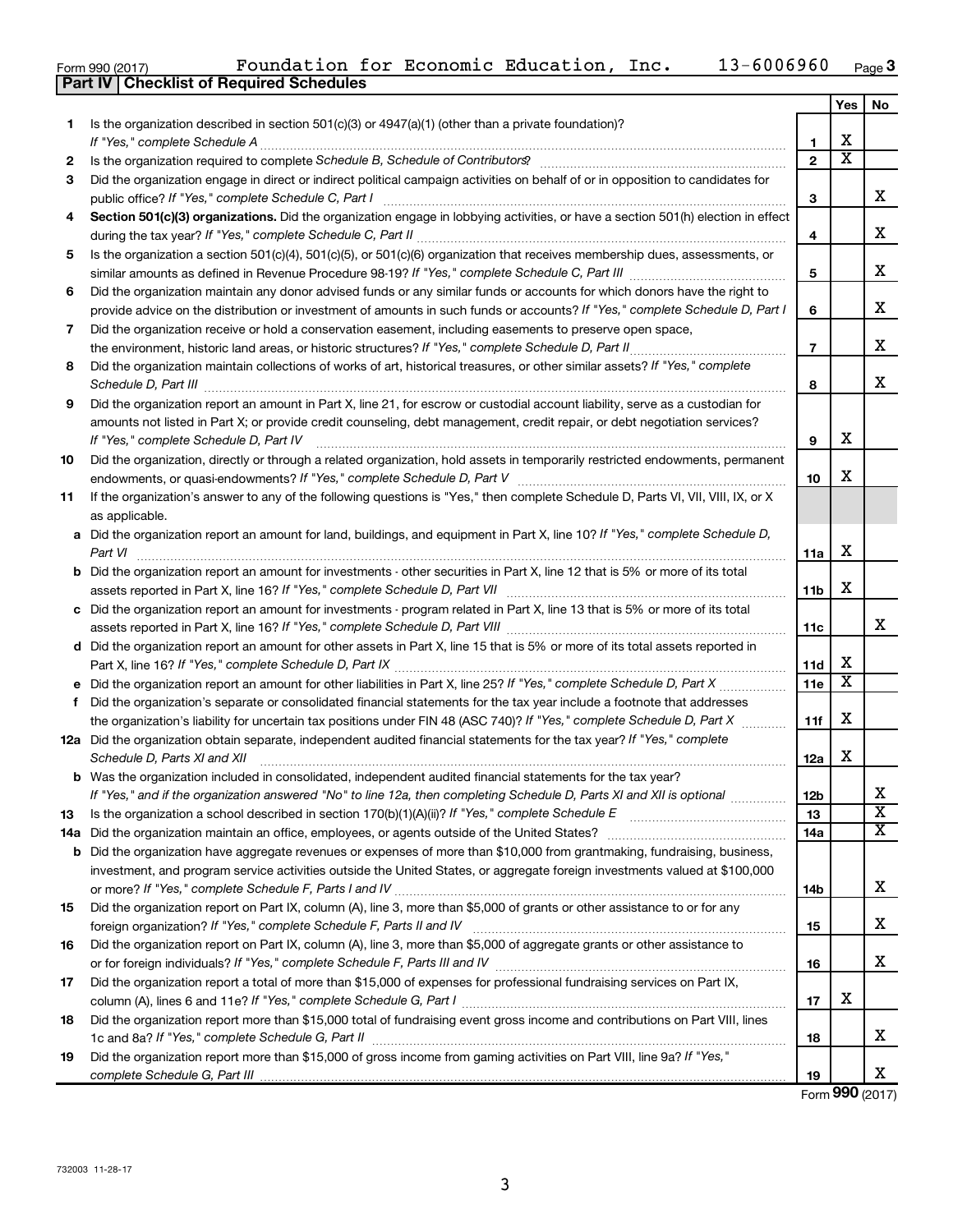| Form 990 (2017) | Foundation for Economic Education, |  | Inc. | $13 - 6006960$ | Page $4$ |
|-----------------|------------------------------------|--|------|----------------|----------|
|                 |                                    |  |      |                |          |

|    | <b>Part IV   Checklist of Required Schedules (continued)</b>                                                                        |                 |                         |                         |
|----|-------------------------------------------------------------------------------------------------------------------------------------|-----------------|-------------------------|-------------------------|
|    |                                                                                                                                     |                 | Yes                     | No                      |
|    | 20a Did the organization operate one or more hospital facilities? If "Yes," complete Schedule H                                     | <b>20a</b>      |                         | $\overline{\mathbf{x}}$ |
|    |                                                                                                                                     | 20 <sub>b</sub> |                         |                         |
| 21 | Did the organization report more than \$5,000 of grants or other assistance to any domestic organization or                         |                 |                         |                         |
|    |                                                                                                                                     | 21              |                         | X                       |
| 22 | Did the organization report more than \$5,000 of grants or other assistance to or for domestic individuals on                       |                 |                         |                         |
|    |                                                                                                                                     | 22              |                         | X                       |
| 23 | Did the organization answer "Yes" to Part VII, Section A, line 3, 4, or 5 about compensation of the organization's current          |                 |                         |                         |
|    | and former officers, directors, trustees, key employees, and highest compensated employees? If "Yes," complete                      |                 |                         |                         |
|    | Schedule J                                                                                                                          | 23              | х                       |                         |
|    | 24a Did the organization have a tax-exempt bond issue with an outstanding principal amount of more than \$100,000 as of the         |                 |                         |                         |
|    | last day of the year, that was issued after December 31, 2002? If "Yes," answer lines 24b through 24d and complete                  |                 |                         |                         |
|    | Schedule K. If "No", go to line 25a                                                                                                 | 24a             |                         | x                       |
|    |                                                                                                                                     | 24b             |                         |                         |
|    | c Did the organization maintain an escrow account other than a refunding escrow at any time during the year to defease              |                 |                         |                         |
|    |                                                                                                                                     | 24c             |                         |                         |
|    |                                                                                                                                     | 24d             |                         |                         |
|    | 25a Section 501(c)(3), 501(c)(4), and 501(c)(29) organizations. Did the organization engage in an excess benefit                    |                 |                         |                         |
|    |                                                                                                                                     | 25a             |                         | x                       |
|    | <b>b</b> Is the organization aware that it engaged in an excess benefit transaction with a disqualified person in a prior year, and |                 |                         |                         |
|    | that the transaction has not been reported on any of the organization's prior Forms 990 or 990-EZ? If "Yes," complete               |                 |                         |                         |
|    | Schedule L, Part I                                                                                                                  | 25b             |                         | X                       |
| 26 | Did the organization report any amount on Part X, line 5, 6, or 22 for receivables from or payables to any current or               |                 |                         |                         |
|    | former officers, directors, trustees, key employees, highest compensated employees, or disqualified persons? If "Yes,"              |                 |                         |                         |
|    |                                                                                                                                     | 26              |                         | X                       |
| 27 | Did the organization provide a grant or other assistance to an officer, director, trustee, key employee, substantial                |                 |                         |                         |
|    | contributor or employee thereof, a grant selection committee member, or to a 35% controlled entity or family member                 |                 |                         |                         |
|    |                                                                                                                                     | 27              |                         | х                       |
| 28 | Was the organization a party to a business transaction with one of the following parties (see Schedule L, Part IV                   |                 |                         |                         |
|    | instructions for applicable filing thresholds, conditions, and exceptions):                                                         |                 |                         |                         |
| а  | A current or former officer, director, trustee, or key employee? If "Yes," complete Schedule L, Part IV                             | 28a             |                         | х                       |
| b  | A family member of a current or former officer, director, trustee, or key employee? If "Yes," complete Schedule L, Part IV          | 28 <sub>b</sub> |                         | $\overline{\mathbf{X}}$ |
|    | c An entity of which a current or former officer, director, trustee, or key employee (or a family member thereof) was an officer,   |                 |                         |                         |
|    | director, trustee, or direct or indirect owner? If "Yes," complete Schedule L, Part IV                                              | 28c             |                         | X                       |
| 29 |                                                                                                                                     | 29              | $\overline{\textbf{x}}$ |                         |
| 30 | Did the organization receive contributions of art, historical treasures, or other similar assets, or qualified conservation         |                 |                         |                         |
|    |                                                                                                                                     | 30              |                         | ▵                       |
| 31 | Did the organization liquidate, terminate, or dissolve and cease operations?                                                        |                 |                         |                         |
|    |                                                                                                                                     | 31              |                         | x                       |
| 32 | Did the organization sell, exchange, dispose of, or transfer more than 25% of its net assets? If "Yes," complete                    |                 |                         |                         |
|    |                                                                                                                                     | 32              |                         | x                       |
| 33 | Did the organization own 100% of an entity disregarded as separate from the organization under Regulations                          |                 |                         | x                       |
|    |                                                                                                                                     | 33              |                         |                         |
| 34 | Was the organization related to any tax-exempt or taxable entity? If "Yes," complete Schedule R, Part II, III, or IV, and           |                 | X                       |                         |
|    | Part V, line 1                                                                                                                      | 34              |                         |                         |
|    |                                                                                                                                     | 35a             |                         | X                       |
|    | b If "Yes" to line 35a, did the organization receive any payment from or engage in any transaction with a controlled entity         |                 |                         |                         |
|    |                                                                                                                                     | 35 <sub>b</sub> |                         |                         |
| 36 | Section 501(c)(3) organizations. Did the organization make any transfers to an exempt non-charitable related organization?          |                 |                         |                         |
|    |                                                                                                                                     | 36              |                         | x                       |
| 37 | Did the organization conduct more than 5% of its activities through an entity that is not a related organization                    |                 |                         | x                       |
|    |                                                                                                                                     | 37              |                         |                         |
| 38 | Did the organization complete Schedule O and provide explanations in Schedule O for Part VI, lines 11b and 19?                      |                 | X                       |                         |
|    |                                                                                                                                     | 38              |                         |                         |

Form (2017) **990**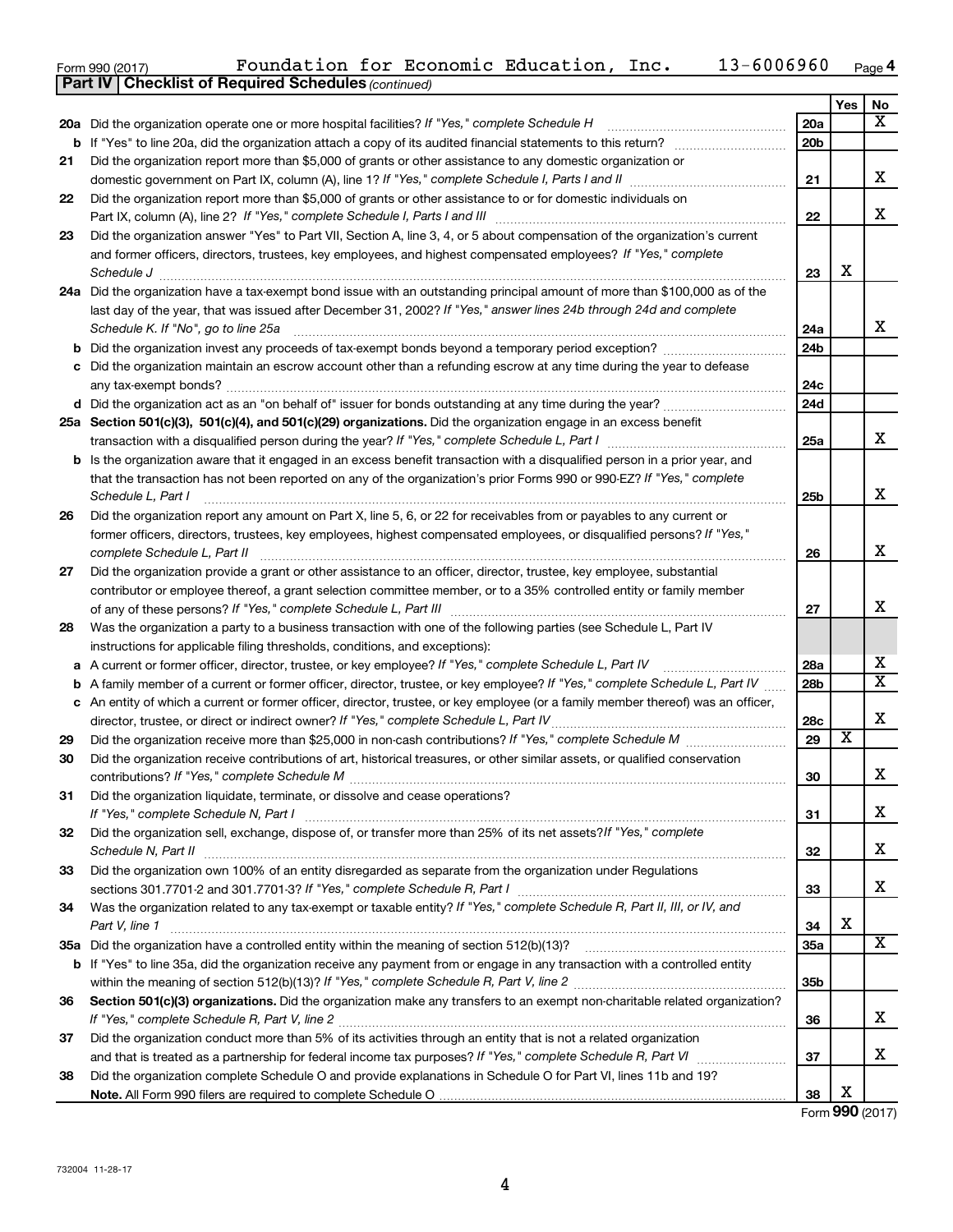|    | 13-6006960<br>Foundation for Economic Education, Inc.<br>Form 990 (2017)                                                                                     |                |                         | Page 5                  |
|----|--------------------------------------------------------------------------------------------------------------------------------------------------------------|----------------|-------------------------|-------------------------|
|    | <b>Statements Regarding Other IRS Filings and Tax Compliance</b><br>Part V                                                                                   |                |                         |                         |
|    | Check if Schedule O contains a response or note to any line in this Part V                                                                                   |                |                         |                         |
|    |                                                                                                                                                              |                | Yes                     | No                      |
|    | 98<br>1a                                                                                                                                                     |                |                         |                         |
|    | $\Omega$<br>1b<br>Enter the number of Forms W-2G included in line 1a. Enter -0- if not applicable                                                            |                |                         |                         |
|    | c Did the organization comply with backup withholding rules for reportable payments to vendors and reportable gaming                                         |                |                         |                         |
|    |                                                                                                                                                              | 1c             | х                       |                         |
|    | 2a Enter the number of employees reported on Form W-3, Transmittal of Wage and Tax Statements,                                                               |                |                         |                         |
|    | 25<br>filed for the calendar year ending with or within the year covered by this return<br>2a                                                                |                |                         |                         |
|    | <b>b</b> If at least one is reported on line 2a, did the organization file all required federal employment tax returns?                                      | 2 <sub>b</sub> | х                       |                         |
|    |                                                                                                                                                              |                |                         |                         |
|    | 3a Did the organization have unrelated business gross income of \$1,000 or more during the year?                                                             | 3a             | х                       |                         |
|    |                                                                                                                                                              | 3 <sub>b</sub> | $\overline{\textbf{x}}$ |                         |
|    | 4a At any time during the calendar year, did the organization have an interest in, or a signature or other authority over, a                                 |                |                         |                         |
|    | financial account in a foreign country (such as a bank account, securities account, or other financial account)?                                             | 4a             |                         | x                       |
|    | <b>b</b> If "Yes," enter the name of the foreign country: $\blacktriangleright$                                                                              |                |                         |                         |
|    | See instructions for filing requirements for FinCEN Form 114, Report of Foreign Bank and Financial Accounts (FBAR).                                          |                |                         |                         |
|    |                                                                                                                                                              | 5a             |                         | х                       |
|    |                                                                                                                                                              | 5 <sub>b</sub> |                         | $\overline{\mathtt{x}}$ |
|    |                                                                                                                                                              | 5 <sub>c</sub> |                         |                         |
|    | 6a Does the organization have annual gross receipts that are normally greater than \$100,000, and did the organization solicit                               |                |                         |                         |
|    | any contributions that were not tax deductible as charitable contributions?                                                                                  | 6a             |                         | x                       |
|    | <b>b</b> If "Yes," did the organization include with every solicitation an express statement that such contributions or gifts                                |                |                         |                         |
|    | were not tax deductible?                                                                                                                                     | 6b             |                         |                         |
| 7  | Organizations that may receive deductible contributions under section 170(c).                                                                                |                |                         |                         |
|    | Did the organization receive a payment in excess of \$75 made partly as a contribution and partly for goods and services provided to the payor?              | 7a             |                         | x                       |
|    |                                                                                                                                                              | 7b             |                         |                         |
|    | c Did the organization sell, exchange, or otherwise dispose of tangible personal property for which it was required                                          |                |                         |                         |
|    | to file Form 8282?                                                                                                                                           | 7c             |                         | x                       |
|    | 7d<br>d If "Yes," indicate the number of Forms 8282 filed during the year manufacture intervent in the set of the number                                     |                |                         |                         |
|    | e Did the organization receive any funds, directly or indirectly, to pay premiums on a personal benefit contract?                                            | 7e             |                         | x                       |
| t. | Did the organization, during the year, pay premiums, directly or indirectly, on a personal benefit contract?                                                 | 7f             |                         | $\overline{\mathtt{x}}$ |
|    | If the organization received a contribution of qualified intellectual property, did the organization file Form 8899 as required?                             | 7g             |                         |                         |
|    | h If the organization received a contribution of cars, boats, airplanes, or other vehicles, did the organization file a Form 1098-C?                         | 7h             |                         |                         |
| 8  | Sponsoring organizations maintaining donor advised funds. Did a donor advised fund maintained by the                                                         |                |                         |                         |
|    | sponsoring organization have excess business holdings at any time during the year?                                                                           | 8              |                         |                         |
| 9  | Sponsoring organizations maintaining donor advised funds.                                                                                                    |                |                         |                         |
| а  | Did the sponsoring organization make any taxable distributions under section 4966?                                                                           | 9а             |                         |                         |
| b  |                                                                                                                                                              | 9b             |                         |                         |
| 10 | Section 501(c)(7) organizations. Enter:                                                                                                                      |                |                         |                         |
| а  | 10a                                                                                                                                                          |                |                         |                         |
| b  | Gross receipts, included on Form 990, Part VIII, line 12, for public use of club facilities<br>10 <sub>b</sub>                                               |                |                         |                         |
| 11 | Section 501(c)(12) organizations. Enter:                                                                                                                     |                |                         |                         |
| а  | 11a                                                                                                                                                          |                |                         |                         |
|    | <b>b</b> Gross income from other sources (Do not net amounts due or paid to other sources against                                                            |                |                         |                         |
|    | amounts due or received from them.)<br>11b<br>12a Section 4947(a)(1) non-exempt charitable trusts. Is the organization filing Form 990 in lieu of Form 1041? |                |                         |                         |
|    |                                                                                                                                                              | 12a            |                         |                         |
|    | <b>b</b> If "Yes," enter the amount of tax-exempt interest received or accrued during the year<br>12b                                                        |                |                         |                         |
| 13 | Section 501(c)(29) qualified nonprofit health insurance issuers.                                                                                             |                |                         |                         |
|    | a Is the organization licensed to issue qualified health plans in more than one state?                                                                       | 13a            |                         |                         |
|    | Note. See the instructions for additional information the organization must report on Schedule O.                                                            |                |                         |                         |
|    | <b>b</b> Enter the amount of reserves the organization is required to maintain by the states in which the<br>13 <sub>b</sub>                                 |                |                         |                         |
|    | 13c                                                                                                                                                          |                |                         |                         |
|    | 14a Did the organization receive any payments for indoor tanning services during the tax year?                                                               | 14a            |                         | х                       |
|    |                                                                                                                                                              | 14b            |                         |                         |
|    |                                                                                                                                                              |                |                         |                         |

| Form 990 (2017) |  |
|-----------------|--|
|-----------------|--|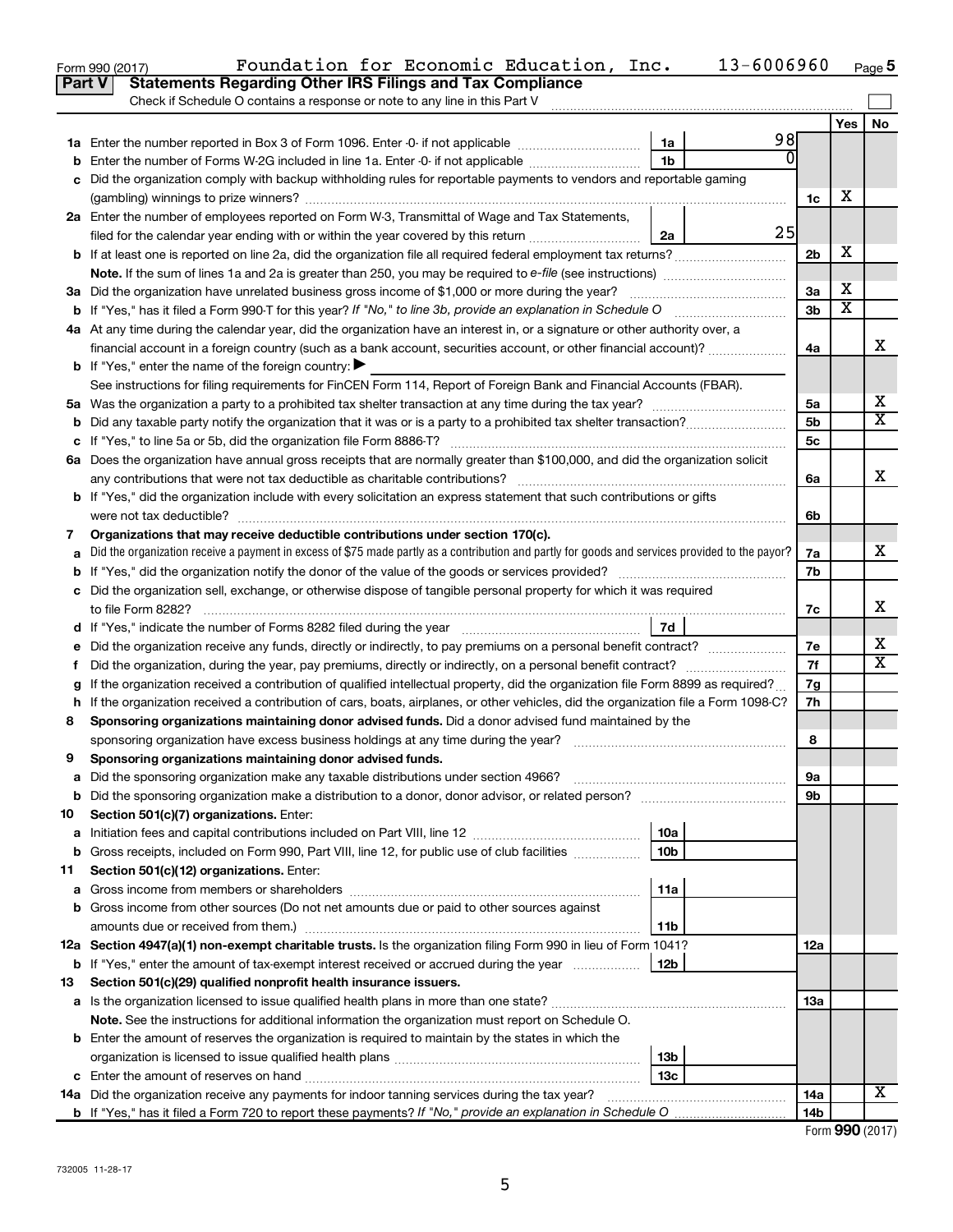| Form 990 (2017) |
|-----------------|
|-----------------|

# Form 990 (2017)  $\qquad \qquad$  Foundation for Economic Education, Inc.  $\qquad \qquad 13-6006960$   $\qquad$   $_{\text{Page}}$

**Part VI** Governance, Management, and Disclosure For each "Yes" response to lines 2 through 7b below, and for a "No" response *to line 8a, 8b, or 10b below, describe the circumstances, processes, or changes in Schedule O. See instructions.*

|     |                                                                                                                                                                                                                                |    |  |    |                 |                         | X                       |  |
|-----|--------------------------------------------------------------------------------------------------------------------------------------------------------------------------------------------------------------------------------|----|--|----|-----------------|-------------------------|-------------------------|--|
|     | <b>Section A. Governing Body and Management</b>                                                                                                                                                                                |    |  |    |                 |                         |                         |  |
|     |                                                                                                                                                                                                                                |    |  |    |                 | Yes                     | No                      |  |
|     | <b>1a</b> Enter the number of voting members of the governing body at the end of the tax year                                                                                                                                  | 1a |  | 13 |                 |                         |                         |  |
|     | If there are material differences in voting rights among members of the governing body, or if the governing                                                                                                                    |    |  |    |                 |                         |                         |  |
|     | body delegated broad authority to an executive committee or similar committee, explain in Schedule O.                                                                                                                          |    |  |    |                 |                         |                         |  |
| b   | Enter the number of voting members included in line 1a, above, who are independent                                                                                                                                             | 1b |  | 13 |                 |                         |                         |  |
| 2   | Did any officer, director, trustee, or key employee have a family relationship or a business relationship with any other                                                                                                       |    |  |    |                 |                         |                         |  |
|     | officer, director, trustee, or key employee?                                                                                                                                                                                   |    |  |    | 2               |                         | x                       |  |
| 3   | Did the organization delegate control over management duties customarily performed by or under the direct supervision                                                                                                          |    |  |    |                 |                         |                         |  |
|     |                                                                                                                                                                                                                                |    |  |    | 3               |                         | х                       |  |
| 4   | Did the organization make any significant changes to its governing documents since the prior Form 990 was filed?                                                                                                               |    |  |    | 4               |                         | $\overline{\textbf{x}}$ |  |
| 5   |                                                                                                                                                                                                                                |    |  |    | 5               |                         | $\overline{\textbf{X}}$ |  |
| 6   |                                                                                                                                                                                                                                |    |  |    | 6               |                         | $\overline{\mathtt{x}}$ |  |
| 7a  | Did the organization have members, stockholders, or other persons who had the power to elect or appoint one or                                                                                                                 |    |  |    |                 |                         |                         |  |
|     |                                                                                                                                                                                                                                |    |  |    | 7a              |                         | х                       |  |
|     | <b>b</b> Are any governance decisions of the organization reserved to (or subject to approval by) members, stockholders, or                                                                                                    |    |  |    |                 |                         |                         |  |
|     | persons other than the governing body?                                                                                                                                                                                         |    |  |    | 7b              |                         | X                       |  |
| 8   | Did the organization contemporaneously document the meetings held or written actions undertaken during the year by the following:                                                                                              |    |  |    |                 |                         |                         |  |
| a   | The governing body? [[11] notice is a construction of the construction of the construction of the construction of the construction of the construction of the construction of the construction of the construction of the cons |    |  |    | 8а              | х                       |                         |  |
| b   | Each committee with authority to act on behalf of the governing body?                                                                                                                                                          |    |  |    | 8b              | $\overline{\textbf{x}}$ |                         |  |
| 9   | Is there any officer, director, trustee, or key employee listed in Part VII, Section A, who cannot be reached at the                                                                                                           |    |  |    |                 |                         |                         |  |
|     |                                                                                                                                                                                                                                |    |  |    | 9               |                         | x                       |  |
|     | <b>Section B. Policies</b> (This Section B requests information about policies not required by the Internal Revenue Code.)                                                                                                     |    |  |    |                 |                         |                         |  |
|     |                                                                                                                                                                                                                                |    |  |    |                 | Yes                     | No                      |  |
|     |                                                                                                                                                                                                                                |    |  |    | <b>10a</b>      |                         | $\overline{\mathbf{X}}$ |  |
|     | b If "Yes," did the organization have written policies and procedures governing the activities of such chapters, affiliates,                                                                                                   |    |  |    |                 |                         |                         |  |
|     |                                                                                                                                                                                                                                |    |  |    | 10 <sub>b</sub> | X                       |                         |  |
|     | 11a Has the organization provided a complete copy of this Form 990 to all members of its governing body before filing the form?                                                                                                |    |  |    |                 |                         |                         |  |
| b   | Describe in Schedule O the process, if any, used by the organization to review this Form 990.                                                                                                                                  |    |  |    |                 |                         |                         |  |
| 12a | Did the organization have a written conflict of interest policy? If "No," go to line 13                                                                                                                                        |    |  |    | 12a             | х                       |                         |  |
| b   | Were officers, directors, or trustees, and key employees required to disclose annually interests that could give rise to conflicts?                                                                                            |    |  |    | 12 <sub>b</sub> | $\overline{\textbf{x}}$ |                         |  |
| с   | Did the organization regularly and consistently monitor and enforce compliance with the policy? If "Yes," describe                                                                                                             |    |  |    |                 |                         |                         |  |
|     | in Schedule O how this was done                                                                                                                                                                                                |    |  |    | 12c             | х                       |                         |  |
| 13  | Did the organization have a written whistleblower policy?                                                                                                                                                                      |    |  |    | 13              | $\overline{\textbf{x}}$ |                         |  |
| 14  |                                                                                                                                                                                                                                |    |  |    | 14              | $\overline{\textbf{x}}$ |                         |  |
| 15  | Did the process for determining compensation of the following persons include a review and approval by independent                                                                                                             |    |  |    |                 |                         |                         |  |
|     | persons, comparability data, and contemporaneous substantiation of the deliberation and decision?                                                                                                                              |    |  |    |                 |                         |                         |  |
|     | The organization's CEO, Executive Director, or top management official manufactured content of the organization's CEO, Executive Director, or top management official manufactured and the state of the state of the state of  |    |  |    | 15a             | х                       |                         |  |
| b   | Other officers or key employees of the organization                                                                                                                                                                            |    |  |    | 15 <sub>b</sub> | $\overline{\textbf{x}}$ |                         |  |
|     | If "Yes" to line 15a or 15b, describe the process in Schedule O (see instructions).                                                                                                                                            |    |  |    |                 |                         |                         |  |
|     | 16a Did the organization invest in, contribute assets to, or participate in a joint venture or similar arrangement with a                                                                                                      |    |  |    |                 |                         | X                       |  |
|     | taxable entity during the year?                                                                                                                                                                                                |    |  |    | 16a             |                         |                         |  |
|     | b If "Yes," did the organization follow a written policy or procedure requiring the organization to evaluate its participation                                                                                                 |    |  |    |                 |                         |                         |  |
|     | in joint venture arrangements under applicable federal tax law, and take steps to safeguard the organization's                                                                                                                 |    |  |    |                 |                         |                         |  |
|     | exempt status with respect to such arrangements?<br><b>Section C. Disclosure</b>                                                                                                                                               |    |  |    | 16b             |                         |                         |  |
| 17  | List the states with which a copy of this Form 990 is required to be filed AL, AK, AZ, AR, CA, CO, CT, DE, FL, GA, HI, ID                                                                                                      |    |  |    |                 |                         |                         |  |
| 18  | Section 6104 requires an organization to make its Forms 1023 (or 1024 if applicable), 990, and 990-T (Section 501(c)(3)s only) available                                                                                       |    |  |    |                 |                         |                         |  |
|     | for public inspection. Indicate how you made these available. Check all that apply.                                                                                                                                            |    |  |    |                 |                         |                         |  |
|     | $\lfloor x \rfloor$ Upon request<br>Own website<br>Another's website<br>Other (explain in Schedule O)                                                                                                                          |    |  |    |                 |                         |                         |  |
| 19  | Describe in Schedule O whether (and if so, how) the organization made its governing documents, conflict of interest policy, and financial                                                                                      |    |  |    |                 |                         |                         |  |
|     | statements available to the public during the tax year.                                                                                                                                                                        |    |  |    |                 |                         |                         |  |
| 20  | State the name, address, and telephone number of the person who possesses the organization's books and records:                                                                                                                |    |  |    |                 |                         |                         |  |
|     | Richard Lorenc, Executive VP - $(404)$ 554-9980                                                                                                                                                                                |    |  |    |                 |                         |                         |  |
|     | 1819 Peachtree Road NE, No. 300, Atlanta, GA<br>30309                                                                                                                                                                          |    |  |    |                 |                         |                         |  |
|     | See Schedule O for full list of states<br>732006 11-28-17                                                                                                                                                                      |    |  |    |                 |                         | Form 990 (2017)         |  |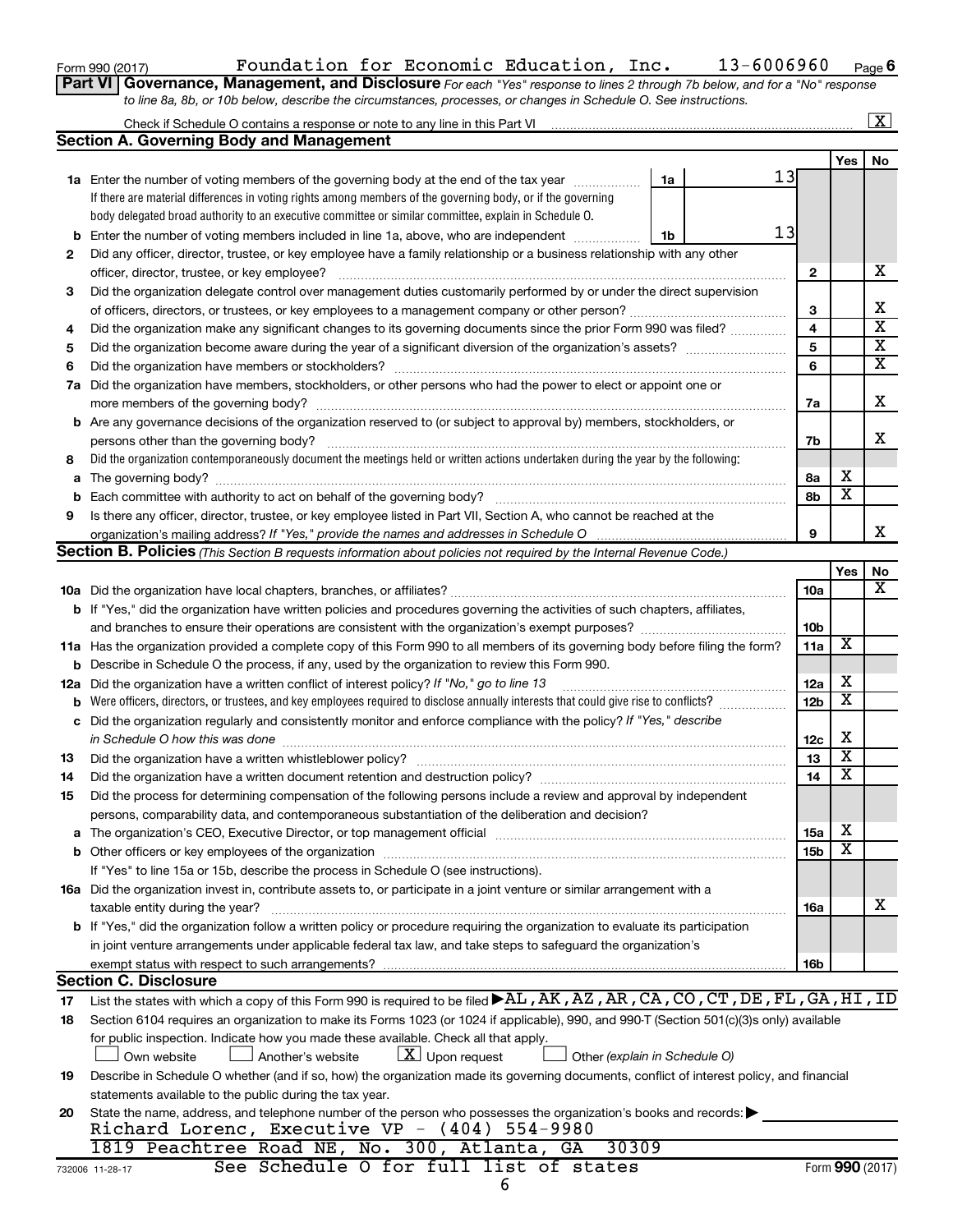Form 990 (2017)  $\qquad \qquad$  Foundation for Economic Education, Inc.  $\qquad \qquad 13-6006960$   $\qquad$   $_{\text{Page}}$ 

 $\Box$ 

| Part VII Compensation of Officers, Directors, Trustees, Key Employees, Highest Compensated |  |
|--------------------------------------------------------------------------------------------|--|
| <b>Employees, and Independent Contractors</b>                                              |  |

Check if Schedule O contains a response or note to any line in this Part VII

**Section A. Officers, Directors, Trustees, Key Employees, and Highest Compensated Employees**

**1a**  Complete this table for all persons required to be listed. Report compensation for the calendar year ending with or within the organization's tax year.

**•** List all of the organization's current officers, directors, trustees (whether individuals or organizations), regardless of amount of compensation. Enter -0- in columns  $(D)$ ,  $(E)$ , and  $(F)$  if no compensation was paid.

**•** List all of the organization's **current** key employees, if any. See instructions for definition of "key employee."

**•** List the organization's five current highest compensated employees (other than an officer, director, trustee, or key employee) who received reportable compensation (Box 5 of Form W-2 and/or Box 7 of Form 1099-MISC) of more than \$100,000 from the organization and any related organizations.

**•** List all of the organization's former officers, key employees, and highest compensated employees who received more than \$100,000 of reportable compensation from the organization and any related organizations.

**•** List all of the organization's former directors or trustees that received, in the capacity as a former director or trustee of the organization, more than \$10,000 of reportable compensation from the organization and any related organizations.

List persons in the following order: individual trustees or directors; institutional trustees; officers; key employees; highest compensated employees; and former such persons.

Check this box if neither the organization nor any related organization compensated any current officer, director, or trustee.  $\Box$ 

| (A)                            | (B)               | (C)                            |                                         |                                                                  |              |                                 |        | (D)             | (E)                           | (F)                |
|--------------------------------|-------------------|--------------------------------|-----------------------------------------|------------------------------------------------------------------|--------------|---------------------------------|--------|-----------------|-------------------------------|--------------------|
| Name and Title                 | Average           |                                | Position<br>(do not check more than one |                                                                  |              |                                 |        | Reportable      | Reportable                    | Estimated          |
|                                | hours per         |                                |                                         | box, unless person is both an<br>officer and a director/trustee) |              |                                 |        | compensation    | compensation                  | amount of<br>other |
|                                | week<br>(list any |                                |                                         |                                                                  |              |                                 |        | from<br>the     | from related<br>organizations | compensation       |
|                                | hours for         |                                |                                         |                                                                  |              |                                 |        | organization    | (W-2/1099-MISC)               | from the           |
|                                | related           |                                |                                         |                                                                  |              |                                 |        | (W-2/1099-MISC) |                               | organization       |
|                                | organizations     |                                |                                         |                                                                  |              |                                 |        |                 |                               | and related        |
|                                | below             | Individual trustee or director | Institutional trustee                   | Officer                                                          | Key employee | Highest compensated<br>employee | Former |                 |                               | organizations      |
| Roger R. Ream<br>(1)           | line)<br>1.00     |                                |                                         |                                                                  |              |                                 |        |                 |                               |                    |
| Chair Trustee                  |                   | $\mathbf x$                    |                                         | X                                                                |              |                                 |        | 0.              | $\mathbf 0$ .                 | 0.                 |
| Harry H. Langenberg<br>(2)     | 1.00              |                                |                                         |                                                                  |              |                                 |        |                 |                               |                    |
| Vice-Chair, Trustee            |                   | $\mathbf X$                    |                                         | $\mathbf X$                                                      |              |                                 |        | 0.              | $\mathbf 0$ .                 | $\boldsymbol{0}$ . |
| (3)<br>Ingrid A. Gregg         | 1.00              |                                |                                         |                                                                  |              |                                 |        |                 |                               |                    |
| Secretary, Trustee             |                   | X                              |                                         | $\mathbf X$                                                      |              |                                 |        | $\mathbf 0$     | 0.                            | $\boldsymbol{0}$ . |
| (4)<br>Dan Grossman            | 1.00              |                                |                                         |                                                                  |              |                                 |        |                 |                               |                    |
| Treasurer, Trustee             |                   | X                              |                                         | $\mathbf X$                                                      |              |                                 |        | $\mathbf 0$     | 0.                            | 0.                 |
| (5)<br>Thomas Armstrong, Jr.   | 1.00              |                                |                                         |                                                                  |              |                                 |        |                 |                               |                    |
| Trustee                        |                   | X                              |                                         |                                                                  |              |                                 |        | $\mathbf 0$     | $\mathbf 0$ .                 | $\boldsymbol{0}$ . |
| (6)<br>Sarah Atkins            | 1.00              |                                |                                         |                                                                  |              |                                 |        |                 |                               |                    |
| Trustee                        |                   | $\mathbf X$                    |                                         |                                                                  |              |                                 |        | 0               | 0.                            | $\boldsymbol{0}$ . |
| (7)<br>Harold (Jay) Bowen, III | 1.00              |                                |                                         |                                                                  |              |                                 |        |                 |                               |                    |
| Trustee                        |                   | X                              |                                         |                                                                  |              |                                 |        | 0               | $\mathbf 0$ .                 | 0.                 |
| (8)<br>Frederic J. Fransen     | 1.00              |                                |                                         |                                                                  |              |                                 |        |                 |                               |                    |
| Trustee                        |                   | X                              |                                         |                                                                  |              |                                 |        | $\mathbf 0$     | $\mathbf 0$ .                 | $\mathbf 0$ .      |
| Martin Gallun<br>(9)           | 1.00              |                                |                                         |                                                                  |              |                                 |        |                 |                               |                    |
| Trustee                        |                   | X                              |                                         |                                                                  |              |                                 |        | $\mathbf 0$     | $\mathbf 0$ .                 | $\boldsymbol{0}$ . |
| (10) Fred Reams                | 1.00              |                                |                                         |                                                                  |              |                                 |        |                 |                               |                    |
| Trustee                        |                   | X                              |                                         |                                                                  |              |                                 |        | $\mathbf 0$     | $\mathbf 0$ .                 | $\mathbf 0$ .      |
| (11) Chris Talley              | 1.00              |                                |                                         |                                                                  |              |                                 |        |                 |                               |                    |
| Trustee                        |                   | X                              |                                         |                                                                  |              |                                 |        | $\mathbf 0$     | $\mathbf 0$ .                 | $\mathbf 0$ .      |
| (12) John Westerfield          | 1.00              |                                |                                         |                                                                  |              |                                 |        |                 |                               |                    |
| Trustee                        |                   | $\mathbf X$                    |                                         |                                                                  |              |                                 |        | $\mathbf 0$     | $\mathbf 0$ .                 | $\mathbf 0$ .      |
| (13) Michael Yashko            | 1.00              |                                |                                         |                                                                  |              |                                 |        |                 |                               |                    |
| Trustee                        |                   | X                              |                                         |                                                                  |              |                                 |        | 0.              | $\mathbf 0$ .                 | $0$ .              |
| (14) Lawrence W. Reed          | 40.00             |                                |                                         |                                                                  |              |                                 |        |                 |                               |                    |
| President                      |                   |                                |                                         | X                                                                |              |                                 |        | 176,000.        | $\mathbf 0$ .                 | 4,000.             |
| (15) Richard Lorenc            | 40.00             |                                |                                         |                                                                  |              |                                 |        |                 |                               |                    |
| Executive Vice President       |                   |                                |                                         | $\mathbf X$                                                      |              |                                 |        | 122,500.        | $\mathbf 0$ .                 | 4,000.             |
| (16) Wayne Olson               | 40.00             |                                |                                         |                                                                  |              |                                 |        |                 |                               |                    |
| Executive Director             |                   |                                |                                         | $\mathbf X$                                                      |              |                                 |        | 143,252.        | 0.                            | 4,000.             |
| (17) Justin Streiff            | 40.00             |                                |                                         |                                                                  |              |                                 |        |                 |                               |                    |
| Director of Development        |                   |                                |                                         |                                                                  |              | X                               |        | 130,000.        | $\mathbf 0$ .                 | 4,000.             |

732007 11-28-17

Form (2017) **990**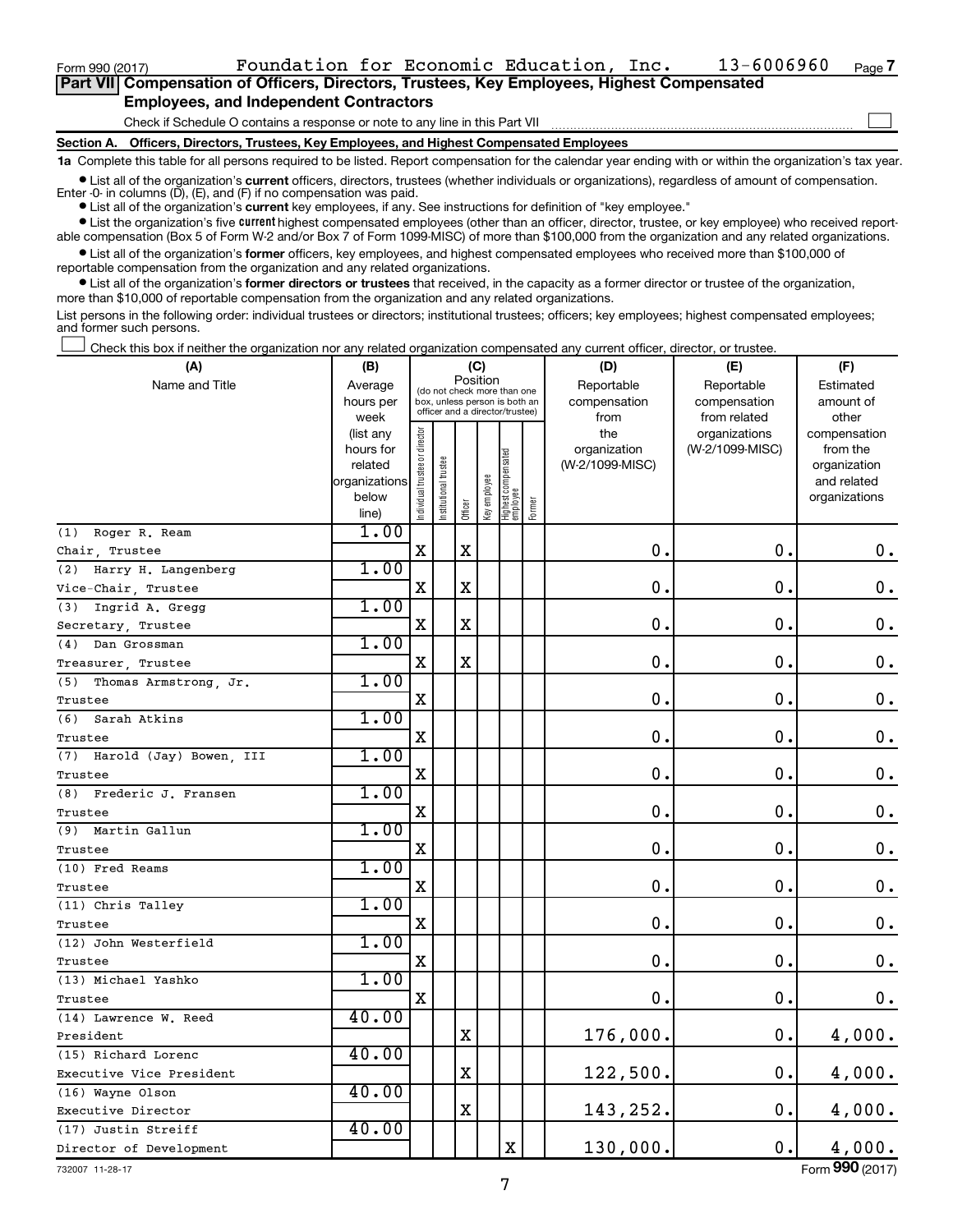| Form 990 (2017)                                                                                                                                                                                                                                              |                                                                      |                                                                                                                    |                       |         |              |                                           |                                                   | Foundation for Economic Education, Inc. | 13-6006960                       |                                        |                     |                                                                          | Page 8           |
|--------------------------------------------------------------------------------------------------------------------------------------------------------------------------------------------------------------------------------------------------------------|----------------------------------------------------------------------|--------------------------------------------------------------------------------------------------------------------|-----------------------|---------|--------------|-------------------------------------------|---------------------------------------------------|-----------------------------------------|----------------------------------|----------------------------------------|---------------------|--------------------------------------------------------------------------|------------------|
| Part VII Section A. Officers, Directors, Trustees, Key Employees, and Highest Compensated Employees (continued)                                                                                                                                              |                                                                      |                                                                                                                    |                       |         |              |                                           |                                                   |                                         |                                  |                                        |                     |                                                                          |                  |
| (A)<br>Name and title                                                                                                                                                                                                                                        | (B)<br>Average<br>hours per<br>week                                  | (C)<br>Position<br>(do not check more than one<br>box, unless person is both an<br>officer and a director/trustee) |                       |         |              | (D)<br>Reportable<br>compensation<br>from | (E)<br>Reportable<br>compensation<br>from related |                                         |                                  | (F)<br>Estimated<br>amount of<br>other |                     |                                                                          |                  |
|                                                                                                                                                                                                                                                              | (list any<br>hours for<br>related<br>organizations<br>below<br>line) | Individual trustee or director                                                                                     | Institutional trustee | Officer | Key employee | Highest compensated<br>  employee         | Former                                            | the<br>organization<br>(W-2/1099-MISC)  | organizations<br>(W-2/1099-MISC) |                                        |                     | compensation<br>from the<br>organization<br>and related<br>organizations |                  |
| (18) Jeffrey Tucker                                                                                                                                                                                                                                          | 40.00                                                                |                                                                                                                    |                       |         |              |                                           |                                                   |                                         |                                  |                                        |                     |                                                                          |                  |
| Director of Content<br>(19) David Veksler                                                                                                                                                                                                                    | 40.00                                                                |                                                                                                                    |                       |         |              | х                                         |                                                   | 154,167.                                |                                  | 0.                                     |                     |                                                                          | 0.               |
| Director of Marketing                                                                                                                                                                                                                                        |                                                                      |                                                                                                                    |                       |         |              | X                                         |                                                   | 150,000.                                |                                  | 0.                                     |                     | 4,000.                                                                   |                  |
|                                                                                                                                                                                                                                                              |                                                                      |                                                                                                                    |                       |         |              |                                           |                                                   |                                         |                                  |                                        |                     |                                                                          |                  |
|                                                                                                                                                                                                                                                              |                                                                      |                                                                                                                    |                       |         |              |                                           |                                                   |                                         |                                  |                                        |                     |                                                                          |                  |
|                                                                                                                                                                                                                                                              |                                                                      |                                                                                                                    |                       |         |              |                                           |                                                   |                                         |                                  |                                        |                     |                                                                          |                  |
|                                                                                                                                                                                                                                                              |                                                                      |                                                                                                                    |                       |         |              |                                           |                                                   |                                         |                                  |                                        |                     |                                                                          |                  |
|                                                                                                                                                                                                                                                              |                                                                      |                                                                                                                    |                       |         |              |                                           |                                                   |                                         |                                  |                                        |                     |                                                                          |                  |
|                                                                                                                                                                                                                                                              |                                                                      |                                                                                                                    |                       |         |              |                                           |                                                   |                                         |                                  |                                        |                     |                                                                          |                  |
| 1b Sub-total                                                                                                                                                                                                                                                 |                                                                      |                                                                                                                    |                       |         |              |                                           |                                                   | 875,919.<br>$\overline{0}$ .            |                                  | $\overline{0}$ .<br>$\overline{0}$ .   |                     | 20,000.                                                                  | $\overline{0}$ . |
|                                                                                                                                                                                                                                                              |                                                                      |                                                                                                                    |                       |         |              |                                           |                                                   | 875,919.                                |                                  | $\overline{0}$ .                       |                     | 20,000.                                                                  |                  |
| Total number of individuals (including but not limited to those listed above) who received more than \$100,000 of reportable<br>2<br>compensation from the organization $\blacktriangleright$                                                                |                                                                      |                                                                                                                    |                       |         |              |                                           |                                                   |                                         |                                  |                                        |                     |                                                                          | 6                |
|                                                                                                                                                                                                                                                              |                                                                      |                                                                                                                    |                       |         |              |                                           |                                                   |                                         |                                  |                                        |                     | Yes                                                                      | No               |
| Did the organization list any former officer, director, or trustee, key employee, or highest compensated employee on<br>3<br>line 1a? If "Yes," complete Schedule J for such individual [11] manufacture manufacture in the set of the set o                 |                                                                      |                                                                                                                    |                       |         |              |                                           |                                                   |                                         |                                  |                                        | з                   |                                                                          | х                |
| For any individual listed on line 1a, is the sum of reportable compensation and other compensation from the organization<br>and related organizations greater than \$150,000? If "Yes," complete Schedule J for such individual                              |                                                                      |                                                                                                                    |                       |         |              |                                           |                                                   |                                         |                                  |                                        | 4                   | х                                                                        |                  |
| Did any person listed on line 1a receive or accrue compensation from any unrelated organization or individual for services<br>5                                                                                                                              |                                                                      |                                                                                                                    |                       |         |              |                                           |                                                   |                                         |                                  |                                        | 5                   |                                                                          | х                |
| <b>Section B. Independent Contractors</b>                                                                                                                                                                                                                    |                                                                      |                                                                                                                    |                       |         |              |                                           |                                                   |                                         |                                  |                                        |                     |                                                                          |                  |
| Complete this table for your five highest compensated independent contractors that received more than \$100,000 of compensation from<br>1.<br>the organization. Report compensation for the calendar year ending with or within the organization's tax year. |                                                                      |                                                                                                                    |                       |         |              |                                           |                                                   |                                         |                                  |                                        |                     |                                                                          |                  |
| (A)<br>Name and business address<br>Omni Hotels at CNN Center                                                                                                                                                                                                |                                                                      |                                                                                                                    |                       |         |              |                                           |                                                   | (B)<br>Description of services          |                                  |                                        | (C)<br>Compensation |                                                                          |                  |
| 100 CNN Center NW, Atlanta, GA 30303<br>PPI, 4719 Fulton Industrial Blvd, Atlanta,                                                                                                                                                                           |                                                                      |                                                                                                                    |                       |         |              |                                           |                                                   | Conference                              |                                  |                                        |                     | 159,015.                                                                 |                  |
| GA 30336                                                                                                                                                                                                                                                     |                                                                      |                                                                                                                    |                       |         |              |                                           |                                                   | Event Services                          |                                  |                                        |                     | 115,037.                                                                 |                  |
|                                                                                                                                                                                                                                                              |                                                                      |                                                                                                                    |                       |         |              |                                           |                                                   |                                         |                                  |                                        |                     |                                                                          |                  |
|                                                                                                                                                                                                                                                              |                                                                      |                                                                                                                    |                       |         |              |                                           |                                                   |                                         |                                  |                                        |                     |                                                                          |                  |
| Total number of independent contractors (including but not limited to those listed above) who received more than<br>2<br>\$100,000 of compensation from the organization                                                                                     |                                                                      |                                                                                                                    |                       |         |              | 2                                         |                                                   |                                         |                                  |                                        |                     |                                                                          |                  |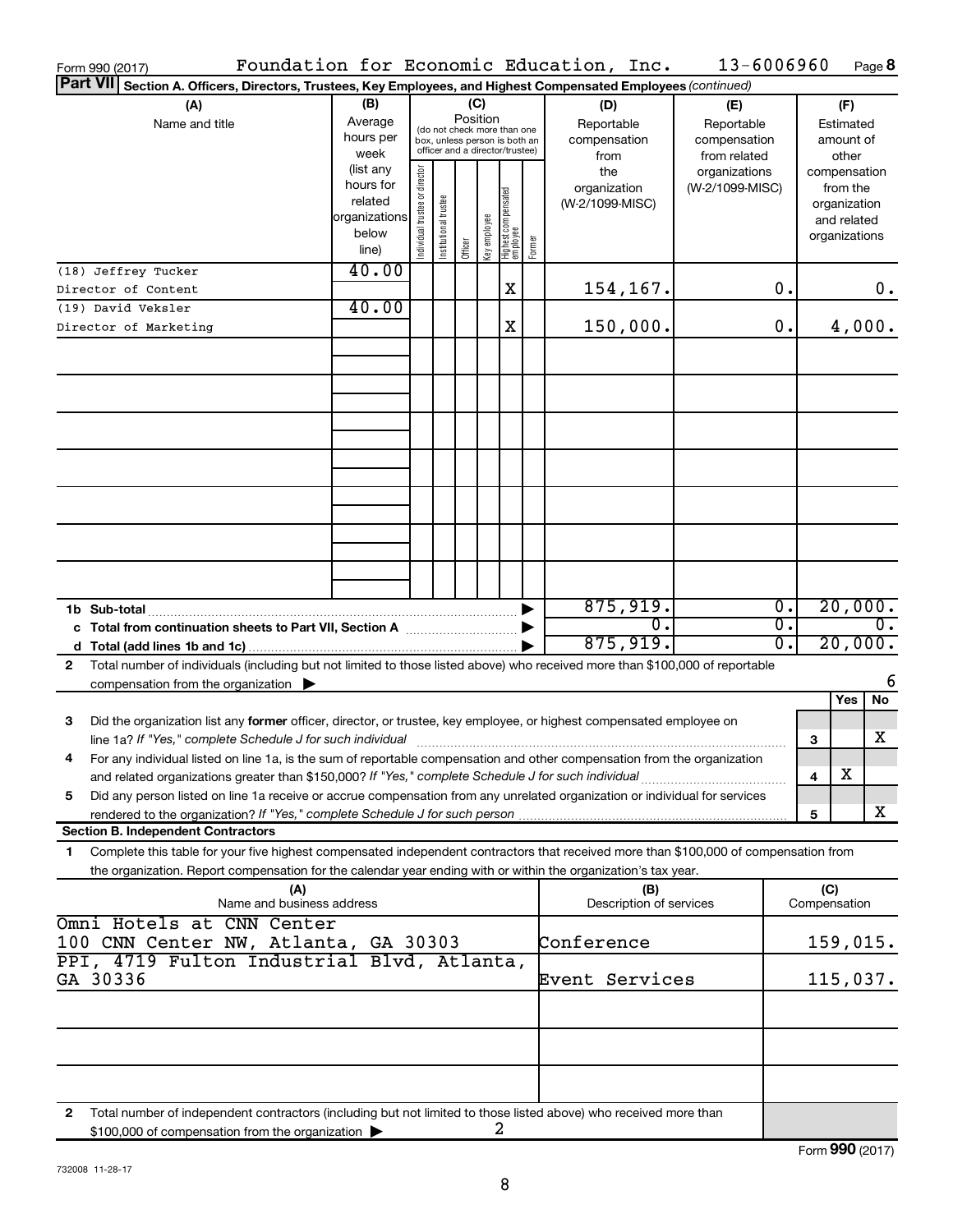|                                                                     |                  |   | Form 990 (2017)                                       |                           |                         | Foundation for Economic Education, Inc. |                                                 | 13-6006960                                         | Page 9                                                             |
|---------------------------------------------------------------------|------------------|---|-------------------------------------------------------|---------------------------|-------------------------|-----------------------------------------|-------------------------------------------------|----------------------------------------------------|--------------------------------------------------------------------|
|                                                                     | <b>Part VIII</b> |   | <b>Statement of Revenue</b>                           |                           |                         |                                         |                                                 |                                                    |                                                                    |
|                                                                     |                  |   |                                                       |                           |                         |                                         |                                                 |                                                    |                                                                    |
|                                                                     |                  |   |                                                       |                           |                         | Total revenue                           | (B)<br>Related or<br>exempt function<br>revenue | $\overline{C}$<br>Unrelated<br>business<br>revenue | (D)<br>Revenue excluded<br>from tax under<br>sections<br>512 - 514 |
|                                                                     |                  |   | 1 a Federated campaigns                               | 1a                        |                         |                                         |                                                 |                                                    |                                                                    |
| Grants<br>Contributions, Gifts, Grants<br>and Other Similar Amounts |                  |   |                                                       | 1b                        |                         |                                         |                                                 |                                                    |                                                                    |
|                                                                     |                  |   | c Fundraising events                                  | 1c                        |                         |                                         |                                                 |                                                    |                                                                    |
|                                                                     |                  |   | d Related organizations                               | 1 <sub>d</sub>            |                         |                                         |                                                 |                                                    |                                                                    |
|                                                                     |                  |   | e Government grants (contributions)                   | 1e                        |                         |                                         |                                                 |                                                    |                                                                    |
|                                                                     |                  |   | f All other contributions, gifts, grants, and         |                           |                         |                                         |                                                 |                                                    |                                                                    |
|                                                                     |                  |   | similar amounts not included above                    |                           | <u>1f 4,595,730.</u>    |                                         |                                                 |                                                    |                                                                    |
|                                                                     |                  |   | g Noncash contributions included in lines 1a-1f: \$   |                           | 42,452                  |                                         |                                                 |                                                    |                                                                    |
|                                                                     |                  |   |                                                       |                           |                         | $\blacktriangleright$ 4,595,730.        |                                                 |                                                    |                                                                    |
|                                                                     |                  |   |                                                       |                           | <b>Business Code</b>    |                                         |                                                 |                                                    |                                                                    |
|                                                                     | 2a               |   | Student seminars                                      |                           | 611710                  | 106,078.                                | 106,078.                                        |                                                    |                                                                    |
|                                                                     |                  | b |                                                       |                           |                         |                                         |                                                 |                                                    |                                                                    |
|                                                                     |                  | c |                                                       |                           |                         |                                         |                                                 |                                                    |                                                                    |
|                                                                     |                  | d |                                                       |                           |                         |                                         |                                                 |                                                    |                                                                    |
| Program Service<br>Revenue                                          |                  | е |                                                       |                           |                         |                                         |                                                 |                                                    |                                                                    |
|                                                                     |                  |   | All other program service revenue                     |                           |                         |                                         |                                                 |                                                    |                                                                    |
|                                                                     |                  |   |                                                       |                           |                         | 106,078.                                |                                                 |                                                    |                                                                    |
|                                                                     | 3                |   | Investment income (including dividends, interest, and |                           |                         |                                         |                                                 |                                                    |                                                                    |
|                                                                     |                  |   |                                                       |                           |                         | 88,765.                                 |                                                 |                                                    | 88,765.                                                            |
|                                                                     | 4                |   | Income from investment of tax-exempt bond proceeds    |                           |                         |                                         |                                                 |                                                    |                                                                    |
|                                                                     | 5                |   |                                                       |                           |                         | 42,974.                                 |                                                 |                                                    | 42,974.                                                            |
|                                                                     |                  |   |                                                       | (i) Real                  | (ii) Personal           |                                         |                                                 |                                                    |                                                                    |
|                                                                     |                  |   | 6 a Gross rents                                       |                           |                         |                                         |                                                 |                                                    |                                                                    |
|                                                                     |                  | b | Less: rental expenses                                 |                           |                         |                                         |                                                 |                                                    |                                                                    |
|                                                                     |                  |   | <b>c</b> Rental income or (loss)                      |                           |                         |                                         |                                                 |                                                    |                                                                    |
|                                                                     |                  |   |                                                       |                           |                         |                                         |                                                 |                                                    |                                                                    |
|                                                                     |                  |   | <b>7 a</b> Gross amount from sales of                 | (i) Securities<br>23,448. | (ii) Other              |                                         |                                                 |                                                    |                                                                    |
|                                                                     |                  |   | assets other than inventory                           |                           |                         |                                         |                                                 |                                                    |                                                                    |
|                                                                     |                  |   | <b>b</b> Less: cost or other basis                    | 14,714.                   |                         |                                         |                                                 |                                                    |                                                                    |
|                                                                     |                  |   | and sales expenses                                    | 8,734.                    |                         |                                         |                                                 |                                                    |                                                                    |
|                                                                     |                  |   | c Gain or (loss)                                      |                           |                         | 8,734.                                  |                                                 |                                                    | 8,734.                                                             |
|                                                                     |                  |   | 8 a Gross income from fundraising events (not         |                           |                         |                                         |                                                 |                                                    |                                                                    |
| <b>Other Revenue</b>                                                |                  |   | including \$                                          | оf                        |                         |                                         |                                                 |                                                    |                                                                    |
|                                                                     |                  |   | contributions reported on line 1c). See               |                           |                         |                                         |                                                 |                                                    |                                                                    |
|                                                                     |                  |   |                                                       |                           |                         |                                         |                                                 |                                                    |                                                                    |
|                                                                     |                  |   |                                                       |                           |                         |                                         |                                                 |                                                    |                                                                    |
|                                                                     |                  |   | c Net income or (loss) from fundraising events        |                           |                         |                                         |                                                 |                                                    |                                                                    |
|                                                                     |                  |   | 9 a Gross income from gaming activities. See          |                           |                         |                                         |                                                 |                                                    |                                                                    |
|                                                                     |                  |   |                                                       |                           |                         |                                         |                                                 |                                                    |                                                                    |
|                                                                     |                  |   |                                                       | b                         |                         |                                         |                                                 |                                                    |                                                                    |
|                                                                     |                  |   | c Net income or (loss) from gaming activities         |                           |                         |                                         |                                                 |                                                    |                                                                    |
|                                                                     |                  |   | 10 a Gross sales of inventory, less returns           |                           |                         |                                         |                                                 |                                                    |                                                                    |
|                                                                     |                  |   |                                                       |                           | $a$   38,183.           |                                         |                                                 |                                                    |                                                                    |
|                                                                     |                  |   | <b>b</b> Less: cost of goods sold                     |                           | $b \overline{31,063}$ . |                                         |                                                 |                                                    |                                                                    |
|                                                                     |                  |   | c Net income or (loss) from sales of inventory        |                           |                         | 7,120.                                  | 7,120.                                          |                                                    |                                                                    |
|                                                                     |                  |   | Miscellaneous Revenue                                 |                           | <b>Business Code</b>    |                                         |                                                 |                                                    |                                                                    |
|                                                                     |                  |   | 11 a S-Corporation net K-1                            |                           | 310000                  | 383,892.                                |                                                 | 383,892.                                           |                                                                    |
|                                                                     |                  | b |                                                       |                           |                         |                                         |                                                 |                                                    |                                                                    |
|                                                                     |                  | c |                                                       |                           |                         |                                         |                                                 |                                                    |                                                                    |
|                                                                     |                  | d |                                                       |                           | $\blacktriangleright$   | 383,892.                                |                                                 |                                                    |                                                                    |
|                                                                     | 12               |   |                                                       |                           |                         | 5, 233, 293.                            |                                                 | 113,198. 383,892. 140,473.                         |                                                                    |
|                                                                     |                  |   |                                                       |                           |                         |                                         |                                                 |                                                    |                                                                    |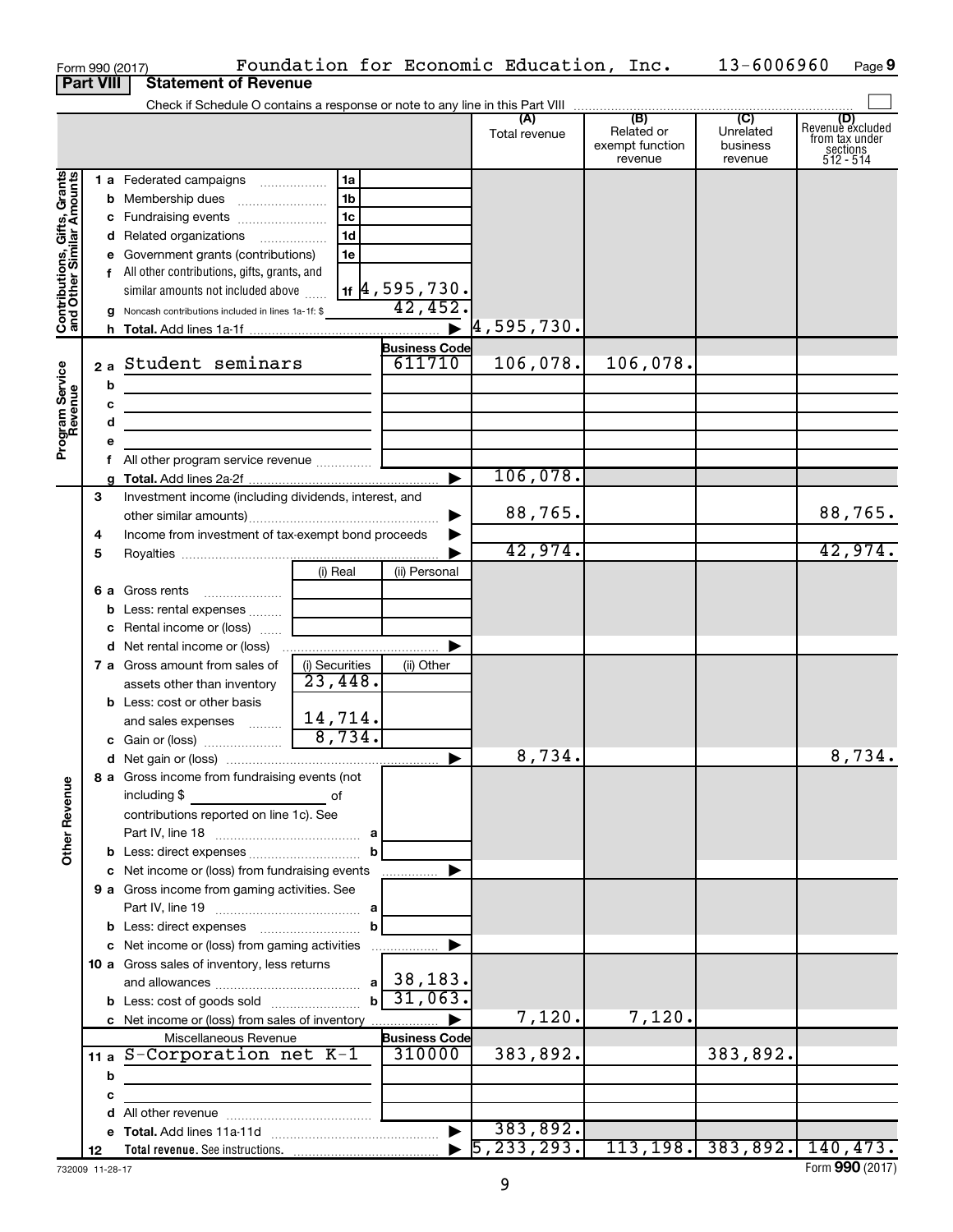|          | Do not include amounts reported on lines 6b,<br>7b, 8b, 9b, and 10b of Part VIII.                         | (A)<br>Total expenses | (B)<br>Program service | (C)<br>Management and   | (D)<br>Fundraising    |  |  |
|----------|-----------------------------------------------------------------------------------------------------------|-----------------------|------------------------|-------------------------|-----------------------|--|--|
|          |                                                                                                           |                       | expenses               | general expenses        | expenses              |  |  |
| 1        | Grants and other assistance to domestic organizations                                                     |                       |                        |                         |                       |  |  |
|          | and domestic governments. See Part IV, line 21                                                            |                       |                        |                         |                       |  |  |
| 2        | Grants and other assistance to domestic                                                                   |                       |                        |                         |                       |  |  |
|          | individuals. See Part IV, line 22                                                                         |                       |                        |                         |                       |  |  |
| 3        | Grants and other assistance to foreign                                                                    |                       |                        |                         |                       |  |  |
|          | organizations, foreign governments, and foreign                                                           |                       |                        |                         |                       |  |  |
|          | individuals. See Part IV, lines 15 and 16                                                                 |                       |                        |                         |                       |  |  |
| 4        | Benefits paid to or for members                                                                           |                       |                        |                         |                       |  |  |
| 5        | Compensation of current officers, directors,                                                              |                       |                        |                         |                       |  |  |
|          | trustees, and key employees                                                                               | 439,774.              | 311,400.               | 19,400.                 | 108,974.              |  |  |
| 6        | Compensation not included above, to disqualified                                                          |                       |                        |                         |                       |  |  |
|          | persons (as defined under section 4958(f)(1)) and                                                         |                       |                        |                         |                       |  |  |
|          | persons described in section 4958(c)(3)(B)                                                                |                       |                        |                         |                       |  |  |
| 7        |                                                                                                           | 1, 295, 523.          | 947,497.               | 61,671.                 | 286, 355.             |  |  |
| 8        | Pension plan accruals and contributions (include                                                          |                       |                        |                         |                       |  |  |
|          | section 401(k) and 403(b) employer contributions)                                                         | 22,769.               | 15,806.                |                         | $\frac{4,450}{6,323}$ |  |  |
| 9        | Other employee benefits                                                                                   | 144, 122.             | 14,608.                | $\frac{2,513}{123,191}$ |                       |  |  |
| 10       |                                                                                                           | 125,969.              | 90, 379.               | 7,194.                  | 28,396.               |  |  |
| 11       | Fees for services (non-employees):                                                                        |                       |                        |                         |                       |  |  |
| a        |                                                                                                           |                       |                        |                         |                       |  |  |
| b        |                                                                                                           | 46,358.               | 30, 715.               | 5,174.                  | 10,469.               |  |  |
|          |                                                                                                           | 99,572.               | 65,973.                | 11, 113.                | 22,486.               |  |  |
| d        |                                                                                                           |                       |                        |                         |                       |  |  |
|          | Professional fundraising services. See Part IV, line 17                                                   | 85,208.               |                        |                         | 85,208.               |  |  |
| f        | Investment management fees                                                                                |                       |                        |                         |                       |  |  |
| a        | Other. (If line 11g amount exceeds 10% of line 25,                                                        |                       |                        |                         |                       |  |  |
|          | column (A) amount, list line 11g expenses on Sch O.)                                                      | 242,052.              | 211,646.               | 450.                    | 29,956.               |  |  |
| 12       |                                                                                                           | 167, 256.             | 145, 229.              | 1,405.                  | 20,622.               |  |  |
| 13       |                                                                                                           | 543,827.              | 367,860.               | 23,623.                 | 152, 344.             |  |  |
| 14       |                                                                                                           | 140, 324.             | 136,508.               | 3,806.                  | 10.                   |  |  |
| 15       |                                                                                                           |                       |                        |                         |                       |  |  |
| 16       |                                                                                                           | 145, 179.             | 96,190.                | 16, 203.                | 32,786.               |  |  |
| 17       |                                                                                                           | 252,018.              | 167,437.               | 8,843.                  | 75,738.               |  |  |
| 18       | Payments of travel or entertainment expenses                                                              |                       |                        |                         |                       |  |  |
|          | for any federal, state, or local public officials                                                         |                       |                        |                         |                       |  |  |
|          | Conferences, conventions, and meetings                                                                    | 1,208,697.            | 1,182,711.             | 12,799.                 | 13,187.               |  |  |
| 19<br>20 | Interest                                                                                                  |                       |                        |                         |                       |  |  |
|          |                                                                                                           |                       |                        |                         |                       |  |  |
| 21<br>22 | Depreciation, depletion, and amortization                                                                 | 113,761.              | 75, 374.               | 12,696.                 | 25,691.               |  |  |
|          | Insurance                                                                                                 | 17,776.               | 11,778.                | 1,984.                  | 4,014.                |  |  |
| 23<br>24 | Other expenses. Itemize expenses not covered                                                              |                       |                        |                         |                       |  |  |
|          | above. (List miscellaneous expenses in line 24e. If line<br>24e amount exceeds 10% of line 25, column (A) |                       |                        |                         |                       |  |  |
|          | amount, list line 24e expenses on Schedule O.)                                                            |                       |                        |                         |                       |  |  |
| a        | <b>UBI Taxes</b>                                                                                          | 190, 899.             | 126,483.               | 21,306.                 | 43, 110.              |  |  |
|          | Dues and subscriptions                                                                                    | 7,050.                | 4,671.                 | 787.                    | 1,592.                |  |  |
| с        |                                                                                                           |                       |                        |                         |                       |  |  |
| d        |                                                                                                           |                       |                        |                         |                       |  |  |
| е        | All other expenses                                                                                        |                       |                        |                         |                       |  |  |
| 25       | Total functional expenses. Add lines 1 through 24e                                                        | 5, 288, 134.          | 4,002,265.             | 334, 158.               | 951, 711.             |  |  |
| 26       | Joint costs. Complete this line only if the organization                                                  |                       |                        |                         |                       |  |  |
|          | reported in column (B) joint costs from a combined                                                        |                       |                        |                         |                       |  |  |
|          | educational campaign and fundraising solicitation.                                                        |                       |                        |                         |                       |  |  |

### Form 990 (2017)  $\qquad \qquad$  Foundation for Economic Education, Inc.  $\qquad 13-6006960$   $_{\text{Page}}$ **Part IX Statement of Functional Expenses**

Check if Schedule O contains a response or note to any line in this Part IX ..................................<br>amounts reported on lines 6b, Tatal (A) (C)

*Section 501(c)(3) and 501(c)(4) organizations must complete all columns. All other organizations must complete column (A).*

 $\Box$ 

732010 11-28-17

Check here

Check here  $\begin{array}{c} \begin{array}{|c} \hline \end{array} \end{array}$  if following SOP 98-2 (ASC 958-720)

Form (2017) **990**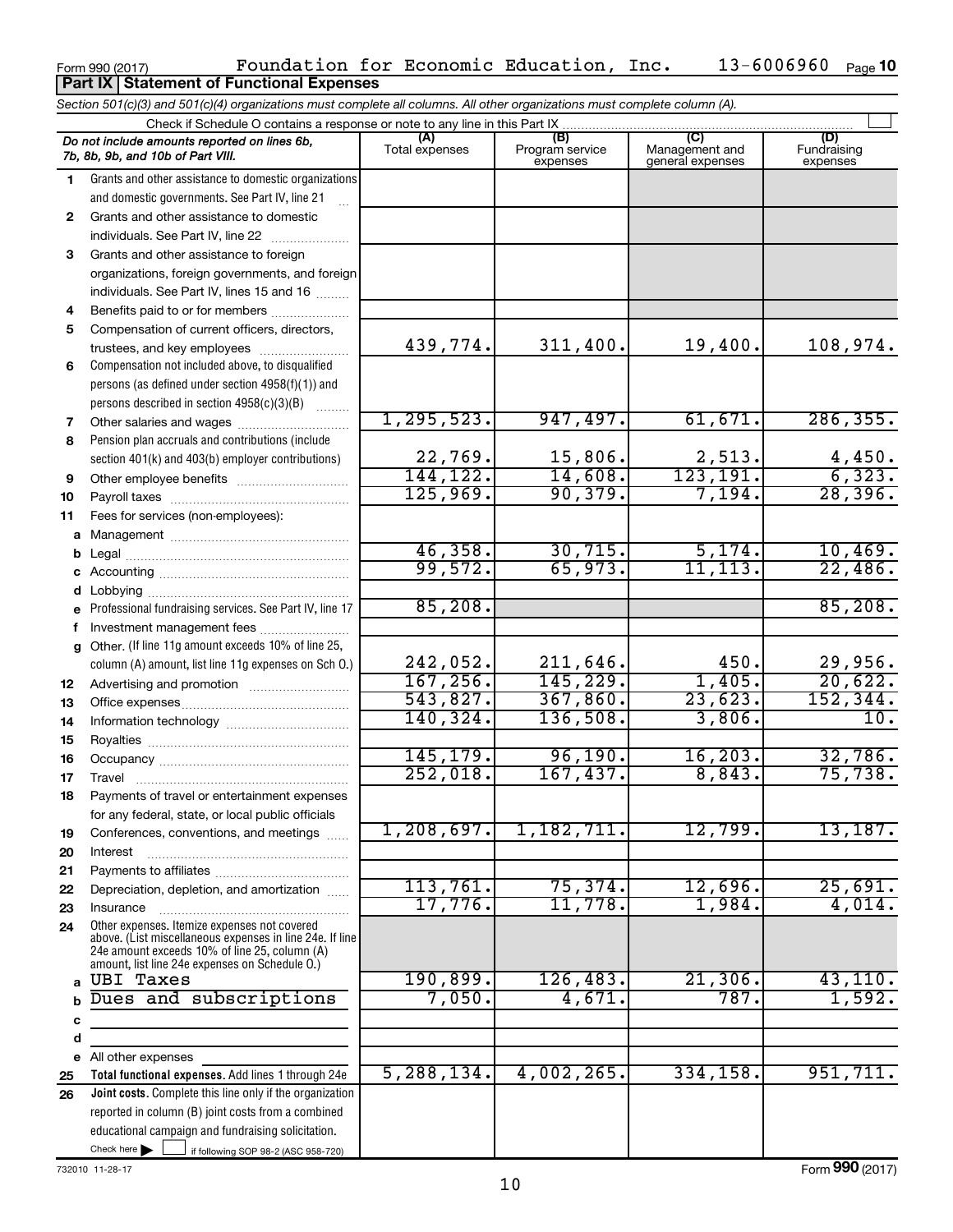|  | <b>Part X   Balance Sheet</b> |
|--|-------------------------------|

Check if Schedule O contains a response or note to any line in this Part X

|                             |    |                                                                                                                           |            |          | (A)<br>Beginning of year |                 | (B)<br>End of year |
|-----------------------------|----|---------------------------------------------------------------------------------------------------------------------------|------------|----------|--------------------------|-----------------|--------------------|
|                             | 1  |                                                                                                                           |            |          | 75,843.                  | $\mathbf{1}$    | 270,084.           |
|                             | 2  |                                                                                                                           |            |          | 417,333.                 | $\mathbf{2}$    | 416, 442.          |
|                             | з  |                                                                                                                           |            |          | 288, 306.                | $\overline{3}$  | 150,000.           |
|                             | 4  |                                                                                                                           |            | 4        |                          |                 |                    |
|                             | 5  | Loans and other receivables from current and former officers, directors,                                                  |            |          |                          |                 |                    |
|                             |    | trustees, key employees, and highest compensated employees. Complete                                                      |            |          |                          |                 |                    |
|                             |    |                                                                                                                           |            |          |                          | 5               |                    |
|                             | 6  | Loans and other receivables from other disqualified persons (as defined under                                             |            |          |                          |                 |                    |
|                             |    | section 4958(f)(1)), persons described in section 4958(c)(3)(B), and contributing                                         |            |          |                          |                 |                    |
|                             |    | employers and sponsoring organizations of section 501(c)(9) voluntary                                                     |            |          |                          |                 |                    |
|                             |    | employees' beneficiary organizations (see instr). Complete Part II of Sch L                                               |            |          |                          | 6               |                    |
| Assets                      | 7  |                                                                                                                           |            |          |                          | $\overline{7}$  |                    |
|                             | 8  |                                                                                                                           |            |          | 177,088.                 | 8               | 130, 379.          |
|                             | 9  | Prepaid expenses and deferred charges                                                                                     |            |          | 147, 188.                | $\mathbf{9}$    | 55,088.            |
|                             |    | 10a Land, buildings, and equipment: cost or other                                                                         |            |          |                          |                 |                    |
|                             |    | basis. Complete Part VI of Schedule D  10a                                                                                |            | 867,964. |                          |                 |                    |
|                             |    | $\begin{bmatrix} 10b \end{bmatrix}$<br><b>b</b> Less: accumulated depreciation                                            |            | 632,855. | 254, 387.                | 10 <sub>c</sub> | 235,109.           |
|                             | 11 |                                                                                                                           |            |          | 5, 237, 556.             | 11              | 5,461,037.         |
|                             | 12 |                                                                                                                           | 1,896,000. | 12       | 1,972,000.               |                 |                    |
|                             | 13 |                                                                                                                           |            | 13       |                          |                 |                    |
|                             | 14 |                                                                                                                           |            | 14       |                          |                 |                    |
|                             | 15 |                                                                                                                           | 423,898.   | 15       | 478,916.                 |                 |                    |
|                             | 16 |                                                                                                                           |            |          | 8,917,599.               | 16              | 9,169,055.         |
|                             | 17 |                                                                                                                           | 245,772.   | 17       | 333,770.                 |                 |                    |
|                             | 18 |                                                                                                                           |            | 18       |                          |                 |                    |
|                             | 19 |                                                                                                                           |            |          | 514, 142.                | 19              | 470,626.           |
|                             | 20 |                                                                                                                           |            |          |                          | 20              |                    |
|                             | 21 | Escrow or custodial account liability. Complete Part IV of Schedule D                                                     |            |          | 150, 266.                | 21              | 171, 240.          |
|                             | 22 | Loans and other payables to current and former officers, directors, trustees,                                             |            |          |                          |                 |                    |
| Liabilities                 |    | key employees, highest compensated employees, and disqualified persons.                                                   |            |          |                          |                 |                    |
|                             |    |                                                                                                                           |            |          |                          | 22              |                    |
|                             | 23 | Secured mortgages and notes payable to unrelated third parties                                                            |            |          |                          | 23              |                    |
|                             | 24 |                                                                                                                           |            |          |                          | 24              |                    |
|                             | 25 | Other liabilities (including federal income tax, payables to related third                                                |            |          |                          |                 |                    |
|                             |    | parties, and other liabilities not included on lines 17-24). Complete Part X of                                           |            |          |                          |                 |                    |
|                             |    | Schedule D                                                                                                                |            |          | 8,127.                   | 25              | 7,353.             |
|                             | 26 |                                                                                                                           |            |          | 918, 307.                | 26              | 982,989.           |
|                             |    | Organizations that follow SFAS 117 (ASC 958), check here $\blacktriangleright \begin{array}{c} \boxed{X} \end{array}$ and |            |          |                          |                 |                    |
|                             |    | complete lines 27 through 29, and lines 33 and 34.                                                                        |            |          |                          |                 |                    |
|                             | 27 |                                                                                                                           |            |          | 5,893,817.               | 27              | 6,154,836.         |
|                             | 28 |                                                                                                                           |            |          | 553,444.                 | 28              | 475, 458.          |
|                             | 29 | Permanently restricted net assets                                                                                         |            |          | 1,552,031.               | 29              | 1,555,772.         |
|                             |    | Organizations that do not follow SFAS 117 (ASC 958), check here >                                                         |            |          |                          |                 |                    |
|                             |    | and complete lines 30 through 34.                                                                                         |            |          |                          |                 |                    |
|                             | 30 |                                                                                                                           |            |          | 30                       |                 |                    |
| Net Assets or Fund Balances | 31 | Paid-in or capital surplus, or land, building, or equipment fund                                                          |            |          |                          | 31              |                    |
|                             | 32 | Retained earnings, endowment, accumulated income, or other funds                                                          |            |          |                          | 32              |                    |
|                             | 33 |                                                                                                                           |            |          | 7,999,292.               | 33              | 8,186,066.         |
|                             | 34 |                                                                                                                           |            |          | 8,917,599.               | 34              | 9,169,055.         |

Form (2017) **990**

 $\perp$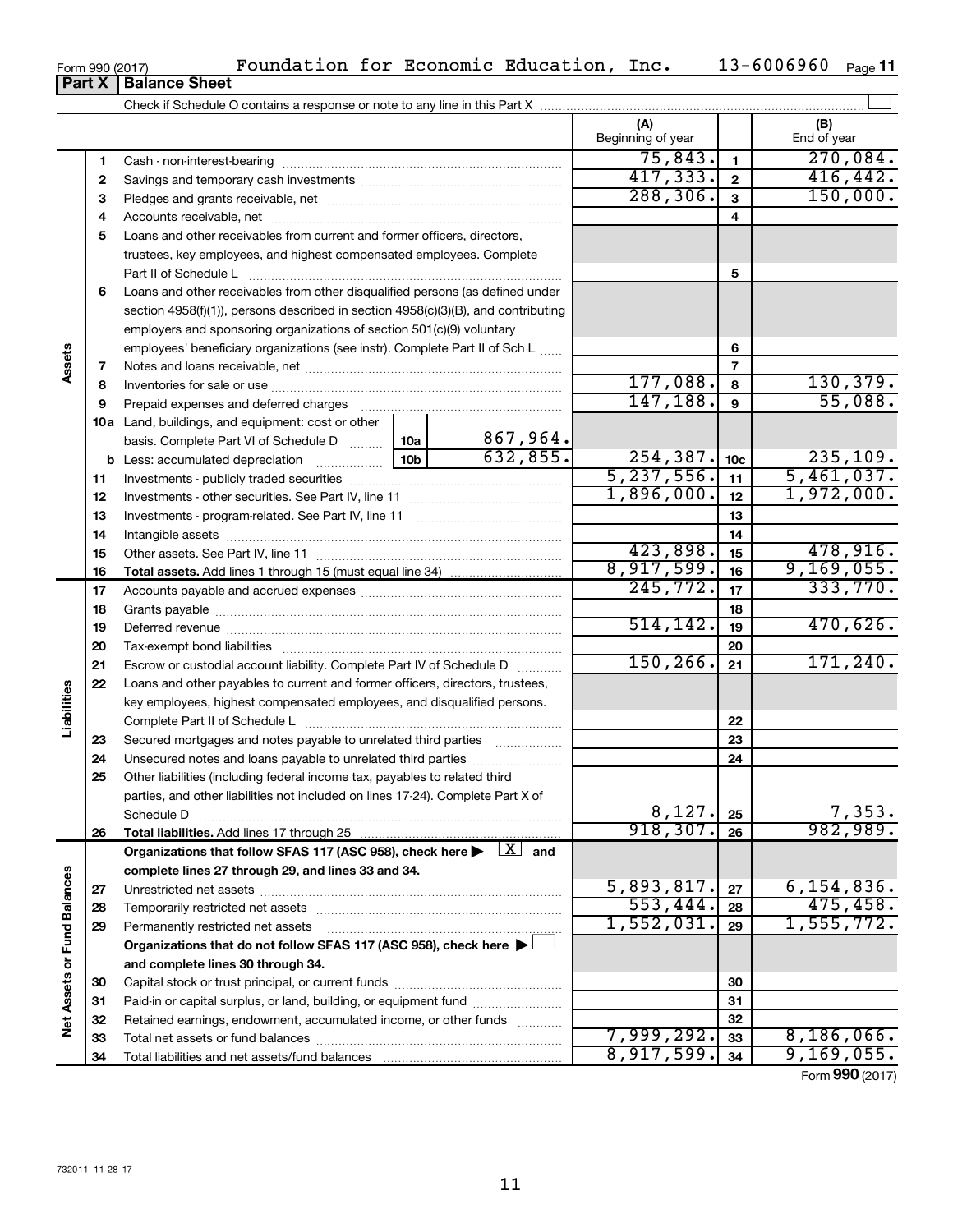|    | Foundation for Economic Education, Inc.<br>Form 990 (2017)                                                                                      |                | 13-6006960     |            | Page 12                 |
|----|-------------------------------------------------------------------------------------------------------------------------------------------------|----------------|----------------|------------|-------------------------|
|    | <b>Part XI</b><br><b>Reconciliation of Net Assets</b>                                                                                           |                |                |            |                         |
|    | Check if Schedule O contains a response or note to any line in this Part XI                                                                     |                |                |            |                         |
|    |                                                                                                                                                 |                |                |            |                         |
| 1  |                                                                                                                                                 | 1              | 5, 233, 293.   |            |                         |
| 2  |                                                                                                                                                 | $\mathbf{2}$   | 5, 288, 134.   |            |                         |
| 3  | Revenue less expenses. Subtract line 2 from line 1                                                                                              | 3              |                |            | $-54,841.$              |
| 4  |                                                                                                                                                 | 4              | 7,999,292.     |            |                         |
| 5  |                                                                                                                                                 | 5              |                |            | 241,615.                |
| 6  | Donated services and use of facilities                                                                                                          | 6              |                |            |                         |
| 7  | Investment expenses                                                                                                                             | $\overline{7}$ |                |            |                         |
| 8  | Prior period adjustments                                                                                                                        | 8              |                |            |                         |
| 9  | Other changes in net assets or fund balances (explain in Schedule O) manufacture changes in net assets or fund balances (explain in Schedule O) | 9              |                |            | $\overline{0}$ .        |
| 10 | Net assets or fund balances at end of year. Combine lines 3 through 9 (must equal Part X, line 33,                                              |                |                |            |                         |
|    | column (B))                                                                                                                                     | 10             | 8,186,066.     |            |                         |
|    | Part XII Financial Statements and Reporting                                                                                                     |                |                |            |                         |
|    |                                                                                                                                                 |                |                |            | $\overline{\mathbf{X}}$ |
|    |                                                                                                                                                 |                |                | <b>Yes</b> | No                      |
| 1  | $X$ Accrual<br>Accounting method used to prepare the Form 990: [130] Cash<br>Other                                                              |                |                |            |                         |
|    | If the organization changed its method of accounting from a prior year or checked "Other," explain in Schedule O.                               |                |                |            |                         |
|    | 2a Were the organization's financial statements compiled or reviewed by an independent accountant?                                              |                | 2a             |            | x                       |
|    | If "Yes," check a box below to indicate whether the financial statements for the year were compiled or reviewed on a                            |                |                |            |                         |
|    | separate basis, consolidated basis, or both:                                                                                                    |                |                |            |                         |
|    | Consolidated basis<br>Separate basis<br>Both consolidated and separate basis                                                                    |                |                |            |                         |
|    |                                                                                                                                                 |                | 2 <sub>b</sub> | х          |                         |
|    | If "Yes," check a box below to indicate whether the financial statements for the year were audited on a separate basis,                         |                |                |            |                         |
|    | consolidated basis, or both:                                                                                                                    |                |                |            |                         |
|    | $\lfloor \mathbf{X} \rfloor$ Separate basis<br>Consolidated basis<br>Both consolidated and separate basis                                       |                |                |            |                         |
|    | c If "Yes" to line 2a or 2b, does the organization have a committee that assumes responsibility for oversight of the audit,                     |                |                |            |                         |
|    | review, or compilation of its financial statements and selection of an independent accountant?                                                  |                | 2c             | х          |                         |
|    | If the organization changed either its oversight process or selection process during the tax year, explain in Schedule O.                       |                |                |            |                         |
|    | 3a As a result of a federal award, was the organization required to undergo an audit or audits as set forth in the Single Audit                 |                |                |            |                         |
|    | Act and OMB Circular A-133?                                                                                                                     |                | За             |            | х                       |
|    | b If "Yes," did the organization undergo the required audit or audits? If the organization did not undergo the required audit                   |                |                |            |                         |
|    |                                                                                                                                                 |                | 3 <sub>b</sub> | <b>000</b> |                         |

Form (2017) **990**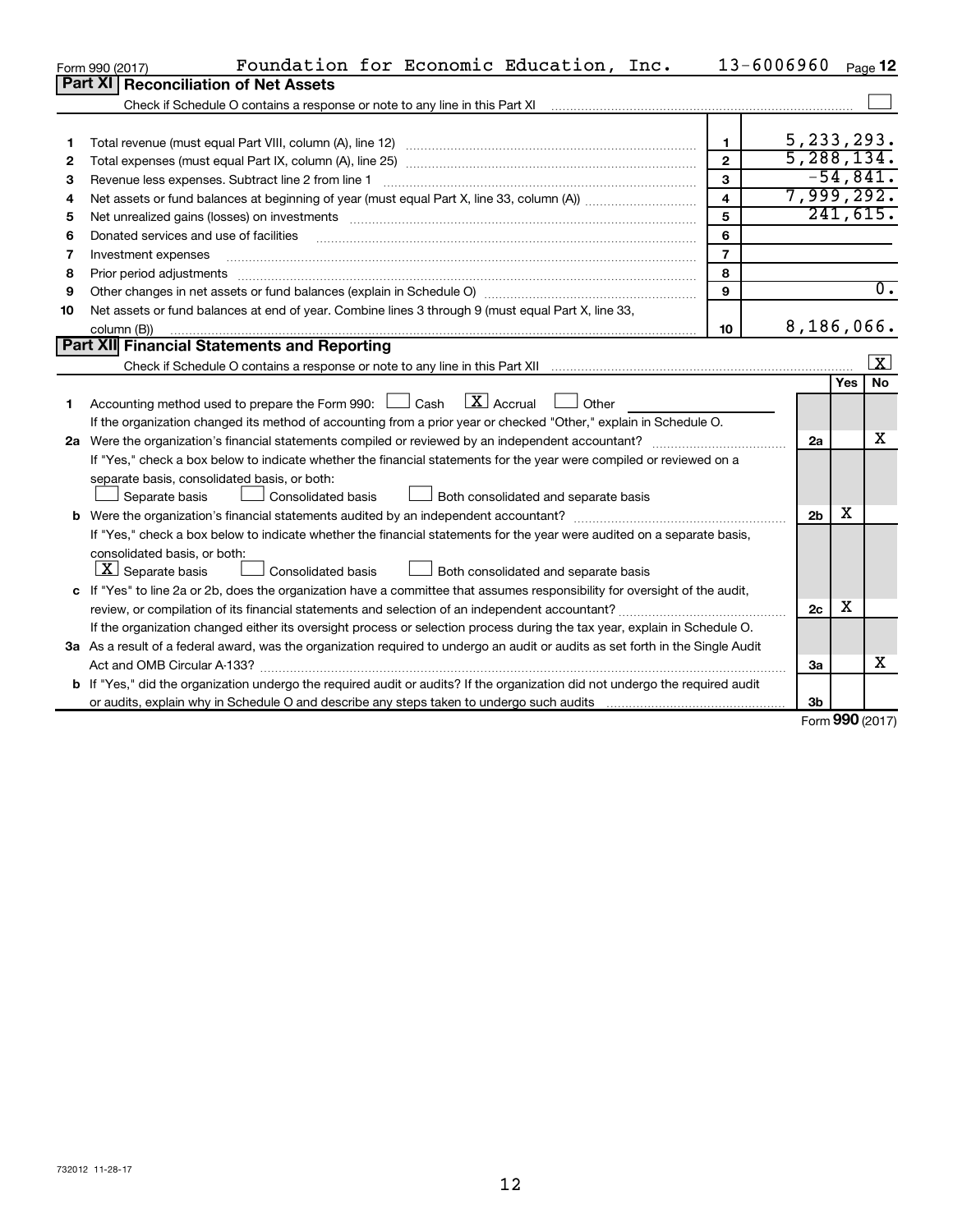| <b>SCHEDULE A</b> |  |
|-------------------|--|
|-------------------|--|

Department of the Treasury

| (Form 990 or 990-EZ) |  |  |
|----------------------|--|--|

Form 990 or 990-EZ)<br>
Complete if the organization is a section 501(c)(3) organization or a section<br> **Public Charity Status and Public Support 4947(a)(1) nonexempt charitable trust.**

**| Attach to Form 990 or Form 990-EZ.** 

| OMB No 1545-0047                    |
|-------------------------------------|
| IT<br>U                             |
| <b>Open to Public</b><br>Inspection |
|                                     |

|       |                     | Internal Revenue Service                                                                                                                                                   |  |                                                                          | Go to www.irs.gov/Form990 for instructions and the latest information.                                                                                                                                                                          |                                                                |     |                            | Inspection                            |
|-------|---------------------|----------------------------------------------------------------------------------------------------------------------------------------------------------------------------|--|--------------------------------------------------------------------------|-------------------------------------------------------------------------------------------------------------------------------------------------------------------------------------------------------------------------------------------------|----------------------------------------------------------------|-----|----------------------------|---------------------------------------|
|       |                     | Name of the organization                                                                                                                                                   |  |                                                                          |                                                                                                                                                                                                                                                 |                                                                |     |                            | <b>Employer identification number</b> |
|       | Part I              |                                                                                                                                                                            |  |                                                                          | Foundation for Economic Education, Inc.<br>Reason for Public Charity Status (All organizations must complete this part.) See instructions.                                                                                                      |                                                                |     |                            | 13-6006960                            |
|       |                     |                                                                                                                                                                            |  |                                                                          |                                                                                                                                                                                                                                                 |                                                                |     |                            |                                       |
|       |                     |                                                                                                                                                                            |  |                                                                          | The organization is not a private foundation because it is: (For lines 1 through 12, check only one box.)                                                                                                                                       |                                                                |     |                            |                                       |
| 1     |                     |                                                                                                                                                                            |  |                                                                          | A church, convention of churches, or association of churches described in section 170(b)(1)(A)(i).                                                                                                                                              |                                                                |     |                            |                                       |
| 2     |                     |                                                                                                                                                                            |  |                                                                          | A school described in section 170(b)(1)(A)(ii). (Attach Schedule E (Form 990 or 990-EZ).)                                                                                                                                                       |                                                                |     |                            |                                       |
| 3     |                     |                                                                                                                                                                            |  |                                                                          | A hospital or a cooperative hospital service organization described in section 170(b)(1)(A)(iii).<br>A medical research organization operated in conjunction with a hospital described in section 170(b)(1)(A)(iii). Enter the hospital's name, |                                                                |     |                            |                                       |
| 4     |                     | city, and state:                                                                                                                                                           |  |                                                                          |                                                                                                                                                                                                                                                 |                                                                |     |                            |                                       |
|       |                     |                                                                                                                                                                            |  |                                                                          |                                                                                                                                                                                                                                                 |                                                                |     |                            |                                       |
| 5     |                     | An organization operated for the benefit of a college or university owned or operated by a governmental unit described in<br>section 170(b)(1)(A)(iv). (Complete Part II.) |  |                                                                          |                                                                                                                                                                                                                                                 |                                                                |     |                            |                                       |
| 6     |                     |                                                                                                                                                                            |  |                                                                          | A federal, state, or local government or governmental unit described in section 170(b)(1)(A)(v).                                                                                                                                                |                                                                |     |                            |                                       |
| 7     | $\lfloor x \rfloor$ |                                                                                                                                                                            |  |                                                                          | An organization that normally receives a substantial part of its support from a governmental unit or from the general public described in                                                                                                       |                                                                |     |                            |                                       |
|       |                     |                                                                                                                                                                            |  | section 170(b)(1)(A)(vi). (Complete Part II.)                            |                                                                                                                                                                                                                                                 |                                                                |     |                            |                                       |
| 8     |                     |                                                                                                                                                                            |  |                                                                          | A community trust described in section 170(b)(1)(A)(vi). (Complete Part II.)                                                                                                                                                                    |                                                                |     |                            |                                       |
| 9     |                     |                                                                                                                                                                            |  |                                                                          | An agricultural research organization described in section 170(b)(1)(A)(ix) operated in conjunction with a land-grant college                                                                                                                   |                                                                |     |                            |                                       |
|       |                     |                                                                                                                                                                            |  |                                                                          | or university or a non-land-grant college of agriculture (see instructions). Enter the name, city, and state of the college or                                                                                                                  |                                                                |     |                            |                                       |
|       |                     | university:                                                                                                                                                                |  |                                                                          |                                                                                                                                                                                                                                                 |                                                                |     |                            |                                       |
| 10    |                     |                                                                                                                                                                            |  |                                                                          | An organization that normally receives: (1) more than 33 1/3% of its support from contributions, membership fees, and gross receipts from                                                                                                       |                                                                |     |                            |                                       |
|       |                     |                                                                                                                                                                            |  |                                                                          | activities related to its exempt functions - subject to certain exceptions, and (2) no more than 33 1/3% of its support from gross investment                                                                                                   |                                                                |     |                            |                                       |
|       |                     |                                                                                                                                                                            |  |                                                                          | income and unrelated business taxable income (less section 511 tax) from businesses acquired by the organization after June 30, 1975.                                                                                                           |                                                                |     |                            |                                       |
|       |                     |                                                                                                                                                                            |  | See section 509(a)(2). (Complete Part III.)                              |                                                                                                                                                                                                                                                 |                                                                |     |                            |                                       |
| 11    |                     |                                                                                                                                                                            |  |                                                                          | An organization organized and operated exclusively to test for public safety. See section 509(a)(4).                                                                                                                                            |                                                                |     |                            |                                       |
| 12    |                     |                                                                                                                                                                            |  |                                                                          | An organization organized and operated exclusively for the benefit of, to perform the functions of, or to carry out the purposes of one or                                                                                                      |                                                                |     |                            |                                       |
|       |                     |                                                                                                                                                                            |  |                                                                          | more publicly supported organizations described in section 509(a)(1) or section 509(a)(2). See section 509(a)(3). Check the box in                                                                                                              |                                                                |     |                            |                                       |
|       |                     |                                                                                                                                                                            |  |                                                                          | lines 12a through 12d that describes the type of supporting organization and complete lines 12e, 12f, and 12g.                                                                                                                                  |                                                                |     |                            |                                       |
| а     |                     |                                                                                                                                                                            |  |                                                                          | Type I. A supporting organization operated, supervised, or controlled by its supported organization(s), typically by giving                                                                                                                     |                                                                |     |                            |                                       |
|       |                     |                                                                                                                                                                            |  |                                                                          | the supported organization(s) the power to regularly appoint or elect a majority of the directors or trustees of the supporting                                                                                                                 |                                                                |     |                            |                                       |
|       |                     |                                                                                                                                                                            |  | organization. You must complete Part IV, Sections A and B.               |                                                                                                                                                                                                                                                 |                                                                |     |                            |                                       |
| b     |                     |                                                                                                                                                                            |  |                                                                          | Type II. A supporting organization supervised or controlled in connection with its supported organization(s), by having                                                                                                                         |                                                                |     |                            |                                       |
|       |                     |                                                                                                                                                                            |  |                                                                          | control or management of the supporting organization vested in the same persons that control or manage the supported                                                                                                                            |                                                                |     |                            |                                       |
|       |                     |                                                                                                                                                                            |  | organization(s). You must complete Part IV, Sections A and C.            |                                                                                                                                                                                                                                                 |                                                                |     |                            |                                       |
| с     |                     |                                                                                                                                                                            |  |                                                                          | Type III functionally integrated. A supporting organization operated in connection with, and functionally integrated with,                                                                                                                      |                                                                |     |                            |                                       |
|       |                     |                                                                                                                                                                            |  |                                                                          | its supported organization(s) (see instructions). You must complete Part IV, Sections A, D, and E.                                                                                                                                              |                                                                |     |                            |                                       |
| d     |                     |                                                                                                                                                                            |  |                                                                          | Type III non-functionally integrated. A supporting organization operated in connection with its supported organization(s)                                                                                                                       |                                                                |     |                            |                                       |
|       |                     |                                                                                                                                                                            |  |                                                                          | that is not functionally integrated. The organization generally must satisfy a distribution requirement and an attentiveness                                                                                                                    |                                                                |     |                            |                                       |
|       |                     |                                                                                                                                                                            |  |                                                                          | requirement (see instructions). You must complete Part IV, Sections A and D, and Part V.                                                                                                                                                        |                                                                |     |                            |                                       |
| е     |                     |                                                                                                                                                                            |  |                                                                          | Check this box if the organization received a written determination from the IRS that it is a Type I, Type II, Type III<br>functionally integrated, or Type III non-functionally integrated supporting organization.                            |                                                                |     |                            |                                       |
| f     |                     | Enter the number of supported organizations                                                                                                                                |  |                                                                          |                                                                                                                                                                                                                                                 |                                                                |     |                            |                                       |
|       |                     |                                                                                                                                                                            |  | g Provide the following information about the supported organization(s). |                                                                                                                                                                                                                                                 |                                                                |     |                            |                                       |
|       |                     | (i) Name of supported                                                                                                                                                      |  | (ii) EIN                                                                 | (iii) Type of organization                                                                                                                                                                                                                      | (iv) Is the organization listed<br>in your governing document? |     | (v) Amount of monetary     | (vi) Amount of other                  |
|       |                     | organization                                                                                                                                                               |  |                                                                          | (described on lines 1-10<br>above (see instructions))                                                                                                                                                                                           | Yes                                                            | No. | support (see instructions) | support (see instructions)            |
|       |                     |                                                                                                                                                                            |  |                                                                          |                                                                                                                                                                                                                                                 |                                                                |     |                            |                                       |
|       |                     |                                                                                                                                                                            |  |                                                                          |                                                                                                                                                                                                                                                 |                                                                |     |                            |                                       |
|       |                     |                                                                                                                                                                            |  |                                                                          |                                                                                                                                                                                                                                                 |                                                                |     |                            |                                       |
|       |                     |                                                                                                                                                                            |  |                                                                          |                                                                                                                                                                                                                                                 |                                                                |     |                            |                                       |
|       |                     |                                                                                                                                                                            |  |                                                                          |                                                                                                                                                                                                                                                 |                                                                |     |                            |                                       |
|       |                     |                                                                                                                                                                            |  |                                                                          |                                                                                                                                                                                                                                                 |                                                                |     |                            |                                       |
|       |                     |                                                                                                                                                                            |  |                                                                          |                                                                                                                                                                                                                                                 |                                                                |     |                            |                                       |
|       |                     |                                                                                                                                                                            |  |                                                                          |                                                                                                                                                                                                                                                 |                                                                |     |                            |                                       |
|       |                     |                                                                                                                                                                            |  |                                                                          |                                                                                                                                                                                                                                                 |                                                                |     |                            |                                       |
| Total |                     |                                                                                                                                                                            |  |                                                                          |                                                                                                                                                                                                                                                 |                                                                |     |                            |                                       |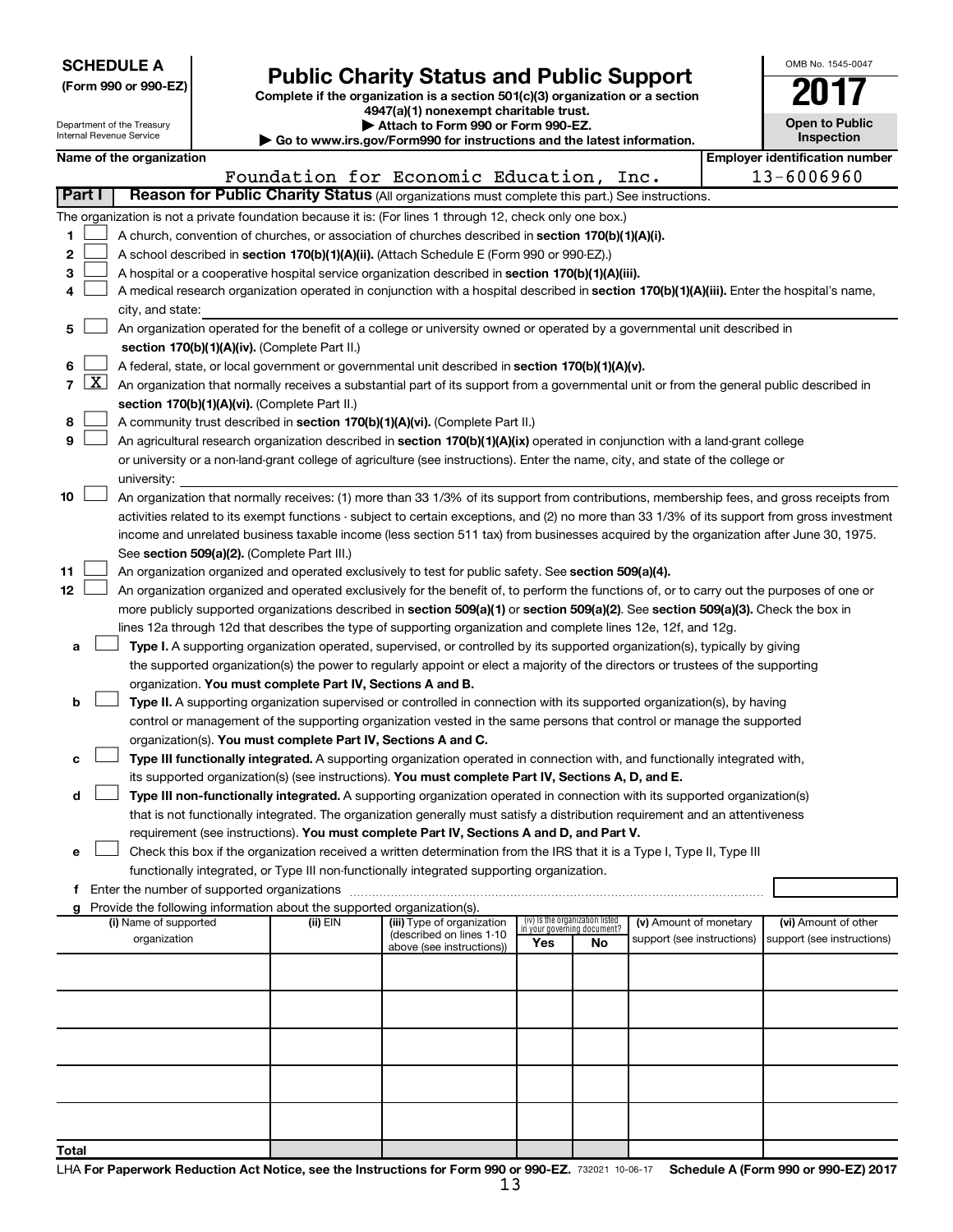### Schedule A (Form 990 or 990-EZ) 2017  $\verb|Foundation for Economic Education, Inc. 13-6006960$  <sub>Page 2</sub> **Part II Support Schedule for Organizations Described in Sections 170(b)(1)(A)(iv) and 170(b)(1)(A)(vi)**

(Complete only if you checked the box on line 5, 7, or 8 of Part I or if the organization failed to qualify under Part III. If the organization fails to qualify under the tests listed below, please complete Part III.)

| <b>Section A. Public Support</b>                                                                                                           |            |              |              |                      |                     |                                    |
|--------------------------------------------------------------------------------------------------------------------------------------------|------------|--------------|--------------|----------------------|---------------------|------------------------------------|
| Calendar year (or fiscal year beginning in)                                                                                                | (a) 2013   | (b) 2014     | $(c)$ 2015   | $(d)$ 2016           | (e) 2017            | (f) Total                          |
| 1 Gifts, grants, contributions, and                                                                                                        |            |              |              |                      |                     |                                    |
| membership fees received. (Do not                                                                                                          |            |              |              |                      |                     |                                    |
| include any "unusual grants.")                                                                                                             | 4,170,925. | 2, 129, 414. | 3, 222, 381. | 3,496,994.           | 4,595,730.          | 17,615,444.                        |
| 2 Tax revenues levied for the organ-                                                                                                       |            |              |              |                      |                     |                                    |
| ization's benefit and either paid to                                                                                                       |            |              |              |                      |                     |                                    |
| or expended on its behalf                                                                                                                  |            |              |              |                      |                     |                                    |
| 3 The value of services or facilities                                                                                                      |            |              |              |                      |                     |                                    |
| furnished by a governmental unit to                                                                                                        |            |              |              |                      |                     |                                    |
| the organization without charge                                                                                                            |            |              |              |                      |                     |                                    |
| 4 Total. Add lines 1 through 3                                                                                                             | 4,170,925. | 2, 129, 414. | 3, 222, 381. | 3,496,994.           | 4,595,730           | 17,615,444.                        |
| 5 The portion of total contributions                                                                                                       |            |              |              |                      |                     |                                    |
| by each person (other than a                                                                                                               |            |              |              |                      |                     |                                    |
| governmental unit or publicly                                                                                                              |            |              |              |                      |                     |                                    |
|                                                                                                                                            |            |              |              |                      |                     |                                    |
| supported organization) included                                                                                                           |            |              |              |                      |                     |                                    |
| on line 1 that exceeds 2% of the                                                                                                           |            |              |              |                      |                     |                                    |
| amount shown on line 11,                                                                                                                   |            |              |              |                      |                     |                                    |
| column (f)                                                                                                                                 |            |              |              |                      |                     | 2,982,299.                         |
| 6 Public support. Subtract line 5 from line 4.                                                                                             |            |              |              |                      |                     | $\overline{14,633,145}$ .          |
| <b>Section B. Total Support</b>                                                                                                            |            |              |              |                      |                     |                                    |
| Calendar year (or fiscal year beginning in)                                                                                                | (a) 2013   | (b) 2014     | $(c)$ 2015   | $(d)$ 2016           | (e) 2017            | (f) Total                          |
| <b>7</b> Amounts from line 4                                                                                                               | 4,170,925. | 2,129,414.   | 3,222,381    | 3,496,994.           | 4,595,730           | 17,615,444.                        |
| 8 Gross income from interest,                                                                                                              |            |              |              |                      |                     |                                    |
| dividends, payments received on                                                                                                            |            |              |              |                      |                     |                                    |
| securities loans, rents, royalties,                                                                                                        |            |              |              |                      |                     |                                    |
| and income from similar sources                                                                                                            | 223, 276.  | 95,531.      | 70,605.      |                      | $135,041.$ 131,739. | 656,192.                           |
| 9 Net income from unrelated business                                                                                                       |            |              |              |                      |                     |                                    |
| activities, whether or not the                                                                                                             |            |              |              |                      |                     |                                    |
| business is regularly carried on                                                                                                           | 220, 492.  | 303,667.     |              | $257, 175.$ 389,007. | 381,542.            | 1,551,883.                         |
| 10 Other income. Do not include gain                                                                                                       |            |              |              |                      |                     |                                    |
| or loss from the sale of capital                                                                                                           |            |              |              |                      |                     |                                    |
|                                                                                                                                            |            |              |              |                      |                     |                                    |
| assets (Explain in Part VI.)<br>11 Total support. Add lines 7 through 10                                                                   |            |              |              |                      |                     | 19,823,519.                        |
|                                                                                                                                            |            |              |              |                      | 12                  | 402, 375.                          |
| <b>12</b> Gross receipts from related activities, etc. (see instructions)                                                                  |            |              |              |                      |                     |                                    |
| 13 First five years. If the Form 990 is for the organization's first, second, third, fourth, or fifth tax year as a section 501(c)(3)      |            |              |              |                      |                     |                                    |
| organization, check this box and stop here<br>Section C. Computation of Public Support Percentage                                          |            |              |              |                      |                     |                                    |
|                                                                                                                                            |            |              |              |                      |                     |                                    |
|                                                                                                                                            |            |              |              |                      | 14                  | 73.82<br>%                         |
|                                                                                                                                            |            |              |              |                      | 15                  | 72.69<br>$\%$                      |
| 16a 33 1/3% support test - 2017. If the organization did not check the box on line 13, and line 14 is 33 1/3% or more, check this box and  |            |              |              |                      |                     |                                    |
| stop here. The organization qualifies as a publicly supported organization                                                                 |            |              |              |                      |                     | $\blacktriangleright$ $\mathbf{X}$ |
| b 33 1/3% support test - 2016. If the organization did not check a box on line 13 or 16a, and line 15 is 33 1/3% or more, check this box   |            |              |              |                      |                     |                                    |
|                                                                                                                                            |            |              |              |                      |                     |                                    |
| 17a 10% -facts-and-circumstances test - 2017. If the organization did not check a box on line 13, 16a, or 16b, and line 14 is 10% or more, |            |              |              |                      |                     |                                    |
| and if the organization meets the "facts-and-circumstances" test, check this box and stop here. Explain in Part VI how the organization    |            |              |              |                      |                     |                                    |
|                                                                                                                                            |            |              |              |                      |                     |                                    |
| b 10% -facts-and-circumstances test - 2016. If the organization did not check a box on line 13, 16a, 16b, or 17a, and line 15 is 10% or    |            |              |              |                      |                     |                                    |
| more, and if the organization meets the "facts-and-circumstances" test, check this box and stop here. Explain in Part VI how the           |            |              |              |                      |                     |                                    |
| organization meets the "facts-and-circumstances" test. The organization qualifies as a publicly supported organization                     |            |              |              |                      |                     |                                    |
| 18 Private foundation. If the organization did not check a box on line 13, 16a, 16b, 17a, or 17b, check this box and see instructions      |            |              |              |                      |                     |                                    |
|                                                                                                                                            |            |              |              |                      |                     |                                    |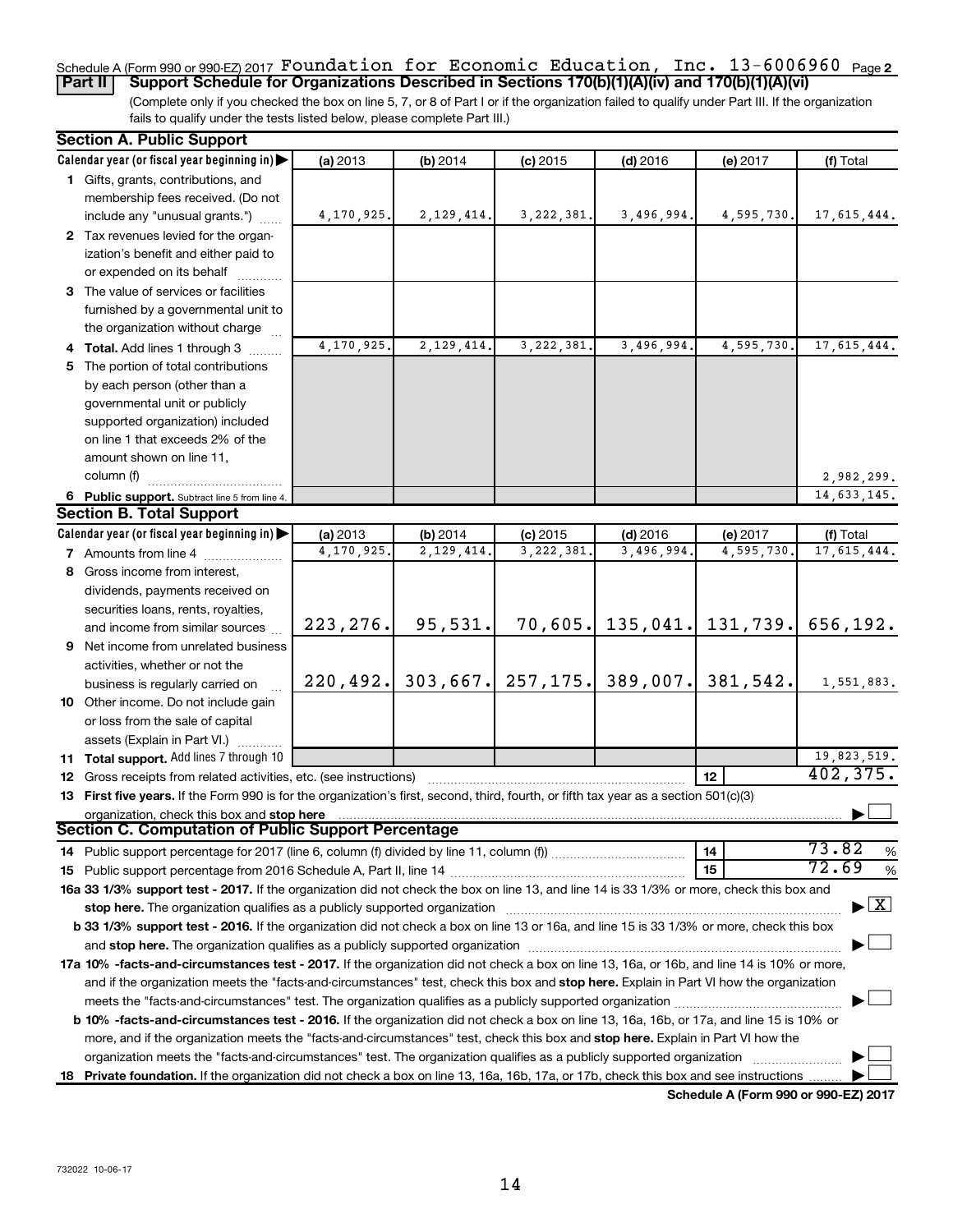## Schedule A (Form 990 or 990-EZ) 2017  $\verb|Foundation for Economic Education, Inc. 13-6006960$  <sub>Page 3</sub> **Part III Support Schedule for Organizations Described in Section 509(a)(2)**

(Complete only if you checked the box on line 10 of Part I or if the organization failed to qualify under Part II. If the organization fails to qualify under the tests listed below, please complete Part II.)

| <b>Section A. Public Support</b>                                                                                                                    |          |          |            |            |          |           |
|-----------------------------------------------------------------------------------------------------------------------------------------------------|----------|----------|------------|------------|----------|-----------|
| Calendar year (or fiscal year beginning in)                                                                                                         | (a) 2013 | (b) 2014 | $(c)$ 2015 | $(d)$ 2016 | (e) 2017 | (f) Total |
| 1 Gifts, grants, contributions, and                                                                                                                 |          |          |            |            |          |           |
| membership fees received. (Do not                                                                                                                   |          |          |            |            |          |           |
| include any "unusual grants.")                                                                                                                      |          |          |            |            |          |           |
| <b>2</b> Gross receipts from admissions,                                                                                                            |          |          |            |            |          |           |
| merchandise sold or services per-                                                                                                                   |          |          |            |            |          |           |
| formed, or facilities furnished in<br>any activity that is related to the                                                                           |          |          |            |            |          |           |
| organization's tax-exempt purpose                                                                                                                   |          |          |            |            |          |           |
| 3 Gross receipts from activities that                                                                                                               |          |          |            |            |          |           |
| are not an unrelated trade or bus-                                                                                                                  |          |          |            |            |          |           |
| iness under section 513                                                                                                                             |          |          |            |            |          |           |
| 4 Tax revenues levied for the organ-                                                                                                                |          |          |            |            |          |           |
| ization's benefit and either paid to                                                                                                                |          |          |            |            |          |           |
| or expended on its behalf                                                                                                                           |          |          |            |            |          |           |
| 5 The value of services or facilities                                                                                                               |          |          |            |            |          |           |
| furnished by a governmental unit to                                                                                                                 |          |          |            |            |          |           |
| the organization without charge                                                                                                                     |          |          |            |            |          |           |
| 6 Total. Add lines 1 through 5                                                                                                                      |          |          |            |            |          |           |
| 7a Amounts included on lines 1, 2, and                                                                                                              |          |          |            |            |          |           |
| 3 received from disqualified persons                                                                                                                |          |          |            |            |          |           |
| <b>b</b> Amounts included on lines 2 and 3 received                                                                                                 |          |          |            |            |          |           |
| from other than disqualified persons that                                                                                                           |          |          |            |            |          |           |
| exceed the greater of \$5,000 or 1% of the                                                                                                          |          |          |            |            |          |           |
| amount on line 13 for the year<br>c Add lines 7a and 7b                                                                                             |          |          |            |            |          |           |
|                                                                                                                                                     |          |          |            |            |          |           |
| 8 Public support. (Subtract line 7c from line 6.)<br><b>Section B. Total Support</b>                                                                |          |          |            |            |          |           |
| Calendar year (or fiscal year beginning in)                                                                                                         | (a) 2013 | (b) 2014 | $(c)$ 2015 | $(d)$ 2016 | (e) 2017 | (f) Total |
| 9 Amounts from line 6                                                                                                                               |          |          |            |            |          |           |
| <b>10a</b> Gross income from interest,                                                                                                              |          |          |            |            |          |           |
| dividends, payments received on                                                                                                                     |          |          |            |            |          |           |
| securities loans, rents, royalties,                                                                                                                 |          |          |            |            |          |           |
| and income from similar sources<br><b>b</b> Unrelated business taxable income                                                                       |          |          |            |            |          |           |
| (less section 511 taxes) from businesses                                                                                                            |          |          |            |            |          |           |
| acquired after June 30, 1975                                                                                                                        |          |          |            |            |          |           |
|                                                                                                                                                     |          |          |            |            |          |           |
| c Add lines 10a and 10b<br><b>11</b> Net income from unrelated business                                                                             |          |          |            |            |          |           |
| activities not included in line 10b.                                                                                                                |          |          |            |            |          |           |
| whether or not the business is                                                                                                                      |          |          |            |            |          |           |
| regularly carried on<br>12 Other income. Do not include gain                                                                                        |          |          |            |            |          |           |
| or loss from the sale of capital                                                                                                                    |          |          |            |            |          |           |
| assets (Explain in Part VI.)                                                                                                                        |          |          |            |            |          |           |
| <b>13</b> Total support. (Add lines 9, 10c, 11, and 12.)                                                                                            |          |          |            |            |          |           |
| 14 First five years. If the Form 990 is for the organization's first, second, third, fourth, or fifth tax year as a section 501(c)(3) organization, |          |          |            |            |          |           |
|                                                                                                                                                     |          |          |            |            |          |           |
| Section C. Computation of Public Support Percentage                                                                                                 |          |          |            |            |          |           |
|                                                                                                                                                     |          |          |            |            | 15       | ℅         |
| 16 Public support percentage from 2016 Schedule A, Part III, line 15                                                                                |          |          |            |            | 16       | %         |
| Section D. Computation of Investment Income Percentage                                                                                              |          |          |            |            |          |           |
| 17 Investment income percentage for 2017 (line 10c, column (f) divided by line 13, column (f))                                                      |          |          |            |            | 17       | %         |
| 18 Investment income percentage from 2016 Schedule A, Part III, line 17                                                                             |          |          |            |            | 18       | %         |
| 19a 33 1/3% support tests - 2017. If the organization did not check the box on line 14, and line 15 is more than 33 1/3%, and line 17 is not        |          |          |            |            |          |           |
| more than 33 1/3%, check this box and stop here. The organization qualifies as a publicly supported organization                                    |          |          |            |            |          |           |
| b 33 1/3% support tests - 2016. If the organization did not check a box on line 14 or line 19a, and line 16 is more than 33 1/3%, and               |          |          |            |            |          |           |
| line 18 is not more than 33 1/3%, check this box and stop here. The organization qualifies as a publicly supported organization                     |          |          |            |            |          |           |
|                                                                                                                                                     |          |          |            |            |          |           |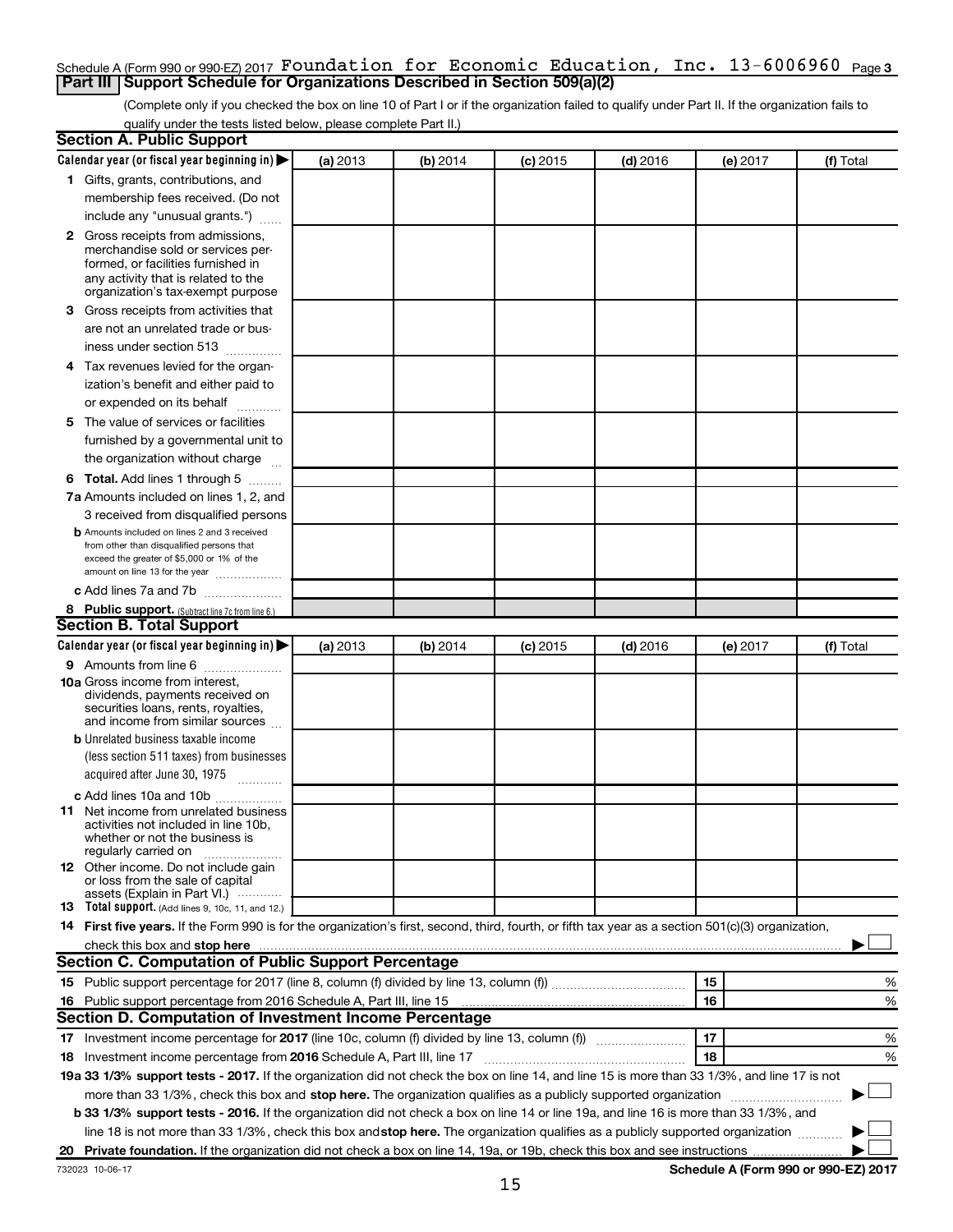# Schedule A (Form 990 or 990-EZ) 2017  $\verb|Foundation for Economic Education, Inc. 13-6006960$  <sub>Page 4</sub>

# **Part IV Supporting Organizations**

(Complete only if you checked a box in line 12 on Part I. If you checked 12a of Part I, complete Sections A and B. If you checked 12b of Part I, complete Sections A and C. If you checked 12c of Part I, complete Sections A, D, and E. If you checked 12d of Part I, complete Sections A and D, and complete Part V.)

#### **Section A. All Supporting Organizations**

- **1** Are all of the organization's supported organizations listed by name in the organization's governing documents? If "No," describe in Part VI how the supported organizations are designated. If designated by *class or purpose, describe the designation. If historic and continuing relationship, explain.*
- **2** Did the organization have any supported organization that does not have an IRS determination of status under section 509(a)(1) or (2)? If "Yes," explain in Part **VI** how the organization determined that the supported *organization was described in section 509(a)(1) or (2).*
- **3a** Did the organization have a supported organization described in section 501(c)(4), (5), or (6)? If "Yes," answer *(b) and (c) below.*
- **b** Did the organization confirm that each supported organization qualified under section 501(c)(4), (5), or (6) and satisfied the public support tests under section 509(a)(2)? If "Yes," describe in Part VI when and how the *organization made the determination.*
- **c** Did the organization ensure that all support to such organizations was used exclusively for section 170(c)(2)(B) purposes? If "Yes," explain in Part VI what controls the organization put in place to ensure such use.
- **4 a** *If* Was any supported organization not organized in the United States ("foreign supported organization")? *"Yes," and if you checked 12a or 12b in Part I, answer (b) and (c) below.*
- **b** Did the organization have ultimate control and discretion in deciding whether to make grants to the foreign supported organization? If "Yes," describe in Part VI how the organization had such control and discretion *despite being controlled or supervised by or in connection with its supported organizations.*
- **c** Did the organization support any foreign supported organization that does not have an IRS determination under sections 501(c)(3) and 509(a)(1) or (2)? If "Yes," explain in Part VI what controls the organization used *to ensure that all support to the foreign supported organization was used exclusively for section 170(c)(2)(B) purposes.*
- **5a** Did the organization add, substitute, or remove any supported organizations during the tax year? If "Yes," answer (b) and (c) below (if applicable). Also, provide detail in **Part VI,** including (i) the names and EIN *numbers of the supported organizations added, substituted, or removed; (ii) the reasons for each such action; (iii) the authority under the organization's organizing document authorizing such action; and (iv) how the action was accomplished (such as by amendment to the organizing document).*
- **b Type I or Type II only.** Was any added or substituted supported organization part of a class already designated in the organization's organizing document?
- **c Substitutions only.**  Was the substitution the result of an event beyond the organization's control?
- **6** Did the organization provide support (whether in the form of grants or the provision of services or facilities) to **Part VI.** support or benefit one or more of the filing organization's supported organizations? If "Yes," provide detail in anyone other than (i) its supported organizations, (ii) individuals that are part of the charitable class benefited by one or more of its supported organizations, or (iii) other supporting organizations that also
- **7** Did the organization provide a grant, loan, compensation, or other similar payment to a substantial contributor regard to a substantial contributor? If "Yes," complete Part I of Schedule L (Form 990 or 990-EZ). (defined in section 4958(c)(3)(C)), a family member of a substantial contributor, or a 35% controlled entity with
- **8** Did the organization make a loan to a disqualified person (as defined in section 4958) not described in line 7? *If "Yes," complete Part I of Schedule L (Form 990 or 990-EZ).*
- **9 a** Was the organization controlled directly or indirectly at any time during the tax year by one or more in section 509(a)(1) or (2))? If "Yes," provide detail in **Part VI.** disqualified persons as defined in section 4946 (other than foundation managers and organizations described
- **b** Did one or more disqualified persons (as defined in line 9a) hold a controlling interest in any entity in which the supporting organization had an interest? If "Yes," provide detail in Part VI.
- **c** Did a disqualified person (as defined in line 9a) have an ownership interest in, or derive any personal benefit from, assets in which the supporting organization also had an interest? If "Yes," provide detail in Part VI.
- **10 a** Was the organization subject to the excess business holdings rules of section 4943 because of section supporting organizations)? If "Yes," answer 10b below. 4943(f) (regarding certain Type II supporting organizations, and all Type III non-functionally integrated
	- **b** Did the organization have any excess business holdings in the tax year? (Use Schedule C, Form 4720, to *determine whether the organization had excess business holdings.)*

**1 2 3a 3b 3c 4a 4b 4c 5a 5b 5c 6 7 8 9a 9b 9c 10a**

**Yes No**

**10b**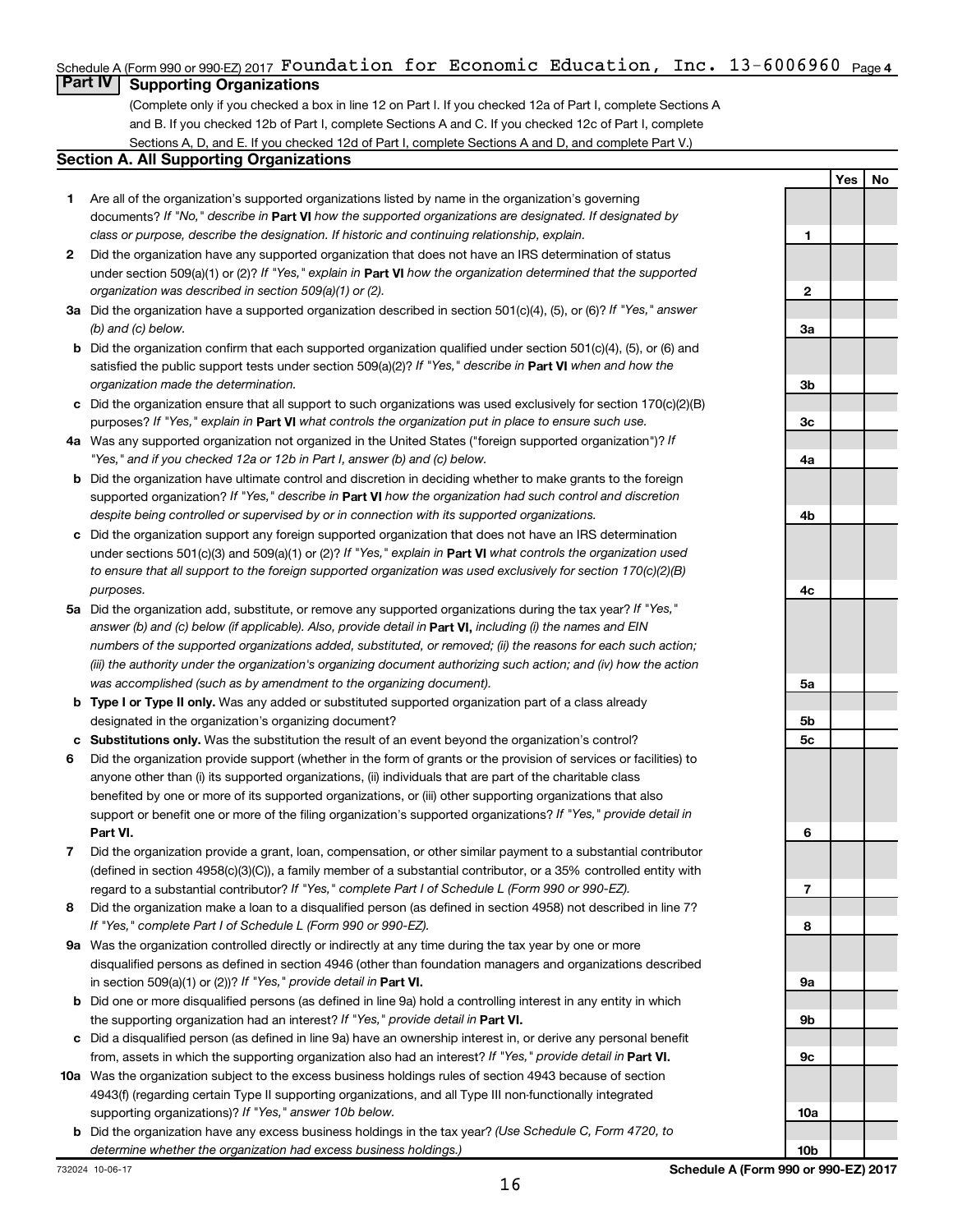#### Schedule A (Form 990 or 990-EZ) 2017 <code>FOUNC</code>ation <code>Ior Economic Education, Inc. <code>13-6006960</code> <code>Page 5</code></code> **Part IV Supporting Organizations** *(continued)* Foundation for Economic Education, Inc. 13-6006960

|    |                                                                                                                                 |     | Yes | No  |
|----|---------------------------------------------------------------------------------------------------------------------------------|-----|-----|-----|
| 11 | Has the organization accepted a gift or contribution from any of the following persons?                                         |     |     |     |
|    | a A person who directly or indirectly controls, either alone or together with persons described in (b) and (c)                  |     |     |     |
|    | below, the governing body of a supported organization?                                                                          | 11a |     |     |
|    | <b>b</b> A family member of a person described in (a) above?                                                                    | 11b |     |     |
|    | c A 35% controlled entity of a person described in (a) or (b) above? If "Yes" to a, b, or c, provide detail in Part VI.         | 11c |     |     |
|    | <b>Section B. Type I Supporting Organizations</b>                                                                               |     |     |     |
|    |                                                                                                                                 |     | Yes | No  |
| 1  | Did the directors, trustees, or membership of one or more supported organizations have the power to                             |     |     |     |
|    | regularly appoint or elect at least a majority of the organization's directors or trustees at all times during the              |     |     |     |
|    | tax year? If "No," describe in Part VI how the supported organization(s) effectively operated, supervised, or                   |     |     |     |
|    | controlled the organization's activities. If the organization had more than one supported organization,                         |     |     |     |
|    | describe how the powers to appoint and/or remove directors or trustees were allocated among the supported                       |     |     |     |
|    | organizations and what conditions or restrictions, if any, applied to such powers during the tax year.                          | 1   |     |     |
| 2  | Did the organization operate for the benefit of any supported organization other than the supported                             |     |     |     |
|    | organization(s) that operated, supervised, or controlled the supporting organization? If "Yes," explain in                      |     |     |     |
|    | Part VI how providing such benefit carried out the purposes of the supported organization(s) that operated,                     |     |     |     |
|    | supervised, or controlled the supporting organization.                                                                          | 2   |     |     |
|    | <b>Section C. Type II Supporting Organizations</b>                                                                              |     |     |     |
|    |                                                                                                                                 |     | Yes | No  |
| 1. | Were a majority of the organization's directors or trustees during the tax year also a majority of the directors                |     |     |     |
|    | or trustees of each of the organization's supported organization(s)? If "No," describe in Part VI how control                   |     |     |     |
|    | or management of the supporting organization was vested in the same persons that controlled or managed                          |     |     |     |
|    | the supported organization(s).                                                                                                  | 1   |     |     |
|    | <b>Section D. All Type III Supporting Organizations</b>                                                                         |     |     |     |
|    |                                                                                                                                 |     | Yes | No  |
| 1  | Did the organization provide to each of its supported organizations, by the last day of the fifth month of the                  |     |     |     |
|    | organization's tax year, (i) a written notice describing the type and amount of support provided during the prior tax           |     |     |     |
|    | year, (ii) a copy of the Form 990 that was most recently filed as of the date of notification, and (iii) copies of the          |     |     |     |
|    | organization's governing documents in effect on the date of notification, to the extent not previously provided?                | 1   |     |     |
| 2  | Were any of the organization's officers, directors, or trustees either (i) appointed or elected by the supported                |     |     |     |
|    | organization(s) or (ii) serving on the governing body of a supported organization? If "No," explain in Part VI how              |     |     |     |
|    | the organization maintained a close and continuous working relationship with the supported organization(s).                     | 2   |     |     |
| 3  | By reason of the relationship described in (2), did the organization's supported organizations have a                           |     |     |     |
|    | significant voice in the organization's investment policies and in directing the use of the organization's                      |     |     |     |
|    | income or assets at all times during the tax year? If "Yes," describe in Part VI the role the organization's                    |     |     |     |
|    | supported organizations played in this regard.                                                                                  | З   |     |     |
|    | Section E. Type III Functionally Integrated Supporting Organizations                                                            |     |     |     |
| 1  | Check the box next to the method that the organization used to satisfy the Integral Part Test during the yealsee instructions). |     |     |     |
| а  | The organization satisfied the Activities Test. Complete line 2 below.                                                          |     |     |     |
| b  | The organization is the parent of each of its supported organizations. Complete line 3 below.                                   |     |     |     |
| с  | The organization supported a governmental entity. Describe in Part VI how you supported a government entity (see instructions). |     |     |     |
| 2  | Activities Test. Answer (a) and (b) below.                                                                                      |     | Yes | No. |
| а  | Did substantially all of the organization's activities during the tax year directly further the exempt purposes of              |     |     |     |
|    | the supported organization(s) to which the organization was responsive? If "Yes," then in Part VI identify                      |     |     |     |
|    | those supported organizations and explain how these activities directly furthered their exempt purposes,                        |     |     |     |
|    | how the organization was responsive to those supported organizations, and how the organization determined                       |     |     |     |
|    | that these activities constituted substantially all of its activities.                                                          | 2a  |     |     |
|    | <b>b</b> Did the activities described in (a) constitute activities that, but for the organization's involvement, one or more    |     |     |     |
|    | of the organization's supported organization(s) would have been engaged in? If "Yes," explain in Part VI the                    |     |     |     |
|    | reasons for the organization's position that its supported organization(s) would have engaged in these                          |     |     |     |
|    | activities but for the organization's involvement.                                                                              | 2b  |     |     |
| 3  | Parent of Supported Organizations. Answer (a) and (b) below.                                                                    |     |     |     |
| а  | Did the organization have the power to regularly appoint or elect a majority of the officers, directors, or                     |     |     |     |
|    | trustees of each of the supported organizations? Provide details in Part VI.                                                    | За  |     |     |
|    | <b>b</b> Did the organization exercise a substantial degree of direction over the policies, programs, and activities of each    |     |     |     |
|    | of its supported organizations? If "Yes," describe in Part VI the role played by the organization in this regard.               | Зb  |     |     |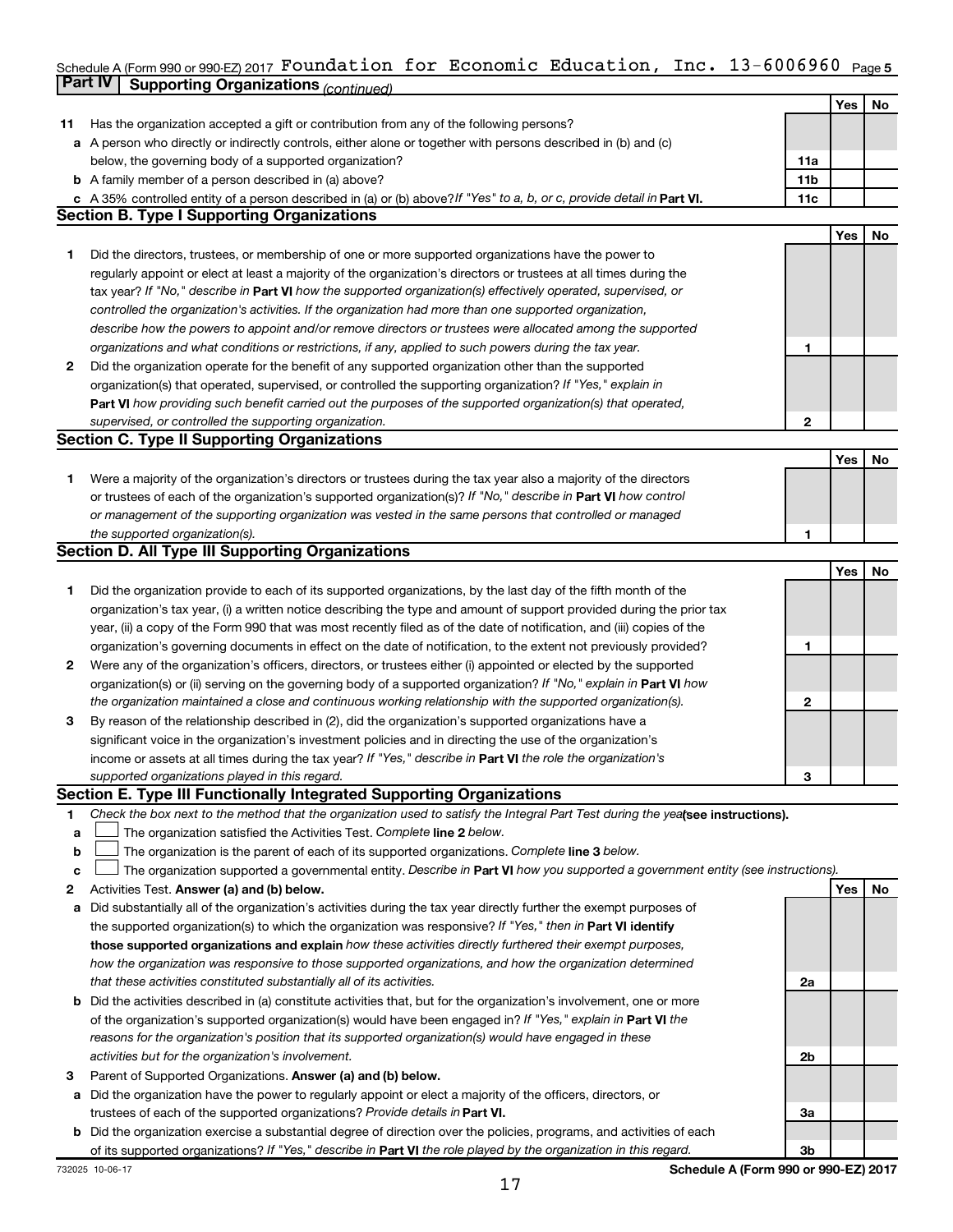|   | Schedule A (Form 990 or 990 EZ) 2017 Foundation for Economic Education, Inc. $13-6006960$ Page 6                                                   |                          |                |                                |
|---|----------------------------------------------------------------------------------------------------------------------------------------------------|--------------------------|----------------|--------------------------------|
|   | <b>Part V</b><br>Type III Non-Functionally Integrated 509(a)(3) Supporting Organizations                                                           |                          |                |                                |
| 1 | Check here if the organization satisfied the Integral Part Test as a qualifying trust on Nov. 20, 1970 (explain in Part VI.) See instructions. All |                          |                |                                |
|   | other Type III non-functionally integrated supporting organizations must complete Sections A through E.                                            |                          |                |                                |
|   | Section A - Adjusted Net Income                                                                                                                    |                          | (A) Prior Year | (B) Current Year<br>(optional) |
| 1 | Net short-term capital gain                                                                                                                        | 1                        |                |                                |
| 2 | Recoveries of prior-year distributions                                                                                                             | $\mathbf{2}$             |                |                                |
| З | Other gross income (see instructions)                                                                                                              | 3                        |                |                                |
| 4 | Add lines 1 through 3                                                                                                                              | 4                        |                |                                |
| 5 | Depreciation and depletion                                                                                                                         | 5                        |                |                                |
| 6 | Portion of operating expenses paid or incurred for production or                                                                                   |                          |                |                                |
|   | collection of gross income or for management, conservation, or                                                                                     |                          |                |                                |
|   | maintenance of property held for production of income (see instructions)                                                                           | 6                        |                |                                |
| 7 | Other expenses (see instructions)                                                                                                                  | $\overline{7}$           |                |                                |
| 8 | <b>Adjusted Net Income</b> (subtract lines 5, 6, and 7 from line 4)                                                                                | 8                        |                |                                |
|   | <b>Section B - Minimum Asset Amount</b>                                                                                                            |                          | (A) Prior Year | (B) Current Year<br>(optional) |
| 1 | Aggregate fair market value of all non-exempt-use assets (see                                                                                      |                          |                |                                |
|   | instructions for short tax year or assets held for part of year):                                                                                  |                          |                |                                |
|   | a Average monthly value of securities                                                                                                              | 1a                       |                |                                |
|   | <b>b</b> Average monthly cash balances                                                                                                             | 1b                       |                |                                |
|   | c Fair market value of other non-exempt-use assets                                                                                                 | 1c                       |                |                                |
|   | <b>d</b> Total (add lines 1a, 1b, and 1c)                                                                                                          | 1d                       |                |                                |
|   | e Discount claimed for blockage or other                                                                                                           |                          |                |                                |
|   | factors (explain in detail in Part VI):                                                                                                            |                          |                |                                |
| 2 | Acquisition indebtedness applicable to non-exempt-use assets                                                                                       | $\mathbf{2}$             |                |                                |
| 3 | Subtract line 2 from line 1d                                                                                                                       | 3                        |                |                                |
| 4 | Cash deemed held for exempt use. Enter 1-1/2% of line 3 (for greater amount,                                                                       |                          |                |                                |
|   | see instructions)                                                                                                                                  | 4                        |                |                                |
| 5 | Net value of non-exempt-use assets (subtract line 4 from line 3)                                                                                   | 5                        |                |                                |
| 6 | Multiply line 5 by .035                                                                                                                            | 6                        |                |                                |
| 7 | Recoveries of prior-year distributions                                                                                                             | $\overline{\phantom{a}}$ |                |                                |
| 8 | Minimum Asset Amount (add line 7 to line 6)                                                                                                        | 8                        |                |                                |
|   | <b>Section C - Distributable Amount</b>                                                                                                            |                          |                | <b>Current Year</b>            |
| 1 | Adjusted net income for prior year (from Section A, line 8, Column A)                                                                              | 1                        |                |                                |
| 2 | Enter 85% of line 1                                                                                                                                | $\mathbf{2}$             |                |                                |
| 3 | Minimum asset amount for prior year (from Section B, line 8, Column A)                                                                             | 3                        |                |                                |
| 4 | Enter greater of line 2 or line 3                                                                                                                  | 4                        |                |                                |
| 5 | Income tax imposed in prior year                                                                                                                   | 5                        |                |                                |
| 6 | <b>Distributable Amount.</b> Subtract line 5 from line 4, unless subject to                                                                        |                          |                |                                |
|   | emergency temporary reduction (see instructions)                                                                                                   | 6                        |                |                                |

**7** Let Check here if the current year is the organization's first as a non-functionally integrated Type III supporting organization (see instructions).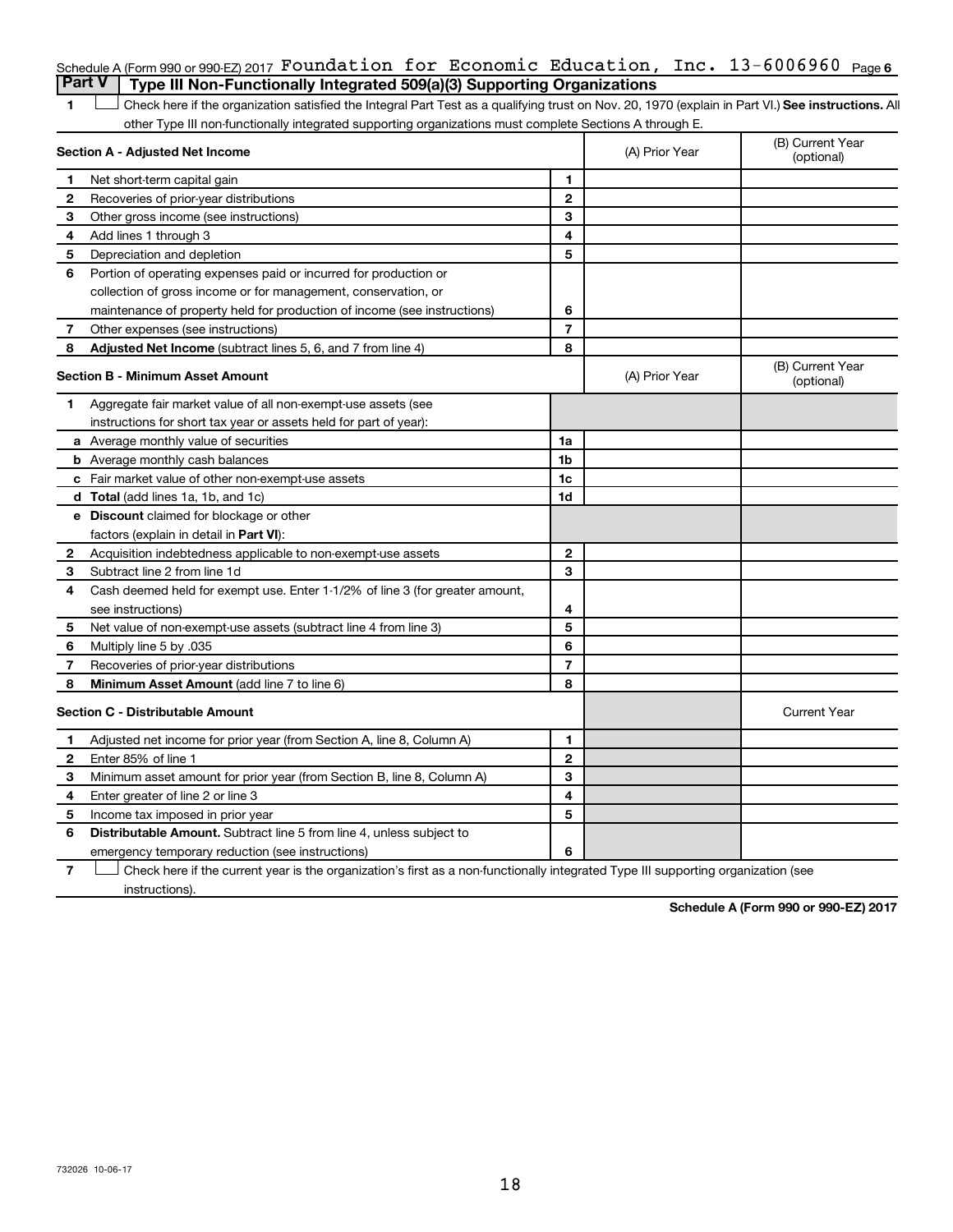#### Schedule A (Form 990 or 990-EZ) 2017 **FOUNCAtion for ECONOMIC EQUCAtion, InC. I**3-6006960 <sub>Page</sub> 7 Foundation for Economic Education, Inc. 13-6006960

| <b>Part V</b>  | Type III Non-Functionally Integrated 509(a)(3) Supporting Organizations (continued)        |                             |                                       |                                                |
|----------------|--------------------------------------------------------------------------------------------|-----------------------------|---------------------------------------|------------------------------------------------|
|                | <b>Section D - Distributions</b>                                                           |                             |                                       | <b>Current Year</b>                            |
| 1              | Amounts paid to supported organizations to accomplish exempt purposes                      |                             |                                       |                                                |
| $\mathbf{2}$   | Amounts paid to perform activity that directly furthers exempt purposes of supported       |                             |                                       |                                                |
|                | organizations, in excess of income from activity                                           |                             |                                       |                                                |
| 3              | Administrative expenses paid to accomplish exempt purposes of supported organizations      |                             |                                       |                                                |
| 4              | Amounts paid to acquire exempt-use assets                                                  |                             |                                       |                                                |
| 5              | Qualified set-aside amounts (prior IRS approval required)                                  |                             |                                       |                                                |
| 6              | Other distributions (describe in Part VI). See instructions.                               |                             |                                       |                                                |
| 7              | Total annual distributions. Add lines 1 through 6.                                         |                             |                                       |                                                |
| 8              | Distributions to attentive supported organizations to which the organization is responsive |                             |                                       |                                                |
|                | (provide details in Part VI). See instructions.                                            |                             |                                       |                                                |
| 9              | Distributable amount for 2017 from Section C, line 6                                       |                             |                                       |                                                |
| 10             | Line 8 amount divided by line 9 amount                                                     |                             |                                       |                                                |
|                |                                                                                            | (i)                         | (ii)                                  | (iii)                                          |
|                | Section E - Distribution Allocations (see instructions)                                    | <b>Excess Distributions</b> | <b>Underdistributions</b><br>Pre-2017 | <b>Distributable</b><br><b>Amount for 2017</b> |
| 1              | Distributable amount for 2017 from Section C, line 6                                       |                             |                                       |                                                |
| $\mathbf{2}$   | Underdistributions, if any, for years prior to 2017 (reason-                               |                             |                                       |                                                |
|                | able cause required-explain in Part VI). See instructions.                                 |                             |                                       |                                                |
| 3              | Excess distributions carryover, if any, to 2017                                            |                             |                                       |                                                |
| a              |                                                                                            |                             |                                       |                                                |
|                | <b>b</b> From 2013                                                                         |                             |                                       |                                                |
|                | c From 2014                                                                                |                             |                                       |                                                |
|                | d From 2015                                                                                |                             |                                       |                                                |
|                | e From 2016                                                                                |                             |                                       |                                                |
|                | f Total of lines 3a through e                                                              |                             |                                       |                                                |
|                | <b>g</b> Applied to underdistributions of prior years                                      |                             |                                       |                                                |
|                | h Applied to 2017 distributable amount                                                     |                             |                                       |                                                |
|                | Carryover from 2012 not applied (see instructions)                                         |                             |                                       |                                                |
|                | Remainder. Subtract lines 3g, 3h, and 3i from 3f.                                          |                             |                                       |                                                |
| 4              | Distributions for 2017 from Section D,                                                     |                             |                                       |                                                |
|                | line $7:$                                                                                  |                             |                                       |                                                |
|                | a Applied to underdistributions of prior years                                             |                             |                                       |                                                |
|                | <b>b</b> Applied to 2017 distributable amount                                              |                             |                                       |                                                |
| с              | Remainder. Subtract lines 4a and 4b from 4.                                                |                             |                                       |                                                |
| 5              | Remaining underdistributions for years prior to 2017, if                                   |                             |                                       |                                                |
|                | any. Subtract lines 3g and 4a from line 2. For result greater                              |                             |                                       |                                                |
|                | than zero, explain in Part VI. See instructions.                                           |                             |                                       |                                                |
| 6              | Remaining underdistributions for 2017. Subtract lines 3h                                   |                             |                                       |                                                |
|                | and 4b from line 1. For result greater than zero, explain in                               |                             |                                       |                                                |
|                | <b>Part VI.</b> See instructions.                                                          |                             |                                       |                                                |
| $\overline{7}$ | Excess distributions carryover to 2018. Add lines 3j                                       |                             |                                       |                                                |
|                | and 4c.                                                                                    |                             |                                       |                                                |
| 8              | Breakdown of line 7:                                                                       |                             |                                       |                                                |
|                | a Excess from 2013                                                                         |                             |                                       |                                                |
|                | <b>b</b> Excess from 2014                                                                  |                             |                                       |                                                |
|                | c Excess from 2015                                                                         |                             |                                       |                                                |
|                | d Excess from 2016                                                                         |                             |                                       |                                                |
|                | e Excess from 2017                                                                         |                             |                                       |                                                |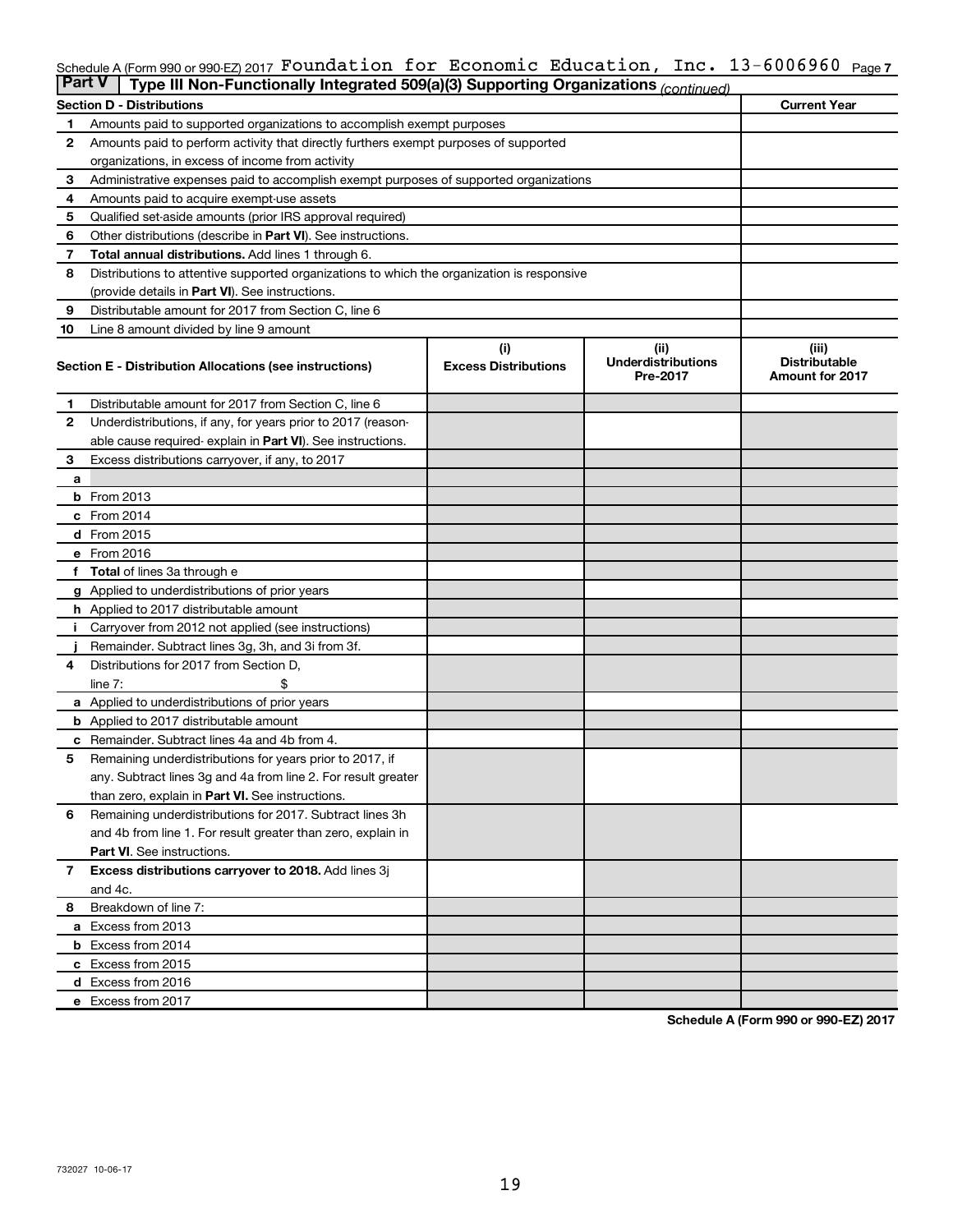|                | Schedule A (Form 990 or 990-EZ) 2017 Foundation for Economic Education, Inc. 13-6006960 Page 8                                                                                                                                                                                      |
|----------------|-------------------------------------------------------------------------------------------------------------------------------------------------------------------------------------------------------------------------------------------------------------------------------------|
| <b>Part VI</b> | Supplemental Information. Provide the explanations required by Part II, line 10; Part II, line 17a or 17b; Part III, line 12;                                                                                                                                                       |
|                | Part IV, Section A, lines 1, 2, 3b, 3c, 4b, 4c, 5a, 6, 9a, 9b, 9c, 11a, 11b, and 11c; Part IV, Section B, lines 1 and 2; Part IV, Section C,                                                                                                                                        |
|                | line 1; Part IV, Section D, lines 2 and 3; Part IV, Section E, lines 1c, 2a, 2b, 3a, and 3b; Part V, line 1; Part V, Section B, line 1e; Part V,<br>Section D, lines 5, 6, and 8; and Part V, Section E, lines 2, 5, and 6. Also complete this part for any additional information. |
|                | (See instructions.)                                                                                                                                                                                                                                                                 |
|                |                                                                                                                                                                                                                                                                                     |
|                |                                                                                                                                                                                                                                                                                     |
|                |                                                                                                                                                                                                                                                                                     |
|                |                                                                                                                                                                                                                                                                                     |
|                |                                                                                                                                                                                                                                                                                     |
|                |                                                                                                                                                                                                                                                                                     |
|                |                                                                                                                                                                                                                                                                                     |
|                |                                                                                                                                                                                                                                                                                     |
|                |                                                                                                                                                                                                                                                                                     |
|                |                                                                                                                                                                                                                                                                                     |
|                |                                                                                                                                                                                                                                                                                     |
|                |                                                                                                                                                                                                                                                                                     |
|                |                                                                                                                                                                                                                                                                                     |
|                |                                                                                                                                                                                                                                                                                     |
|                |                                                                                                                                                                                                                                                                                     |
|                |                                                                                                                                                                                                                                                                                     |
|                |                                                                                                                                                                                                                                                                                     |
|                |                                                                                                                                                                                                                                                                                     |
|                |                                                                                                                                                                                                                                                                                     |
|                |                                                                                                                                                                                                                                                                                     |
|                |                                                                                                                                                                                                                                                                                     |
|                |                                                                                                                                                                                                                                                                                     |
|                |                                                                                                                                                                                                                                                                                     |
|                |                                                                                                                                                                                                                                                                                     |
|                |                                                                                                                                                                                                                                                                                     |
|                |                                                                                                                                                                                                                                                                                     |
|                |                                                                                                                                                                                                                                                                                     |
|                |                                                                                                                                                                                                                                                                                     |
|                |                                                                                                                                                                                                                                                                                     |
|                |                                                                                                                                                                                                                                                                                     |
|                |                                                                                                                                                                                                                                                                                     |
|                |                                                                                                                                                                                                                                                                                     |
|                |                                                                                                                                                                                                                                                                                     |
|                |                                                                                                                                                                                                                                                                                     |
|                |                                                                                                                                                                                                                                                                                     |
|                |                                                                                                                                                                                                                                                                                     |
|                |                                                                                                                                                                                                                                                                                     |
|                |                                                                                                                                                                                                                                                                                     |
|                |                                                                                                                                                                                                                                                                                     |
|                |                                                                                                                                                                                                                                                                                     |
|                |                                                                                                                                                                                                                                                                                     |
|                |                                                                                                                                                                                                                                                                                     |
|                |                                                                                                                                                                                                                                                                                     |
|                |                                                                                                                                                                                                                                                                                     |
|                |                                                                                                                                                                                                                                                                                     |
|                |                                                                                                                                                                                                                                                                                     |
|                |                                                                                                                                                                                                                                                                                     |
|                |                                                                                                                                                                                                                                                                                     |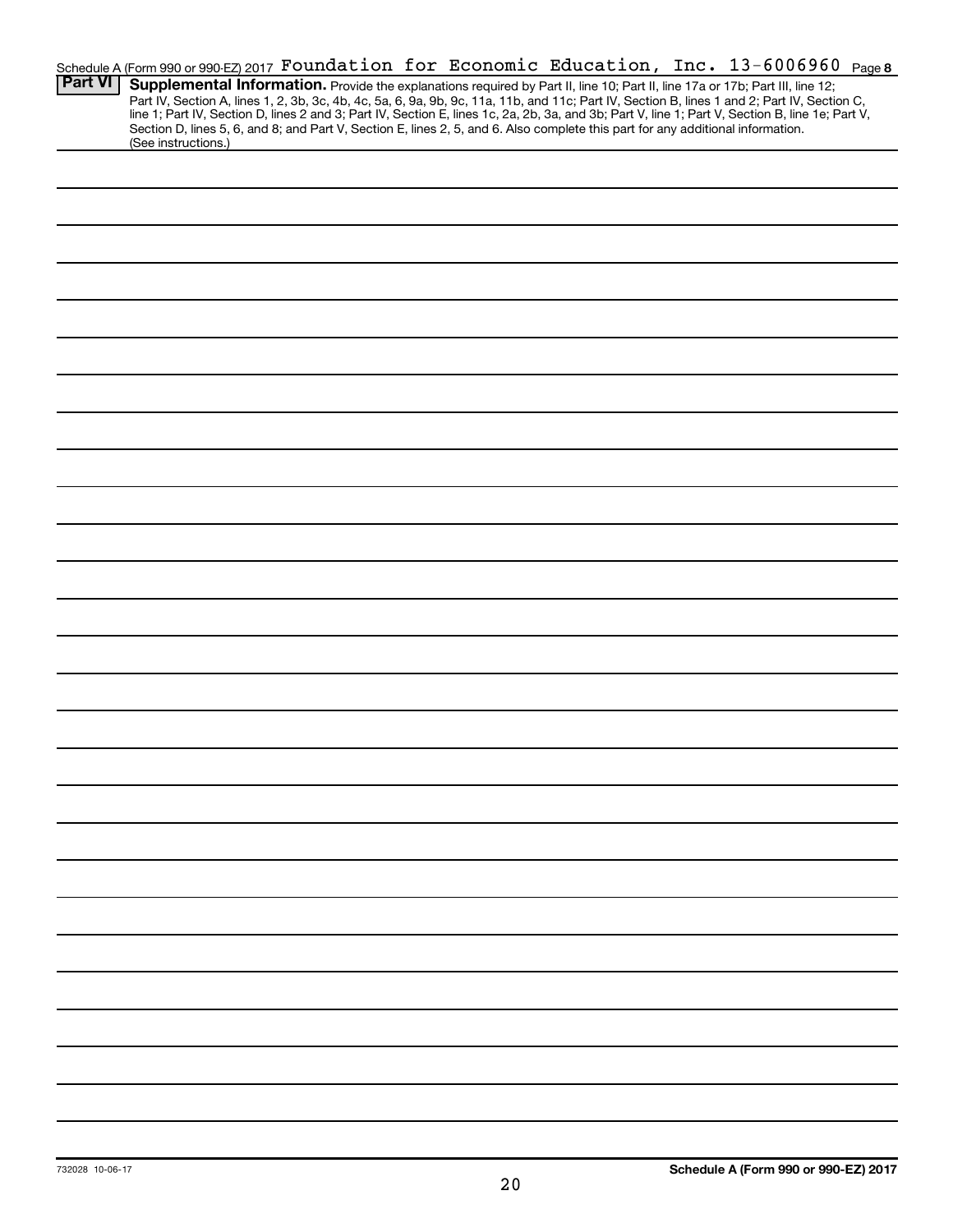Department of the Treasury Internal Revenue Service **(Form 990, 990-EZ,**

|  |  | ** PUBLIC DISCLOSURE COPY ** |  |  |
|--|--|------------------------------|--|--|
|--|--|------------------------------|--|--|

# **Schedule B Schedule of Contributors**

**or 990-PF) | Attach to Form 990, Form 990-EZ, or Form 990-PF. | Go to www.irs.gov/Form990 for the latest information.** OMB No. 1545-0047

# **2017**

| Name of the organization       |                                                                                                                                                                                                                                                                                                                                                                                                                                                                                                           | <b>Employer identification number</b> |  |
|--------------------------------|-----------------------------------------------------------------------------------------------------------------------------------------------------------------------------------------------------------------------------------------------------------------------------------------------------------------------------------------------------------------------------------------------------------------------------------------------------------------------------------------------------------|---------------------------------------|--|
|                                | Foundation for Economic Education, Inc.                                                                                                                                                                                                                                                                                                                                                                                                                                                                   | 13-6006960                            |  |
| Organization type (check one): |                                                                                                                                                                                                                                                                                                                                                                                                                                                                                                           |                                       |  |
| Filers of:                     | Section:                                                                                                                                                                                                                                                                                                                                                                                                                                                                                                  |                                       |  |
| Form 990 or 990-EZ             | $\boxed{\textbf{X}}$ 501(c)( 3) (enter number) organization                                                                                                                                                                                                                                                                                                                                                                                                                                               |                                       |  |
|                                | 4947(a)(1) nonexempt charitable trust not treated as a private foundation                                                                                                                                                                                                                                                                                                                                                                                                                                 |                                       |  |
|                                | 527 political organization                                                                                                                                                                                                                                                                                                                                                                                                                                                                                |                                       |  |
| Form 990-PF                    | 501(c)(3) exempt private foundation                                                                                                                                                                                                                                                                                                                                                                                                                                                                       |                                       |  |
|                                | 4947(a)(1) nonexempt charitable trust treated as a private foundation                                                                                                                                                                                                                                                                                                                                                                                                                                     |                                       |  |
|                                | 501(c)(3) taxable private foundation                                                                                                                                                                                                                                                                                                                                                                                                                                                                      |                                       |  |
|                                | Check if your organization is covered by the General Rule or a Special Rule.                                                                                                                                                                                                                                                                                                                                                                                                                              |                                       |  |
|                                | Note: Only a section 501(c)(7), (8), or (10) organization can check boxes for both the General Rule and a Special Rule. See instructions.                                                                                                                                                                                                                                                                                                                                                                 |                                       |  |
| <b>General Rule</b>            |                                                                                                                                                                                                                                                                                                                                                                                                                                                                                                           |                                       |  |
|                                | For an organization filing Form 990, 990-EZ, or 990-PF that received, during the year, contributions totaling \$5,000 or more (in money or<br>property) from any one contributor. Complete Parts I and II. See instructions for determining a contributor's total contributions.                                                                                                                                                                                                                          |                                       |  |
| <b>Special Rules</b>           |                                                                                                                                                                                                                                                                                                                                                                                                                                                                                                           |                                       |  |
| $\lfloor x \rfloor$            | For an organization described in section 501(c)(3) filing Form 990 or 990-EZ that met the 33 1/3% support test of the regulations under<br>sections 509(a)(1) and 170(b)(1)(A)(vi), that checked Schedule A (Form 990 or 990-EZ), Part II, line 13, 16a, or 16b, and that received from<br>any one contributor, during the year, total contributions of the greater of (1) \$5,000; or (2) 2% of the amount on (i) Form 990, Part VIII, line 1h;<br>or (ii) Form 990-EZ, line 1. Complete Parts I and II. |                                       |  |
|                                | For an organization described in section 501(c)(7), (8), or (10) filing Form 990 or 990-EZ that received from any one contributor, during the<br>year, total contributions of more than \$1,000 exclusively for religious, charitable, scientific, literary, or educational purposes, or for<br>the prevention of cruelty to children or animals. Complete Parts I. II. and III.                                                                                                                          |                                       |  |

purpose. Don't complete any of the parts unless the General Rule applies to this organization because it received nonexclusively year, contributions exclusively for religious, charitable, etc., purposes, but no such contributions totaled more than \$1,000. If this box is checked, enter here the total contributions that were received during the year for an exclusively religious, charitable, etc., For an organization described in section 501(c)(7), (8), or (10) filing Form 990 or 990-EZ that received from any one contributor, during the religious, charitable, etc., contributions totaling \$5,000 or more during the year  $\ldots$  $\ldots$  $\ldots$  $\ldots$  $\ldots$  $\ldots$  $\Box$ 

**Caution:**  An organization that isn't covered by the General Rule and/or the Special Rules doesn't file Schedule B (Form 990, 990-EZ, or 990-PF),  **must** but it answer "No" on Part IV, line 2, of its Form 990; or check the box on line H of its Form 990-EZ or on its Form 990-PF, Part I, line 2, to certify that it doesn't meet the filing requirements of Schedule B (Form 990, 990-EZ, or 990-PF).

LHA For Paperwork Reduction Act Notice, see the instructions for Form 990, 990-EZ, or 990-PF. Schedule B (Form 990, 990-EZ, or 990-PF) (2017)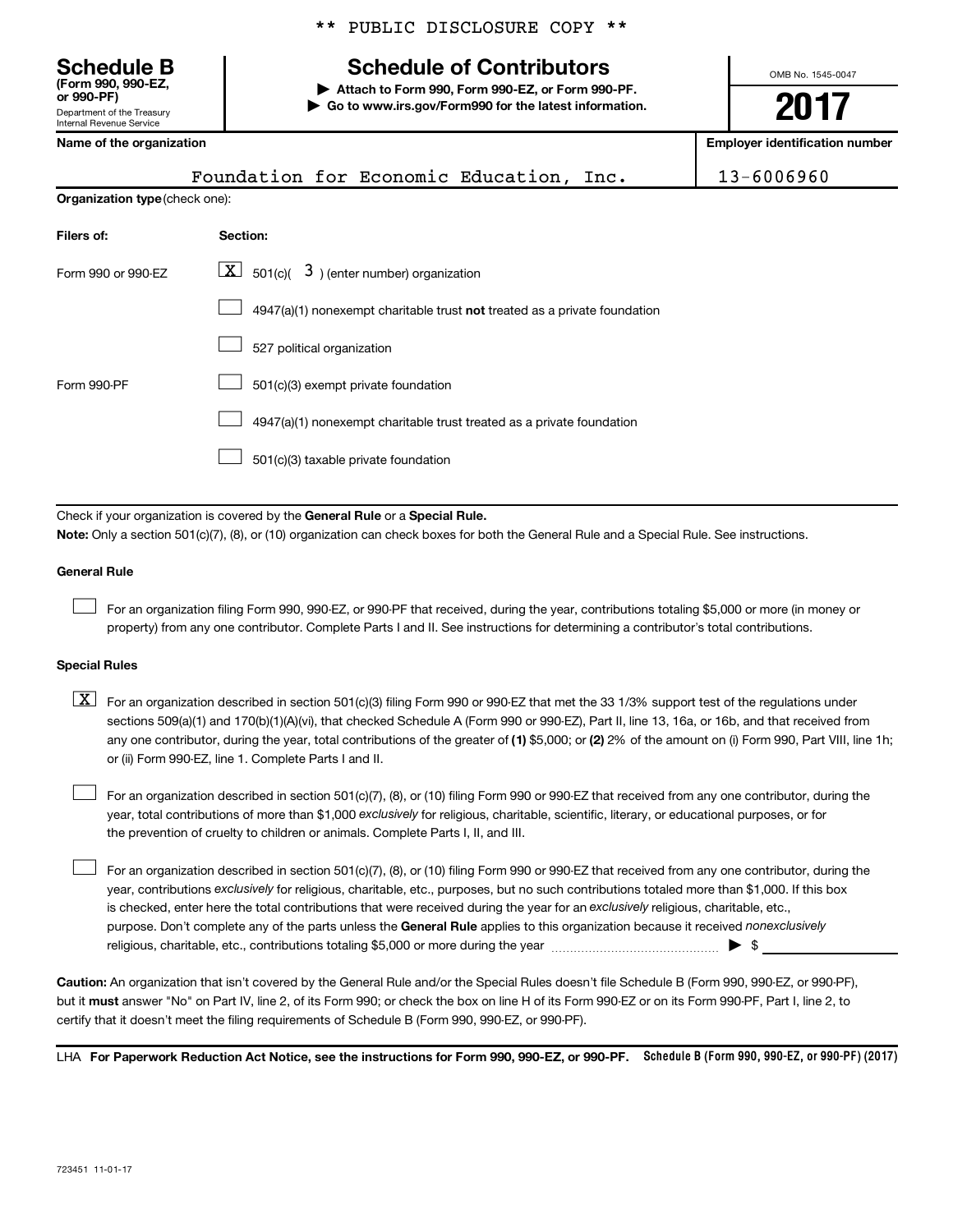|                | (b)<br>Name, address, and ZIP + 4 | (c)<br><b>Total contributions</b> | (d)<br>Type of contribution                                                                  |
|----------------|-----------------------------------|-----------------------------------|----------------------------------------------------------------------------------------------|
| $\overline{3}$ |                                   | 208,000.<br>\$                    | x<br>Person<br>Payroll<br>Noncash<br>(Complete Part II for<br>noncash contributions.)        |
|                | (b)<br>Name, address, and ZIP + 4 | (c)<br><b>Total contributions</b> | (d)<br>Type of contribution                                                                  |
| 4              |                                   | 201,000.<br>\$                    | <u>x</u><br>Person<br>Payroll<br>Noncash<br>(Complete Part II for<br>noncash contributions.) |
|                | (b)<br>Name, address, and ZIP + 4 | (c)<br><b>Total contributions</b> | (d)<br>Type of contribution                                                                  |
| $\overline{5}$ |                                   | 200,000.<br>\$                    | X<br>Person<br>Payroll<br>Noncash<br>(Complete Part II for<br>noncash contributions.)        |
|                | (b)<br>Name, address, and ZIP + 4 | (c)<br><b>Total contributions</b> | (d)<br>Type of contribution                                                                  |
| б              |                                   | 187,410.<br>\$                    | <u>x</u><br>Person<br>Payroll<br>Noncash<br>(Complete Part II for<br>noncash contributions.) |
| $11-01-17$     | 22                                |                                   | Schedule B (Form 990, 990-EZ, or 990-PF) (2017)                                              |
|                |                                   |                                   |                                                                                              |

| Schedule B (Form 990, 990-EZ, or 990-PF) (2017) | Page |
|-------------------------------------------------|------|
|-------------------------------------------------|------|

**(a) No.**

**(a) No.**

**(a) No.**

**(a) No.**

**(a) No.**

723452 11-0<sup>-</sup>

**(a) No.**

Foundation for Economic Education, Inc. 13-6006960

**(b) Name, address, and ZIP + 4**

**Part I** Contributors (see instructions). Use duplicate copies of Part I if additional space is needed.

**(b) Name, address, and ZIP + 4**

**Name of organization Employer identification number**

\$

 $\begin{array}{|c|c|c|c|c|}\hline \ \text{1} & \text{Person} & \text{X} \ \hline \end{array}$ 

 $2$  Person  $\overline{\text{X}}$ 

\$

**(c) Total contributions**

**(c) Total contributions**

540,209.

287,590.

**Person Payroll Noncash**

**Person Payroll Noncash**

**(d) Type of contribution**

> $\boxed{\textbf{X}}$  $\Box$  $\Box$

> $\boxed{\text{X}}$  $\Box$  $\Box$

**(d) Type of contribution**

(Complete Part II for noncash contributions.)

(Complete Part II for noncash contributions.)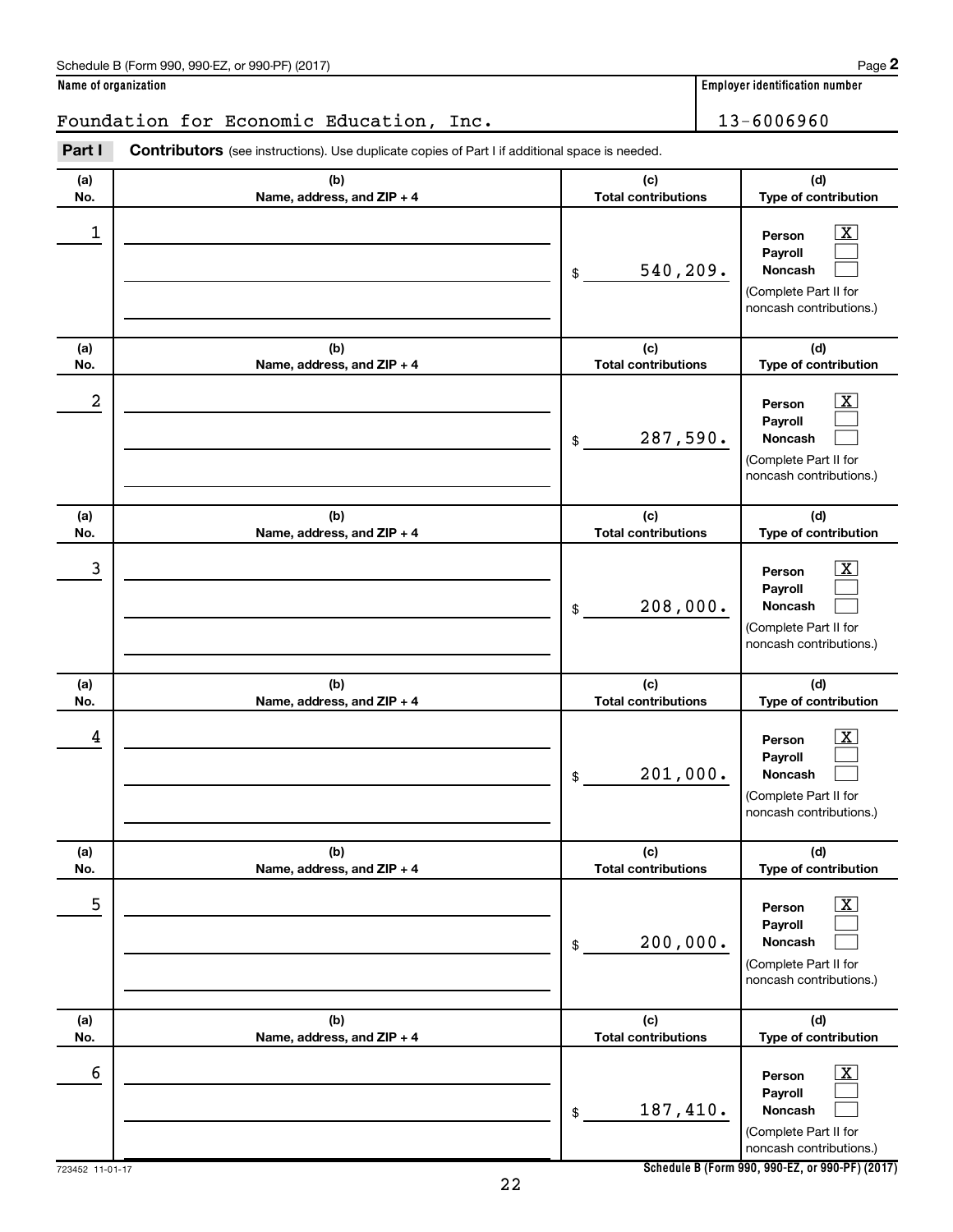| Schedule B (Form 990, 990-EZ, or 990-PF) (2017) | Page |
|-------------------------------------------------|------|
|-------------------------------------------------|------|

**Name of organization Employer identification number**

# Foundation for Economic Education, Inc. 13-6006960

| Part I           | Contributors (see instructions). Use duplicate copies of Part I if additional space is needed. |                                   |                                                                                       |
|------------------|------------------------------------------------------------------------------------------------|-----------------------------------|---------------------------------------------------------------------------------------|
| (a)<br>No.       | (b)<br>Name, address, and ZIP + 4                                                              | (c)<br><b>Total contributions</b> | (d)<br>Type of contribution                                                           |
| $\boldsymbol{7}$ |                                                                                                | 150,000.<br>\$                    | x<br>Person<br>Payroll<br>Noncash<br>(Complete Part II for<br>noncash contributions.) |
| (a)<br>No.       | (b)<br>Name, address, and ZIP + 4                                                              | (c)<br><b>Total contributions</b> | (d)<br>Type of contribution                                                           |
| 8                |                                                                                                | 150,000.<br>\$                    | x<br>Person<br>Payroll<br>Noncash<br>(Complete Part II for<br>noncash contributions.) |
| (a)<br>No.       | (b)<br>Name, address, and ZIP + 4                                                              | (c)<br><b>Total contributions</b> | (d)<br>Type of contribution                                                           |
| 9                |                                                                                                | 140,000.<br>\$                    | x<br>Person<br>Payroll<br>Noncash<br>(Complete Part II for<br>noncash contributions.) |
| (a)<br>No.       | (b)<br>Name, address, and ZIP + 4                                                              | (c)<br><b>Total contributions</b> | (d)<br>Type of contribution                                                           |
| 10               |                                                                                                | 125,000.<br>\$                    | x<br>Person<br>Payroll<br>Noncash<br>(Complete Part II for<br>noncash contributions.) |
| (a)<br>No.       | (b)<br>Name, address, and ZIP + 4                                                              | (c)<br><b>Total contributions</b> | (d)<br>Type of contribution                                                           |
| 11               |                                                                                                | 115, 113.<br>\$                   | х<br>Person<br>Payroll<br>Noncash<br>(Complete Part II for<br>noncash contributions.) |
| (a)<br>No.       | (b)<br>Name, address, and ZIP + 4                                                              | (c)<br><b>Total contributions</b> | (d)<br>Type of contribution                                                           |
| 12               |                                                                                                | 100,000.<br>\$                    | х<br>Person<br>Payroll<br>Noncash<br>(Complete Part II for<br>noncash contributions.) |

**Schedule B (Form 990, 990-EZ, or 990-PF) (2017)**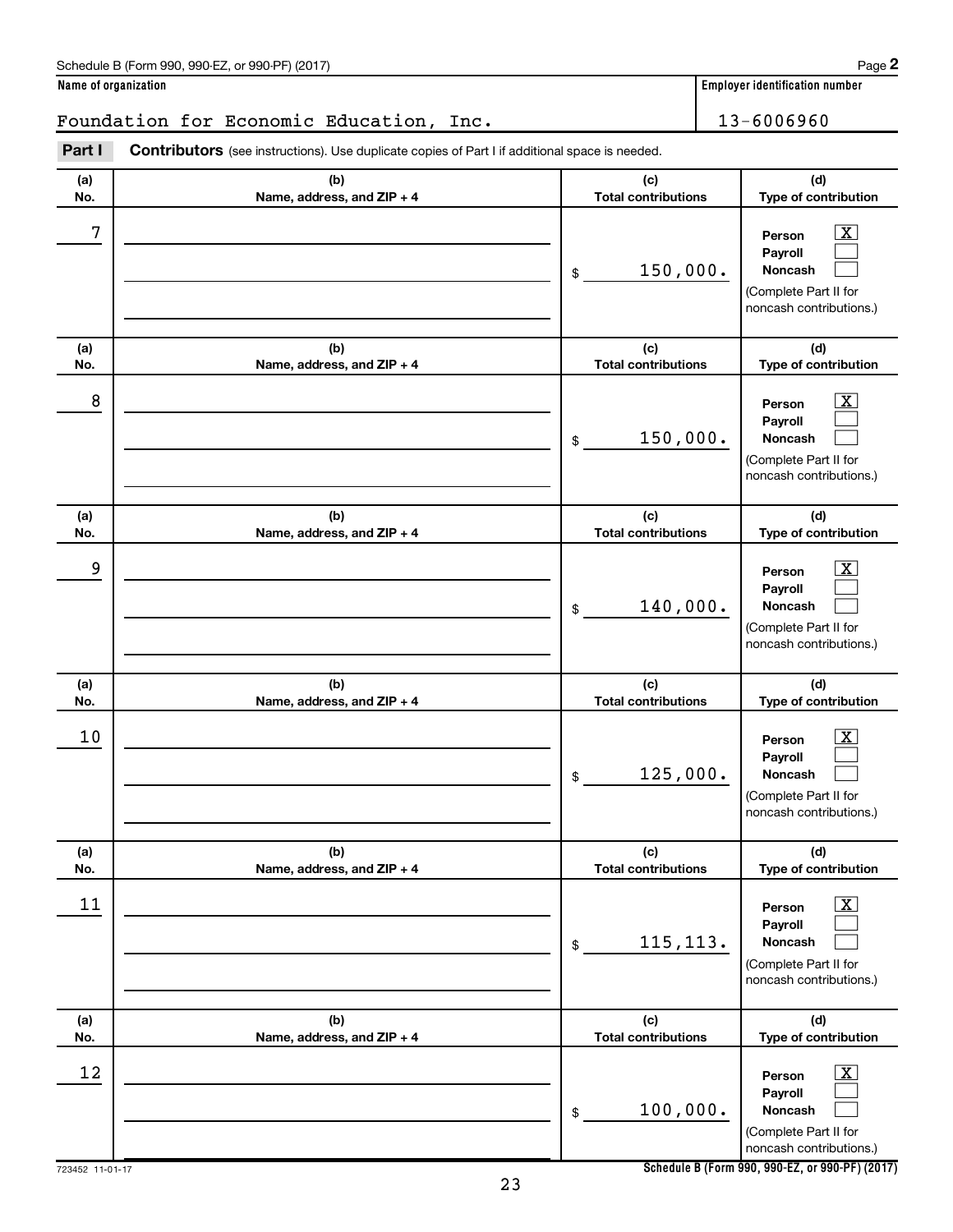| Schedule B (Form 990, 990-EZ, or 990-PF) (2017) | Page |
|-------------------------------------------------|------|
|-------------------------------------------------|------|

| Name of organization |  |  |
|----------------------|--|--|
|                      |  |  |

# Foundation for Economic Education, Inc. 13-6006960

| Part I     | <b>Contributors</b> (see instructions). Use duplicate copies of Part I if additional space is needed. |                                   |                                                                                                                    |
|------------|-------------------------------------------------------------------------------------------------------|-----------------------------------|--------------------------------------------------------------------------------------------------------------------|
| (a)<br>No. | (b)<br>Name, address, and ZIP + 4                                                                     | (c)<br><b>Total contributions</b> | (d)<br>Type of contribution                                                                                        |
| 13         |                                                                                                       | 100,000.<br>\$                    | $\overline{\mathbf{X}}$<br>Person<br>Payroll<br><b>Noncash</b><br>(Complete Part II for<br>noncash contributions.) |
| (a)<br>No. | (b)<br>Name, address, and ZIP + 4                                                                     | (c)<br><b>Total contributions</b> | (d)<br>Type of contribution                                                                                        |
| 14         |                                                                                                       | 100,000.<br>\$                    | $\overline{\mathbf{X}}$<br>Person<br>Payroll<br><b>Noncash</b><br>(Complete Part II for<br>noncash contributions.) |
| (a)<br>No. | (b)<br>Name, address, and ZIP + 4                                                                     | (c)<br><b>Total contributions</b> | (d)<br>Type of contribution                                                                                        |
|            |                                                                                                       | \$                                | Person<br>Payroll<br><b>Noncash</b><br>(Complete Part II for<br>noncash contributions.)                            |
| (a)        | (b)                                                                                                   | (c)                               | (d)                                                                                                                |
| No.        | Name, address, and ZIP + 4                                                                            | <b>Total contributions</b><br>\$  | Type of contribution<br>Person<br>Payroll<br><b>Noncash</b><br>(Complete Part II for<br>noncash contributions.)    |
| (a)<br>No. | (b)<br>Name, address, and ZIP + 4                                                                     | (c)<br><b>Total contributions</b> | (d)<br>Type of contribution                                                                                        |
|            |                                                                                                       | \$                                | Person<br>Payroll<br><b>Noncash</b><br>(Complete Part II for<br>noncash contributions.)                            |
| (a)<br>No. | (b)<br>Name, address, and ZIP + 4                                                                     | (c)<br><b>Total contributions</b> | (d)<br>Type of contribution                                                                                        |
|            |                                                                                                       | \$                                | Person<br>Payroll<br><b>Noncash</b><br>(Complete Part II for<br>noncash contributions.)                            |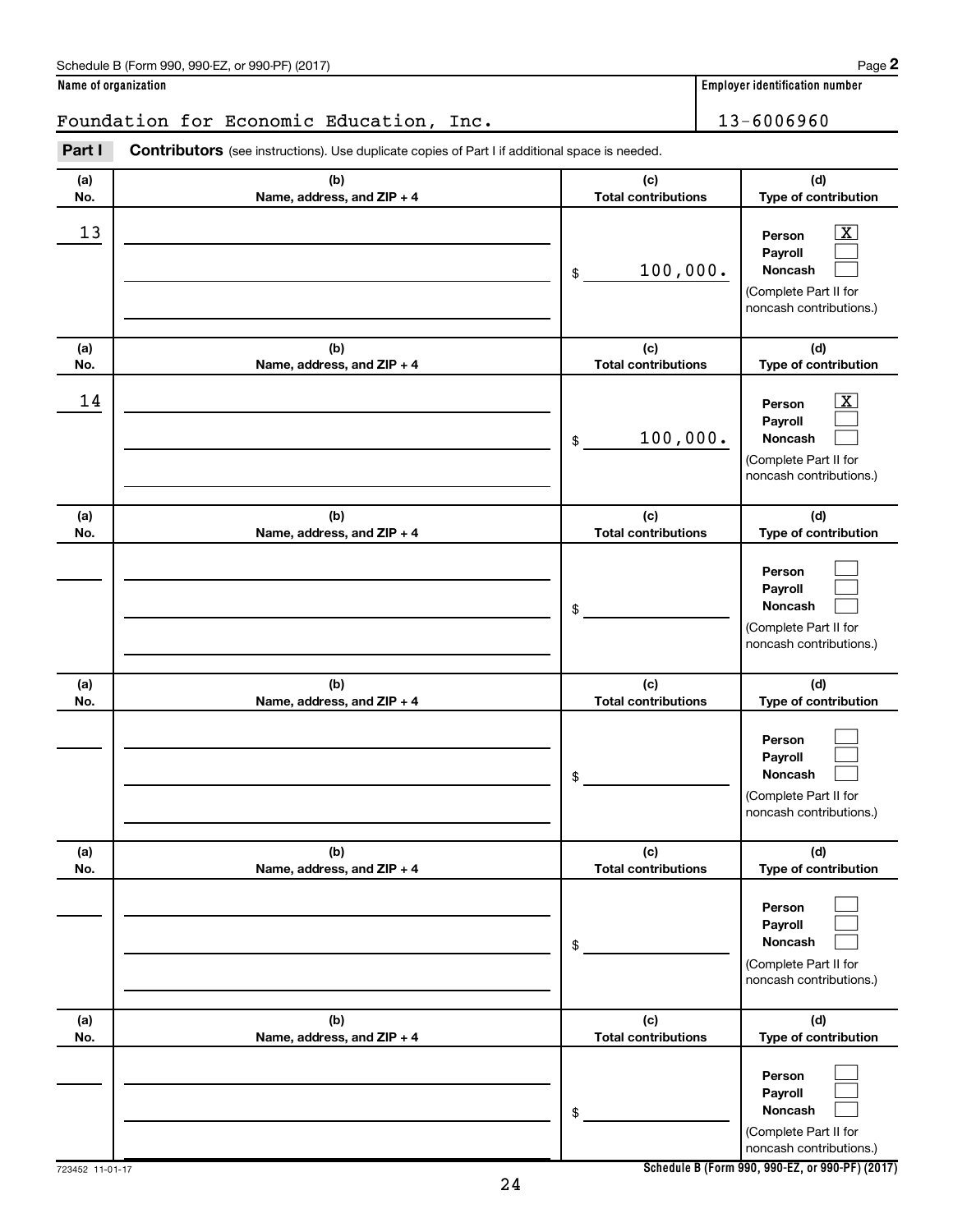|                              | Foundation for Economic Education, Inc.                                                             |                                                 | 13-6006960           |
|------------------------------|-----------------------------------------------------------------------------------------------------|-------------------------------------------------|----------------------|
| Part II                      | Noncash Property (see instructions). Use duplicate copies of Part II if additional space is needed. |                                                 |                      |
| (a)<br>No.<br>from<br>Part I | (b)<br>Description of noncash property given                                                        | (c)<br>FMV (or estimate)<br>(See instructions.) | (d)<br>Date received |
|                              |                                                                                                     | \$                                              |                      |
| (a)<br>No.<br>from<br>Part I | (b)<br>Description of noncash property given                                                        | (c)<br>FMV (or estimate)<br>(See instructions.) | (d)<br>Date received |
|                              |                                                                                                     | \$                                              |                      |
| (a)<br>No.<br>from<br>Part I | (b)<br>Description of noncash property given                                                        | (c)<br>FMV (or estimate)<br>(See instructions.) | (d)<br>Date received |
|                              |                                                                                                     | \$                                              |                      |
| (a)<br>No.<br>from<br>Part I | (b)<br>Description of noncash property given                                                        | (c)<br>FMV (or estimate)<br>(See instructions.) | (d)<br>Date received |
|                              |                                                                                                     | \$                                              |                      |
| (a)<br>No.<br>from<br>Part I | (b)<br>Description of noncash property given                                                        | (c)<br>FMV (or estimate)<br>(See instructions.) | (d)<br>Date received |
|                              |                                                                                                     | \$                                              |                      |
| (a)<br>No.<br>from<br>Part I | (b)<br>Description of noncash property given                                                        | (c)<br>FMV (or estimate)<br>(See instructions.) | (d)<br>Date received |
|                              |                                                                                                     | \$                                              |                      |

723453 11-01-17

**Schedule B (Form 990, 990-EZ, or 990-PF) (2017)**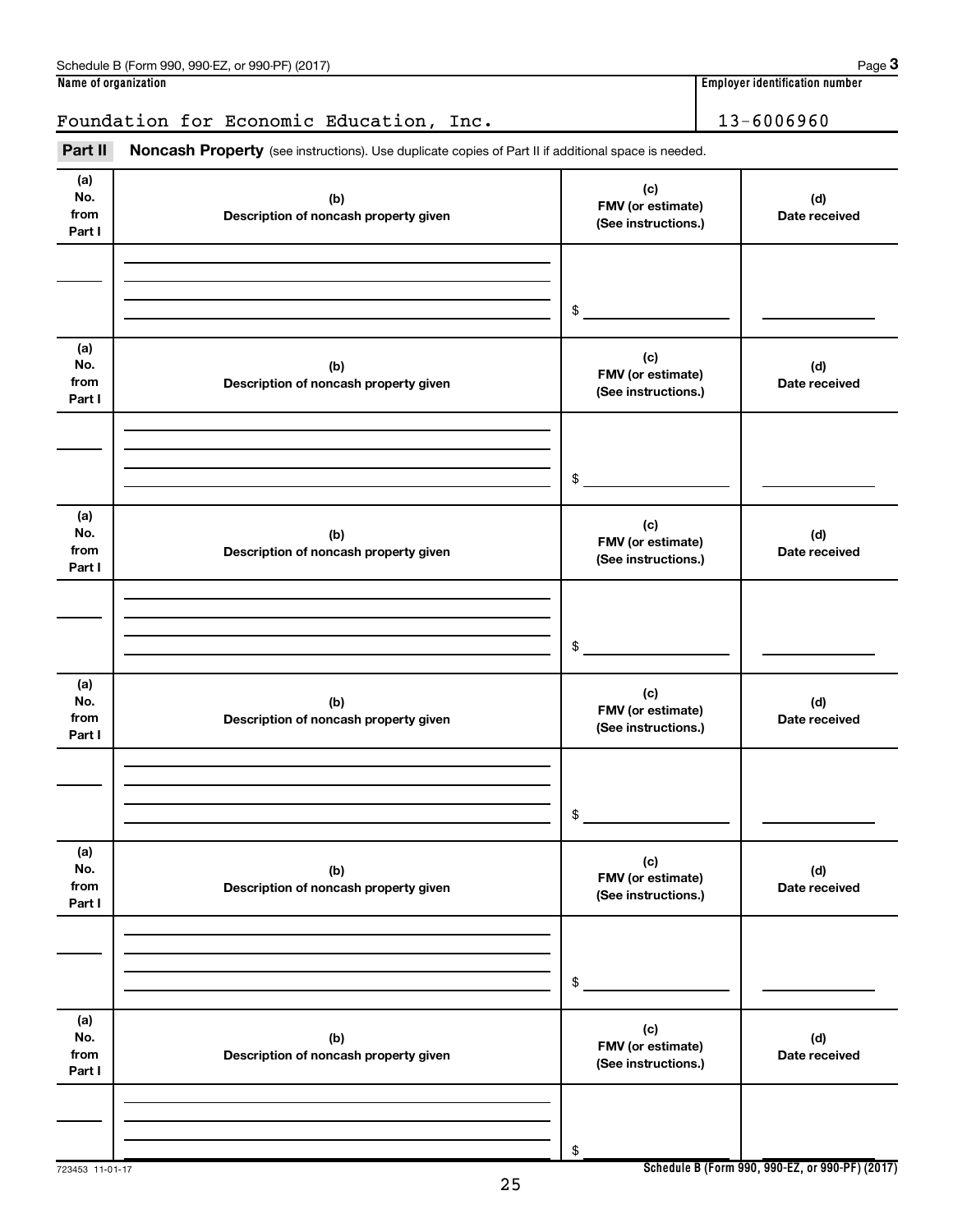| Name of organization      | Schedule B (Form 990, 990-EZ, or 990-PF) (2017)                                                                                                                                                                                                                                                                            |                      | Page 4<br>Employer identification number                                                                                                                            |
|---------------------------|----------------------------------------------------------------------------------------------------------------------------------------------------------------------------------------------------------------------------------------------------------------------------------------------------------------------------|----------------------|---------------------------------------------------------------------------------------------------------------------------------------------------------------------|
| Part III                  | Foundation for Economic Education, Inc.<br>the year from any one contributor. Complete columns (a) through (e) and the following line entry. For organizations<br>completing Part III, enter the total of exclusively religious, charitable, etc., contributions of \$1,000 or less for the year. (Enter this info. once.) |                      | 13-6006960<br>Exclusively religious, charitable, etc., contributions to organizations described in section 501(c)(7), (8), or (10) that total more than \$1,000 for |
| (a) No.<br>from           | Use duplicate copies of Part III if additional space is needed.<br>(b) Purpose of gift                                                                                                                                                                                                                                     | (c) Use of gift      | (d) Description of how gift is held                                                                                                                                 |
| Part I                    |                                                                                                                                                                                                                                                                                                                            |                      |                                                                                                                                                                     |
|                           |                                                                                                                                                                                                                                                                                                                            | (e) Transfer of gift |                                                                                                                                                                     |
|                           | Transferee's name, address, and ZIP + 4                                                                                                                                                                                                                                                                                    |                      | Relationship of transferor to transferee                                                                                                                            |
| (a) No.<br>from<br>Part I | (b) Purpose of gift                                                                                                                                                                                                                                                                                                        | (c) Use of gift      | (d) Description of how gift is held                                                                                                                                 |
|                           |                                                                                                                                                                                                                                                                                                                            |                      |                                                                                                                                                                     |
|                           |                                                                                                                                                                                                                                                                                                                            | (e) Transfer of gift |                                                                                                                                                                     |
|                           | Transferee's name, address, and ZIP + 4                                                                                                                                                                                                                                                                                    |                      | Relationship of transferor to transferee                                                                                                                            |
| (a) No.<br>from<br>Part I | (b) Purpose of gift                                                                                                                                                                                                                                                                                                        | (c) Use of gift      | (d) Description of how gift is held                                                                                                                                 |
|                           |                                                                                                                                                                                                                                                                                                                            | (e) Transfer of gift |                                                                                                                                                                     |
|                           | Transferee's name, address, and ZIP + 4                                                                                                                                                                                                                                                                                    |                      | Relationship of transferor to transferee                                                                                                                            |
|                           |                                                                                                                                                                                                                                                                                                                            |                      |                                                                                                                                                                     |
| (a) No.<br>from<br>Part I | (b) Purpose of gift                                                                                                                                                                                                                                                                                                        | (c) Use of gift      | (d) Description of how gift is held                                                                                                                                 |
|                           |                                                                                                                                                                                                                                                                                                                            |                      |                                                                                                                                                                     |
|                           |                                                                                                                                                                                                                                                                                                                            | (e) Transfer of gift |                                                                                                                                                                     |
|                           | Transferee's name, address, and ZIP + 4                                                                                                                                                                                                                                                                                    |                      | Relationship of transferor to transferee                                                                                                                            |
|                           |                                                                                                                                                                                                                                                                                                                            |                      |                                                                                                                                                                     |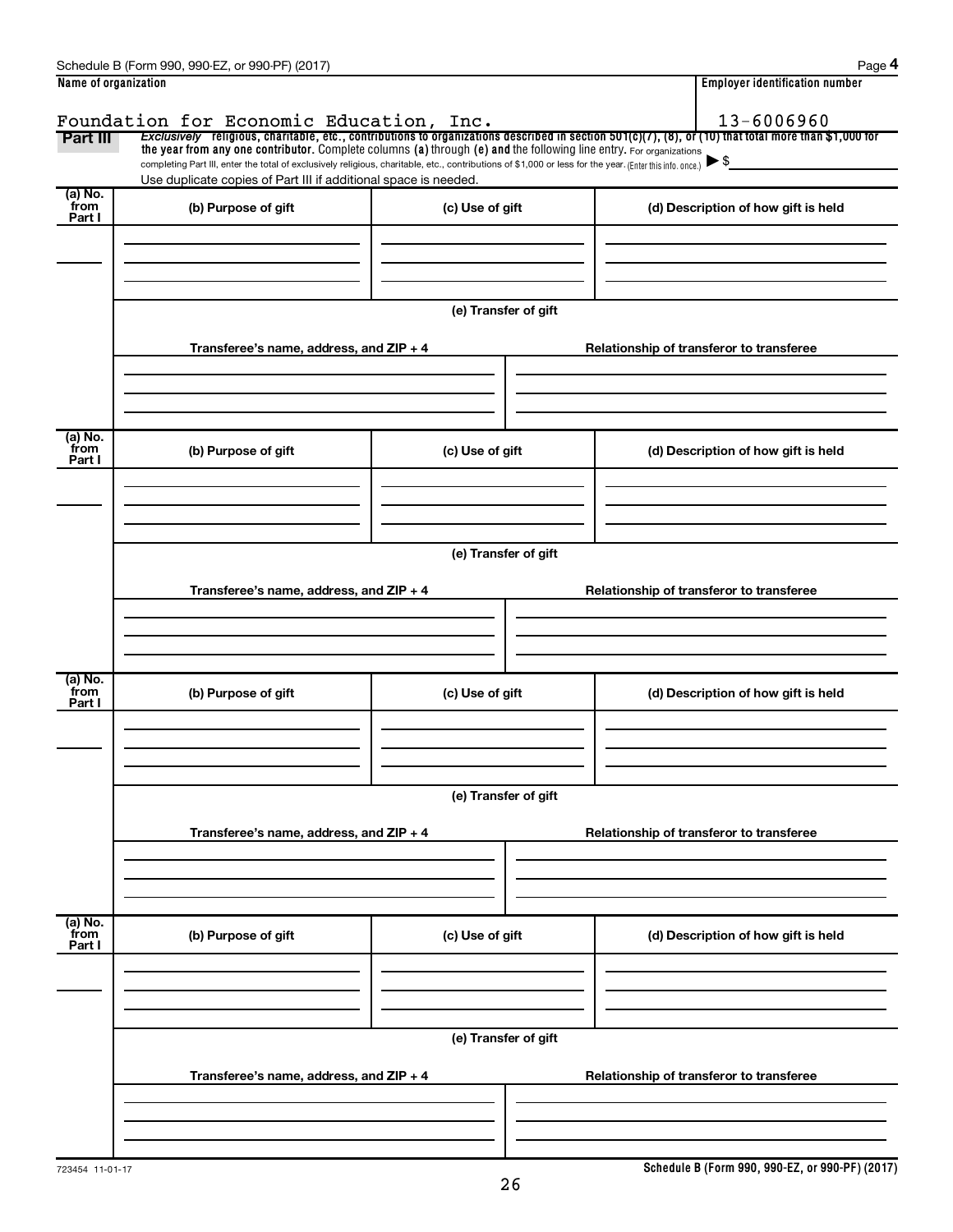| <b>SCHEDULE D</b> |  |
|-------------------|--|
|-------------------|--|

# **SCHEDULE D Supplemental Financial Statements**<br> **Form 990 2017**<br> **Part IV** line 6.7.8.9.10, 11a, 11b, 11d, 11d, 11d, 11d, 11d, 12a, 0r, 12b

**(Form 990) | Complete if the organization answered "Yes" on Form 990, Part IV, line 6, 7, 8, 9, 10, 11a, 11b, 11c, 11d, 11e, 11f, 12a, or 12b.**

**| Attach to Form 990. |Go to www.irs.gov/Form990 for instructions and the latest information.**



Department of the Treasury Internal Revenue Service

**Name of the organization Employer identification number**

**Schedule D (Form 990) 2017** 

| Organizations Maintaining Donor Advised Funds or Other Similar Funds or Accounts. Complete if the<br>Part I<br>organization answered "Yes" on Form 990, Part IV, line 6.<br>(a) Donor advised funds<br>(b) Funds and other accounts<br>1<br>Aggregate value of contributions to (during year)<br>2<br>Aggregate value of grants from (during year)<br>з<br>4<br>Did the organization inform all donors and donor advisors in writing that the assets held in donor advised funds<br>5<br>Yes<br>No<br>Did the organization inform all grantees, donors, and donor advisors in writing that grant funds can be used only<br>6<br>for charitable purposes and not for the benefit of the donor or donor advisor, or for any other purpose conferring<br>Yes<br>No<br>impermissible private benefit?<br>Part II<br>Conservation Easements. Complete if the organization answered "Yes" on Form 990, Part IV, line 7.<br>Purpose(s) of conservation easements held by the organization (check all that apply).<br>1<br>Preservation of land for public use (e.g., recreation or education)<br>Preservation of a historically important land area<br>Protection of natural habitat<br>Preservation of a certified historic structure<br>Preservation of open space<br>Complete lines 2a through 2d if the organization held a qualified conservation contribution in the form of a conservation easement on the last<br>2<br>Held at the End of the Tax Year<br>day of the tax year.<br>2a<br>а<br>Total acreage restricted by conservation easements<br>2 <sub>b</sub><br>b<br>Number of conservation easements on a certified historic structure included in (a) manufacture included in (a)<br>2c<br>с<br>Number of conservation easements included in (c) acquired after 7/25/06, and not on a historic structure<br>d<br>2d<br>listed in the National Register [111] Marshall Register [11] Marshall Register [11] Marshall Register [11] Marshall Register [11] Marshall Register [11] Marshall Register [11] Marshall Register [11] Marshall Register [11]<br>Number of conservation easements modified, transferred, released, extinguished, or terminated by the organization during the tax<br>3<br>year<br>Number of states where property subject to conservation easement is located ><br>4<br>Does the organization have a written policy regarding the periodic monitoring, inspection, handling of<br>5<br>Yes<br>No<br>violations, and enforcement of the conservation easements it holds?<br>Staff and volunteer hours devoted to monitoring, inspecting, handling of violations, and enforcing conservation easements during the year<br>6<br>Amount of expenses incurred in monitoring, inspecting, handling of violations, and enforcing conservation easements during the year<br>7<br>$\blacktriangleright$ s<br>Does each conservation easement reported on line 2(d) above satisfy the requirements of section 170(h)(4)(B)(i)<br>8<br>Yes<br>No<br>In Part XIII, describe how the organization reports conservation easements in its revenue and expense statement, and balance sheet, and<br>9<br>include, if applicable, the text of the footnote to the organization's financial statements that describes the organization's accounting for<br>conservation easements.<br>Organizations Maintaining Collections of Art, Historical Treasures, or Other Similar Assets.<br>Part III<br>Complete if the organization answered "Yes" on Form 990, Part IV, line 8.<br>1a If the organization elected, as permitted under SFAS 116 (ASC 958), not to report in its revenue statement and balance sheet works of art,<br>historical treasures, or other similar assets held for public exhibition, education, or research in furtherance of public service, provide, in Part XIII,<br>the text of the footnote to its financial statements that describes these items.<br>If the organization elected, as permitted under SFAS 116 (ASC 958), to report in its revenue statement and balance sheet works of art, historical<br>b<br>treasures, or other similar assets held for public exhibition, education, or research in furtherance of public service, provide the following amounts<br>relating to these items:<br>$\frac{1}{2}$<br>$\blacktriangleright$ \$<br>(ii) Assets included in Form 990, Part X<br>If the organization received or held works of art, historical treasures, or other similar assets for financial gain, provide<br>2<br>the following amounts required to be reported under SFAS 116 (ASC 958) relating to these items:<br>$\frac{1}{1}$ $\frac{1}{1}$ $\frac{1}{1}$ $\frac{1}{1}$ $\frac{1}{1}$ $\frac{1}{1}$ $\frac{1}{1}$ $\frac{1}{1}$ $\frac{1}{1}$ $\frac{1}{1}$ $\frac{1}{1}$ $\frac{1}{1}$ $\frac{1}{1}$ $\frac{1}{1}$ $\frac{1}{1}$ $\frac{1}{1}$ $\frac{1}{1}$ $\frac{1}{1}$ $\frac{1}{1}$ $\frac{1}{1}$ $\frac{1}{1}$ $\frac{1}{1}$<br>▶<br>а | Foundation for Economic Education, Inc. | 13-6006960 |
|-------------------------------------------------------------------------------------------------------------------------------------------------------------------------------------------------------------------------------------------------------------------------------------------------------------------------------------------------------------------------------------------------------------------------------------------------------------------------------------------------------------------------------------------------------------------------------------------------------------------------------------------------------------------------------------------------------------------------------------------------------------------------------------------------------------------------------------------------------------------------------------------------------------------------------------------------------------------------------------------------------------------------------------------------------------------------------------------------------------------------------------------------------------------------------------------------------------------------------------------------------------------------------------------------------------------------------------------------------------------------------------------------------------------------------------------------------------------------------------------------------------------------------------------------------------------------------------------------------------------------------------------------------------------------------------------------------------------------------------------------------------------------------------------------------------------------------------------------------------------------------------------------------------------------------------------------------------------------------------------------------------------------------------------------------------------------------------------------------------------------------------------------------------------------------------------------------------------------------------------------------------------------------------------------------------------------------------------------------------------------------------------------------------------------------------------------------------------------------------------------------------------------------------------------------------------------------------------------------------------------------------------------------------------------------------------------------------------------------------------------------------------------------------------------------------------------------------------------------------------------------------------------------------------------------------------------------------------------------------------------------------------------------------------------------------------------------------------------------------------------------------------------------------------------------------------------------------------------------------------------------------------------------------------------------------------------------------------------------------------------------------------------------------------------------------------------------------------------------------------------------------------------------------------------------------------------------------------------------------------------------------------------------------------------------------------------------------------------------------------------------------------------------------------------------------------------------------------------------------------------------------------------------------------------------------------------------------------------------------------------------------------------------------------------------------------------------------------------------------------------------------------------------------------------------------------------------------------------------------------------------------------------------------------------------------------------------------------------------------------------------------------------------------------------------------------------------------------------------------------------------------------------------------------------------------------------------------------------------------------------------------------------------------------------------------------------------------------------------------------------------------------------------------------------------------------------------------------------------------------------------------------------------------|-----------------------------------------|------------|
|                                                                                                                                                                                                                                                                                                                                                                                                                                                                                                                                                                                                                                                                                                                                                                                                                                                                                                                                                                                                                                                                                                                                                                                                                                                                                                                                                                                                                                                                                                                                                                                                                                                                                                                                                                                                                                                                                                                                                                                                                                                                                                                                                                                                                                                                                                                                                                                                                                                                                                                                                                                                                                                                                                                                                                                                                                                                                                                                                                                                                                                                                                                                                                                                                                                                                                                                                                                                                                                                                                                                                                                                                                                                                                                                                                                                                                                                                                                                                                                                                                                                                                                                                                                                                                                                                                                                                                                                                                                                                                                                                                                                                                                                                                                                                                                                                                                                                                             |                                         |            |
|                                                                                                                                                                                                                                                                                                                                                                                                                                                                                                                                                                                                                                                                                                                                                                                                                                                                                                                                                                                                                                                                                                                                                                                                                                                                                                                                                                                                                                                                                                                                                                                                                                                                                                                                                                                                                                                                                                                                                                                                                                                                                                                                                                                                                                                                                                                                                                                                                                                                                                                                                                                                                                                                                                                                                                                                                                                                                                                                                                                                                                                                                                                                                                                                                                                                                                                                                                                                                                                                                                                                                                                                                                                                                                                                                                                                                                                                                                                                                                                                                                                                                                                                                                                                                                                                                                                                                                                                                                                                                                                                                                                                                                                                                                                                                                                                                                                                                                             |                                         |            |
|                                                                                                                                                                                                                                                                                                                                                                                                                                                                                                                                                                                                                                                                                                                                                                                                                                                                                                                                                                                                                                                                                                                                                                                                                                                                                                                                                                                                                                                                                                                                                                                                                                                                                                                                                                                                                                                                                                                                                                                                                                                                                                                                                                                                                                                                                                                                                                                                                                                                                                                                                                                                                                                                                                                                                                                                                                                                                                                                                                                                                                                                                                                                                                                                                                                                                                                                                                                                                                                                                                                                                                                                                                                                                                                                                                                                                                                                                                                                                                                                                                                                                                                                                                                                                                                                                                                                                                                                                                                                                                                                                                                                                                                                                                                                                                                                                                                                                                             |                                         |            |
|                                                                                                                                                                                                                                                                                                                                                                                                                                                                                                                                                                                                                                                                                                                                                                                                                                                                                                                                                                                                                                                                                                                                                                                                                                                                                                                                                                                                                                                                                                                                                                                                                                                                                                                                                                                                                                                                                                                                                                                                                                                                                                                                                                                                                                                                                                                                                                                                                                                                                                                                                                                                                                                                                                                                                                                                                                                                                                                                                                                                                                                                                                                                                                                                                                                                                                                                                                                                                                                                                                                                                                                                                                                                                                                                                                                                                                                                                                                                                                                                                                                                                                                                                                                                                                                                                                                                                                                                                                                                                                                                                                                                                                                                                                                                                                                                                                                                                                             |                                         |            |
|                                                                                                                                                                                                                                                                                                                                                                                                                                                                                                                                                                                                                                                                                                                                                                                                                                                                                                                                                                                                                                                                                                                                                                                                                                                                                                                                                                                                                                                                                                                                                                                                                                                                                                                                                                                                                                                                                                                                                                                                                                                                                                                                                                                                                                                                                                                                                                                                                                                                                                                                                                                                                                                                                                                                                                                                                                                                                                                                                                                                                                                                                                                                                                                                                                                                                                                                                                                                                                                                                                                                                                                                                                                                                                                                                                                                                                                                                                                                                                                                                                                                                                                                                                                                                                                                                                                                                                                                                                                                                                                                                                                                                                                                                                                                                                                                                                                                                                             |                                         |            |
|                                                                                                                                                                                                                                                                                                                                                                                                                                                                                                                                                                                                                                                                                                                                                                                                                                                                                                                                                                                                                                                                                                                                                                                                                                                                                                                                                                                                                                                                                                                                                                                                                                                                                                                                                                                                                                                                                                                                                                                                                                                                                                                                                                                                                                                                                                                                                                                                                                                                                                                                                                                                                                                                                                                                                                                                                                                                                                                                                                                                                                                                                                                                                                                                                                                                                                                                                                                                                                                                                                                                                                                                                                                                                                                                                                                                                                                                                                                                                                                                                                                                                                                                                                                                                                                                                                                                                                                                                                                                                                                                                                                                                                                                                                                                                                                                                                                                                                             |                                         |            |
|                                                                                                                                                                                                                                                                                                                                                                                                                                                                                                                                                                                                                                                                                                                                                                                                                                                                                                                                                                                                                                                                                                                                                                                                                                                                                                                                                                                                                                                                                                                                                                                                                                                                                                                                                                                                                                                                                                                                                                                                                                                                                                                                                                                                                                                                                                                                                                                                                                                                                                                                                                                                                                                                                                                                                                                                                                                                                                                                                                                                                                                                                                                                                                                                                                                                                                                                                                                                                                                                                                                                                                                                                                                                                                                                                                                                                                                                                                                                                                                                                                                                                                                                                                                                                                                                                                                                                                                                                                                                                                                                                                                                                                                                                                                                                                                                                                                                                                             |                                         |            |
|                                                                                                                                                                                                                                                                                                                                                                                                                                                                                                                                                                                                                                                                                                                                                                                                                                                                                                                                                                                                                                                                                                                                                                                                                                                                                                                                                                                                                                                                                                                                                                                                                                                                                                                                                                                                                                                                                                                                                                                                                                                                                                                                                                                                                                                                                                                                                                                                                                                                                                                                                                                                                                                                                                                                                                                                                                                                                                                                                                                                                                                                                                                                                                                                                                                                                                                                                                                                                                                                                                                                                                                                                                                                                                                                                                                                                                                                                                                                                                                                                                                                                                                                                                                                                                                                                                                                                                                                                                                                                                                                                                                                                                                                                                                                                                                                                                                                                                             |                                         |            |
|                                                                                                                                                                                                                                                                                                                                                                                                                                                                                                                                                                                                                                                                                                                                                                                                                                                                                                                                                                                                                                                                                                                                                                                                                                                                                                                                                                                                                                                                                                                                                                                                                                                                                                                                                                                                                                                                                                                                                                                                                                                                                                                                                                                                                                                                                                                                                                                                                                                                                                                                                                                                                                                                                                                                                                                                                                                                                                                                                                                                                                                                                                                                                                                                                                                                                                                                                                                                                                                                                                                                                                                                                                                                                                                                                                                                                                                                                                                                                                                                                                                                                                                                                                                                                                                                                                                                                                                                                                                                                                                                                                                                                                                                                                                                                                                                                                                                                                             |                                         |            |
|                                                                                                                                                                                                                                                                                                                                                                                                                                                                                                                                                                                                                                                                                                                                                                                                                                                                                                                                                                                                                                                                                                                                                                                                                                                                                                                                                                                                                                                                                                                                                                                                                                                                                                                                                                                                                                                                                                                                                                                                                                                                                                                                                                                                                                                                                                                                                                                                                                                                                                                                                                                                                                                                                                                                                                                                                                                                                                                                                                                                                                                                                                                                                                                                                                                                                                                                                                                                                                                                                                                                                                                                                                                                                                                                                                                                                                                                                                                                                                                                                                                                                                                                                                                                                                                                                                                                                                                                                                                                                                                                                                                                                                                                                                                                                                                                                                                                                                             |                                         |            |
|                                                                                                                                                                                                                                                                                                                                                                                                                                                                                                                                                                                                                                                                                                                                                                                                                                                                                                                                                                                                                                                                                                                                                                                                                                                                                                                                                                                                                                                                                                                                                                                                                                                                                                                                                                                                                                                                                                                                                                                                                                                                                                                                                                                                                                                                                                                                                                                                                                                                                                                                                                                                                                                                                                                                                                                                                                                                                                                                                                                                                                                                                                                                                                                                                                                                                                                                                                                                                                                                                                                                                                                                                                                                                                                                                                                                                                                                                                                                                                                                                                                                                                                                                                                                                                                                                                                                                                                                                                                                                                                                                                                                                                                                                                                                                                                                                                                                                                             |                                         |            |
|                                                                                                                                                                                                                                                                                                                                                                                                                                                                                                                                                                                                                                                                                                                                                                                                                                                                                                                                                                                                                                                                                                                                                                                                                                                                                                                                                                                                                                                                                                                                                                                                                                                                                                                                                                                                                                                                                                                                                                                                                                                                                                                                                                                                                                                                                                                                                                                                                                                                                                                                                                                                                                                                                                                                                                                                                                                                                                                                                                                                                                                                                                                                                                                                                                                                                                                                                                                                                                                                                                                                                                                                                                                                                                                                                                                                                                                                                                                                                                                                                                                                                                                                                                                                                                                                                                                                                                                                                                                                                                                                                                                                                                                                                                                                                                                                                                                                                                             |                                         |            |
|                                                                                                                                                                                                                                                                                                                                                                                                                                                                                                                                                                                                                                                                                                                                                                                                                                                                                                                                                                                                                                                                                                                                                                                                                                                                                                                                                                                                                                                                                                                                                                                                                                                                                                                                                                                                                                                                                                                                                                                                                                                                                                                                                                                                                                                                                                                                                                                                                                                                                                                                                                                                                                                                                                                                                                                                                                                                                                                                                                                                                                                                                                                                                                                                                                                                                                                                                                                                                                                                                                                                                                                                                                                                                                                                                                                                                                                                                                                                                                                                                                                                                                                                                                                                                                                                                                                                                                                                                                                                                                                                                                                                                                                                                                                                                                                                                                                                                                             |                                         |            |
|                                                                                                                                                                                                                                                                                                                                                                                                                                                                                                                                                                                                                                                                                                                                                                                                                                                                                                                                                                                                                                                                                                                                                                                                                                                                                                                                                                                                                                                                                                                                                                                                                                                                                                                                                                                                                                                                                                                                                                                                                                                                                                                                                                                                                                                                                                                                                                                                                                                                                                                                                                                                                                                                                                                                                                                                                                                                                                                                                                                                                                                                                                                                                                                                                                                                                                                                                                                                                                                                                                                                                                                                                                                                                                                                                                                                                                                                                                                                                                                                                                                                                                                                                                                                                                                                                                                                                                                                                                                                                                                                                                                                                                                                                                                                                                                                                                                                                                             |                                         |            |
|                                                                                                                                                                                                                                                                                                                                                                                                                                                                                                                                                                                                                                                                                                                                                                                                                                                                                                                                                                                                                                                                                                                                                                                                                                                                                                                                                                                                                                                                                                                                                                                                                                                                                                                                                                                                                                                                                                                                                                                                                                                                                                                                                                                                                                                                                                                                                                                                                                                                                                                                                                                                                                                                                                                                                                                                                                                                                                                                                                                                                                                                                                                                                                                                                                                                                                                                                                                                                                                                                                                                                                                                                                                                                                                                                                                                                                                                                                                                                                                                                                                                                                                                                                                                                                                                                                                                                                                                                                                                                                                                                                                                                                                                                                                                                                                                                                                                                                             |                                         |            |
|                                                                                                                                                                                                                                                                                                                                                                                                                                                                                                                                                                                                                                                                                                                                                                                                                                                                                                                                                                                                                                                                                                                                                                                                                                                                                                                                                                                                                                                                                                                                                                                                                                                                                                                                                                                                                                                                                                                                                                                                                                                                                                                                                                                                                                                                                                                                                                                                                                                                                                                                                                                                                                                                                                                                                                                                                                                                                                                                                                                                                                                                                                                                                                                                                                                                                                                                                                                                                                                                                                                                                                                                                                                                                                                                                                                                                                                                                                                                                                                                                                                                                                                                                                                                                                                                                                                                                                                                                                                                                                                                                                                                                                                                                                                                                                                                                                                                                                             |                                         |            |
|                                                                                                                                                                                                                                                                                                                                                                                                                                                                                                                                                                                                                                                                                                                                                                                                                                                                                                                                                                                                                                                                                                                                                                                                                                                                                                                                                                                                                                                                                                                                                                                                                                                                                                                                                                                                                                                                                                                                                                                                                                                                                                                                                                                                                                                                                                                                                                                                                                                                                                                                                                                                                                                                                                                                                                                                                                                                                                                                                                                                                                                                                                                                                                                                                                                                                                                                                                                                                                                                                                                                                                                                                                                                                                                                                                                                                                                                                                                                                                                                                                                                                                                                                                                                                                                                                                                                                                                                                                                                                                                                                                                                                                                                                                                                                                                                                                                                                                             |                                         |            |
|                                                                                                                                                                                                                                                                                                                                                                                                                                                                                                                                                                                                                                                                                                                                                                                                                                                                                                                                                                                                                                                                                                                                                                                                                                                                                                                                                                                                                                                                                                                                                                                                                                                                                                                                                                                                                                                                                                                                                                                                                                                                                                                                                                                                                                                                                                                                                                                                                                                                                                                                                                                                                                                                                                                                                                                                                                                                                                                                                                                                                                                                                                                                                                                                                                                                                                                                                                                                                                                                                                                                                                                                                                                                                                                                                                                                                                                                                                                                                                                                                                                                                                                                                                                                                                                                                                                                                                                                                                                                                                                                                                                                                                                                                                                                                                                                                                                                                                             |                                         |            |
|                                                                                                                                                                                                                                                                                                                                                                                                                                                                                                                                                                                                                                                                                                                                                                                                                                                                                                                                                                                                                                                                                                                                                                                                                                                                                                                                                                                                                                                                                                                                                                                                                                                                                                                                                                                                                                                                                                                                                                                                                                                                                                                                                                                                                                                                                                                                                                                                                                                                                                                                                                                                                                                                                                                                                                                                                                                                                                                                                                                                                                                                                                                                                                                                                                                                                                                                                                                                                                                                                                                                                                                                                                                                                                                                                                                                                                                                                                                                                                                                                                                                                                                                                                                                                                                                                                                                                                                                                                                                                                                                                                                                                                                                                                                                                                                                                                                                                                             |                                         |            |
|                                                                                                                                                                                                                                                                                                                                                                                                                                                                                                                                                                                                                                                                                                                                                                                                                                                                                                                                                                                                                                                                                                                                                                                                                                                                                                                                                                                                                                                                                                                                                                                                                                                                                                                                                                                                                                                                                                                                                                                                                                                                                                                                                                                                                                                                                                                                                                                                                                                                                                                                                                                                                                                                                                                                                                                                                                                                                                                                                                                                                                                                                                                                                                                                                                                                                                                                                                                                                                                                                                                                                                                                                                                                                                                                                                                                                                                                                                                                                                                                                                                                                                                                                                                                                                                                                                                                                                                                                                                                                                                                                                                                                                                                                                                                                                                                                                                                                                             |                                         |            |
|                                                                                                                                                                                                                                                                                                                                                                                                                                                                                                                                                                                                                                                                                                                                                                                                                                                                                                                                                                                                                                                                                                                                                                                                                                                                                                                                                                                                                                                                                                                                                                                                                                                                                                                                                                                                                                                                                                                                                                                                                                                                                                                                                                                                                                                                                                                                                                                                                                                                                                                                                                                                                                                                                                                                                                                                                                                                                                                                                                                                                                                                                                                                                                                                                                                                                                                                                                                                                                                                                                                                                                                                                                                                                                                                                                                                                                                                                                                                                                                                                                                                                                                                                                                                                                                                                                                                                                                                                                                                                                                                                                                                                                                                                                                                                                                                                                                                                                             |                                         |            |
|                                                                                                                                                                                                                                                                                                                                                                                                                                                                                                                                                                                                                                                                                                                                                                                                                                                                                                                                                                                                                                                                                                                                                                                                                                                                                                                                                                                                                                                                                                                                                                                                                                                                                                                                                                                                                                                                                                                                                                                                                                                                                                                                                                                                                                                                                                                                                                                                                                                                                                                                                                                                                                                                                                                                                                                                                                                                                                                                                                                                                                                                                                                                                                                                                                                                                                                                                                                                                                                                                                                                                                                                                                                                                                                                                                                                                                                                                                                                                                                                                                                                                                                                                                                                                                                                                                                                                                                                                                                                                                                                                                                                                                                                                                                                                                                                                                                                                                             |                                         |            |
|                                                                                                                                                                                                                                                                                                                                                                                                                                                                                                                                                                                                                                                                                                                                                                                                                                                                                                                                                                                                                                                                                                                                                                                                                                                                                                                                                                                                                                                                                                                                                                                                                                                                                                                                                                                                                                                                                                                                                                                                                                                                                                                                                                                                                                                                                                                                                                                                                                                                                                                                                                                                                                                                                                                                                                                                                                                                                                                                                                                                                                                                                                                                                                                                                                                                                                                                                                                                                                                                                                                                                                                                                                                                                                                                                                                                                                                                                                                                                                                                                                                                                                                                                                                                                                                                                                                                                                                                                                                                                                                                                                                                                                                                                                                                                                                                                                                                                                             |                                         |            |
|                                                                                                                                                                                                                                                                                                                                                                                                                                                                                                                                                                                                                                                                                                                                                                                                                                                                                                                                                                                                                                                                                                                                                                                                                                                                                                                                                                                                                                                                                                                                                                                                                                                                                                                                                                                                                                                                                                                                                                                                                                                                                                                                                                                                                                                                                                                                                                                                                                                                                                                                                                                                                                                                                                                                                                                                                                                                                                                                                                                                                                                                                                                                                                                                                                                                                                                                                                                                                                                                                                                                                                                                                                                                                                                                                                                                                                                                                                                                                                                                                                                                                                                                                                                                                                                                                                                                                                                                                                                                                                                                                                                                                                                                                                                                                                                                                                                                                                             |                                         |            |
|                                                                                                                                                                                                                                                                                                                                                                                                                                                                                                                                                                                                                                                                                                                                                                                                                                                                                                                                                                                                                                                                                                                                                                                                                                                                                                                                                                                                                                                                                                                                                                                                                                                                                                                                                                                                                                                                                                                                                                                                                                                                                                                                                                                                                                                                                                                                                                                                                                                                                                                                                                                                                                                                                                                                                                                                                                                                                                                                                                                                                                                                                                                                                                                                                                                                                                                                                                                                                                                                                                                                                                                                                                                                                                                                                                                                                                                                                                                                                                                                                                                                                                                                                                                                                                                                                                                                                                                                                                                                                                                                                                                                                                                                                                                                                                                                                                                                                                             |                                         |            |
|                                                                                                                                                                                                                                                                                                                                                                                                                                                                                                                                                                                                                                                                                                                                                                                                                                                                                                                                                                                                                                                                                                                                                                                                                                                                                                                                                                                                                                                                                                                                                                                                                                                                                                                                                                                                                                                                                                                                                                                                                                                                                                                                                                                                                                                                                                                                                                                                                                                                                                                                                                                                                                                                                                                                                                                                                                                                                                                                                                                                                                                                                                                                                                                                                                                                                                                                                                                                                                                                                                                                                                                                                                                                                                                                                                                                                                                                                                                                                                                                                                                                                                                                                                                                                                                                                                                                                                                                                                                                                                                                                                                                                                                                                                                                                                                                                                                                                                             |                                         |            |
|                                                                                                                                                                                                                                                                                                                                                                                                                                                                                                                                                                                                                                                                                                                                                                                                                                                                                                                                                                                                                                                                                                                                                                                                                                                                                                                                                                                                                                                                                                                                                                                                                                                                                                                                                                                                                                                                                                                                                                                                                                                                                                                                                                                                                                                                                                                                                                                                                                                                                                                                                                                                                                                                                                                                                                                                                                                                                                                                                                                                                                                                                                                                                                                                                                                                                                                                                                                                                                                                                                                                                                                                                                                                                                                                                                                                                                                                                                                                                                                                                                                                                                                                                                                                                                                                                                                                                                                                                                                                                                                                                                                                                                                                                                                                                                                                                                                                                                             |                                         |            |
|                                                                                                                                                                                                                                                                                                                                                                                                                                                                                                                                                                                                                                                                                                                                                                                                                                                                                                                                                                                                                                                                                                                                                                                                                                                                                                                                                                                                                                                                                                                                                                                                                                                                                                                                                                                                                                                                                                                                                                                                                                                                                                                                                                                                                                                                                                                                                                                                                                                                                                                                                                                                                                                                                                                                                                                                                                                                                                                                                                                                                                                                                                                                                                                                                                                                                                                                                                                                                                                                                                                                                                                                                                                                                                                                                                                                                                                                                                                                                                                                                                                                                                                                                                                                                                                                                                                                                                                                                                                                                                                                                                                                                                                                                                                                                                                                                                                                                                             |                                         |            |
|                                                                                                                                                                                                                                                                                                                                                                                                                                                                                                                                                                                                                                                                                                                                                                                                                                                                                                                                                                                                                                                                                                                                                                                                                                                                                                                                                                                                                                                                                                                                                                                                                                                                                                                                                                                                                                                                                                                                                                                                                                                                                                                                                                                                                                                                                                                                                                                                                                                                                                                                                                                                                                                                                                                                                                                                                                                                                                                                                                                                                                                                                                                                                                                                                                                                                                                                                                                                                                                                                                                                                                                                                                                                                                                                                                                                                                                                                                                                                                                                                                                                                                                                                                                                                                                                                                                                                                                                                                                                                                                                                                                                                                                                                                                                                                                                                                                                                                             |                                         |            |
|                                                                                                                                                                                                                                                                                                                                                                                                                                                                                                                                                                                                                                                                                                                                                                                                                                                                                                                                                                                                                                                                                                                                                                                                                                                                                                                                                                                                                                                                                                                                                                                                                                                                                                                                                                                                                                                                                                                                                                                                                                                                                                                                                                                                                                                                                                                                                                                                                                                                                                                                                                                                                                                                                                                                                                                                                                                                                                                                                                                                                                                                                                                                                                                                                                                                                                                                                                                                                                                                                                                                                                                                                                                                                                                                                                                                                                                                                                                                                                                                                                                                                                                                                                                                                                                                                                                                                                                                                                                                                                                                                                                                                                                                                                                                                                                                                                                                                                             |                                         |            |
|                                                                                                                                                                                                                                                                                                                                                                                                                                                                                                                                                                                                                                                                                                                                                                                                                                                                                                                                                                                                                                                                                                                                                                                                                                                                                                                                                                                                                                                                                                                                                                                                                                                                                                                                                                                                                                                                                                                                                                                                                                                                                                                                                                                                                                                                                                                                                                                                                                                                                                                                                                                                                                                                                                                                                                                                                                                                                                                                                                                                                                                                                                                                                                                                                                                                                                                                                                                                                                                                                                                                                                                                                                                                                                                                                                                                                                                                                                                                                                                                                                                                                                                                                                                                                                                                                                                                                                                                                                                                                                                                                                                                                                                                                                                                                                                                                                                                                                             |                                         |            |
|                                                                                                                                                                                                                                                                                                                                                                                                                                                                                                                                                                                                                                                                                                                                                                                                                                                                                                                                                                                                                                                                                                                                                                                                                                                                                                                                                                                                                                                                                                                                                                                                                                                                                                                                                                                                                                                                                                                                                                                                                                                                                                                                                                                                                                                                                                                                                                                                                                                                                                                                                                                                                                                                                                                                                                                                                                                                                                                                                                                                                                                                                                                                                                                                                                                                                                                                                                                                                                                                                                                                                                                                                                                                                                                                                                                                                                                                                                                                                                                                                                                                                                                                                                                                                                                                                                                                                                                                                                                                                                                                                                                                                                                                                                                                                                                                                                                                                                             |                                         |            |
|                                                                                                                                                                                                                                                                                                                                                                                                                                                                                                                                                                                                                                                                                                                                                                                                                                                                                                                                                                                                                                                                                                                                                                                                                                                                                                                                                                                                                                                                                                                                                                                                                                                                                                                                                                                                                                                                                                                                                                                                                                                                                                                                                                                                                                                                                                                                                                                                                                                                                                                                                                                                                                                                                                                                                                                                                                                                                                                                                                                                                                                                                                                                                                                                                                                                                                                                                                                                                                                                                                                                                                                                                                                                                                                                                                                                                                                                                                                                                                                                                                                                                                                                                                                                                                                                                                                                                                                                                                                                                                                                                                                                                                                                                                                                                                                                                                                                                                             |                                         |            |
|                                                                                                                                                                                                                                                                                                                                                                                                                                                                                                                                                                                                                                                                                                                                                                                                                                                                                                                                                                                                                                                                                                                                                                                                                                                                                                                                                                                                                                                                                                                                                                                                                                                                                                                                                                                                                                                                                                                                                                                                                                                                                                                                                                                                                                                                                                                                                                                                                                                                                                                                                                                                                                                                                                                                                                                                                                                                                                                                                                                                                                                                                                                                                                                                                                                                                                                                                                                                                                                                                                                                                                                                                                                                                                                                                                                                                                                                                                                                                                                                                                                                                                                                                                                                                                                                                                                                                                                                                                                                                                                                                                                                                                                                                                                                                                                                                                                                                                             |                                         |            |
|                                                                                                                                                                                                                                                                                                                                                                                                                                                                                                                                                                                                                                                                                                                                                                                                                                                                                                                                                                                                                                                                                                                                                                                                                                                                                                                                                                                                                                                                                                                                                                                                                                                                                                                                                                                                                                                                                                                                                                                                                                                                                                                                                                                                                                                                                                                                                                                                                                                                                                                                                                                                                                                                                                                                                                                                                                                                                                                                                                                                                                                                                                                                                                                                                                                                                                                                                                                                                                                                                                                                                                                                                                                                                                                                                                                                                                                                                                                                                                                                                                                                                                                                                                                                                                                                                                                                                                                                                                                                                                                                                                                                                                                                                                                                                                                                                                                                                                             |                                         |            |
|                                                                                                                                                                                                                                                                                                                                                                                                                                                                                                                                                                                                                                                                                                                                                                                                                                                                                                                                                                                                                                                                                                                                                                                                                                                                                                                                                                                                                                                                                                                                                                                                                                                                                                                                                                                                                                                                                                                                                                                                                                                                                                                                                                                                                                                                                                                                                                                                                                                                                                                                                                                                                                                                                                                                                                                                                                                                                                                                                                                                                                                                                                                                                                                                                                                                                                                                                                                                                                                                                                                                                                                                                                                                                                                                                                                                                                                                                                                                                                                                                                                                                                                                                                                                                                                                                                                                                                                                                                                                                                                                                                                                                                                                                                                                                                                                                                                                                                             |                                         |            |
|                                                                                                                                                                                                                                                                                                                                                                                                                                                                                                                                                                                                                                                                                                                                                                                                                                                                                                                                                                                                                                                                                                                                                                                                                                                                                                                                                                                                                                                                                                                                                                                                                                                                                                                                                                                                                                                                                                                                                                                                                                                                                                                                                                                                                                                                                                                                                                                                                                                                                                                                                                                                                                                                                                                                                                                                                                                                                                                                                                                                                                                                                                                                                                                                                                                                                                                                                                                                                                                                                                                                                                                                                                                                                                                                                                                                                                                                                                                                                                                                                                                                                                                                                                                                                                                                                                                                                                                                                                                                                                                                                                                                                                                                                                                                                                                                                                                                                                             |                                         |            |
|                                                                                                                                                                                                                                                                                                                                                                                                                                                                                                                                                                                                                                                                                                                                                                                                                                                                                                                                                                                                                                                                                                                                                                                                                                                                                                                                                                                                                                                                                                                                                                                                                                                                                                                                                                                                                                                                                                                                                                                                                                                                                                                                                                                                                                                                                                                                                                                                                                                                                                                                                                                                                                                                                                                                                                                                                                                                                                                                                                                                                                                                                                                                                                                                                                                                                                                                                                                                                                                                                                                                                                                                                                                                                                                                                                                                                                                                                                                                                                                                                                                                                                                                                                                                                                                                                                                                                                                                                                                                                                                                                                                                                                                                                                                                                                                                                                                                                                             |                                         |            |
|                                                                                                                                                                                                                                                                                                                                                                                                                                                                                                                                                                                                                                                                                                                                                                                                                                                                                                                                                                                                                                                                                                                                                                                                                                                                                                                                                                                                                                                                                                                                                                                                                                                                                                                                                                                                                                                                                                                                                                                                                                                                                                                                                                                                                                                                                                                                                                                                                                                                                                                                                                                                                                                                                                                                                                                                                                                                                                                                                                                                                                                                                                                                                                                                                                                                                                                                                                                                                                                                                                                                                                                                                                                                                                                                                                                                                                                                                                                                                                                                                                                                                                                                                                                                                                                                                                                                                                                                                                                                                                                                                                                                                                                                                                                                                                                                                                                                                                             |                                         |            |
|                                                                                                                                                                                                                                                                                                                                                                                                                                                                                                                                                                                                                                                                                                                                                                                                                                                                                                                                                                                                                                                                                                                                                                                                                                                                                                                                                                                                                                                                                                                                                                                                                                                                                                                                                                                                                                                                                                                                                                                                                                                                                                                                                                                                                                                                                                                                                                                                                                                                                                                                                                                                                                                                                                                                                                                                                                                                                                                                                                                                                                                                                                                                                                                                                                                                                                                                                                                                                                                                                                                                                                                                                                                                                                                                                                                                                                                                                                                                                                                                                                                                                                                                                                                                                                                                                                                                                                                                                                                                                                                                                                                                                                                                                                                                                                                                                                                                                                             |                                         |            |
|                                                                                                                                                                                                                                                                                                                                                                                                                                                                                                                                                                                                                                                                                                                                                                                                                                                                                                                                                                                                                                                                                                                                                                                                                                                                                                                                                                                                                                                                                                                                                                                                                                                                                                                                                                                                                                                                                                                                                                                                                                                                                                                                                                                                                                                                                                                                                                                                                                                                                                                                                                                                                                                                                                                                                                                                                                                                                                                                                                                                                                                                                                                                                                                                                                                                                                                                                                                                                                                                                                                                                                                                                                                                                                                                                                                                                                                                                                                                                                                                                                                                                                                                                                                                                                                                                                                                                                                                                                                                                                                                                                                                                                                                                                                                                                                                                                                                                                             |                                         |            |
|                                                                                                                                                                                                                                                                                                                                                                                                                                                                                                                                                                                                                                                                                                                                                                                                                                                                                                                                                                                                                                                                                                                                                                                                                                                                                                                                                                                                                                                                                                                                                                                                                                                                                                                                                                                                                                                                                                                                                                                                                                                                                                                                                                                                                                                                                                                                                                                                                                                                                                                                                                                                                                                                                                                                                                                                                                                                                                                                                                                                                                                                                                                                                                                                                                                                                                                                                                                                                                                                                                                                                                                                                                                                                                                                                                                                                                                                                                                                                                                                                                                                                                                                                                                                                                                                                                                                                                                                                                                                                                                                                                                                                                                                                                                                                                                                                                                                                                             |                                         |            |
|                                                                                                                                                                                                                                                                                                                                                                                                                                                                                                                                                                                                                                                                                                                                                                                                                                                                                                                                                                                                                                                                                                                                                                                                                                                                                                                                                                                                                                                                                                                                                                                                                                                                                                                                                                                                                                                                                                                                                                                                                                                                                                                                                                                                                                                                                                                                                                                                                                                                                                                                                                                                                                                                                                                                                                                                                                                                                                                                                                                                                                                                                                                                                                                                                                                                                                                                                                                                                                                                                                                                                                                                                                                                                                                                                                                                                                                                                                                                                                                                                                                                                                                                                                                                                                                                                                                                                                                                                                                                                                                                                                                                                                                                                                                                                                                                                                                                                                             |                                         |            |
|                                                                                                                                                                                                                                                                                                                                                                                                                                                                                                                                                                                                                                                                                                                                                                                                                                                                                                                                                                                                                                                                                                                                                                                                                                                                                                                                                                                                                                                                                                                                                                                                                                                                                                                                                                                                                                                                                                                                                                                                                                                                                                                                                                                                                                                                                                                                                                                                                                                                                                                                                                                                                                                                                                                                                                                                                                                                                                                                                                                                                                                                                                                                                                                                                                                                                                                                                                                                                                                                                                                                                                                                                                                                                                                                                                                                                                                                                                                                                                                                                                                                                                                                                                                                                                                                                                                                                                                                                                                                                                                                                                                                                                                                                                                                                                                                                                                                                                             |                                         |            |
|                                                                                                                                                                                                                                                                                                                                                                                                                                                                                                                                                                                                                                                                                                                                                                                                                                                                                                                                                                                                                                                                                                                                                                                                                                                                                                                                                                                                                                                                                                                                                                                                                                                                                                                                                                                                                                                                                                                                                                                                                                                                                                                                                                                                                                                                                                                                                                                                                                                                                                                                                                                                                                                                                                                                                                                                                                                                                                                                                                                                                                                                                                                                                                                                                                                                                                                                                                                                                                                                                                                                                                                                                                                                                                                                                                                                                                                                                                                                                                                                                                                                                                                                                                                                                                                                                                                                                                                                                                                                                                                                                                                                                                                                                                                                                                                                                                                                                                             |                                         |            |
|                                                                                                                                                                                                                                                                                                                                                                                                                                                                                                                                                                                                                                                                                                                                                                                                                                                                                                                                                                                                                                                                                                                                                                                                                                                                                                                                                                                                                                                                                                                                                                                                                                                                                                                                                                                                                                                                                                                                                                                                                                                                                                                                                                                                                                                                                                                                                                                                                                                                                                                                                                                                                                                                                                                                                                                                                                                                                                                                                                                                                                                                                                                                                                                                                                                                                                                                                                                                                                                                                                                                                                                                                                                                                                                                                                                                                                                                                                                                                                                                                                                                                                                                                                                                                                                                                                                                                                                                                                                                                                                                                                                                                                                                                                                                                                                                                                                                                                             |                                         |            |
|                                                                                                                                                                                                                                                                                                                                                                                                                                                                                                                                                                                                                                                                                                                                                                                                                                                                                                                                                                                                                                                                                                                                                                                                                                                                                                                                                                                                                                                                                                                                                                                                                                                                                                                                                                                                                                                                                                                                                                                                                                                                                                                                                                                                                                                                                                                                                                                                                                                                                                                                                                                                                                                                                                                                                                                                                                                                                                                                                                                                                                                                                                                                                                                                                                                                                                                                                                                                                                                                                                                                                                                                                                                                                                                                                                                                                                                                                                                                                                                                                                                                                                                                                                                                                                                                                                                                                                                                                                                                                                                                                                                                                                                                                                                                                                                                                                                                                                             |                                         |            |
|                                                                                                                                                                                                                                                                                                                                                                                                                                                                                                                                                                                                                                                                                                                                                                                                                                                                                                                                                                                                                                                                                                                                                                                                                                                                                                                                                                                                                                                                                                                                                                                                                                                                                                                                                                                                                                                                                                                                                                                                                                                                                                                                                                                                                                                                                                                                                                                                                                                                                                                                                                                                                                                                                                                                                                                                                                                                                                                                                                                                                                                                                                                                                                                                                                                                                                                                                                                                                                                                                                                                                                                                                                                                                                                                                                                                                                                                                                                                                                                                                                                                                                                                                                                                                                                                                                                                                                                                                                                                                                                                                                                                                                                                                                                                                                                                                                                                                                             |                                         |            |
|                                                                                                                                                                                                                                                                                                                                                                                                                                                                                                                                                                                                                                                                                                                                                                                                                                                                                                                                                                                                                                                                                                                                                                                                                                                                                                                                                                                                                                                                                                                                                                                                                                                                                                                                                                                                                                                                                                                                                                                                                                                                                                                                                                                                                                                                                                                                                                                                                                                                                                                                                                                                                                                                                                                                                                                                                                                                                                                                                                                                                                                                                                                                                                                                                                                                                                                                                                                                                                                                                                                                                                                                                                                                                                                                                                                                                                                                                                                                                                                                                                                                                                                                                                                                                                                                                                                                                                                                                                                                                                                                                                                                                                                                                                                                                                                                                                                                                                             |                                         |            |
|                                                                                                                                                                                                                                                                                                                                                                                                                                                                                                                                                                                                                                                                                                                                                                                                                                                                                                                                                                                                                                                                                                                                                                                                                                                                                                                                                                                                                                                                                                                                                                                                                                                                                                                                                                                                                                                                                                                                                                                                                                                                                                                                                                                                                                                                                                                                                                                                                                                                                                                                                                                                                                                                                                                                                                                                                                                                                                                                                                                                                                                                                                                                                                                                                                                                                                                                                                                                                                                                                                                                                                                                                                                                                                                                                                                                                                                                                                                                                                                                                                                                                                                                                                                                                                                                                                                                                                                                                                                                                                                                                                                                                                                                                                                                                                                                                                                                                                             |                                         |            |
|                                                                                                                                                                                                                                                                                                                                                                                                                                                                                                                                                                                                                                                                                                                                                                                                                                                                                                                                                                                                                                                                                                                                                                                                                                                                                                                                                                                                                                                                                                                                                                                                                                                                                                                                                                                                                                                                                                                                                                                                                                                                                                                                                                                                                                                                                                                                                                                                                                                                                                                                                                                                                                                                                                                                                                                                                                                                                                                                                                                                                                                                                                                                                                                                                                                                                                                                                                                                                                                                                                                                                                                                                                                                                                                                                                                                                                                                                                                                                                                                                                                                                                                                                                                                                                                                                                                                                                                                                                                                                                                                                                                                                                                                                                                                                                                                                                                                                                             |                                         |            |
|                                                                                                                                                                                                                                                                                                                                                                                                                                                                                                                                                                                                                                                                                                                                                                                                                                                                                                                                                                                                                                                                                                                                                                                                                                                                                                                                                                                                                                                                                                                                                                                                                                                                                                                                                                                                                                                                                                                                                                                                                                                                                                                                                                                                                                                                                                                                                                                                                                                                                                                                                                                                                                                                                                                                                                                                                                                                                                                                                                                                                                                                                                                                                                                                                                                                                                                                                                                                                                                                                                                                                                                                                                                                                                                                                                                                                                                                                                                                                                                                                                                                                                                                                                                                                                                                                                                                                                                                                                                                                                                                                                                                                                                                                                                                                                                                                                                                                                             |                                         |            |

| LHA For Paperwork Reduction Act Notice, see the Instructions for Form 990. |
|----------------------------------------------------------------------------|
| 732051 10-09-17                                                            |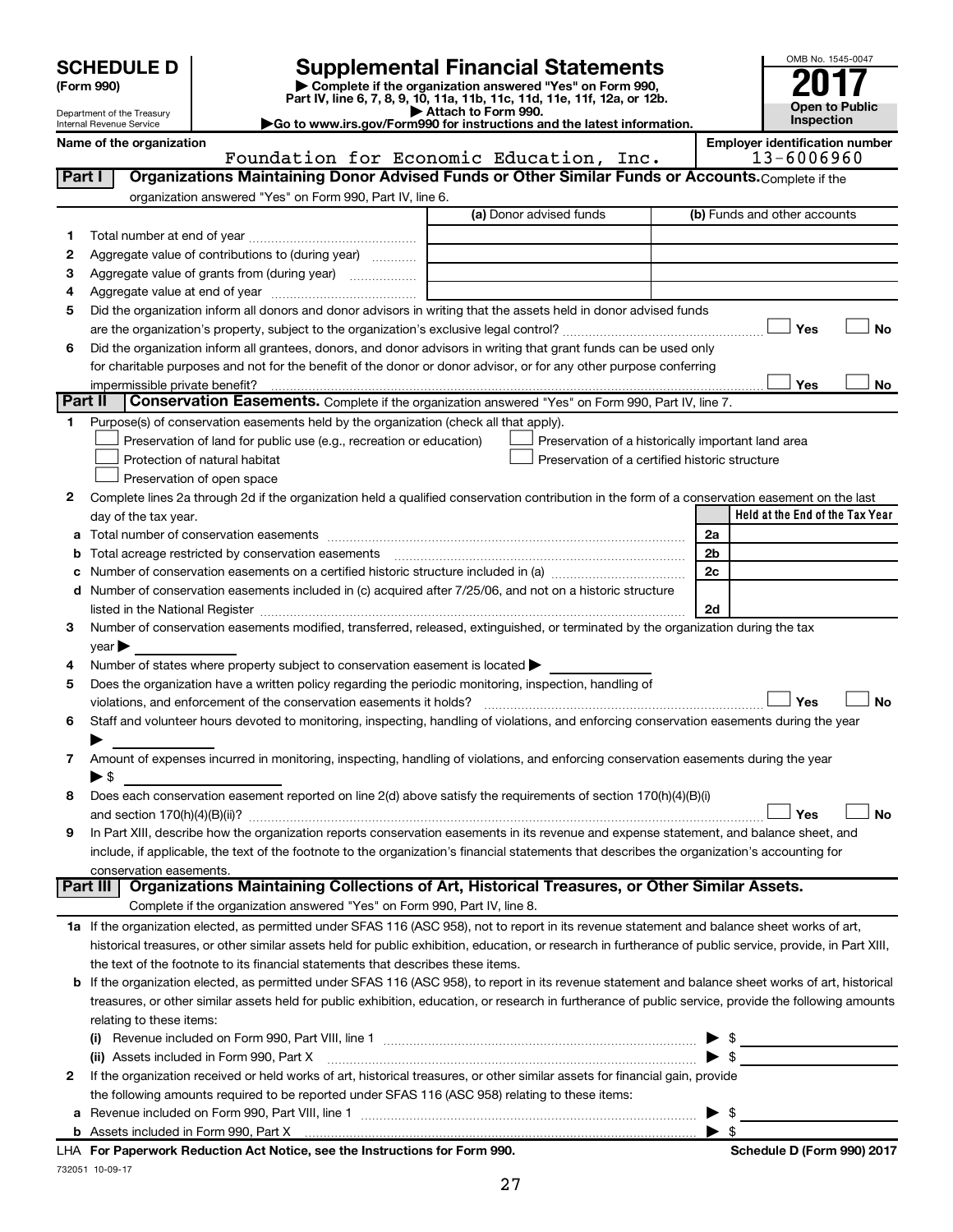|               | Schedule D (Form 990) 2017                                                                                                                                                                                                     | Foundation for Economic Education, Inc. |                |                           |                              | $13 - 6006960$ Page 2 |                           |                         |                   |
|---------------|--------------------------------------------------------------------------------------------------------------------------------------------------------------------------------------------------------------------------------|-----------------------------------------|----------------|---------------------------|------------------------------|-----------------------|---------------------------|-------------------------|-------------------|
|               | Part III<br>Organizations Maintaining Collections of Art, Historical Treasures, or Other Similar Assets (continued)                                                                                                            |                                         |                |                           |                              |                       |                           |                         |                   |
| 3             | Using the organization's acquisition, accession, and other records, check any of the following that are a significant use of its collection items                                                                              |                                         |                |                           |                              |                       |                           |                         |                   |
|               | (check all that apply):                                                                                                                                                                                                        |                                         |                |                           |                              |                       |                           |                         |                   |
| a             | Public exhibition                                                                                                                                                                                                              | d                                       |                | Loan or exchange programs |                              |                       |                           |                         |                   |
| b             | Scholarly research                                                                                                                                                                                                             | e                                       | Other          |                           |                              |                       |                           |                         |                   |
| c             | Preservation for future generations                                                                                                                                                                                            |                                         |                |                           |                              |                       |                           |                         |                   |
| 4             | Provide a description of the organization's collections and explain how they further the organization's exempt purpose in Part XIII.                                                                                           |                                         |                |                           |                              |                       |                           |                         |                   |
| 5             | During the year, did the organization solicit or receive donations of art, historical treasures, or other similar assets                                                                                                       |                                         |                |                           |                              |                       |                           |                         |                   |
|               |                                                                                                                                                                                                                                |                                         |                |                           |                              |                       | Yes                       |                         | No                |
|               | <b>Part IV</b><br>Escrow and Custodial Arrangements. Complete if the organization answered "Yes" on Form 990, Part IV, line 9, or                                                                                              |                                         |                |                           |                              |                       |                           |                         |                   |
|               | reported an amount on Form 990, Part X, line 21.                                                                                                                                                                               |                                         |                |                           |                              |                       |                           |                         |                   |
|               | 1a Is the organization an agent, trustee, custodian or other intermediary for contributions or other assets not included                                                                                                       |                                         |                |                           |                              |                       |                           |                         |                   |
|               |                                                                                                                                                                                                                                |                                         |                |                           |                              |                       | Yes                       |                         | $\overline{X}$ No |
|               | b If "Yes," explain the arrangement in Part XIII and complete the following table:                                                                                                                                             |                                         |                |                           |                              |                       |                           |                         |                   |
|               |                                                                                                                                                                                                                                |                                         |                |                           |                              |                       | Amount                    |                         |                   |
|               | c Beginning balance measurements and the contract of the contract of the contract of the contract of the contract of the contract of the contract of the contract of the contract of the contract of the contract of the contr |                                         |                |                           | 1c                           |                       |                           |                         |                   |
|               |                                                                                                                                                                                                                                |                                         |                |                           | 1d<br>1e                     |                       |                           |                         |                   |
|               | e Distributions during the year manufactured and continuum and contained and the year manufactured and contained and the year manufactured and contained and contained and contained and contained and contained and contained |                                         |                |                           | 1f                           |                       |                           |                         |                   |
|               | 2a Did the organization include an amount on Form 990, Part X, line 21, for escrow or custodial account liability?                                                                                                             |                                         |                |                           |                              |                       | $\overline{\text{X}}$ Yes |                         | No                |
|               | b If "Yes," explain the arrangement in Part XIII. Check here if the explanation has been provided on Part XIII                                                                                                                 |                                         |                |                           |                              |                       |                           | $\overline{\texttt{x}}$ |                   |
| <b>Part V</b> | <b>Endowment Funds.</b> Complete if the organization answered "Yes" on Form 990, Part IV, line 10.                                                                                                                             |                                         |                |                           |                              |                       |                           |                         |                   |
|               |                                                                                                                                                                                                                                | (a) Current year                        | (b) Prior year | (c) Two years back        | $\vert$ (d) Three years back |                       | (e) Four years back       |                         |                   |
| 1a            | Beginning of year balance <i>manumman</i>                                                                                                                                                                                      | 1,746,028.                              | 1,499,880.     | 1,485,448.                |                              | 1,506,686.            |                           | 1,531,480.              |                   |
| b             |                                                                                                                                                                                                                                |                                         |                |                           |                              |                       |                           |                         |                   |
|               | Net investment earnings, gains, and losses                                                                                                                                                                                     | 239,091.                                | 246,148.       | 14,432.                   |                              | $-9,191.$             |                           |                         | $-10, 167.$       |
|               |                                                                                                                                                                                                                                |                                         |                |                           |                              | 12,047.               |                           |                         | 14,627.           |
|               | e Other expenditures for facilities                                                                                                                                                                                            |                                         |                |                           |                              |                       |                           |                         |                   |
|               | and programs                                                                                                                                                                                                                   |                                         |                |                           |                              |                       |                           |                         |                   |
|               |                                                                                                                                                                                                                                |                                         |                |                           |                              |                       |                           |                         |                   |
| g             | End of year balance                                                                                                                                                                                                            | 1,985,119.                              | 1,746,028.     | 1,499,880.                |                              | 1,485,448.            |                           | 1,506,686.              |                   |
| 2             | Provide the estimated percentage of the current year end balance (line 1g, column (a)) held as:                                                                                                                                |                                         |                |                           |                              |                       |                           |                         |                   |
| а             | Board designated or quasi-endowment                                                                                                                                                                                            | .00                                     | %              |                           |                              |                       |                           |                         |                   |
|               | 78.37<br><b>b</b> Permanent endowment                                                                                                                                                                                          | $\%$                                    |                |                           |                              |                       |                           |                         |                   |
|               | c Temporarily restricted endowment $\blacktriangleright$                                                                                                                                                                       | 21.63<br>%                              |                |                           |                              |                       |                           |                         |                   |
|               | The percentages on lines 2a, 2b, and 2c should equal 100%.                                                                                                                                                                     |                                         |                |                           |                              |                       |                           |                         |                   |
|               | 3a Are there endowment funds not in the possession of the organization that are held and administered for the organization                                                                                                     |                                         |                |                           |                              |                       |                           |                         |                   |
|               | by:                                                                                                                                                                                                                            |                                         |                |                           |                              |                       |                           | Yes                     | No                |
|               | (i)                                                                                                                                                                                                                            |                                         |                |                           |                              |                       | 3a(i)                     |                         | X<br>х            |
|               | (ii) related organizations                                                                                                                                                                                                     |                                         |                |                           |                              |                       | 3a(ii)                    |                         |                   |
|               |                                                                                                                                                                                                                                |                                         |                |                           |                              |                       | 3b                        |                         |                   |
|               | Describe in Part XIII the intended uses of the organization's endowment funds.<br>Land, Buildings, and Equipment.<br><b>Part VI</b>                                                                                            |                                         |                |                           |                              |                       |                           |                         |                   |
|               | Complete if the organization answered "Yes" on Form 990, Part IV, line 11a. See Form 990, Part X, line 10.                                                                                                                     |                                         |                |                           |                              |                       |                           |                         |                   |
|               | Description of property                                                                                                                                                                                                        | (a) Cost or other                       |                | (b) Cost or other         | (c) Accumulated              |                       | (d) Book value            |                         |                   |
|               |                                                                                                                                                                                                                                | basis (investment)                      |                | basis (other)             | depreciation                 |                       |                           |                         |                   |
|               |                                                                                                                                                                                                                                |                                         |                |                           |                              |                       |                           |                         |                   |
|               |                                                                                                                                                                                                                                |                                         |                |                           |                              |                       |                           |                         |                   |
|               |                                                                                                                                                                                                                                |                                         |                | 49,181.                   | 34,043.                      |                       |                           | 15, 138.                |                   |
|               |                                                                                                                                                                                                                                |                                         |                | 411,739.                  | 336,498.                     |                       |                           | 75,241.                 |                   |
|               |                                                                                                                                                                                                                                |                                         |                | 407,044.                  | 262, 314.                    |                       |                           | 144,730.                |                   |
|               | Total. Add lines 1a through 1e. (Column (d) must equal Form 990, Part X, column (B), line 10c.)                                                                                                                                |                                         |                |                           |                              |                       |                           | 235,109.                |                   |
|               |                                                                                                                                                                                                                                |                                         |                |                           |                              |                       |                           |                         |                   |

**Schedule D (Form 990) 2017**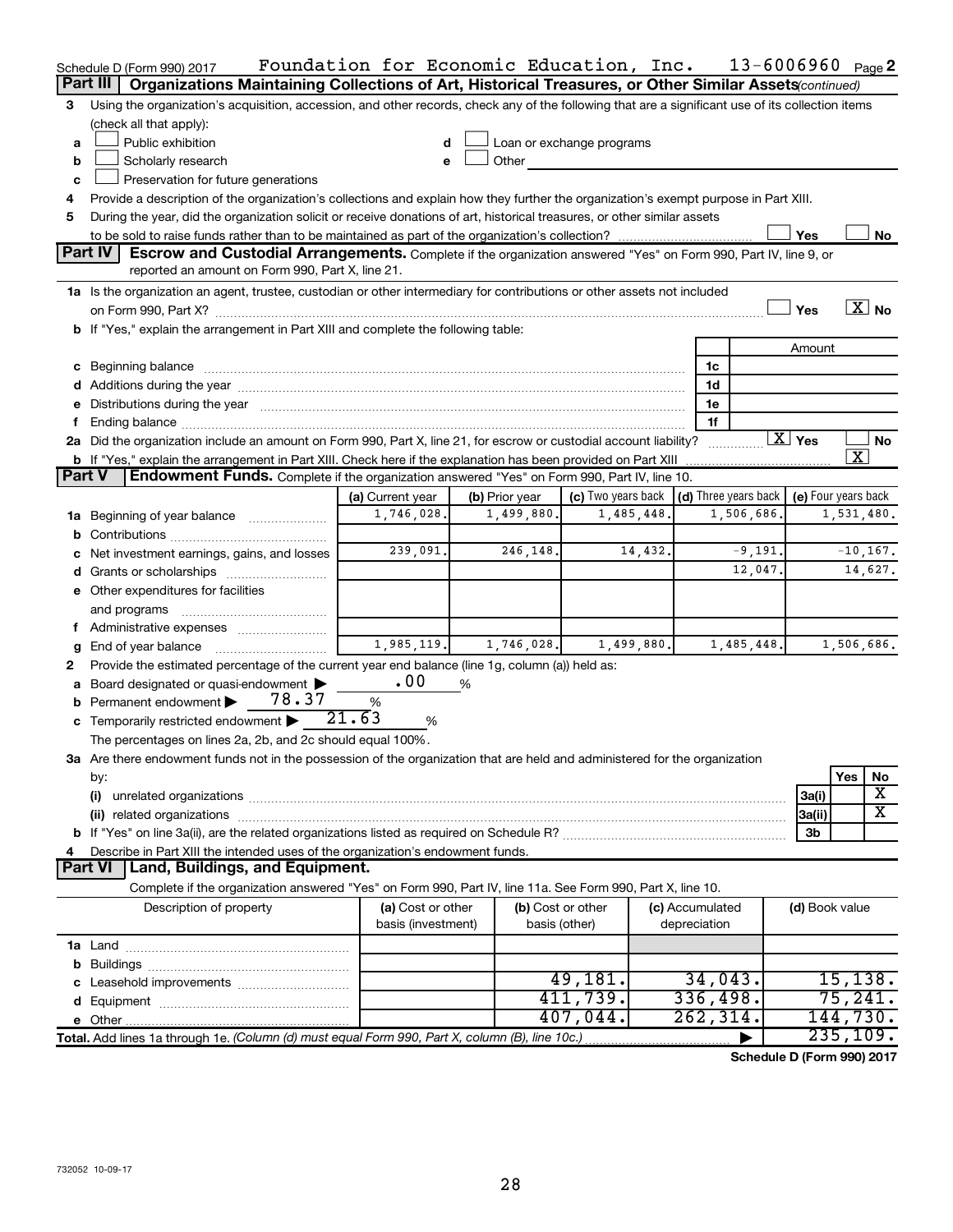|                  | Schedule D (Form 990) 2017                                                                                     | Foundation for Economic Education, Inc.                                                                                                                                            |                 |                |                          |  | $13 - 6006960$ Page 3                                     |                  |
|------------------|----------------------------------------------------------------------------------------------------------------|------------------------------------------------------------------------------------------------------------------------------------------------------------------------------------|-----------------|----------------|--------------------------|--|-----------------------------------------------------------|------------------|
| <b>Part VIII</b> |                                                                                                                | <b>Investments - Other Securities.</b>                                                                                                                                             |                 |                |                          |  |                                                           |                  |
|                  |                                                                                                                | Complete if the organization answered "Yes" on Form 990, Part IV, line 11b. See Form 990, Part X, line 12.                                                                         |                 |                |                          |  |                                                           |                  |
|                  | (a) Description of security or category (including name of security)                                           |                                                                                                                                                                                    |                 | (b) Book value |                          |  | (c) Method of valuation: Cost or end-of-year market value |                  |
|                  | (1) Financial derivatives                                                                                      |                                                                                                                                                                                    |                 |                |                          |  |                                                           |                  |
|                  | (2) Closely-held equity interests                                                                              |                                                                                                                                                                                    |                 |                |                          |  |                                                           |                  |
| (3) Other        |                                                                                                                |                                                                                                                                                                                    |                 |                |                          |  |                                                           |                  |
| (A)              |                                                                                                                | 20,000 Shares Metalcraft,                                                                                                                                                          |                 |                |                          |  |                                                           |                  |
| (B)              | Inc.                                                                                                           |                                                                                                                                                                                    |                 | 1,972,000.     | End-of-Year Market Value |  |                                                           |                  |
|                  |                                                                                                                |                                                                                                                                                                                    |                 |                |                          |  |                                                           |                  |
| (C)              |                                                                                                                |                                                                                                                                                                                    |                 |                |                          |  |                                                           |                  |
| (D)              |                                                                                                                |                                                                                                                                                                                    |                 |                |                          |  |                                                           |                  |
| (E)              |                                                                                                                |                                                                                                                                                                                    |                 |                |                          |  |                                                           |                  |
| (F)              |                                                                                                                |                                                                                                                                                                                    |                 |                |                          |  |                                                           |                  |
| (G)              |                                                                                                                |                                                                                                                                                                                    |                 |                |                          |  |                                                           |                  |
| (H)              |                                                                                                                |                                                                                                                                                                                    |                 |                |                          |  |                                                           |                  |
|                  | Total. (Col. (b) must equal Form 990, Part X, col. (B) line 12.)                                               |                                                                                                                                                                                    |                 | 1,972,000.     |                          |  |                                                           |                  |
|                  | Part VIII Investments - Program Related.                                                                       |                                                                                                                                                                                    |                 |                |                          |  |                                                           |                  |
|                  |                                                                                                                | Complete if the organization answered "Yes" on Form 990, Part IV, line 11c. See Form 990, Part X, line 13.                                                                         |                 |                |                          |  |                                                           |                  |
|                  | (a) Description of investment                                                                                  |                                                                                                                                                                                    |                 | (b) Book value |                          |  | (c) Method of valuation: Cost or end-of-year market value |                  |
| (1)              |                                                                                                                |                                                                                                                                                                                    |                 |                |                          |  |                                                           |                  |
| (2)              |                                                                                                                |                                                                                                                                                                                    |                 |                |                          |  |                                                           |                  |
| (3)              |                                                                                                                |                                                                                                                                                                                    |                 |                |                          |  |                                                           |                  |
| (4)              |                                                                                                                |                                                                                                                                                                                    |                 |                |                          |  |                                                           |                  |
| (5)              |                                                                                                                |                                                                                                                                                                                    |                 |                |                          |  |                                                           |                  |
| (6)              |                                                                                                                |                                                                                                                                                                                    |                 |                |                          |  |                                                           |                  |
| (7)              |                                                                                                                |                                                                                                                                                                                    |                 |                |                          |  |                                                           |                  |
| (8)              |                                                                                                                |                                                                                                                                                                                    |                 |                |                          |  |                                                           |                  |
| (9)              |                                                                                                                |                                                                                                                                                                                    |                 |                |                          |  |                                                           |                  |
|                  |                                                                                                                |                                                                                                                                                                                    |                 |                |                          |  |                                                           |                  |
| Part IX          | Total. (Col. (b) must equal Form 990, Part X, col. (B) line 13.) $\blacktriangleright$<br><b>Other Assets.</b> |                                                                                                                                                                                    |                 |                |                          |  |                                                           |                  |
|                  |                                                                                                                |                                                                                                                                                                                    |                 |                |                          |  |                                                           |                  |
|                  |                                                                                                                | Complete if the organization answered "Yes" on Form 990, Part IV, line 11d. See Form 990, Part X, line 15.                                                                         |                 |                |                          |  |                                                           |                  |
|                  |                                                                                                                |                                                                                                                                                                                    | (a) Description |                |                          |  | (b) Book value                                            |                  |
|                  | $(1)$ Bitcoin                                                                                                  |                                                                                                                                                                                    |                 |                |                          |  |                                                           | 11,793.          |
|                  | (2) Security deposit                                                                                           |                                                                                                                                                                                    |                 |                |                          |  |                                                           | 13,034.          |
|                  | (3) Gold coins                                                                                                 |                                                                                                                                                                                    |                 |                |                          |  |                                                           | 29,490.          |
|                  | (4) Donated artwork                                                                                            |                                                                                                                                                                                    |                 |                |                          |  |                                                           | 1,200.           |
|                  |                                                                                                                | (5) Beneficial interest in third-party trusts                                                                                                                                      |                 |                |                          |  |                                                           | 80,918.          |
|                  |                                                                                                                | (6) Assets held in charitable remainder trust                                                                                                                                      |                 |                |                          |  |                                                           | 342,481 <b>.</b> |
| (7)              |                                                                                                                |                                                                                                                                                                                    |                 |                |                          |  |                                                           |                  |
| (8)              |                                                                                                                |                                                                                                                                                                                    |                 |                |                          |  |                                                           |                  |
| (9)              |                                                                                                                |                                                                                                                                                                                    |                 |                |                          |  |                                                           |                  |
|                  |                                                                                                                | Total. (Column (b) must equal Form 990, Part X, col. (B) line 15.).                                                                                                                |                 |                |                          |  |                                                           | 478,916.         |
| Part X           | <b>Other Liabilities.</b>                                                                                      |                                                                                                                                                                                    |                 |                |                          |  |                                                           |                  |
|                  |                                                                                                                | Complete if the organization answered "Yes" on Form 990, Part IV, line 11e or 11f. See Form 990, Part X, line 25.                                                                  |                 |                |                          |  |                                                           |                  |
|                  |                                                                                                                | (a) Description of liability                                                                                                                                                       |                 |                | (b) Book value           |  |                                                           |                  |
| 1.               |                                                                                                                |                                                                                                                                                                                    |                 |                |                          |  |                                                           |                  |
| (1)              | Federal income taxes<br>Income taxes payable                                                                   |                                                                                                                                                                                    |                 |                | 7,353.                   |  |                                                           |                  |
| (2)              |                                                                                                                |                                                                                                                                                                                    |                 |                |                          |  |                                                           |                  |
| (3)              |                                                                                                                |                                                                                                                                                                                    |                 |                |                          |  |                                                           |                  |
| (4)              |                                                                                                                |                                                                                                                                                                                    |                 |                |                          |  |                                                           |                  |
| (5)              |                                                                                                                |                                                                                                                                                                                    |                 |                |                          |  |                                                           |                  |
| (6)              |                                                                                                                |                                                                                                                                                                                    |                 |                |                          |  |                                                           |                  |
| (7)              |                                                                                                                |                                                                                                                                                                                    |                 |                |                          |  |                                                           |                  |
| (8)              |                                                                                                                |                                                                                                                                                                                    |                 |                |                          |  |                                                           |                  |
| (9)              |                                                                                                                |                                                                                                                                                                                    |                 |                |                          |  |                                                           |                  |
|                  |                                                                                                                | Total. (Column (b) must equal Form 990, Part X, col. (B) line 25.)                                                                                                                 |                 |                | 7,353.                   |  |                                                           |                  |
|                  |                                                                                                                | 2. Liability for uncertain tax positions. In Part XIII, provide the text of the footnote to the organization's financial statements that reports the                               |                 |                |                          |  |                                                           |                  |
|                  |                                                                                                                | organization's liability for uncertain tax positions under FIN 48 (ASC 740). Check here if the text of the footnote has been provided in Part XIII $\lfloor \underline{X} \rfloor$ |                 |                |                          |  |                                                           |                  |

**Schedule D (Form 990) 2017**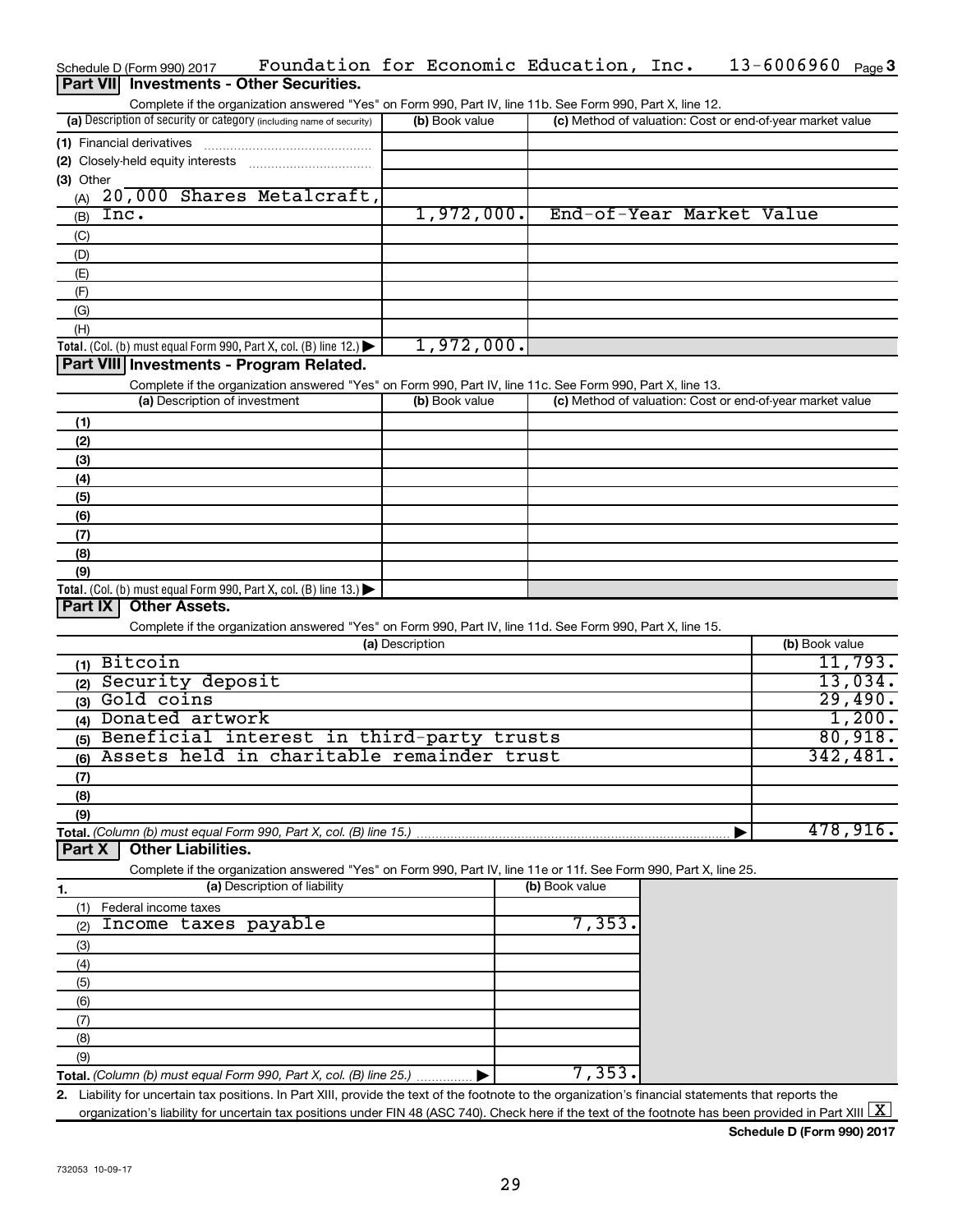|    | Foundation for Economic Education, Inc.<br>Schedule D (Form 990) 2017                                                                                                                                                                              |                |          |                | $13 - 6006960$ Page 4 |
|----|----------------------------------------------------------------------------------------------------------------------------------------------------------------------------------------------------------------------------------------------------|----------------|----------|----------------|-----------------------|
|    | Reconciliation of Revenue per Audited Financial Statements With Revenue per Return.<br>Part XI                                                                                                                                                     |                |          |                |                       |
|    | Complete if the organization answered "Yes" on Form 990, Part IV, line 12a.                                                                                                                                                                        |                |          |                |                       |
| 1  | Total revenue, gains, and other support per audited financial statements                                                                                                                                                                           |                |          | $\blacksquare$ | 5,939,688.            |
| 2  | Amounts included on line 1 but not on Form 990, Part VIII, line 12:                                                                                                                                                                                |                |          |                |                       |
| a  |                                                                                                                                                                                                                                                    | 2a             | 241,615. |                |                       |
| b  |                                                                                                                                                                                                                                                    | 2 <sub>b</sub> | 433,717. |                |                       |
|    |                                                                                                                                                                                                                                                    | 2c             |          |                |                       |
|    |                                                                                                                                                                                                                                                    | 2d             | 31,063.  |                |                       |
| e  | Add lines 2a through 2d                                                                                                                                                                                                                            |                |          | 2е             | 706, 395.             |
| 3  |                                                                                                                                                                                                                                                    |                |          | 3              | 5, 233, 293.          |
| 4  | Amounts included on Form 990, Part VIII, line 12, but not on line 1:                                                                                                                                                                               |                |          |                |                       |
| a  |                                                                                                                                                                                                                                                    | 4a             |          |                |                       |
|    |                                                                                                                                                                                                                                                    | 4 <sub>h</sub> |          |                |                       |
|    | c Add lines 4a and 4b                                                                                                                                                                                                                              |                |          | 4c             | 0.                    |
| 5  |                                                                                                                                                                                                                                                    |                |          |                | 5, 233, 293.          |
|    | Part XII   Reconciliation of Expenses per Audited Financial Statements With Expenses per Return.                                                                                                                                                   |                |          |                |                       |
|    | Complete if the organization answered "Yes" on Form 990, Part IV, line 12a.                                                                                                                                                                        |                |          |                |                       |
| 1  |                                                                                                                                                                                                                                                    |                |          | $\mathbf 1$    | 5,752,914.            |
| 2  | Amounts included on line 1 but not on Form 990, Part IX, line 25:                                                                                                                                                                                  |                |          |                |                       |
|    |                                                                                                                                                                                                                                                    | 2a             | 433,717. |                |                       |
| b  |                                                                                                                                                                                                                                                    | 2 <sub>b</sub> |          |                |                       |
|    |                                                                                                                                                                                                                                                    | 2 <sub>c</sub> |          |                |                       |
| d  |                                                                                                                                                                                                                                                    | 2d             | 31,063.  |                |                       |
|    | e Add lines 2a through 2d <b>[16]</b> Manuscription and the Add lines 2a through 2d <b>[16]</b> Manuscription and the Add lines 2a through 2d <b>[16]</b> Manuscription and the Add lines 2a through 2d <b>[16]</b> Manuscription and the Add line |                |          | 2e             | 464,780.              |
| 3  |                                                                                                                                                                                                                                                    |                |          | 3              | 5, 288, 134.          |
|    | Amounts included on Form 990, Part IX, line 25, but not on line 1:                                                                                                                                                                                 |                |          |                |                       |
|    |                                                                                                                                                                                                                                                    | 4a             |          |                |                       |
|    |                                                                                                                                                                                                                                                    | 4 <sub>b</sub> |          |                |                       |
| c. | Add lines 4a and 4b                                                                                                                                                                                                                                |                |          | 4с             | υ.                    |
| 5  |                                                                                                                                                                                                                                                    |                |          | 5              | 5,288,134.            |
|    | Part XIII Supplemental Information.                                                                                                                                                                                                                |                |          |                |                       |
|    | Dravide the descriptions required for Dart II, lines $9.5$ and $0.0$ Dart III, lines to and $4.0$ Dart IV, lines the and $9b$ . Dart V, line $4.0$ Dart V, line $9.0$ Dart VI.                                                                     |                |          |                |                       |

Provide the descriptions required for Part II, lines 3, 5, and 9; Part III, lines 1a and 4; Part IV, lines 1b and 2b; Part V, line 4; Part X, line 2; Part XI, lines 2d and 4b; and Part XII, lines 2d and 4b. Also complete this part to provide any additional information.

# Part IV, line 2b:

| The Foundation is a trustee for a charitable remainder trust. The fair    |
|---------------------------------------------------------------------------|
| value of assets held by the trust is reported as an asset on the          |
| Foundation's balance sheet, and is offset by a liability representing     |
| amounts due to other beneficiary of charitable remainder trust.           |
| Part V, line 4:                                                           |
| The Foundation for Economic Education holds several long term investments |

received from contributions and grants specified by the donors to be used

for endowments for scholarships and other program expenditures.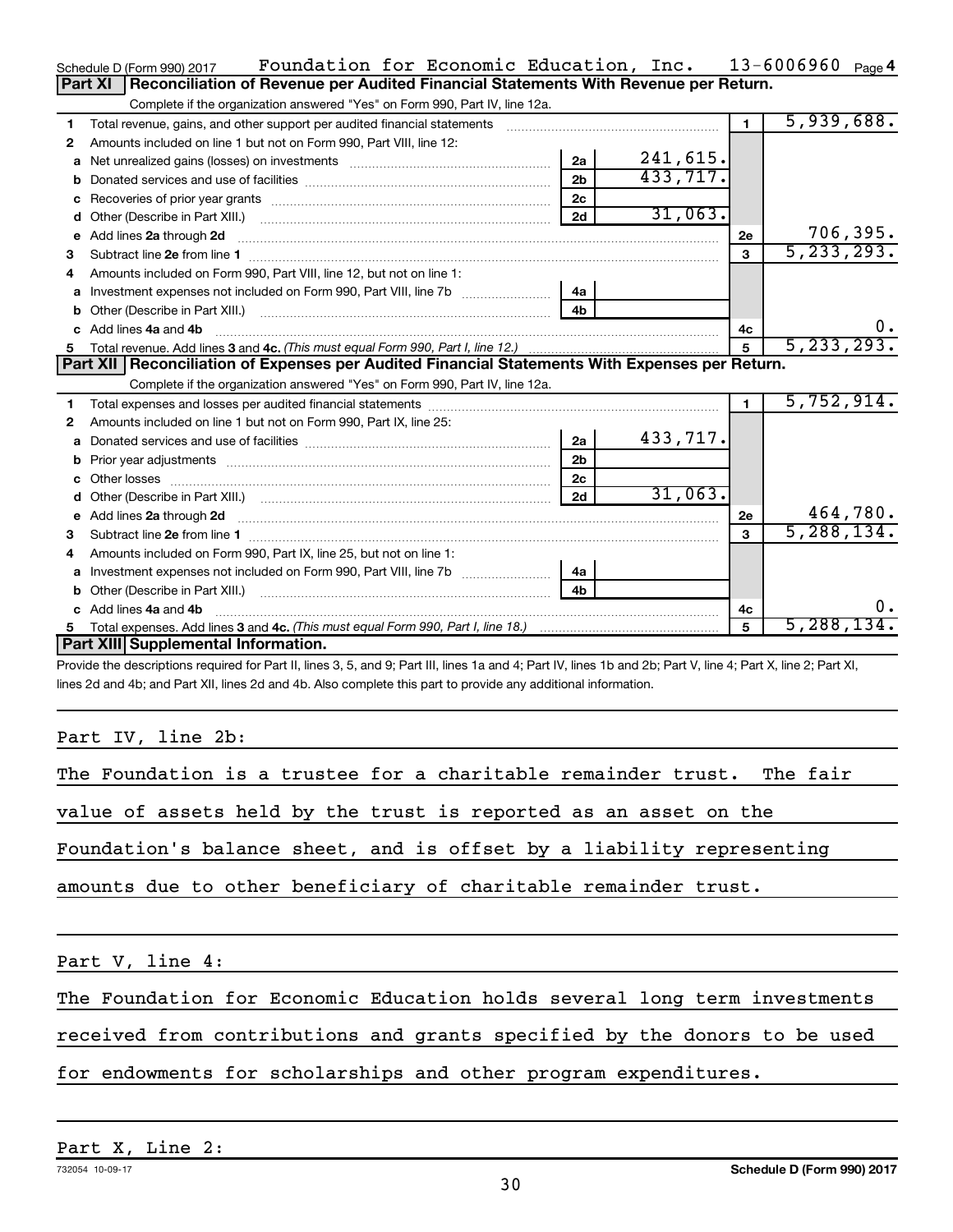| Foundation for Economic Education, Inc. 13-6006960 Page5<br>Schedule D (Form 990) 2017<br><b>Part XIII Supplemental Information (continued)</b> |
|-------------------------------------------------------------------------------------------------------------------------------------------------|
|                                                                                                                                                 |
| Management has evaluated the Foundation's tax positions and concluded that                                                                      |
| the Foundation's financial statements do not include any uncertain tax                                                                          |
| positions.                                                                                                                                      |
|                                                                                                                                                 |
| Part XI, Line 2d - Other Adjustments:                                                                                                           |
| Cost of goods sold<br>31,063.                                                                                                                   |
|                                                                                                                                                 |
| Part XII, Line 2d - Other Adjustments:                                                                                                          |
| Cost of goods sold<br>31,063.                                                                                                                   |
|                                                                                                                                                 |
|                                                                                                                                                 |
|                                                                                                                                                 |
|                                                                                                                                                 |
|                                                                                                                                                 |
|                                                                                                                                                 |
|                                                                                                                                                 |
|                                                                                                                                                 |
|                                                                                                                                                 |
|                                                                                                                                                 |
|                                                                                                                                                 |
|                                                                                                                                                 |
|                                                                                                                                                 |
|                                                                                                                                                 |
|                                                                                                                                                 |
|                                                                                                                                                 |
|                                                                                                                                                 |
|                                                                                                                                                 |
|                                                                                                                                                 |
|                                                                                                                                                 |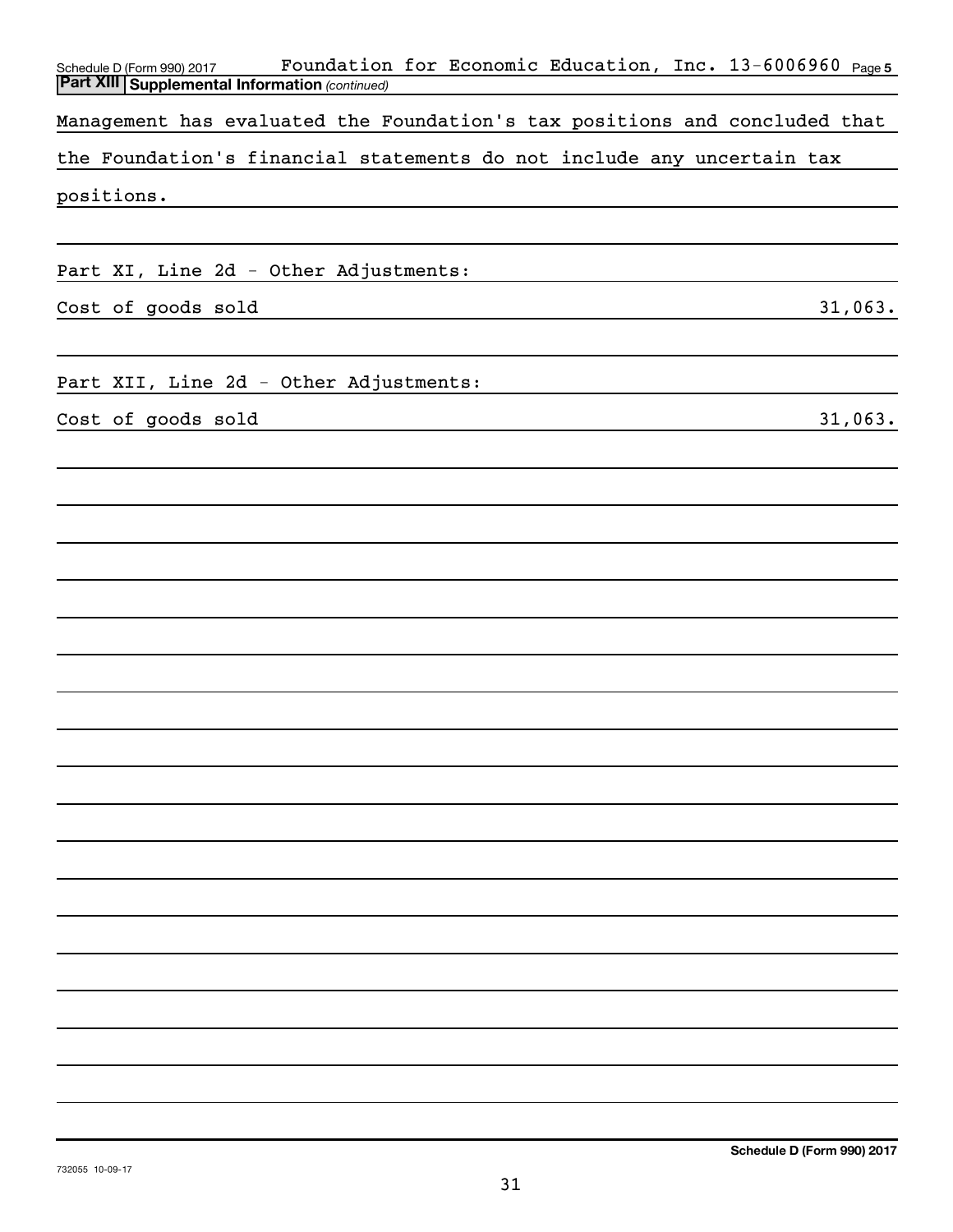| <b>SCHEDULE G</b>                                                                                                                                                                                                                                                                                                                                                                                                                                                                                                                                                                            |                                                     |                        |                                                                                                                                                                                                                                            |                            |                                                                            |                                                                                            |  |                                                                            | OMB No. 1545-0047                                       |
|----------------------------------------------------------------------------------------------------------------------------------------------------------------------------------------------------------------------------------------------------------------------------------------------------------------------------------------------------------------------------------------------------------------------------------------------------------------------------------------------------------------------------------------------------------------------------------------------|-----------------------------------------------------|------------------------|--------------------------------------------------------------------------------------------------------------------------------------------------------------------------------------------------------------------------------------------|----------------------------|----------------------------------------------------------------------------|--------------------------------------------------------------------------------------------|--|----------------------------------------------------------------------------|---------------------------------------------------------|
| (Form 990 or 990-EZ)                                                                                                                                                                                                                                                                                                                                                                                                                                                                                                                                                                         |                                                     |                        | Supplemental Information Regarding Fundraising or Gaming Activities<br>Complete if the organization answered "Yes" on Form 990, Part IV, line 17, 18, or 19, or if the<br>organization entered more than \$15,000 on Form 990-EZ, line 6a. |                            |                                                                            |                                                                                            |  |                                                                            |                                                         |
| Department of the Treasury<br>Internal Revenue Service                                                                                                                                                                                                                                                                                                                                                                                                                                                                                                                                       |                                                     |                        | Attach to Form 990 or Form 990-EZ.<br>Go to www.irs.gov/Form990 for the latest instructions.                                                                                                                                               |                            |                                                                            |                                                                                            |  |                                                                            | <b>Open to Public</b><br>Inspection                     |
| Name of the organization                                                                                                                                                                                                                                                                                                                                                                                                                                                                                                                                                                     |                                                     |                        |                                                                                                                                                                                                                                            |                            |                                                                            |                                                                                            |  |                                                                            | <b>Employer identification number</b>                   |
|                                                                                                                                                                                                                                                                                                                                                                                                                                                                                                                                                                                              |                                                     |                        | Foundation for Economic Education, Inc.                                                                                                                                                                                                    |                            |                                                                            |                                                                                            |  | 13-6006960                                                                 |                                                         |
| Part I                                                                                                                                                                                                                                                                                                                                                                                                                                                                                                                                                                                       | required to complete this part.                     |                        | Fundraising Activities. Complete if the organization answered "Yes" on Form 990, Part IV, line 17. Form 990-EZ filers are not                                                                                                              |                            |                                                                            |                                                                                            |  |                                                                            |                                                         |
| 1 Indicate whether the organization raised funds through any of the following activities. Check all that apply.<br>$\lfloor \underline{X} \rfloor$ Mail solicitations<br>a<br>b<br>Phone solicitations<br>C<br>$\boxed{\mathbf{X}}$ In-person solicitations<br>d<br>2 a Did the organization have a written or oral agreement with any individual (including officers, directors, trustees, or<br>b If "Yes," list the 10 highest paid individuals or entities (fundraisers) pursuant to agreements under which the fundraiser is to be<br>compensated at least \$5,000 by the organization. | $\boxed{\text{X}}$ Internet and email solicitations |                        | f<br>g<br>key employees listed in Form 990, Part VII) or entity in connection with professional fundraising services?                                                                                                                      | Special fundraising events |                                                                            | $e$ $\boxed{X}$ Solicitation of non-government grants<br>Solicitation of government grants |  | $\boxed{\text{X}}$ Yes                                                     | <b>No</b>                                               |
| (i) Name and address of individual<br>or entity (fundraiser)                                                                                                                                                                                                                                                                                                                                                                                                                                                                                                                                 |                                                     |                        | (ii) Activity                                                                                                                                                                                                                              |                            | (iii) Did<br>fundraiser<br>have custody<br>or control of<br>contributions? | (iv) Gross receipts<br>from activity                                                       |  | (v) Amount paid<br>to (or retained by)<br>fundraiser<br>listed in col. (i) | (vi) Amount paid<br>to (or retained by)<br>organization |
| American Philanthropic - 18<br>North Church St., #2, West                                                                                                                                                                                                                                                                                                                                                                                                                                                                                                                                    |                                                     | Fundraising consultant |                                                                                                                                                                                                                                            |                            | No<br>x                                                                    | 0                                                                                          |  | 85,208.                                                                    | $-85, 208.$                                             |
|                                                                                                                                                                                                                                                                                                                                                                                                                                                                                                                                                                                              |                                                     |                        |                                                                                                                                                                                                                                            |                            |                                                                            |                                                                                            |  |                                                                            |                                                         |
|                                                                                                                                                                                                                                                                                                                                                                                                                                                                                                                                                                                              |                                                     |                        |                                                                                                                                                                                                                                            |                            |                                                                            |                                                                                            |  |                                                                            |                                                         |
|                                                                                                                                                                                                                                                                                                                                                                                                                                                                                                                                                                                              |                                                     |                        |                                                                                                                                                                                                                                            |                            |                                                                            |                                                                                            |  |                                                                            |                                                         |
|                                                                                                                                                                                                                                                                                                                                                                                                                                                                                                                                                                                              |                                                     |                        |                                                                                                                                                                                                                                            |                            |                                                                            |                                                                                            |  |                                                                            |                                                         |
|                                                                                                                                                                                                                                                                                                                                                                                                                                                                                                                                                                                              |                                                     |                        |                                                                                                                                                                                                                                            |                            |                                                                            |                                                                                            |  |                                                                            |                                                         |
|                                                                                                                                                                                                                                                                                                                                                                                                                                                                                                                                                                                              |                                                     |                        |                                                                                                                                                                                                                                            |                            |                                                                            |                                                                                            |  |                                                                            |                                                         |
|                                                                                                                                                                                                                                                                                                                                                                                                                                                                                                                                                                                              |                                                     |                        |                                                                                                                                                                                                                                            |                            |                                                                            |                                                                                            |  |                                                                            |                                                         |
|                                                                                                                                                                                                                                                                                                                                                                                                                                                                                                                                                                                              |                                                     |                        |                                                                                                                                                                                                                                            |                            |                                                                            |                                                                                            |  |                                                                            |                                                         |
|                                                                                                                                                                                                                                                                                                                                                                                                                                                                                                                                                                                              |                                                     |                        |                                                                                                                                                                                                                                            |                            |                                                                            |                                                                                            |  |                                                                            |                                                         |
| Total                                                                                                                                                                                                                                                                                                                                                                                                                                                                                                                                                                                        |                                                     |                        |                                                                                                                                                                                                                                            |                            |                                                                            |                                                                                            |  | 85,208                                                                     | $-85, 208.$                                             |
| 3 List all states in which the organization is registered or licensed to solicit contributions or has been notified it is exempt from registration<br>or licensing.                                                                                                                                                                                                                                                                                                                                                                                                                          |                                                     |                        |                                                                                                                                                                                                                                            |                            |                                                                            |                                                                                            |  |                                                                            |                                                         |

AL,AK,AZ,AR,CA,CO,CT,DE,FL,GA,HI,ID,IL,IN,IA,KS,KY,LA,ME,MD,MA,MI,MN,MS,MO MT,NE,NV,NH,NJ,NM,NY,NC,ND,OH,OK,OR,PA,RI,SC,SD,TN,TX,UT,VT,VA,WA,WV,WI,WY

**For Paperwork Reduction Act Notice, see the Instructions for Form 990 or 990-EZ. Schedule G (Form 990 or 990-EZ) 2017** LHA See Part IV for continuations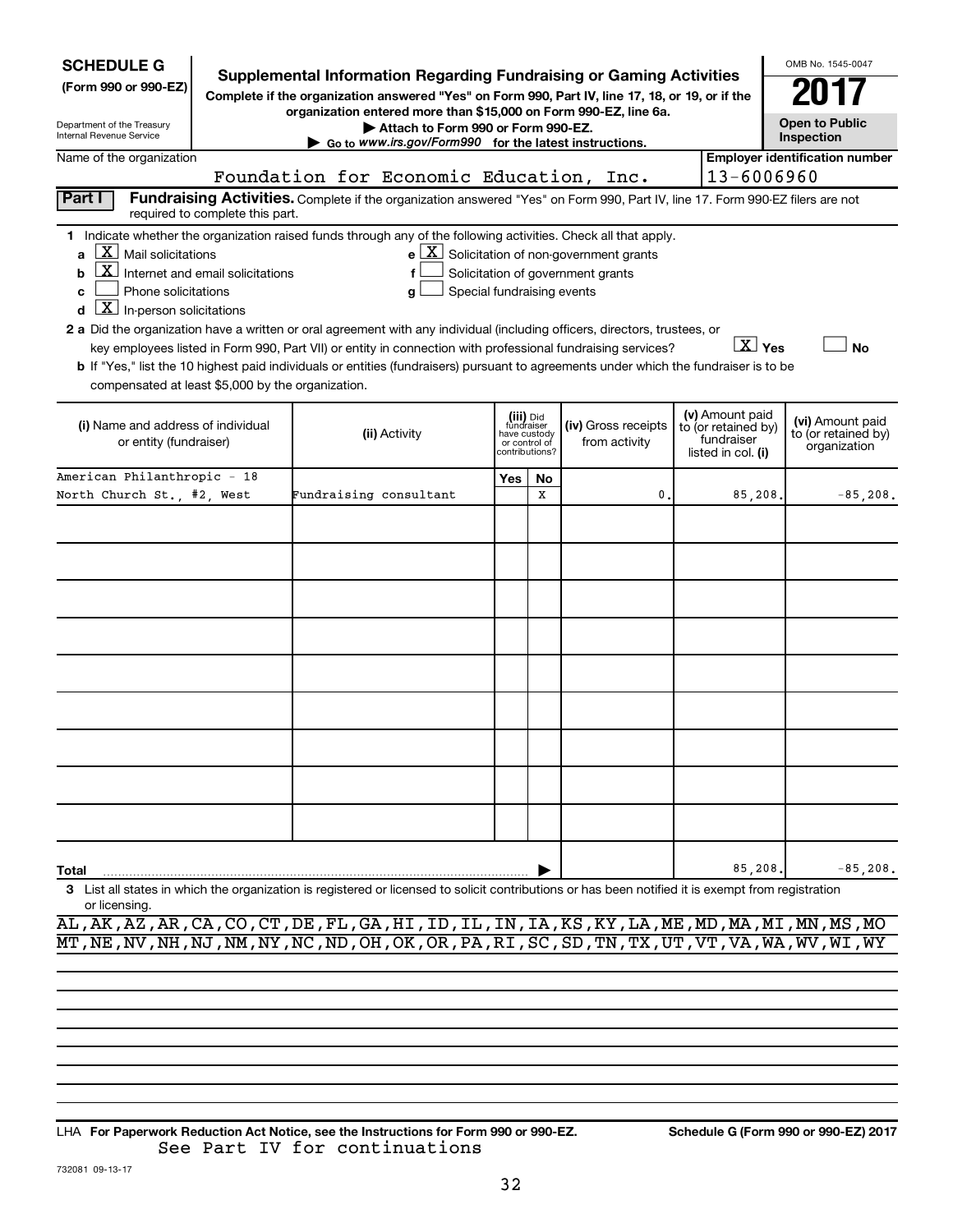Schedule G (Form 990 or 990-EZ) 2017  ${\tt Foundation~for~Economic~Education,~Inc.~13-6006960~Page}$ 

Part II | Fundraising Events. Complete if the organization answered "Yes" on Form 990, Part IV, line 18, or reported more than \$15,000 of fundraising event contributions and gross income on Form 990-EZ, lines 1 and 6b. List events with gross receipts greater than \$5,000.

|                 |    | analalong overti continuations and group income on nominous EE, infourmance. Electronics with group receipts group than \$0,000. |                |                         |                  |                                           |
|-----------------|----|----------------------------------------------------------------------------------------------------------------------------------|----------------|-------------------------|------------------|-------------------------------------------|
|                 |    |                                                                                                                                  | (a) Event $#1$ | (b) Event #2            | (c) Other events | (d) Total events<br>(add col. (a) through |
|                 |    |                                                                                                                                  | (event type)   | (event type)            | (total number)   | col. (c)                                  |
| Revenue         |    |                                                                                                                                  |                |                         |                  |                                           |
|                 |    |                                                                                                                                  |                |                         |                  |                                           |
|                 |    |                                                                                                                                  |                |                         |                  |                                           |
|                 |    | 3 Gross income (line 1 minus line 2)                                                                                             |                |                         |                  |                                           |
|                 |    |                                                                                                                                  |                |                         |                  |                                           |
|                 |    |                                                                                                                                  |                |                         |                  |                                           |
|                 | 5  |                                                                                                                                  |                |                         |                  |                                           |
|                 |    |                                                                                                                                  |                |                         |                  |                                           |
|                 | 6  |                                                                                                                                  |                |                         |                  |                                           |
| Direct Expenses |    |                                                                                                                                  |                |                         |                  |                                           |
|                 | 7  | Food and beverages                                                                                                               |                |                         |                  |                                           |
|                 | 8  |                                                                                                                                  |                |                         |                  |                                           |
|                 | 9  |                                                                                                                                  |                |                         |                  |                                           |
|                 | 10 |                                                                                                                                  |                |                         | ▶                |                                           |
| Part III        |    | Gaming. Complete if the organization answered "Yes" on Form 990, Part IV, line 19, or reported more than                         |                |                         |                  |                                           |
|                 |    | \$15,000 on Form 990-EZ, line 6a.                                                                                                |                |                         |                  |                                           |
|                 |    |                                                                                                                                  |                | (b) Pull tabs/instant   |                  | (d) Total gaming (add                     |
| Revenue         |    |                                                                                                                                  | (a) Bingo      | bingo/progressive bingo | (c) Other gaming | col. (a) through col. (c))                |
|                 |    |                                                                                                                                  |                |                         |                  |                                           |
|                 |    |                                                                                                                                  |                |                         |                  |                                           |
|                 |    |                                                                                                                                  |                |                         |                  |                                           |
|                 |    |                                                                                                                                  |                |                         |                  |                                           |
|                 | 3  |                                                                                                                                  |                |                         |                  |                                           |
| Direct Expenses | 4  |                                                                                                                                  |                |                         |                  |                                           |
|                 |    |                                                                                                                                  |                |                         |                  |                                           |
|                 |    |                                                                                                                                  |                | Yes                     | Yes              |                                           |
|                 |    | 6 Volunteer labor                                                                                                                | Yes<br>%<br>No | %<br>No                 | %<br>No          |                                           |
|                 |    |                                                                                                                                  |                |                         |                  |                                           |
|                 | 7  | Direct expense summary. Add lines 2 through 5 in column (d)                                                                      |                |                         | ▶                |                                           |
|                 | 8  |                                                                                                                                  |                |                         |                  |                                           |
|                 |    |                                                                                                                                  |                |                         |                  |                                           |
|                 |    | 9 Enter the state(s) in which the organization conducts gaming activities:                                                       |                |                         |                  | Yes<br><b>No</b>                          |
|                 |    | <b>b</b> If "No," explain:                                                                                                       |                |                         |                  |                                           |
|                 |    |                                                                                                                                  |                |                         |                  |                                           |
|                 |    |                                                                                                                                  |                |                         |                  |                                           |
|                 |    |                                                                                                                                  |                |                         |                  | Yes<br>No                                 |
|                 |    | <b>b</b> If "Yes," explain:                                                                                                      |                |                         |                  |                                           |
|                 |    |                                                                                                                                  |                |                         |                  |                                           |

732082 09-13-17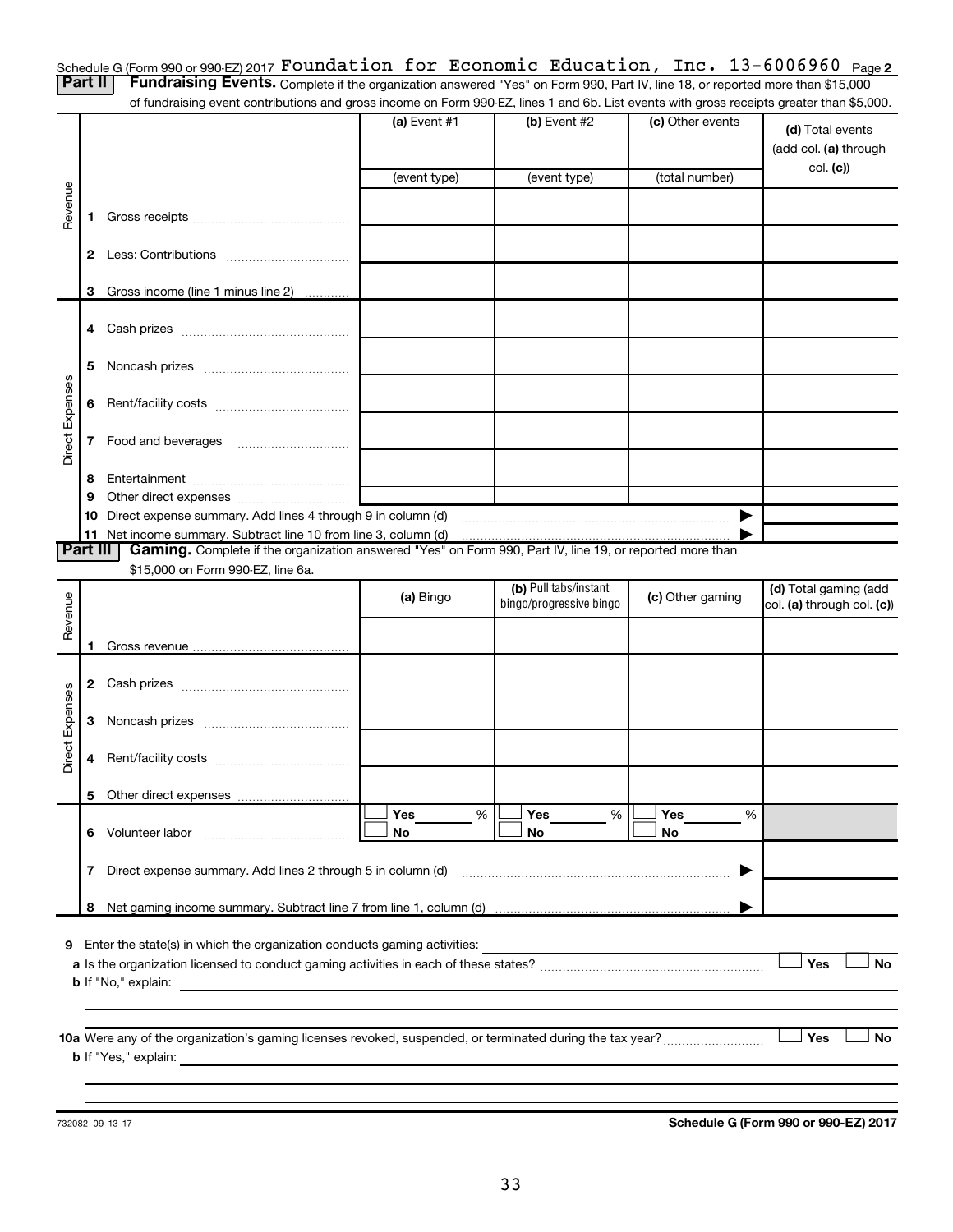|     | Schedule G (Form 990 or 990-EZ) 2017 Foundation for Economic Education, Inc. $13-6006960$                                                                                                                                                                                                                                                                                                                                                                               |            |     | Page 3               |
|-----|-------------------------------------------------------------------------------------------------------------------------------------------------------------------------------------------------------------------------------------------------------------------------------------------------------------------------------------------------------------------------------------------------------------------------------------------------------------------------|------------|-----|----------------------|
|     |                                                                                                                                                                                                                                                                                                                                                                                                                                                                         |            | Yes | No                   |
|     | 12 Is the organization a grantor, beneficiary or trustee of a trust, or a member of a partnership or other entity formed                                                                                                                                                                                                                                                                                                                                                |            |     |                      |
|     |                                                                                                                                                                                                                                                                                                                                                                                                                                                                         | $\Box$ Yes |     | <b>No</b>            |
|     | 13 Indicate the percentage of gaming activity conducted in:                                                                                                                                                                                                                                                                                                                                                                                                             |            |     |                      |
|     | a The organization's facility www.communication.communications are consistent in the organization's facility www.communications of the construction of the construction of the construction of the construction of the constru                                                                                                                                                                                                                                          | 13a        |     | %                    |
|     |                                                                                                                                                                                                                                                                                                                                                                                                                                                                         | 13b        |     | $\%$                 |
|     | 14 Enter the name and address of the person who prepares the organization's gaming/special events books and records:                                                                                                                                                                                                                                                                                                                                                    |            |     |                      |
|     | Name $\begin{array}{ c c c c c }\n\hline\n& & \multicolumn{1}{ c }{\quad \quad} & \multicolumn{1}{ c }{\quad \quad} & \multicolumn{1}{ c }{\quad \quad} & \multicolumn{1}{ c }{\quad \quad} & \multicolumn{1}{ c }{\quad \quad} & \multicolumn{1}{ c }{\quad \quad} & \multicolumn{1}{ c }{\quad \quad} & \multicolumn{1}{ c }{\quad \quad} & \multicolumn{1}{ c }{\quad \quad} & \multicolumn{1}{ c }{\quad \quad} & \multicolumn{1}{ c }{\quad \quad} & \multicolumn$ |            |     |                      |
|     | Address $\blacktriangleright$<br><u> 1989 - Johann Stoff, amerikansk politiker (d. 1989)</u>                                                                                                                                                                                                                                                                                                                                                                            |            |     |                      |
|     | 15a Does the organization have a contract with a third party from whom the organization receives gaming revenue?                                                                                                                                                                                                                                                                                                                                                        |            | Yes | No                   |
|     |                                                                                                                                                                                                                                                                                                                                                                                                                                                                         |            |     |                      |
|     | of gaming revenue retained by the third party $\triangleright$ \$                                                                                                                                                                                                                                                                                                                                                                                                       |            |     |                      |
|     | c If "Yes," enter name and address of the third party:                                                                                                                                                                                                                                                                                                                                                                                                                  |            |     |                      |
|     |                                                                                                                                                                                                                                                                                                                                                                                                                                                                         |            |     |                      |
|     | Name $\blacktriangleright$ $\ldots$ $\ldots$ $\ldots$ $\ldots$ $\ldots$ $\ldots$ $\ldots$ $\ldots$ $\ldots$ $\ldots$ $\ldots$ $\ldots$ $\ldots$ $\ldots$ $\ldots$ $\ldots$ $\ldots$ $\ldots$ $\ldots$ $\ldots$ $\ldots$ $\ldots$ $\ldots$ $\ldots$ $\ldots$ $\ldots$ $\ldots$ $\ldots$ $\ldots$ $\ldots$ $\ldots$ $\ldots$ $\ldots$ $\ldots$ $\ldots$                                                                                                                   |            |     |                      |
|     | Address $\blacktriangleright$<br><u>some started and the started and the started and the started and the started and the started and the started and</u>                                                                                                                                                                                                                                                                                                                |            |     |                      |
|     | 16 Gaming manager information:                                                                                                                                                                                                                                                                                                                                                                                                                                          |            |     |                      |
|     | Name $\blacktriangleright$<br><u> 1989 - John Harry Harry Harry Harry Harry Harry Harry Harry Harry Harry Harry Harry Harry Harry Harry Harry H</u>                                                                                                                                                                                                                                                                                                                     |            |     |                      |
|     | Gaming manager compensation > \$                                                                                                                                                                                                                                                                                                                                                                                                                                        |            |     |                      |
|     | Description of services provided > example and a service of the service of the services provided > example and the services of the services of the services of the services of the services of the services of the services of                                                                                                                                                                                                                                          |            |     |                      |
|     |                                                                                                                                                                                                                                                                                                                                                                                                                                                                         |            |     |                      |
|     | Director/officer<br>Employee<br>Independent contractor                                                                                                                                                                                                                                                                                                                                                                                                                  |            |     |                      |
|     | 17 Mandatory distributions:                                                                                                                                                                                                                                                                                                                                                                                                                                             |            |     |                      |
|     | a Is the organization required under state law to make charitable distributions from the gaming proceeds to                                                                                                                                                                                                                                                                                                                                                             |            |     |                      |
|     | retain the state gaming license?                                                                                                                                                                                                                                                                                                                                                                                                                                        |            |     | $\Box$ Yes $\Box$ No |
|     | <b>b</b> Enter the amount of distributions required under state law to be distributed to other exempt organizations or spent in the                                                                                                                                                                                                                                                                                                                                     |            |     |                      |
|     | organization's own exempt activities during the tax year $\triangleright$ \$                                                                                                                                                                                                                                                                                                                                                                                            |            |     |                      |
|     | <b>Part IV</b><br>Supplemental Information. Provide the explanations required by Part I, line 2b, columns (iii) and (v); and Part III, lines 9, 9b, 10b, 15b,                                                                                                                                                                                                                                                                                                           |            |     |                      |
|     | 15c, 16, and 17b, as applicable. Also provide any additional information. See instructions.                                                                                                                                                                                                                                                                                                                                                                             |            |     |                      |
|     | Schedule G, Part I, Line 2b, List of Ten Highest Paid Fundraisers:                                                                                                                                                                                                                                                                                                                                                                                                      |            |     |                      |
|     |                                                                                                                                                                                                                                                                                                                                                                                                                                                                         |            |     |                      |
|     |                                                                                                                                                                                                                                                                                                                                                                                                                                                                         |            |     |                      |
|     |                                                                                                                                                                                                                                                                                                                                                                                                                                                                         |            |     |                      |
| (i) | Name of Fundraiser: American Philanthropic                                                                                                                                                                                                                                                                                                                                                                                                                              |            |     |                      |
|     |                                                                                                                                                                                                                                                                                                                                                                                                                                                                         |            |     |                      |
| (i) | Address of Fundraiser: 18 North Church St., #2, West Chester, PA                                                                                                                                                                                                                                                                                                                                                                                                        |            |     | 19380                |
|     |                                                                                                                                                                                                                                                                                                                                                                                                                                                                         |            |     |                      |
|     |                                                                                                                                                                                                                                                                                                                                                                                                                                                                         |            |     |                      |
|     |                                                                                                                                                                                                                                                                                                                                                                                                                                                                         |            |     |                      |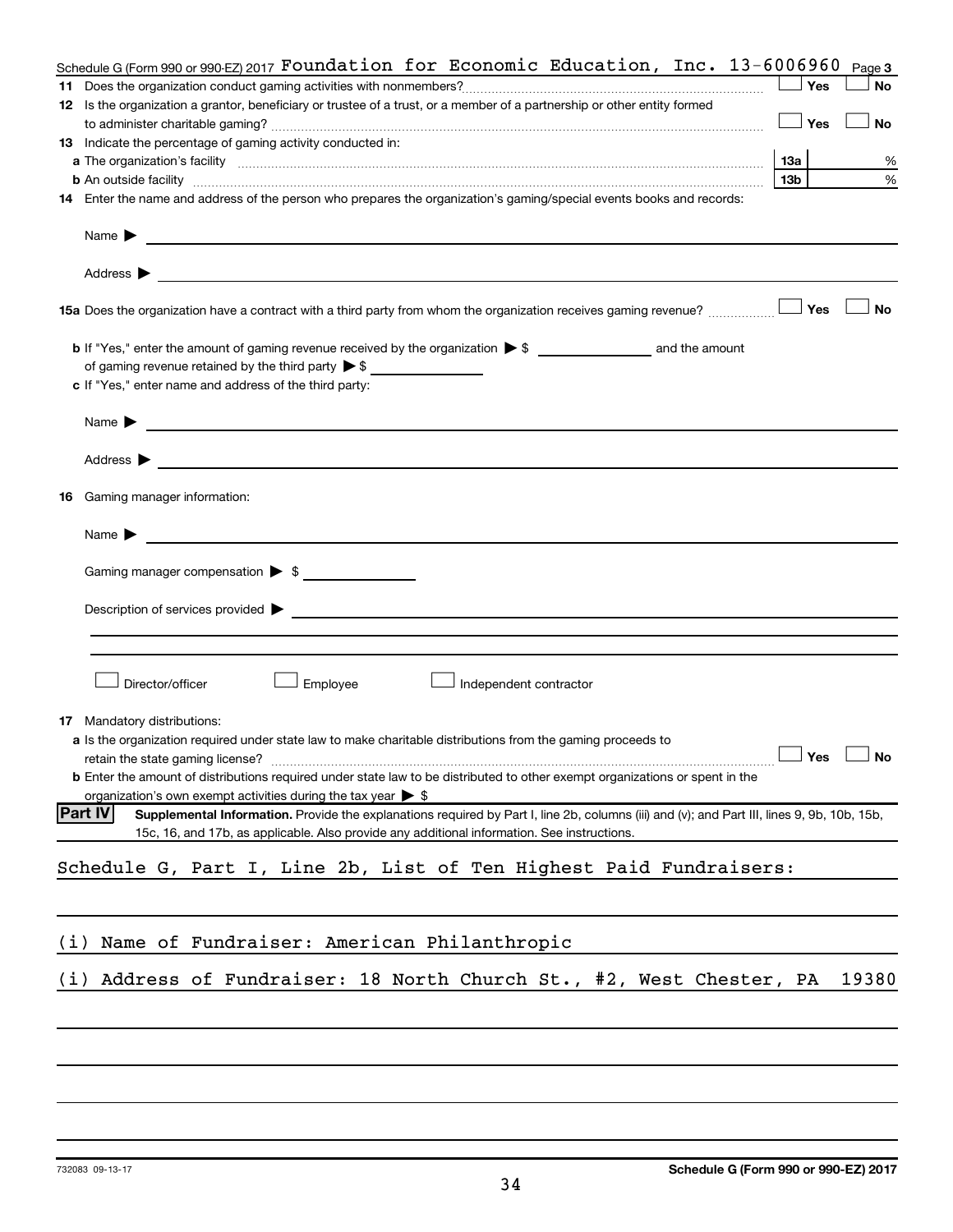|                                                                                                     |  |  | Foundation for Economic Education, Inc. 13-6006960 Page 4 |  |
|-----------------------------------------------------------------------------------------------------|--|--|-----------------------------------------------------------|--|
| Schedule G (Form 990 or 990-EZ) Foundation<br><b>Part IV   Supplemental Information</b> (continued) |  |  |                                                           |  |
|                                                                                                     |  |  |                                                           |  |
|                                                                                                     |  |  |                                                           |  |
|                                                                                                     |  |  |                                                           |  |
|                                                                                                     |  |  |                                                           |  |
|                                                                                                     |  |  |                                                           |  |
|                                                                                                     |  |  |                                                           |  |
|                                                                                                     |  |  |                                                           |  |
|                                                                                                     |  |  |                                                           |  |
|                                                                                                     |  |  |                                                           |  |
|                                                                                                     |  |  |                                                           |  |
|                                                                                                     |  |  |                                                           |  |
|                                                                                                     |  |  |                                                           |  |
|                                                                                                     |  |  |                                                           |  |
|                                                                                                     |  |  |                                                           |  |
|                                                                                                     |  |  |                                                           |  |
|                                                                                                     |  |  |                                                           |  |
|                                                                                                     |  |  |                                                           |  |
|                                                                                                     |  |  |                                                           |  |
|                                                                                                     |  |  |                                                           |  |
|                                                                                                     |  |  |                                                           |  |
|                                                                                                     |  |  |                                                           |  |
|                                                                                                     |  |  |                                                           |  |
|                                                                                                     |  |  |                                                           |  |
|                                                                                                     |  |  |                                                           |  |
|                                                                                                     |  |  |                                                           |  |
|                                                                                                     |  |  |                                                           |  |
|                                                                                                     |  |  |                                                           |  |
|                                                                                                     |  |  |                                                           |  |
|                                                                                                     |  |  |                                                           |  |
|                                                                                                     |  |  |                                                           |  |
|                                                                                                     |  |  |                                                           |  |
|                                                                                                     |  |  |                                                           |  |
|                                                                                                     |  |  |                                                           |  |
|                                                                                                     |  |  |                                                           |  |
|                                                                                                     |  |  |                                                           |  |
|                                                                                                     |  |  |                                                           |  |
|                                                                                                     |  |  |                                                           |  |
|                                                                                                     |  |  |                                                           |  |
|                                                                                                     |  |  |                                                           |  |
|                                                                                                     |  |  |                                                           |  |
|                                                                                                     |  |  |                                                           |  |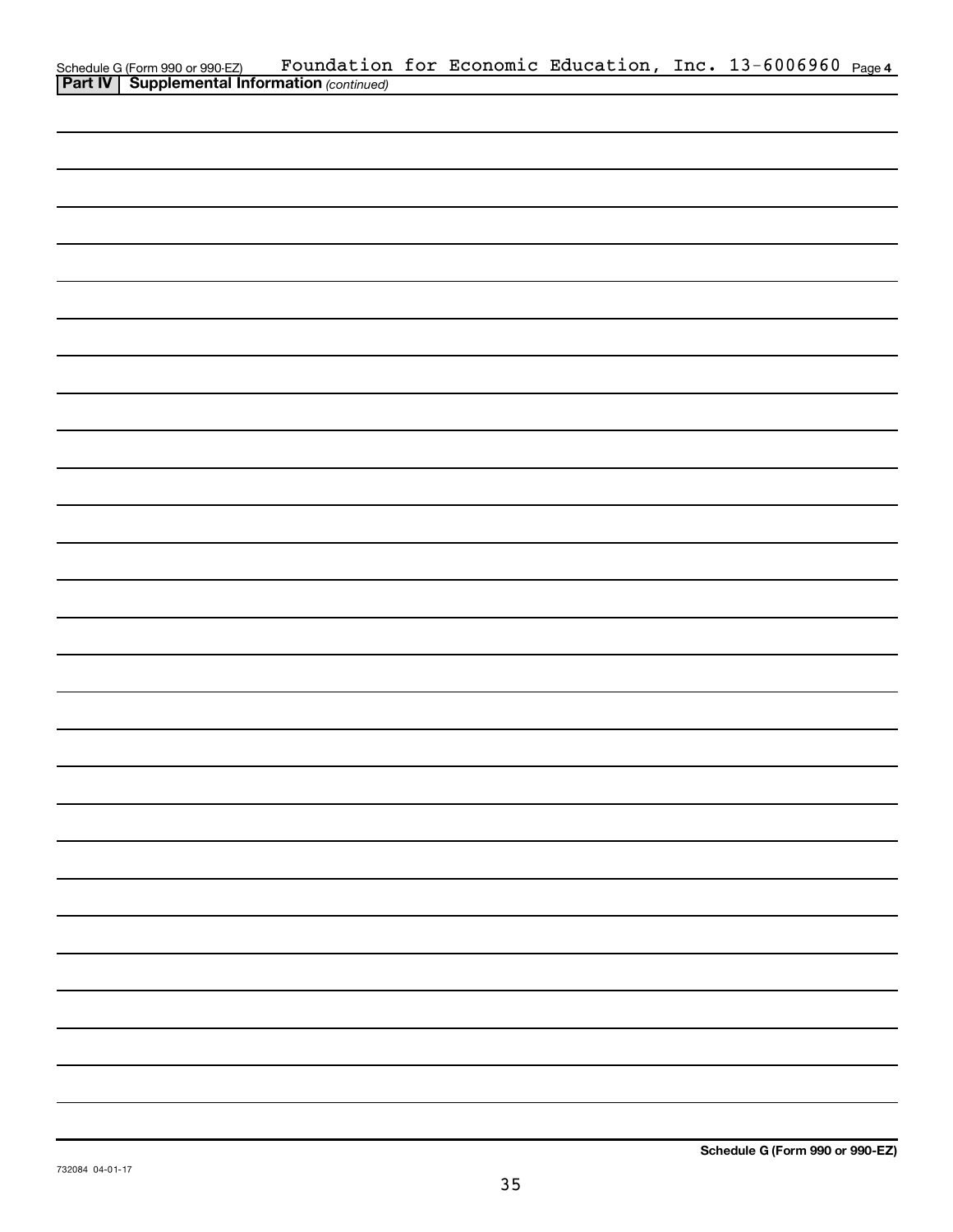|    | <b>SCHEDULE J</b>                                      | <b>Compensation Information</b>                                                                                                                                                                               |                                       | OMB No. 1545-0047          |            |                         |  |
|----|--------------------------------------------------------|---------------------------------------------------------------------------------------------------------------------------------------------------------------------------------------------------------------|---------------------------------------|----------------------------|------------|-------------------------|--|
|    | (Form 990)                                             | For certain Officers, Directors, Trustees, Key Employees, and Highest                                                                                                                                         |                                       |                            |            |                         |  |
|    |                                                        | <b>Compensated Employees</b>                                                                                                                                                                                  |                                       |                            |            |                         |  |
|    |                                                        | Complete if the organization answered "Yes" on Form 990, Part IV, line 23.<br>Attach to Form 990.                                                                                                             |                                       | <b>Open to Public</b>      |            |                         |  |
|    | Department of the Treasury<br>Internal Revenue Service | Go to www.irs.gov/Form990 for instructions and the latest information.                                                                                                                                        |                                       | Inspection                 |            |                         |  |
|    | Name of the organization                               |                                                                                                                                                                                                               | <b>Employer identification number</b> |                            |            |                         |  |
|    |                                                        | Foundation for Economic Education, Inc.                                                                                                                                                                       |                                       | 13-6006960                 |            |                         |  |
|    | Part I                                                 | <b>Questions Regarding Compensation</b>                                                                                                                                                                       |                                       |                            |            |                         |  |
|    |                                                        |                                                                                                                                                                                                               |                                       |                            | <b>Yes</b> | No                      |  |
| 1a |                                                        | Check the appropriate box(es) if the organization provided any of the following to or for a person listed on Form 990,                                                                                        |                                       |                            |            |                         |  |
|    |                                                        | Part VII, Section A, line 1a. Complete Part III to provide any relevant information regarding these items.                                                                                                    |                                       |                            |            |                         |  |
|    | First-class or charter travel                          | Housing allowance or residence for personal use                                                                                                                                                               |                                       |                            |            |                         |  |
|    | Travel for companions                                  | Payments for business use of personal residence                                                                                                                                                               |                                       |                            |            |                         |  |
|    |                                                        | Health or social club dues or initiation fees<br>Tax indemnification and gross-up payments                                                                                                                    |                                       |                            |            |                         |  |
|    |                                                        | Discretionary spending account<br>Personal services (such as, maid, chauffeur, chef)                                                                                                                          |                                       |                            |            |                         |  |
|    |                                                        |                                                                                                                                                                                                               |                                       |                            |            |                         |  |
|    |                                                        | <b>b</b> If any of the boxes on line 1a are checked, did the organization follow a written policy regarding payment or                                                                                        |                                       |                            |            |                         |  |
|    |                                                        |                                                                                                                                                                                                               |                                       | 1b                         |            |                         |  |
| 2  |                                                        | Did the organization require substantiation prior to reimbursing or allowing expenses incurred by all directors,                                                                                              |                                       |                            |            |                         |  |
|    |                                                        |                                                                                                                                                                                                               |                                       | $\mathbf{2}$               |            |                         |  |
|    |                                                        |                                                                                                                                                                                                               |                                       |                            |            |                         |  |
| з  |                                                        | Indicate which, if any, of the following the filing organization used to establish the compensation of the organization's                                                                                     |                                       |                            |            |                         |  |
|    |                                                        | CEO/Executive Director. Check all that apply. Do not check any boxes for methods used by a related organization to                                                                                            |                                       |                            |            |                         |  |
|    |                                                        | establish compensation of the CEO/Executive Director, but explain in Part III.                                                                                                                                |                                       |                            |            |                         |  |
|    | $ \mathbf{X} $ Compensation committee                  | Written employment contract                                                                                                                                                                                   |                                       |                            |            |                         |  |
|    |                                                        | Compensation survey or study<br>Independent compensation consultant                                                                                                                                           |                                       |                            |            |                         |  |
|    |                                                        | $\vert X \vert$ Approval by the board or compensation committee<br>Form 990 of other organizations                                                                                                            |                                       |                            |            |                         |  |
|    |                                                        |                                                                                                                                                                                                               |                                       |                            |            |                         |  |
| 4  |                                                        | During the year, did any person listed on Form 990, Part VII, Section A, line 1a, with respect to the filing                                                                                                  |                                       |                            |            |                         |  |
|    | organization or a related organization:                |                                                                                                                                                                                                               |                                       |                            |            | х                       |  |
| а  |                                                        | Receive a severance payment or change-of-control payment?                                                                                                                                                     |                                       | 4a                         |            | $\overline{\textbf{x}}$ |  |
| b  |                                                        |                                                                                                                                                                                                               |                                       | 4b                         |            | $\overline{\textbf{X}}$ |  |
| c  |                                                        |                                                                                                                                                                                                               |                                       | 4c                         |            |                         |  |
|    |                                                        | If "Yes" to any of lines 4a-c, list the persons and provide the applicable amounts for each item in Part III.                                                                                                 |                                       |                            |            |                         |  |
|    |                                                        |                                                                                                                                                                                                               |                                       |                            |            |                         |  |
|    |                                                        | Only section 501(c)(3), 501(c)(4), and 501(c)(29) organizations must complete lines 5-9.<br>For persons listed on Form 990, Part VII, Section A, line 1a, did the organization pay or accrue any compensation |                                       |                            |            |                         |  |
|    | contingent on the revenues of:                         |                                                                                                                                                                                                               |                                       |                            |            |                         |  |
|    |                                                        |                                                                                                                                                                                                               |                                       | 5а                         |            | x                       |  |
|    |                                                        |                                                                                                                                                                                                               |                                       | 5b                         |            | $\overline{\mathbf{x}}$ |  |
|    |                                                        | If "Yes" on line 5a or 5b, describe in Part III.                                                                                                                                                              |                                       |                            |            |                         |  |
| 6. |                                                        | For persons listed on Form 990, Part VII, Section A, line 1a, did the organization pay or accrue any compensation                                                                                             |                                       |                            |            |                         |  |
|    | contingent on the net earnings of:                     |                                                                                                                                                                                                               |                                       |                            |            |                         |  |
|    |                                                        |                                                                                                                                                                                                               |                                       | 6a                         |            | x                       |  |
|    |                                                        |                                                                                                                                                                                                               |                                       | 6b                         |            | $\overline{\mathbf{X}}$ |  |
|    |                                                        | If "Yes" on line 6a or 6b, describe in Part III.                                                                                                                                                              |                                       |                            |            |                         |  |
|    |                                                        | 7 For persons listed on Form 990, Part VII, Section A, line 1a, did the organization provide any nonfixed payments                                                                                            |                                       |                            |            |                         |  |
|    |                                                        |                                                                                                                                                                                                               |                                       | 7                          |            | x                       |  |
| 8  |                                                        | Were any amounts reported on Form 990, Part VII, paid or accrued pursuant to a contract that was subject to the                                                                                               |                                       |                            |            |                         |  |
|    |                                                        |                                                                                                                                                                                                               |                                       | 8                          |            | x                       |  |
| 9  |                                                        | If "Yes" on line 8, did the organization also follow the rebuttable presumption procedure described in                                                                                                        |                                       |                            |            |                         |  |
|    |                                                        |                                                                                                                                                                                                               |                                       | 9                          |            |                         |  |
|    |                                                        | LHA For Paperwork Reduction Act Notice, see the Instructions for Form 990.                                                                                                                                    |                                       | Schedule J (Form 990) 2017 |            |                         |  |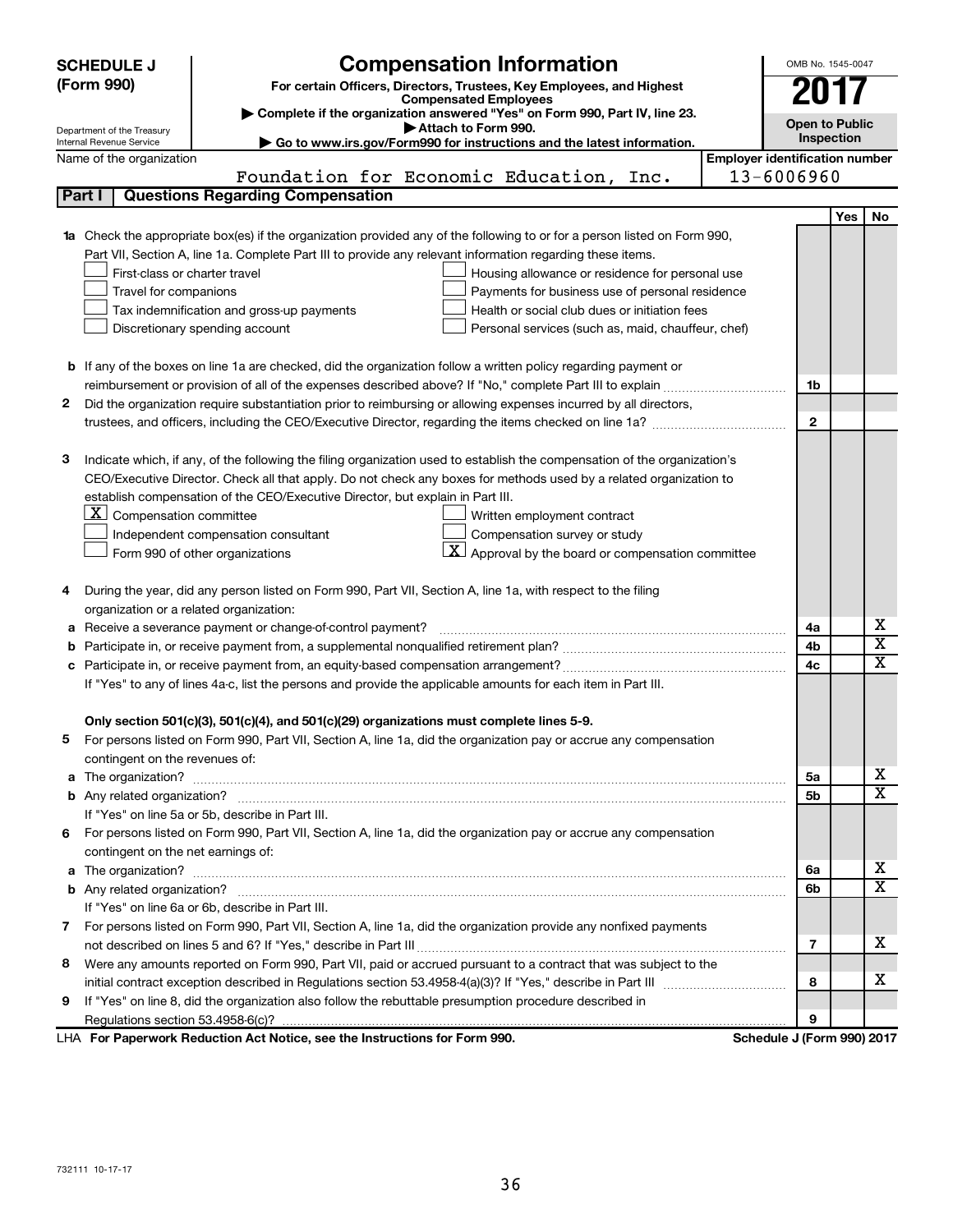#### Part II | Officers, Directors, Trustees, Key Employees, and Highest Compensated Employees. Use duplicate copies if additional space is needed.

For each individual whose compensation must be reported on Schedule J, report compensation from the organization on row (i) and from related organizations, described in the instructions, on row (ii). Do not list any individuals that aren't listed on Form 990, Part VII.

Note: The sum of columns (B)(i)-(iii) for each listed individual must equal the total amount of Form 990, Part VII, Section A, line 1a, applicable column (D) and (E) amounts for that individual.

| (A) Name and Title    |            |                          | (B) Breakdown of W-2 and/or 1099-MISC compensation |                                           | (C) Retirement and             | (D) Nontaxable              | (E) Total of columns | (F) Compensation<br>in column (B)         |  |
|-----------------------|------------|--------------------------|----------------------------------------------------|-------------------------------------------|--------------------------------|-----------------------------|----------------------|-------------------------------------------|--|
|                       |            | (i) Base<br>compensation | (ii) Bonus &<br>incentive<br>compensation          | (iii) Other<br>reportable<br>compensation | other deferred<br>compensation | benefits                    | $(B)(i)-(D)$         | reported as deferred<br>on prior Form 990 |  |
| (1) Lawrence W. Reed  | (i)        | 156,000.                 | 20,000.                                            | $\overline{0}$ .                          | 4,000.                         | $\overline{\mathfrak{o}}$ . | 180,000.             | $\overline{0}$ .                          |  |
| President             | (ii)       | $\overline{0}$ .         | σ.                                                 | σ.                                        | σ.                             | $\overline{\mathfrak{o}}$ . | 0.                   | $\overline{0}$ .                          |  |
| Jeffrey Tucker<br>(2) | (i)        | 144,167.                 | 10,000.                                            | σ.                                        | $\overline{0}$ .               | $\overline{\mathfrak{o}}$ . | 154, 167.            | $\overline{0}$ .                          |  |
| Director of Content   | (ii)       | $\overline{0}$ .         | 0.                                                 | $\overline{0}$ .                          | σ.                             | $\overline{\mathfrak{o}}$ . | 0.                   | $\overline{0}$ .                          |  |
| David Veksler<br>(3)  | (i)        | 140,000.                 | 10,000.                                            | $\overline{0}$ .                          | 4,000.                         | $\overline{0}$ .            | 154,000.             | $\overline{0}$ .                          |  |
| Director of Marketing | (ii)       | $\overline{0}$ .         | О.                                                 | $\overline{0}$ .                          | σ.                             | σ.                          | 0.                   | $\overline{0}$ .                          |  |
|                       | (i)        |                          |                                                    |                                           |                                |                             |                      |                                           |  |
|                       | (ii)       |                          |                                                    |                                           |                                |                             |                      |                                           |  |
|                       | (i)        |                          |                                                    |                                           |                                |                             |                      |                                           |  |
|                       | (ii)       |                          |                                                    |                                           |                                |                             |                      |                                           |  |
|                       | (i)        |                          |                                                    |                                           |                                |                             |                      |                                           |  |
|                       | (ii)       |                          |                                                    |                                           |                                |                             |                      |                                           |  |
|                       | $(\sf{i})$ |                          |                                                    |                                           |                                |                             |                      |                                           |  |
|                       | (ii)       |                          |                                                    |                                           |                                |                             |                      |                                           |  |
|                       | $(\sf{i})$ |                          |                                                    |                                           |                                |                             |                      |                                           |  |
|                       | (ii)       |                          |                                                    |                                           |                                |                             |                      |                                           |  |
|                       | (i)        |                          |                                                    |                                           |                                |                             |                      |                                           |  |
|                       | (ii)       |                          |                                                    |                                           |                                |                             |                      |                                           |  |
|                       | (i)        |                          |                                                    |                                           |                                |                             |                      |                                           |  |
|                       | (ii)       |                          |                                                    |                                           |                                |                             |                      |                                           |  |
|                       | (i)        |                          |                                                    |                                           |                                |                             |                      |                                           |  |
|                       | (ii)       |                          |                                                    |                                           |                                |                             |                      |                                           |  |
|                       | (i)        |                          |                                                    |                                           |                                |                             |                      |                                           |  |
|                       | (ii)       |                          |                                                    |                                           |                                |                             |                      |                                           |  |
|                       | (i)        |                          |                                                    |                                           |                                |                             |                      |                                           |  |
|                       | (ii)       |                          |                                                    |                                           |                                |                             |                      |                                           |  |
|                       | (i)        |                          |                                                    |                                           |                                |                             |                      |                                           |  |
|                       | (ii)       |                          |                                                    |                                           |                                |                             |                      |                                           |  |
|                       | (i)        |                          |                                                    |                                           |                                |                             |                      |                                           |  |
|                       | (ii)       |                          |                                                    |                                           |                                |                             |                      |                                           |  |
|                       | (i)        |                          |                                                    |                                           |                                |                             |                      |                                           |  |
|                       | (ii)       |                          |                                                    |                                           |                                |                             |                      |                                           |  |

**Schedule J (Form 990) 2017**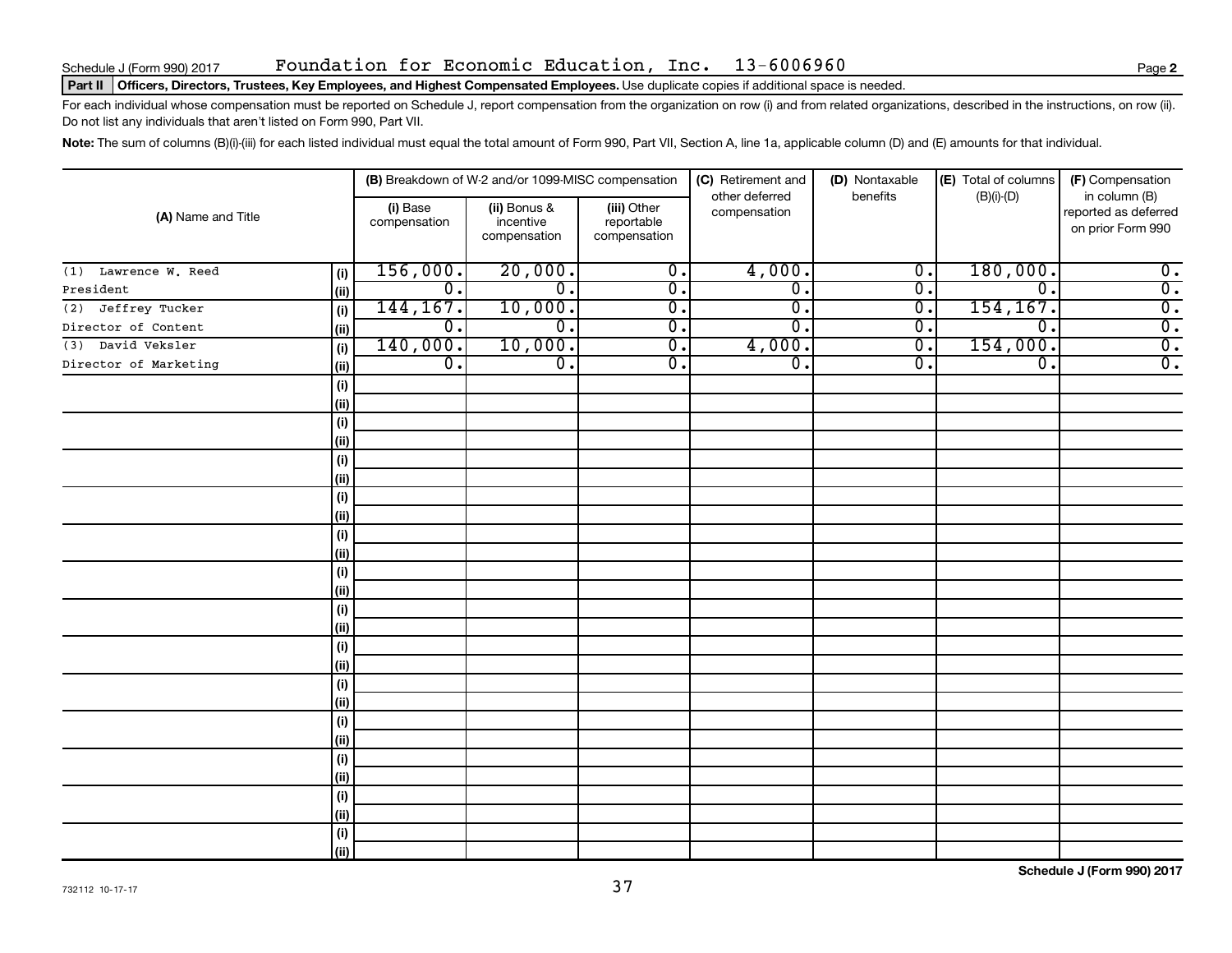**Part III Supplemental Information**

Provide the information, explanation, or descriptions required for Part I, lines 1a, 1b, 3, 4a, 4b, 4c, 5a, 5b, 6a, 6b, 7, and 8, and for Part II. Also complete this part for any additional information.

**Schedule J (Form 990) 2017**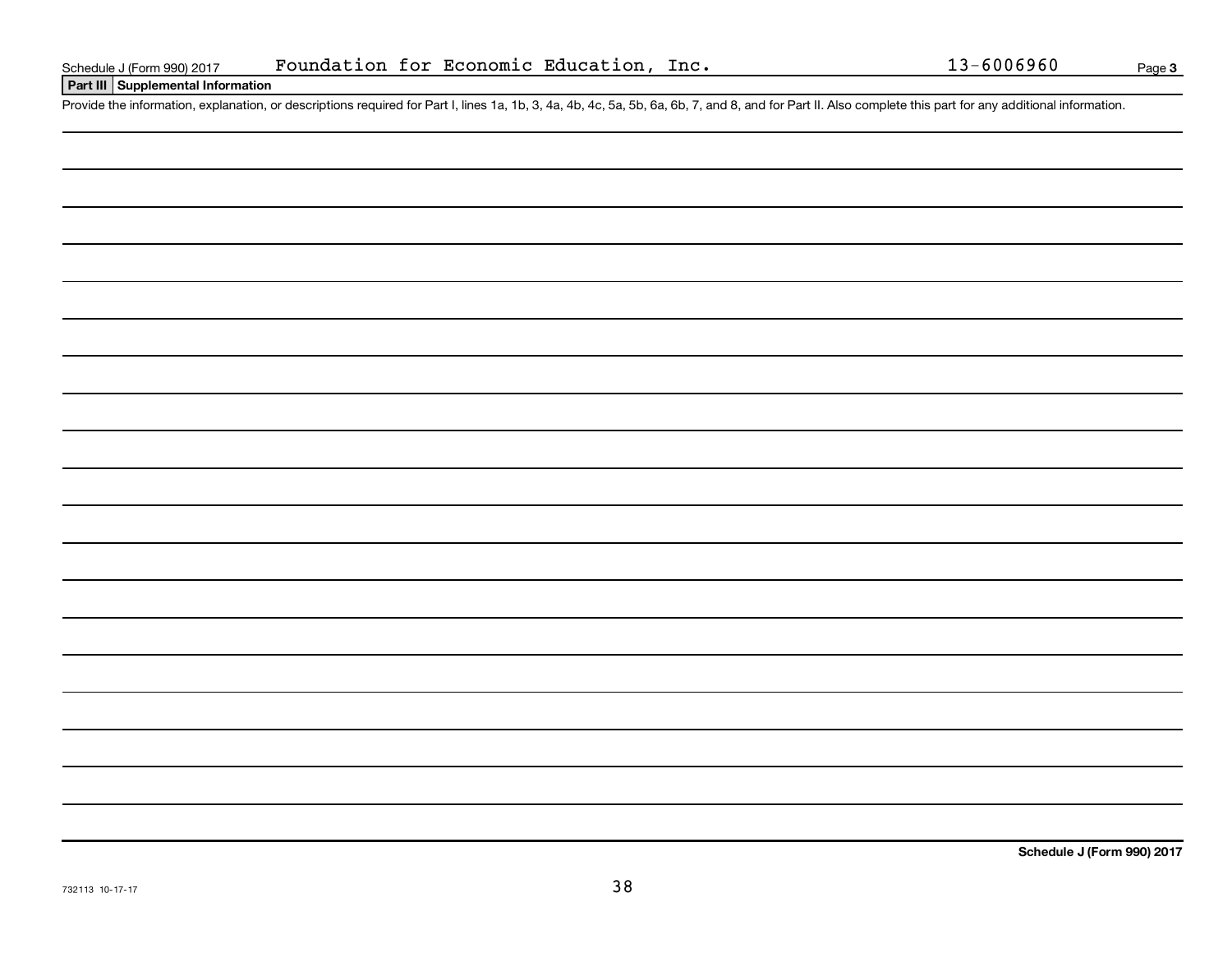|            |                                                                                                                                |     | Yes | No |  |  |
|------------|--------------------------------------------------------------------------------------------------------------------------------|-----|-----|----|--|--|
|            | 30a During the year, did the organization receive by contribution any property reported in Part I, lines 1 through 28, that it |     |     |    |  |  |
|            | must hold for at least three years from the date of the initial contribution, and which isn't required to be used for          |     |     |    |  |  |
|            | exempt purposes for the entire holding period?                                                                                 | 30a |     |    |  |  |
|            | <b>b</b> If "Yes," describe the arrangement in Part II.                                                                        |     |     |    |  |  |
| -31        | Does the organization have a gift acceptance policy that requires the review of any nonstandard contributions?                 | 31  |     |    |  |  |
| 32a        | Does the organization hire or use third parties or related organizations to solicit, process, or sell noncash                  |     |     |    |  |  |
|            | contributions?                                                                                                                 | 32a |     |    |  |  |
|            | <b>b</b> If "Yes." describe in Part II.                                                                                        |     |     |    |  |  |
| 33         | If the organization didn't report an amount in column (c) for a type of property for which column (a) is checked,              |     |     |    |  |  |
|            | describe in Part II.                                                                                                           |     |     |    |  |  |
| <b>LHA</b> | For Paperwork Reduction Act Notice, see the Instructions for Form 990.<br>Schedule M (Form 990) 2017                           |     |     |    |  |  |

# **Noncash Contributions**

◆ Complete if the organizations answered "Yes" on Form 990, Part IV, lines 29 or 30.<br>▶ Complete if the organizations answered "Yes" on Form 990, Part IV, lines 29 or 30.

**Attach to Form 990.** J

Department of the Treasury Internal Revenue Service

**SCHEDULE M (Form 990)**

 **Go to www.irs.gov/Form990 for the latest information.** J

|        | Name of the organization                                                                                                       |                               |                                      |                                                                                                      | <b>Employer identification number</b>                        |            |     |    |
|--------|--------------------------------------------------------------------------------------------------------------------------------|-------------------------------|--------------------------------------|------------------------------------------------------------------------------------------------------|--------------------------------------------------------------|------------|-----|----|
|        | Foundation for Economic Education, Inc.                                                                                        |                               |                                      |                                                                                                      | 13-6006960                                                   |            |     |    |
| Part I | <b>Types of Property</b>                                                                                                       |                               |                                      |                                                                                                      |                                                              |            |     |    |
|        |                                                                                                                                | (a)<br>Check if<br>applicable | (b)<br>Number of<br>contributions or | (c)<br>Noncash contribution<br>amounts reported on<br>items contributed Form 990, Part VIII, line 1g | (d)<br>Method of determining<br>noncash contribution amounts |            |     |    |
| 1.     |                                                                                                                                |                               |                                      |                                                                                                      |                                                              |            |     |    |
| 2      |                                                                                                                                |                               |                                      |                                                                                                      |                                                              |            |     |    |
| з      | Art - Fractional interests                                                                                                     |                               |                                      |                                                                                                      |                                                              |            |     |    |
| 4      |                                                                                                                                |                               |                                      |                                                                                                      |                                                              |            |     |    |
| 5      | Clothing and household goods                                                                                                   |                               |                                      |                                                                                                      |                                                              |            |     |    |
| 6      |                                                                                                                                |                               |                                      |                                                                                                      |                                                              |            |     |    |
| 7      |                                                                                                                                |                               |                                      |                                                                                                      |                                                              |            |     |    |
| 8      |                                                                                                                                |                               |                                      |                                                                                                      |                                                              |            |     |    |
| 9      | Securities - Publicly traded                                                                                                   | $\overline{\text{x}}$         | $\overline{8}$                       |                                                                                                      | 42,452. Fair Market Value                                    |            |     |    |
| 10     | Securities - Closely held stock                                                                                                |                               |                                      |                                                                                                      |                                                              |            |     |    |
| 11     | Securities - Partnership, LLC, or                                                                                              |                               |                                      |                                                                                                      |                                                              |            |     |    |
|        |                                                                                                                                |                               |                                      |                                                                                                      |                                                              |            |     |    |
| 12     | Securities - Miscellaneous                                                                                                     |                               |                                      |                                                                                                      |                                                              |            |     |    |
| 13     | Qualified conservation contribution -                                                                                          |                               |                                      |                                                                                                      |                                                              |            |     |    |
|        |                                                                                                                                |                               |                                      |                                                                                                      |                                                              |            |     |    |
| 14     | Qualified conservation contribution - Other                                                                                    |                               |                                      |                                                                                                      |                                                              |            |     |    |
| 15     |                                                                                                                                |                               |                                      |                                                                                                      |                                                              |            |     |    |
| 16     | Real estate - Commercial                                                                                                       |                               |                                      |                                                                                                      |                                                              |            |     |    |
| 17     |                                                                                                                                |                               |                                      |                                                                                                      |                                                              |            |     |    |
| 18     |                                                                                                                                |                               |                                      |                                                                                                      |                                                              |            |     |    |
| 19     |                                                                                                                                |                               |                                      |                                                                                                      |                                                              |            |     |    |
| 20     | Drugs and medical supplies                                                                                                     |                               |                                      |                                                                                                      |                                                              |            |     |    |
| 21     |                                                                                                                                |                               |                                      |                                                                                                      |                                                              |            |     |    |
| 22     |                                                                                                                                |                               |                                      |                                                                                                      |                                                              |            |     |    |
| 23     |                                                                                                                                |                               |                                      |                                                                                                      |                                                              |            |     |    |
| 24     |                                                                                                                                |                               |                                      |                                                                                                      |                                                              |            |     |    |
| 25     | Other $\blacktriangleright$<br>$\left(\begin{array}{ccc}\n&\n&\n\end{array}\right)$                                            |                               |                                      |                                                                                                      |                                                              |            |     |    |
| 26     | Other $\blacktriangleright$                                                                                                    |                               |                                      |                                                                                                      |                                                              |            |     |    |
| 27     | Other $\blacktriangleright$                                                                                                    |                               |                                      |                                                                                                      |                                                              |            |     |    |
| 28     | Other                                                                                                                          |                               |                                      |                                                                                                      |                                                              |            |     |    |
| 29     | Number of Forms 8283 received by the organization during the tax year for contributions                                        |                               |                                      |                                                                                                      |                                                              |            |     |    |
|        | for which the organization completed Form 8283, Part IV, Donee Acknowledgement                                                 |                               |                                      | 29                                                                                                   |                                                              |            |     |    |
|        |                                                                                                                                |                               |                                      |                                                                                                      |                                                              |            | Yes | No |
|        | 30a During the year, did the organization receive by contribution any property reported in Part I, lines 1 through 28, that it |                               |                                      |                                                                                                      |                                                              |            |     |    |
|        | must hold for at least three years from the date of the initial contribution, and which isn't required to be used for          |                               |                                      |                                                                                                      |                                                              |            |     |    |
|        |                                                                                                                                |                               |                                      |                                                                                                      |                                                              | <b>30a</b> |     | х  |
|        | <b>b</b> If "Yes," describe the arrangement in Part II.                                                                        |                               |                                      |                                                                                                      |                                                              |            |     |    |
| 31     | Does the organization have a gift acceptance policy that requires the review of any nonstandard contributions?                 |                               |                                      |                                                                                                      |                                                              | 31         |     | х  |
|        | 32a Does the organization hire or use third parties or related organizations to solicit, process, or sell noncash              |                               |                                      |                                                                                                      |                                                              |            |     |    |
|        | contributions?                                                                                                                 |                               |                                      |                                                                                                      |                                                              | <b>32a</b> |     | х  |
|        | <b>b</b> If "Yes," describe in Part II.                                                                                        |                               |                                      |                                                                                                      |                                                              |            |     |    |
| 33     | If the organization didn't report an amount in column (c) for a type of property for which column (a) is checked,              |                               |                                      |                                                                                                      |                                                              |            |     |    |

OMB No. 1545-0047

**Open To Public Inspection**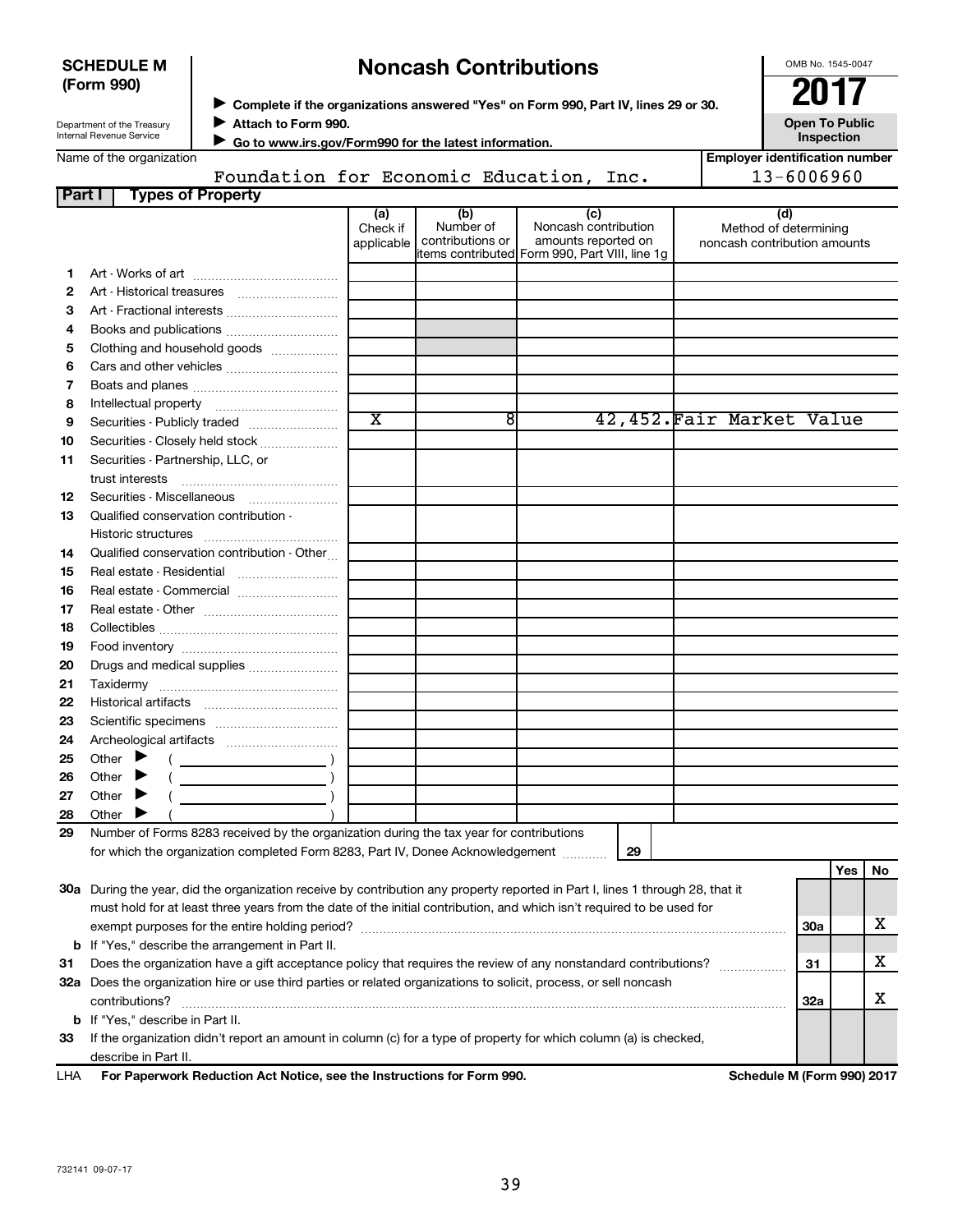|                                                                                                                                                                                                                                                                                                                                                                                      |  |  |  | Schedule M (Form 990) 2017 Foundation for Economic Education, Inc. | 13-6006960 | Page 2 |
|--------------------------------------------------------------------------------------------------------------------------------------------------------------------------------------------------------------------------------------------------------------------------------------------------------------------------------------------------------------------------------------|--|--|--|--------------------------------------------------------------------|------------|--------|
| $\overline{R}$ $\overline{R}$ $\overline{R}$ $\overline{R}$ $\overline{R}$ $\overline{R}$ $\overline{R}$ $\overline{R}$ $\overline{R}$ $\overline{R}$ $\overline{R}$ $\overline{R}$ $\overline{R}$ $\overline{R}$ $\overline{R}$ $\overline{R}$ $\overline{R}$ $\overline{R}$ $\overline{R}$ $\overline{R}$ $\overline{R}$ $\overline{R}$ $\overline{R}$ $\overline{R}$ $\overline{$ |  |  |  |                                                                    |            |        |

Provide the information required by Part I, lines 30b, 32b, and 33, and whether the organization is reporting in Part I, column (b), the number of contributions, the number of items received, or a combination of both. Also complete this part for any additional information. **Part II Supplemental Information.**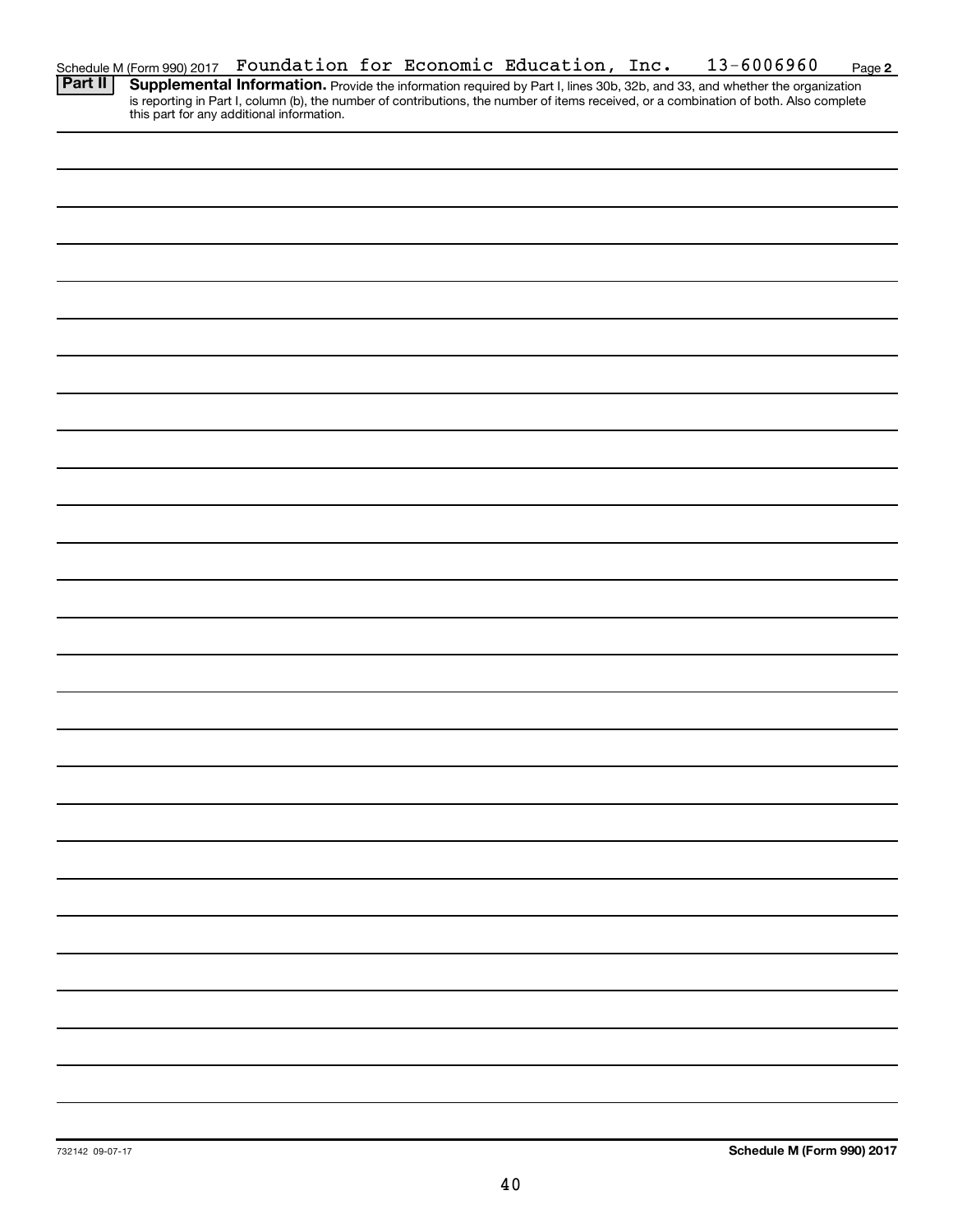**(Form 990 or 990-EZ)**

Department of the Treasury

Name of the organization

Internal Revenue Service

732211 09-07-17

**Complete to provide information for responses to specific questions on Form 990 or 990-EZ or to provide any additional information. | Attach to Form 990 or 990-EZ. | Go to www.irs.gov/Form990 for the latest information. SCHEDULE O Supplemental Information to Form 990 or 990-EZ** <br>(Form 990 or 990-EZ) Complete to provide information for responses to specific questions on



Foundation for Economic Education, Inc.

**Employer identification number**

Form 990, Part VI, Section B, line 11b:

A draft of the Federal Form 990 is provided to the organization for

management review and approval. A complete copy is provided to the

Governing Board prior to filing with the IRS.

Form 990, Part VI, Section B, Line 12c:

All FEE Trustees and executive officers are covered by a conflict of

interest policy that is reviewed annually by the Board's Executive

Committee, which determines conflicts. Section 4 of the policy details how to address persons with conflicts, as follows:

a. An interested person may make a presentation at the Board or

Executive Committee meeting, but after the presentation, he/she shall leave the meeting during the discussion of, and the vote on, the transaction or arrangement involving the possible conflict of interest.

b. The Chairperson of the Board or Executive Committee shall, if

appropriate, appoint a disinterested person or committee to investigate

alternatives to the proposed transaction or arrangement.

c. After exercising due diligence, the Board or Executive Committee

shall determine whether FEE can obtain with reasonable efforts a more

advantageous transaction or arrangement from a person or entity that would not give rise to a conflict of interest.

LHA For Paperwork Reduction Act Notice, see the Instructions for Form 990 or 990-EZ. Schedule O (Form 990 or 990-EZ) (2017) d. If a more advantageous transaction or arrangement is not reasonably possible under circumstances not producing a conflict of interest, the Board or Executive Committee shall determine by a majority vote of the disinterested trustees whether the transaction or arrangement is in FEE's best interest, for its own benefit, and whether it is fair and reasonable.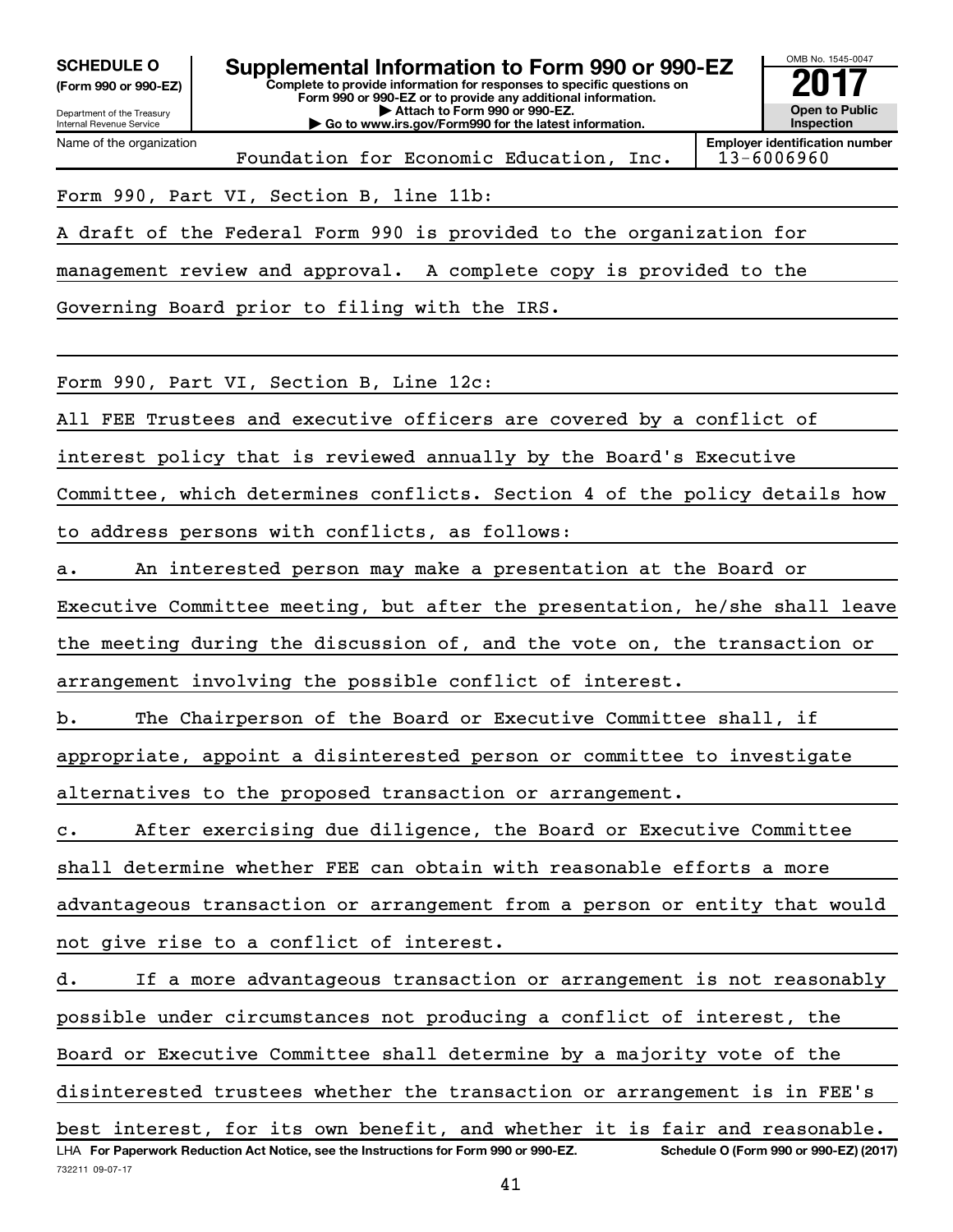| Schedule O (Form 990 or 990-EZ) (2017)                                     | Page 2                                              |
|----------------------------------------------------------------------------|-----------------------------------------------------|
| Name of the organization<br>Foundation for Economic Education, Inc.        | <b>Employer identification number</b><br>13-6006960 |
| In conformity with the above determination, it shall make its decision as  |                                                     |
| to whether to enter into the transaction or arrangement.                   |                                                     |
|                                                                            |                                                     |
| Form 990, Part VI, Section B, Line 15:                                     |                                                     |
| The Organization's Performance and Compensation Committee establishes      |                                                     |
| criteria for the evaluation of the President's performance, conducts a     |                                                     |
| review of the President's performance for each fiscal year, and submits a  |                                                     |
| recommendation to the Board of Trustees at the annual meeting with respect |                                                     |
| to the President's compensation. This is reviewed, deliberated and decided |                                                     |
| by the Board of Trustees.                                                  |                                                     |

Form 990, Part VI, Line 17, List of States receiving copy of Form 990: AL,AK,AZ,AR,CA,CO,CT,DE,FL,GA,HI,ID,IL,IN,IA,KS,KY,LA,ME,MD,MA,MI,MN,MS,MO MT,NE,NV,NH,NJ,NM,NY,NC,ND,OH,OK,OR,PA,RI,SC,SD,TN,TX,UT,VT,VA,WA,WV,WI,WY, DC

Form 990, Part VI, Section C, Line 19:

The organization makes its governing documents, Conflict of Interest

Policy, and financial statements available to the public upon request.

Form 990, Part XII, Line 2c:

The Organization's Board of Trustees is responsible for oversight of

the audit, including selection of the independent accountant. The

process has not changed from previous years.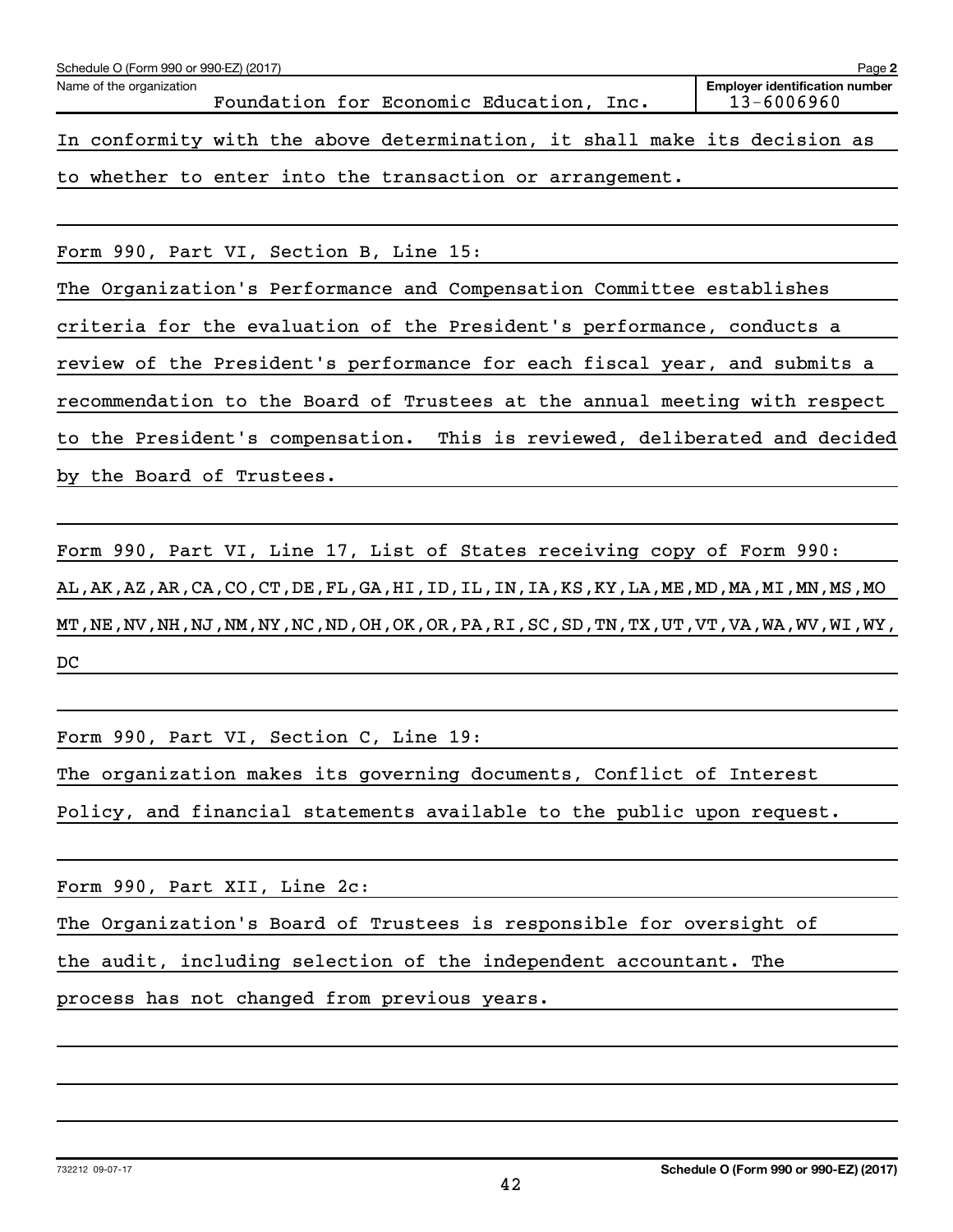| <b>Related Organizations and Unrelated Partnerships</b><br><b>SCHEDULE R</b><br>(Form 990)<br>Complete if the organization answered "Yes" on Form 990, Part IV, line 33, 34, 35b, 36, or 37.<br>Attach to Form 990.<br>Department of the Treasury<br>Internal Revenue Service |  |                                                                        |                                                                                                                                                                              |                                         |                                             |                                     |  |                                     | OMB No. 1545-0047<br>2017<br><b>Open to Public<br/>Inspection</b> |    |  |  |
|-------------------------------------------------------------------------------------------------------------------------------------------------------------------------------------------------------------------------------------------------------------------------------|--|------------------------------------------------------------------------|------------------------------------------------------------------------------------------------------------------------------------------------------------------------------|-----------------------------------------|---------------------------------------------|-------------------------------------|--|-------------------------------------|-------------------------------------------------------------------|----|--|--|
| Name of the organization                                                                                                                                                                                                                                                      |  |                                                                        | Go to www.irs.gov/Form990 for instructions and the latest information.                                                                                                       | <b>Employer identification number</b>   |                                             |                                     |  |                                     |                                                                   |    |  |  |
|                                                                                                                                                                                                                                                                               |  |                                                                        |                                                                                                                                                                              | Foundation for Economic Education, Inc. |                                             |                                     |  |                                     |                                                                   |    |  |  |
| Part I                                                                                                                                                                                                                                                                        |  |                                                                        | Identification of Disregarded Entities. Complete if the organization answered "Yes" on Form 990, Part IV, line 33.                                                           |                                         |                                             |                                     |  |                                     |                                                                   |    |  |  |
| (a)<br>Name, address, and EIN (if applicable)<br>of disregarded entity                                                                                                                                                                                                        |  | (b)<br>Primary activity                                                | (c)<br>Legal domicile (state or<br>foreign country)                                                                                                                          | (d)<br>Total income                     | (e)<br>End-of-year assets                   |                                     |  | (f)<br>Direct controlling<br>entity |                                                                   |    |  |  |
|                                                                                                                                                                                                                                                                               |  |                                                                        |                                                                                                                                                                              |                                         |                                             |                                     |  |                                     |                                                                   |    |  |  |
|                                                                                                                                                                                                                                                                               |  |                                                                        |                                                                                                                                                                              |                                         |                                             |                                     |  |                                     |                                                                   |    |  |  |
|                                                                                                                                                                                                                                                                               |  |                                                                        |                                                                                                                                                                              |                                         |                                             |                                     |  |                                     |                                                                   |    |  |  |
|                                                                                                                                                                                                                                                                               |  |                                                                        |                                                                                                                                                                              |                                         |                                             |                                     |  |                                     |                                                                   |    |  |  |
| Part II                                                                                                                                                                                                                                                                       |  | organizations during the tax year.                                     | Identification of Related Tax-Exempt Organizations. Complete if the organization answered "Yes" on Form 990, Part IV, line 34, because it had one or more related tax-exempt |                                         |                                             |                                     |  |                                     |                                                                   |    |  |  |
| (a)<br>Name, address, and EIN<br>of related organization                                                                                                                                                                                                                      |  | (b)<br>Primary activity                                                | (c)<br>Legal domicile (state or<br>foreign country)                                                                                                                          | (d)<br>Exempt Code<br>section           | (e)<br>Public charity<br>status (if section | (f)<br>Direct controlling<br>entity |  |                                     | $(g)$<br>Section 512(b)(13)<br>controlled<br>entity?              |    |  |  |
|                                                                                                                                                                                                                                                                               |  |                                                                        |                                                                                                                                                                              |                                         |                                             | 501(c)(3)                           |  |                                     | Yes                                                               | No |  |  |
| George A. Warren Trust U/A DTD 9/11/69<br>Foundation for Economic Education - 0 1819<br>Peachtree Road NE, Suite 300, Atlanta, GA                                                                                                                                             |  | Supporting Organization-<br>See Part VII                               | Massachusetts                                                                                                                                                                | 501(c)(3)                               | Line 12b, II                                |                                     |  |                                     | x                                                                 |    |  |  |
|                                                                                                                                                                                                                                                                               |  |                                                                        |                                                                                                                                                                              |                                         |                                             |                                     |  |                                     |                                                                   |    |  |  |
|                                                                                                                                                                                                                                                                               |  |                                                                        |                                                                                                                                                                              |                                         |                                             |                                     |  |                                     |                                                                   |    |  |  |
|                                                                                                                                                                                                                                                                               |  |                                                                        |                                                                                                                                                                              |                                         |                                             |                                     |  |                                     |                                                                   |    |  |  |
|                                                                                                                                                                                                                                                                               |  | For Paperwork Reduction Act Notice, see the Instructions for Form 990. |                                                                                                                                                                              |                                         |                                             |                                     |  |                                     | Schedule R (Form 990) 2017                                        |    |  |  |

See Part VII for Continuations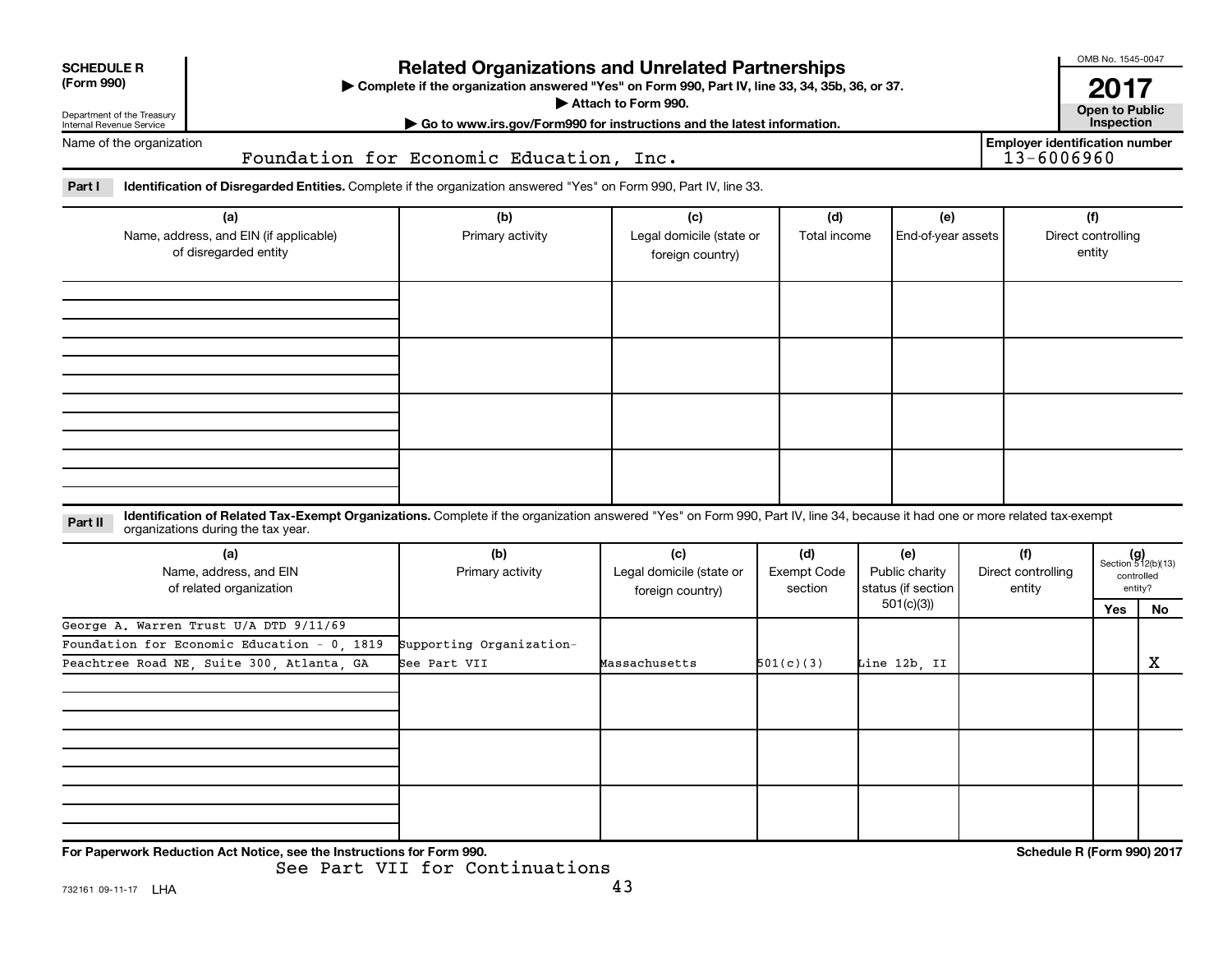**2**

Part III Identification of Related Organizations Taxable as a Partnership. Complete if the organization answered "Yes" on Form 990, Part IV, line 34, because it had one or more related<br>Part III International tracted as a p organizations treated as a partnership during the tax year.

| (a)                                                                                                                                                                                                                                                                         | (b)                                                                                                                                                                                                | (c)              | (d) |                                        | (e)                          |                                                                                   | (f)                                |  | (g)                      | (h)                                |    | (i)                     |                         | (i) | (k)                                 |
|-----------------------------------------------------------------------------------------------------------------------------------------------------------------------------------------------------------------------------------------------------------------------------|----------------------------------------------------------------------------------------------------------------------------------------------------------------------------------------------------|------------------|-----|----------------------------------------|------------------------------|-----------------------------------------------------------------------------------|------------------------------------|--|--------------------------|------------------------------------|----|-------------------------|-------------------------|-----|-------------------------------------|
| Name, address, and EIN<br>of related organization                                                                                                                                                                                                                           | Legal<br>Predominant income<br>Primary activity<br>Direct controlling<br>Share of total<br>domicile<br>(related, unrelated,<br>excluded from tax under<br>entity<br>income<br>(state or<br>foreign |                  |     | Share of<br>end-of-year<br>assets      |                              | Code V-UBI<br>Disproportionate<br>amount in box<br>allocations?<br>20 of Schedule |                                    |  | managing<br>partner?     | General or Percentage<br>ownership |    |                         |                         |     |                                     |
|                                                                                                                                                                                                                                                                             |                                                                                                                                                                                                    | country)         |     |                                        | sections 512-514)            |                                                                                   |                                    |  |                          | Yes                                | No | K-1 (Form 1065) Yes No  |                         |     |                                     |
|                                                                                                                                                                                                                                                                             |                                                                                                                                                                                                    |                  |     |                                        |                              |                                                                                   |                                    |  |                          |                                    |    |                         |                         |     |                                     |
|                                                                                                                                                                                                                                                                             |                                                                                                                                                                                                    |                  |     |                                        |                              |                                                                                   |                                    |  |                          |                                    |    |                         |                         |     |                                     |
|                                                                                                                                                                                                                                                                             |                                                                                                                                                                                                    |                  |     |                                        |                              |                                                                                   |                                    |  |                          |                                    |    |                         |                         |     |                                     |
|                                                                                                                                                                                                                                                                             |                                                                                                                                                                                                    |                  |     |                                        |                              |                                                                                   |                                    |  |                          |                                    |    |                         |                         |     |                                     |
|                                                                                                                                                                                                                                                                             |                                                                                                                                                                                                    |                  |     |                                        |                              |                                                                                   |                                    |  |                          |                                    |    |                         |                         |     |                                     |
|                                                                                                                                                                                                                                                                             |                                                                                                                                                                                                    |                  |     |                                        |                              |                                                                                   |                                    |  |                          |                                    |    |                         |                         |     |                                     |
|                                                                                                                                                                                                                                                                             |                                                                                                                                                                                                    |                  |     |                                        |                              |                                                                                   |                                    |  |                          |                                    |    |                         |                         |     |                                     |
|                                                                                                                                                                                                                                                                             |                                                                                                                                                                                                    |                  |     |                                        |                              |                                                                                   |                                    |  |                          |                                    |    |                         |                         |     |                                     |
|                                                                                                                                                                                                                                                                             |                                                                                                                                                                                                    |                  |     |                                        |                              |                                                                                   |                                    |  |                          |                                    |    |                         |                         |     |                                     |
|                                                                                                                                                                                                                                                                             |                                                                                                                                                                                                    |                  |     |                                        |                              |                                                                                   |                                    |  |                          |                                    |    |                         |                         |     |                                     |
|                                                                                                                                                                                                                                                                             |                                                                                                                                                                                                    |                  |     |                                        |                              |                                                                                   |                                    |  |                          |                                    |    |                         |                         |     |                                     |
|                                                                                                                                                                                                                                                                             |                                                                                                                                                                                                    |                  |     |                                        |                              |                                                                                   |                                    |  |                          |                                    |    |                         |                         |     |                                     |
|                                                                                                                                                                                                                                                                             |                                                                                                                                                                                                    |                  |     |                                        |                              |                                                                                   |                                    |  |                          |                                    |    |                         |                         |     |                                     |
|                                                                                                                                                                                                                                                                             |                                                                                                                                                                                                    |                  |     |                                        |                              |                                                                                   |                                    |  |                          |                                    |    |                         |                         |     |                                     |
|                                                                                                                                                                                                                                                                             |                                                                                                                                                                                                    |                  |     |                                        |                              |                                                                                   |                                    |  |                          |                                    |    |                         |                         |     |                                     |
|                                                                                                                                                                                                                                                                             |                                                                                                                                                                                                    |                  |     |                                        |                              |                                                                                   |                                    |  |                          |                                    |    |                         |                         |     |                                     |
| Identification of Related Organizations Taxable as a Corporation or Trust. Complete if the organization answered "Yes" on Form 990, Part IV, line 34, because it had one or more related<br>Part IV<br>organizations treated as a corporation or trust during the tax year. |                                                                                                                                                                                                    |                  |     |                                        |                              |                                                                                   |                                    |  |                          |                                    |    |                         |                         |     |                                     |
| (a)                                                                                                                                                                                                                                                                         |                                                                                                                                                                                                    |                  | (b) | (c)                                    | (d)                          |                                                                                   | (e)                                |  | (f)                      |                                    |    | (g)                     |                         | (h) | (i)<br>Section                      |
| Name, address, and EIN<br>of related organization                                                                                                                                                                                                                           |                                                                                                                                                                                                    | Primary activity |     | Legal domicile<br>(state or<br>foreign | Direct controlling<br>entity |                                                                                   | Type of entity<br>(C corp, S corp, |  | Share of total<br>income |                                    |    | Share of<br>end-of-year | Percentage<br>ownership |     | 512(b)(13)<br>controlled<br>entity? |
|                                                                                                                                                                                                                                                                             |                                                                                                                                                                                                    |                  |     | country)                               |                              |                                                                                   | or trust)                          |  |                          |                                    |    | assets                  |                         |     | Yes   No                            |

| 732162 09-11-17 | 44 |  |  | <b>Schedule</b> |  |
|-----------------|----|--|--|-----------------|--|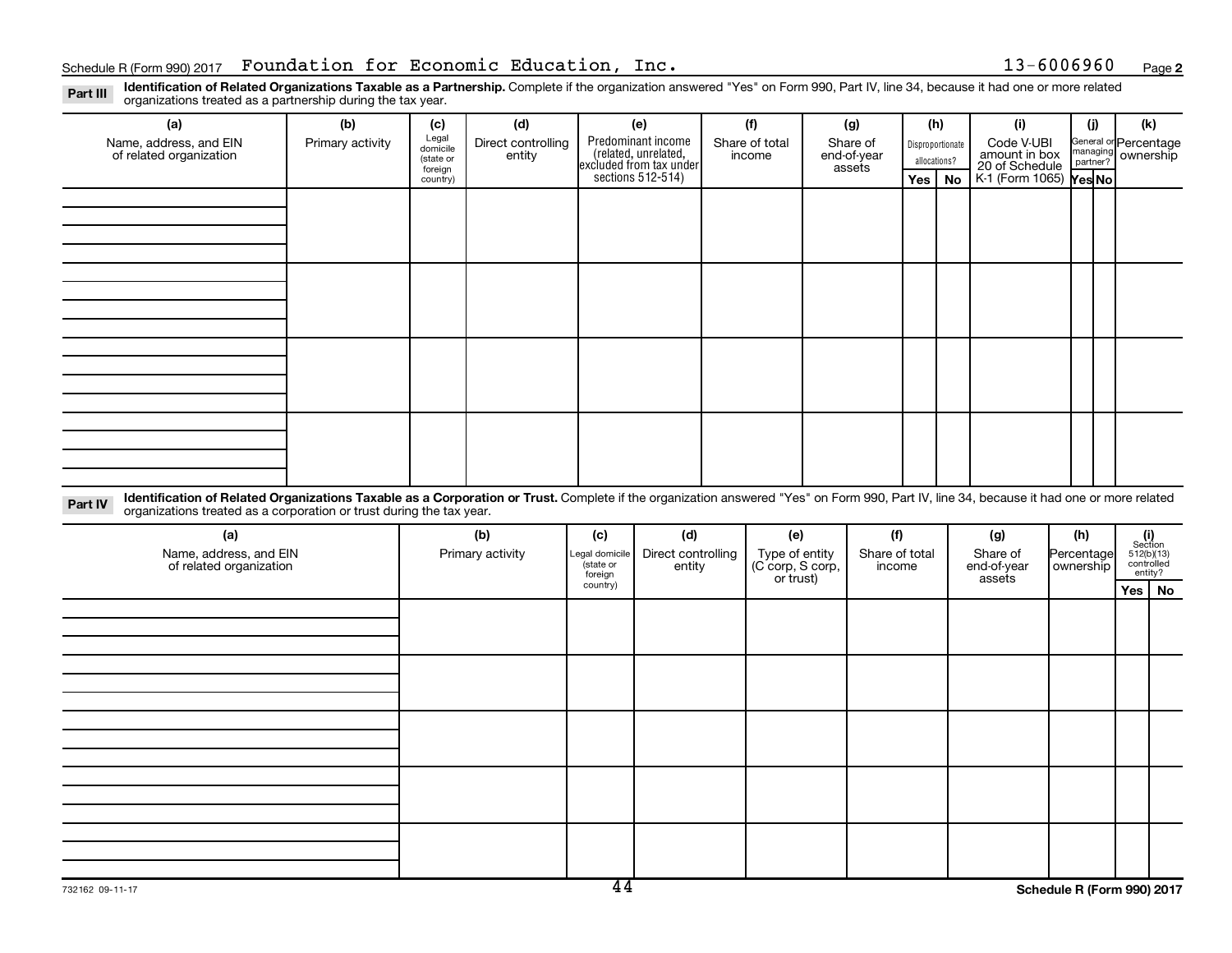## Schedule R(Form 990) 2017 Foundation for Economic Education, Inc. 13-6006960 Page

#### Part V Transactions With Related Organizations. Complete if the organization answered "Yes" on Form 990, Part IV, line 34, 35b, or 36.

|                                                                                                                                                                              | Note: Complete line 1 if any entity is listed in Parts II, III, or IV of this schedule.                                                                                                                                        |     |                                           |                                              |                       | Yes | No                      |  |  |
|------------------------------------------------------------------------------------------------------------------------------------------------------------------------------|--------------------------------------------------------------------------------------------------------------------------------------------------------------------------------------------------------------------------------|-----|-------------------------------------------|----------------------------------------------|-----------------------|-----|-------------------------|--|--|
|                                                                                                                                                                              | During the tax year, did the organization engage in any of the following transactions with one or more related organizations listed in Parts II-IV?                                                                            |     |                                           |                                              |                       |     | $\overline{\mathbf{X}}$ |  |  |
|                                                                                                                                                                              |                                                                                                                                                                                                                                |     |                                           |                                              |                       |     |                         |  |  |
|                                                                                                                                                                              |                                                                                                                                                                                                                                |     |                                           |                                              |                       |     |                         |  |  |
|                                                                                                                                                                              |                                                                                                                                                                                                                                |     |                                           |                                              |                       |     |                         |  |  |
|                                                                                                                                                                              | d Loans or loan guarantees to or for related organization(s) mature material content to consume the content of the content of the content of the content of the content of the content of the content of the content of the co |     |                                           |                                              |                       |     |                         |  |  |
|                                                                                                                                                                              | e Loans or loan guarantees by related organization(s) material contents and content to content the content of the content of the content of the content of the content of the content of the content of the content of the con |     |                                           |                                              |                       |     |                         |  |  |
|                                                                                                                                                                              |                                                                                                                                                                                                                                |     |                                           |                                              |                       |     |                         |  |  |
|                                                                                                                                                                              | Dividends from related organization(s) material contents and content and content and content and content and content and content and content and content and content and content and content and content and content and conte |     |                                           |                                              |                       |     |                         |  |  |
|                                                                                                                                                                              | g Sale of assets to related organization(s) manufactured assemblance contract to the contract of the contract or contract or contract or contract or contract or contract or contract or contract or contract or contract or c |     |                                           |                                              |                       |     |                         |  |  |
|                                                                                                                                                                              | h Purchase of assets from related organization(s) manufactured and content to content the content of assets from related organization(s) manufactured and content and content and content of the content of the content of the |     |                                           |                                              |                       |     |                         |  |  |
|                                                                                                                                                                              | Exchange of assets with related organization(s) www.wallen.com/www.wallen.com/www.wallen.com/www.wallen.com/www.wallen.com/www.wallen.com/www.wallen.com/www.wallen.com/www.wallen.com/www.wallen.com/www.wallen.com/www.walle |     |                                           |                                              |                       |     |                         |  |  |
|                                                                                                                                                                              |                                                                                                                                                                                                                                |     |                                           |                                              |                       |     |                         |  |  |
|                                                                                                                                                                              |                                                                                                                                                                                                                                |     |                                           |                                              |                       |     |                         |  |  |
|                                                                                                                                                                              |                                                                                                                                                                                                                                |     |                                           |                                              |                       |     |                         |  |  |
|                                                                                                                                                                              |                                                                                                                                                                                                                                |     |                                           |                                              |                       |     |                         |  |  |
|                                                                                                                                                                              |                                                                                                                                                                                                                                |     |                                           |                                              | 1 <sub>m</sub>        |     | $\overline{\texttt{x}}$ |  |  |
|                                                                                                                                                                              | n Sharing of facilities, equipment, mailing lists, or other assets with related organization(s) marror manufactured manufactured manufactured manufactured manufactured manufactured manufactured manufactured manufactured ma |     |                                           |                                              |                       |     |                         |  |  |
|                                                                                                                                                                              | o Sharing of paid employees with related organization(s) manufaction(s) and contain an example and contained an example and contained and contained and stated organization(s) and contained and contained and contained and c |     |                                           |                                              | 1n<br>10 <sub>o</sub> |     | $\overline{\mathbf{X}}$ |  |  |
|                                                                                                                                                                              |                                                                                                                                                                                                                                |     |                                           |                                              |                       |     |                         |  |  |
|                                                                                                                                                                              |                                                                                                                                                                                                                                |     |                                           |                                              | 1p                    |     | х                       |  |  |
|                                                                                                                                                                              |                                                                                                                                                                                                                                |     |                                           |                                              |                       |     | $\overline{\texttt{x}}$ |  |  |
|                                                                                                                                                                              |                                                                                                                                                                                                                                |     |                                           |                                              | 1a                    |     |                         |  |  |
|                                                                                                                                                                              |                                                                                                                                                                                                                                |     |                                           |                                              |                       |     |                         |  |  |
|                                                                                                                                                                              |                                                                                                                                                                                                                                |     |                                           |                                              |                       |     |                         |  |  |
| If the answer to any of the above is "Yes," see the instructions for information on who must complete this line, including covered relationships and transaction thresholds. |                                                                                                                                                                                                                                |     |                                           |                                              |                       |     |                         |  |  |
|                                                                                                                                                                              | (a)<br>Name of related organization                                                                                                                                                                                            | (b) | (c)<br>Transaction <b>Amount</b> involved | (d)<br>Method of determining amount involved |                       |     |                         |  |  |

|     | (a)<br>Name of related organization | (D)<br>Transaction<br>type (a-s) | (C)<br>Amount involved | (a)<br>Method of determining amount involved |
|-----|-------------------------------------|----------------------------------|------------------------|----------------------------------------------|
| (1) |                                     |                                  |                        |                                              |
| (2) |                                     |                                  |                        |                                              |
| (3) |                                     |                                  |                        |                                              |
| (4) |                                     |                                  |                        |                                              |
| (5) |                                     |                                  |                        |                                              |
| (6) |                                     | $\overline{1}$                   |                        | _ _ _ _ _ _ _                                |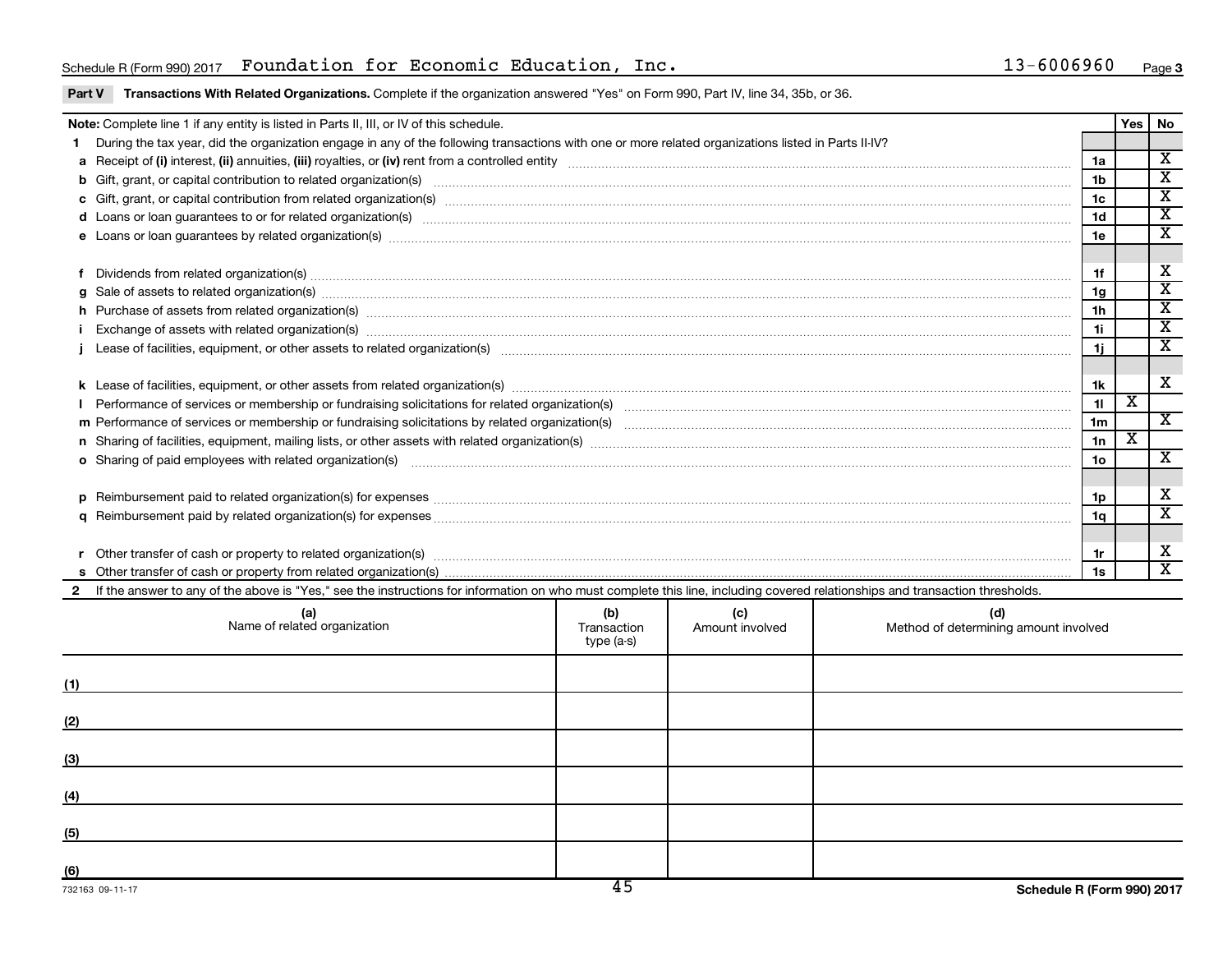### Schedule R(Form 990) 2017 Foundation for Economic Education, Inc. 13-6006960 Page

#### Part VI Unrelated Organizations Taxable as a Partnership. Complete if the organization answered "Yes" on Form 990, Part IV, line 37.

Provide the following information for each entity taxed as a partnership through which the organization conducted more than five percent of its activities (measured by total assets or gross revenue) that was not a related organization. See instructions regarding exclusion for certain investment partnerships.

| mat mad not a rolated organization. Occ included for regarding excludion for coltain invectment partneremper.<br>(a) | (b)              | (c)                                             | (d)                                                                                        |                                                          | (f)                         | (g)                               |                                  | (h) | (i)                                                                                                 | (j)    | (k) |
|----------------------------------------------------------------------------------------------------------------------|------------------|-------------------------------------------------|--------------------------------------------------------------------------------------------|----------------------------------------------------------|-----------------------------|-----------------------------------|----------------------------------|-----|-----------------------------------------------------------------------------------------------------|--------|-----|
| Name, address, and EIN<br>of entity                                                                                  | Primary activity | Legal domicile<br>(state or foreign<br>country) | Predominant income<br>(related, unrelated,<br>excluded from tax under<br>sections 512-514) | (e)<br>Are all<br>partners sec.<br>$501(c)(3)$<br>orgs.? | Share of<br>total<br>income | Share of<br>end-of-year<br>assets | Disproportionate<br>allocations? |     | Code V-UBI<br>amount in box 20 managing<br>of Schedule K-1<br>(Form 1065)<br>$\sqrt{\text{res}}$ No |        |     |
|                                                                                                                      |                  |                                                 |                                                                                            | Yes No                                                   |                             |                                   | Yes No                           |     |                                                                                                     | Yes NO |     |
|                                                                                                                      |                  |                                                 |                                                                                            |                                                          |                             |                                   |                                  |     |                                                                                                     |        |     |
|                                                                                                                      |                  |                                                 |                                                                                            |                                                          |                             |                                   |                                  |     |                                                                                                     |        |     |
|                                                                                                                      |                  |                                                 |                                                                                            |                                                          |                             |                                   |                                  |     |                                                                                                     |        |     |
|                                                                                                                      |                  |                                                 |                                                                                            |                                                          |                             |                                   |                                  |     |                                                                                                     |        |     |
|                                                                                                                      |                  |                                                 |                                                                                            |                                                          |                             |                                   |                                  |     |                                                                                                     |        |     |
|                                                                                                                      |                  |                                                 |                                                                                            |                                                          |                             |                                   |                                  |     |                                                                                                     |        |     |
|                                                                                                                      |                  |                                                 |                                                                                            |                                                          |                             |                                   |                                  |     |                                                                                                     |        |     |
|                                                                                                                      |                  |                                                 |                                                                                            |                                                          |                             |                                   |                                  |     |                                                                                                     |        |     |
|                                                                                                                      |                  |                                                 |                                                                                            |                                                          |                             |                                   |                                  |     |                                                                                                     |        |     |
|                                                                                                                      |                  |                                                 |                                                                                            |                                                          |                             |                                   |                                  |     |                                                                                                     |        |     |
|                                                                                                                      |                  |                                                 |                                                                                            |                                                          |                             |                                   |                                  |     |                                                                                                     |        |     |
|                                                                                                                      |                  |                                                 |                                                                                            |                                                          |                             |                                   |                                  |     |                                                                                                     |        |     |
|                                                                                                                      |                  |                                                 |                                                                                            |                                                          |                             |                                   |                                  |     |                                                                                                     |        |     |
|                                                                                                                      |                  |                                                 |                                                                                            |                                                          |                             |                                   |                                  |     |                                                                                                     |        |     |
|                                                                                                                      |                  |                                                 |                                                                                            |                                                          |                             |                                   |                                  |     |                                                                                                     |        |     |
|                                                                                                                      |                  |                                                 |                                                                                            |                                                          |                             |                                   |                                  |     |                                                                                                     |        |     |
|                                                                                                                      |                  |                                                 |                                                                                            |                                                          |                             |                                   |                                  |     |                                                                                                     |        |     |
|                                                                                                                      |                  |                                                 |                                                                                            |                                                          |                             |                                   |                                  |     |                                                                                                     |        |     |
|                                                                                                                      |                  |                                                 |                                                                                            |                                                          |                             |                                   |                                  |     |                                                                                                     |        |     |
|                                                                                                                      |                  |                                                 |                                                                                            |                                                          |                             |                                   |                                  |     |                                                                                                     |        |     |
|                                                                                                                      |                  |                                                 |                                                                                            |                                                          |                             |                                   |                                  |     |                                                                                                     |        |     |
|                                                                                                                      |                  |                                                 |                                                                                            |                                                          |                             |                                   |                                  |     |                                                                                                     |        |     |
|                                                                                                                      |                  |                                                 |                                                                                            |                                                          |                             |                                   |                                  |     |                                                                                                     |        |     |
|                                                                                                                      |                  |                                                 |                                                                                            |                                                          |                             |                                   |                                  |     |                                                                                                     |        |     |
|                                                                                                                      |                  |                                                 |                                                                                            |                                                          |                             |                                   |                                  |     |                                                                                                     |        |     |
|                                                                                                                      |                  |                                                 |                                                                                            |                                                          |                             |                                   |                                  |     |                                                                                                     |        |     |
|                                                                                                                      |                  |                                                 |                                                                                            |                                                          |                             |                                   |                                  |     |                                                                                                     |        |     |
|                                                                                                                      |                  |                                                 |                                                                                            |                                                          |                             |                                   |                                  |     |                                                                                                     |        |     |
|                                                                                                                      |                  |                                                 |                                                                                            |                                                          |                             |                                   |                                  |     |                                                                                                     |        |     |
|                                                                                                                      |                  |                                                 |                                                                                            |                                                          |                             |                                   |                                  |     |                                                                                                     |        |     |

**Schedule R (Form 990) 2017**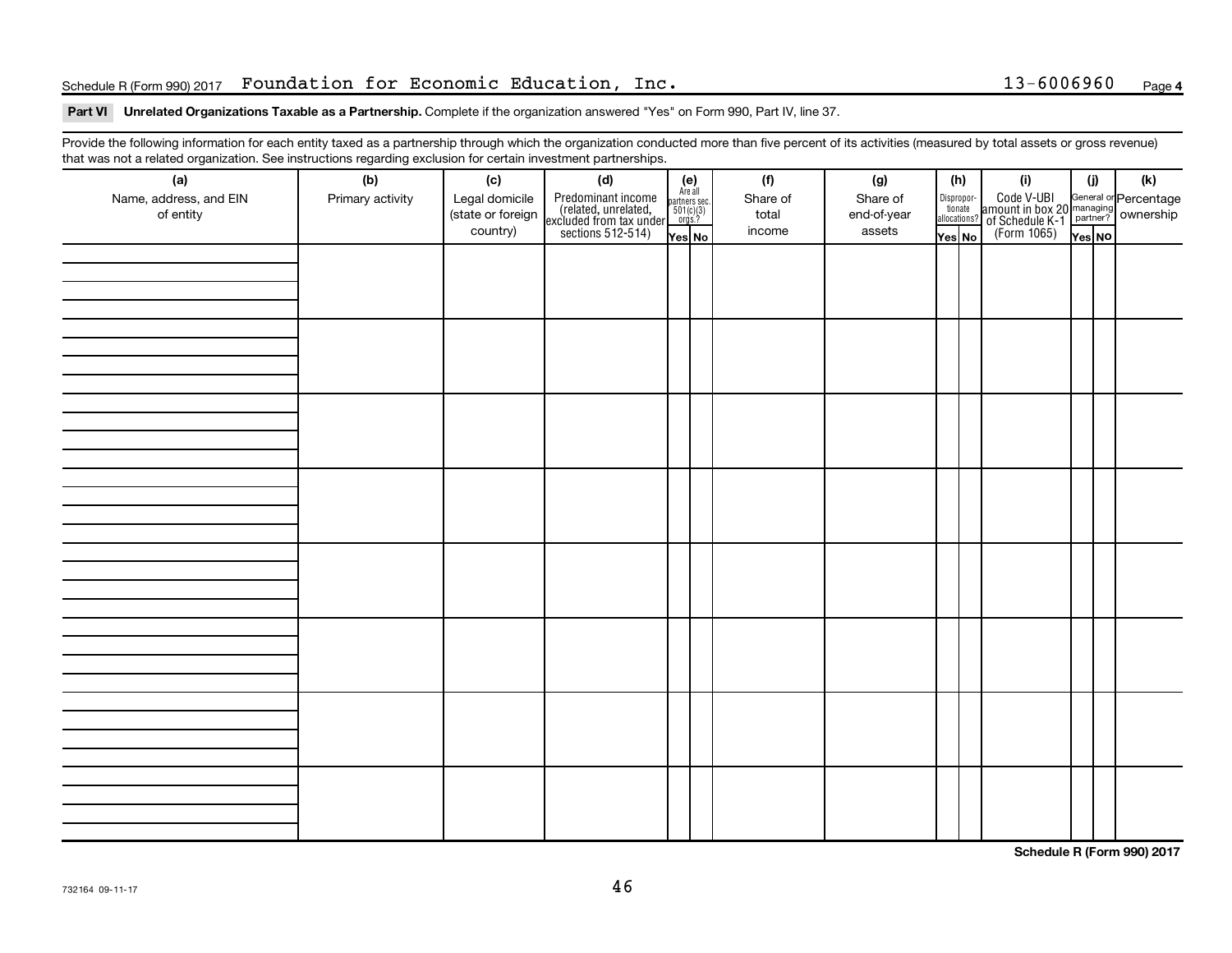Schedule R (Form 990) 2017 Fo**undation for Economic Education, Inc. 1**3-6006960 <sub>Page 5</sub> **Part VII Supplemental Information.**

Provide additional information for responses to questions on Schedule R. See instructions.

Part II, Identification of Related Tax-Exempt Organizations:

Name, Address, and EIN of Related Organization:

George A. Warren Trust U/A DTD 9/11/69 Foundation for

Economic Education

EIN: 04-6421546

1819 Peachtree Road NE, Suite 300

Atlanta, GA 30309

Schedule R, Part II, Column (b) Primary Activity

To discover, develop and support students, scholars and other

intellectuals who maintain the highest standards of academic and

professional excellence.